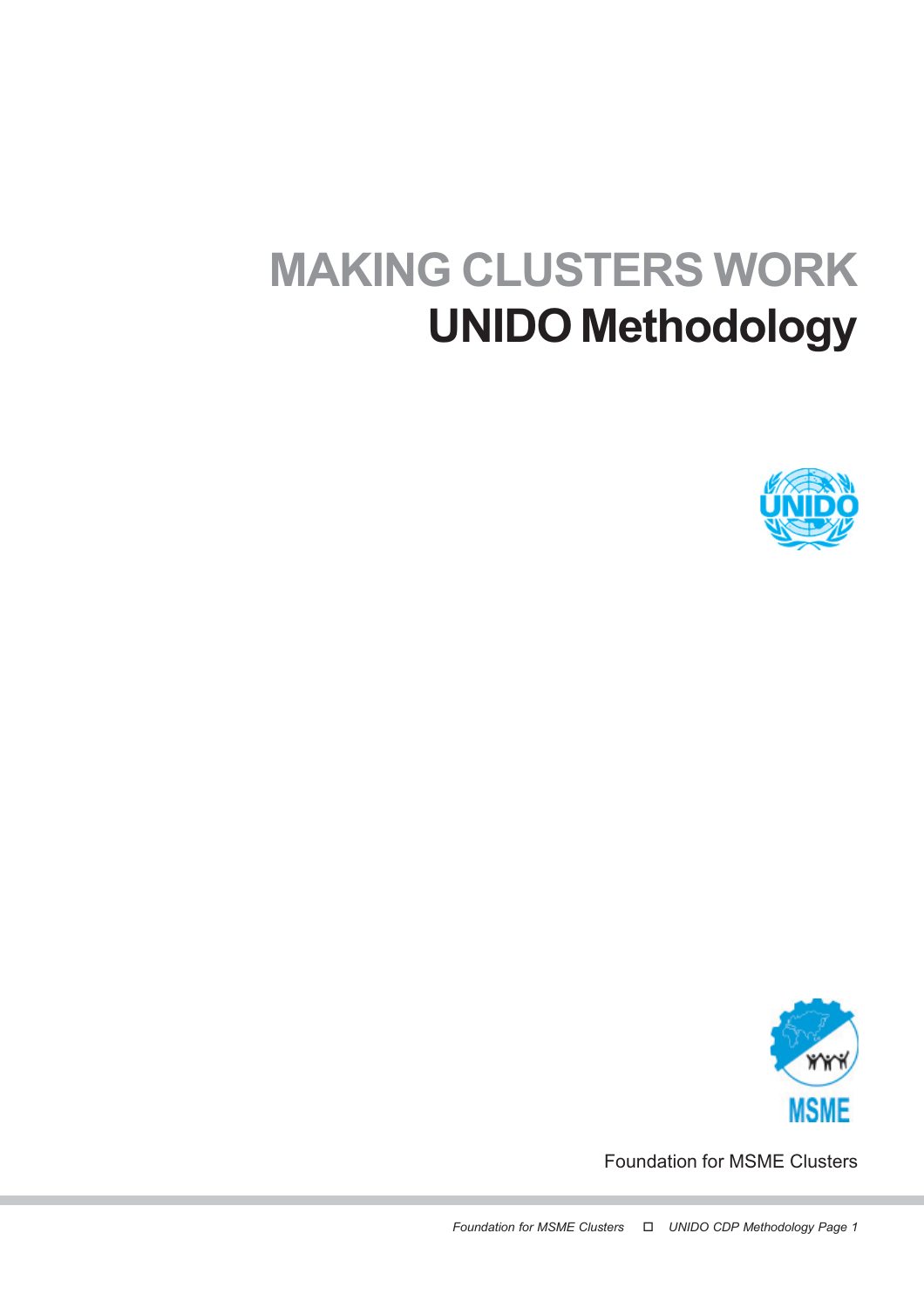Published by Foundation for MSME Clusters Second Floor, USO House, 6, Special Institutional Area New Delhi-110067 Phone +91 11 26602885/6 Fax +91 11 51688589/90 www.smeclusters.org E Mail: foundation@smeclusters.info

Copyright 2006 © Foundation for MSME Clusters

Contributed by Cluster Development Program - UNIDO

Designed and Produced by Kul Bhushan Newstech Publishing Inc. E Mail kb@newstechglobal.com

The document has not been formally edited.

UNIDO's Cluster Development Programme in India providing technical support to MSME Foundation has been funded by the Directorate General for Development Cooperation (DGCS) of the Ministry of Foreign Affairs, Government of Italy, and Swiss Agency for Development and Cooperation (SDC).

You are welcome to re-use material from this publication for free non- commercial distribution and copying with due acknowledgment to the Foundation for MSME Clusters. This material may also be used on your own website, provided that it is accompanied by an acknowledgement with a link to the website of the Foundation for MSME Clusters.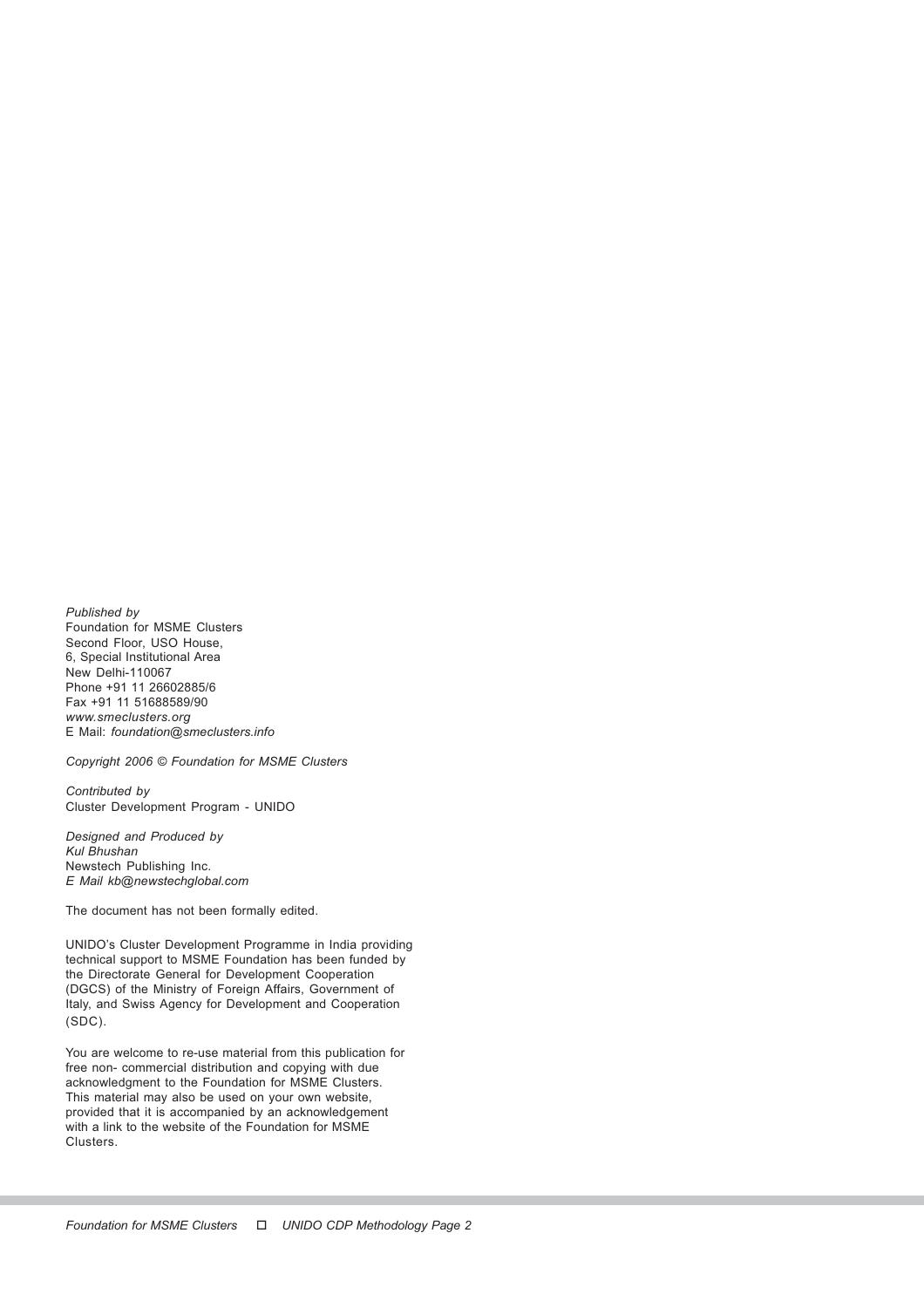# **Contents**

Preface 05

- 1. Prelude to UNIDO Methodology 05
- 2. Understanding MSME Clusters 06
- 3. Clusters Development Approach of UNIDO 13
	- 4. Selection of Clusters 18
	- 5. Trust Building and Social Capital 25
		- 6. Diagnostic Study 29
			- 7. Action Plan 54
			- 8. Implementation 61
		- 9. Monitoring and Evaluation 70
	- 10. Need for Cluster Development Agent 79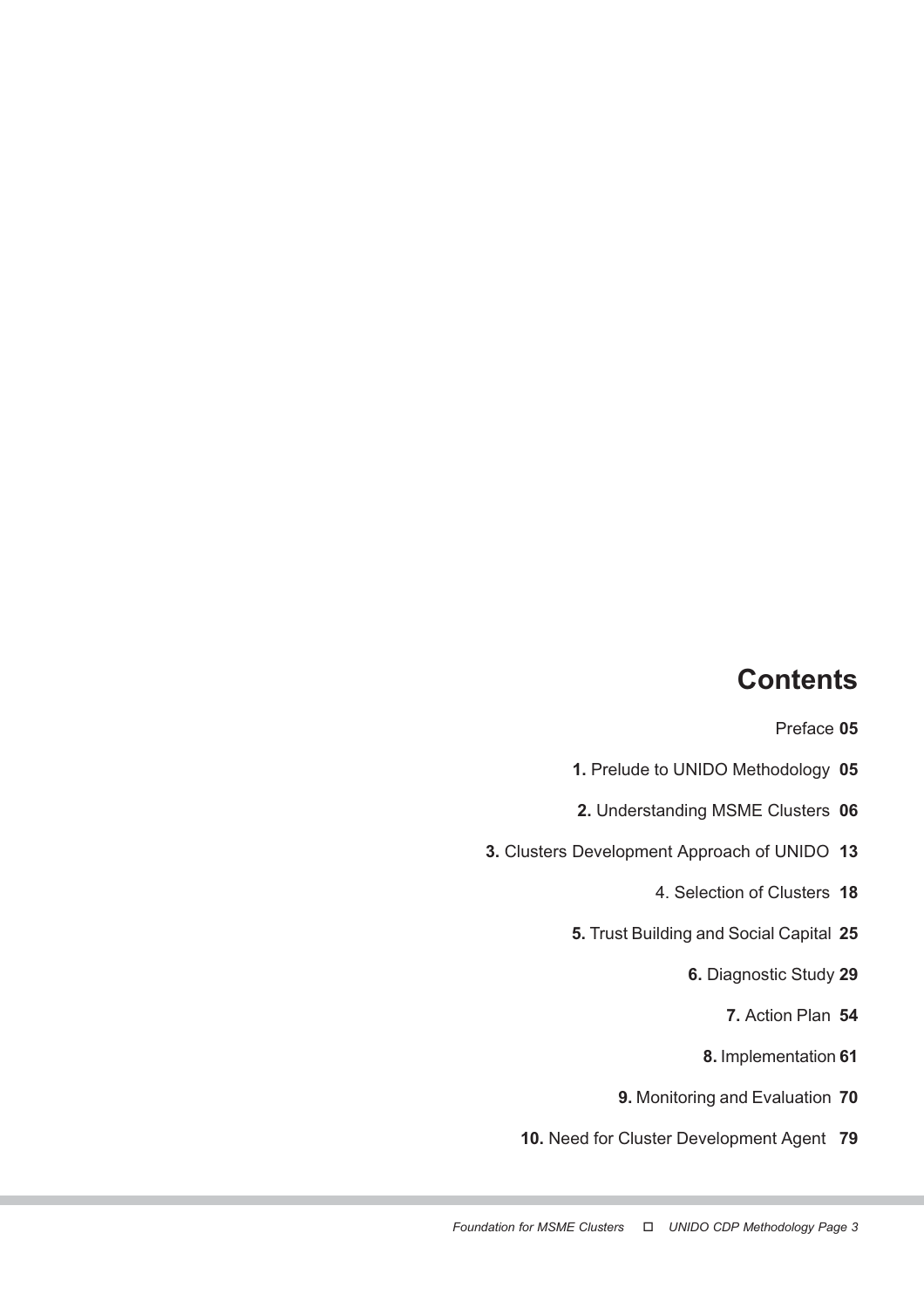# Preface

The cluster development methodology of UNIDO owes its origin and development to experiences gained in programme implementation in India and abroad, training programmes conducted nationally and internationally and literature review available on clusters.

Accordingly, a number of persons have made equi-important small and large contributions to the development of this methodology. These persons include the innumerable MSME representatives and other stakeholders with whom the Cluster Development Agents (CDAs) have interacted and come up with valuable learning and realisations. These have been again fine-tuned with academic inputs and then discussed at over 30 training programmes during a span of five years.

Through this publication the MSME Foundation takes the opportunity to thank all those who contributed towards this methodology document.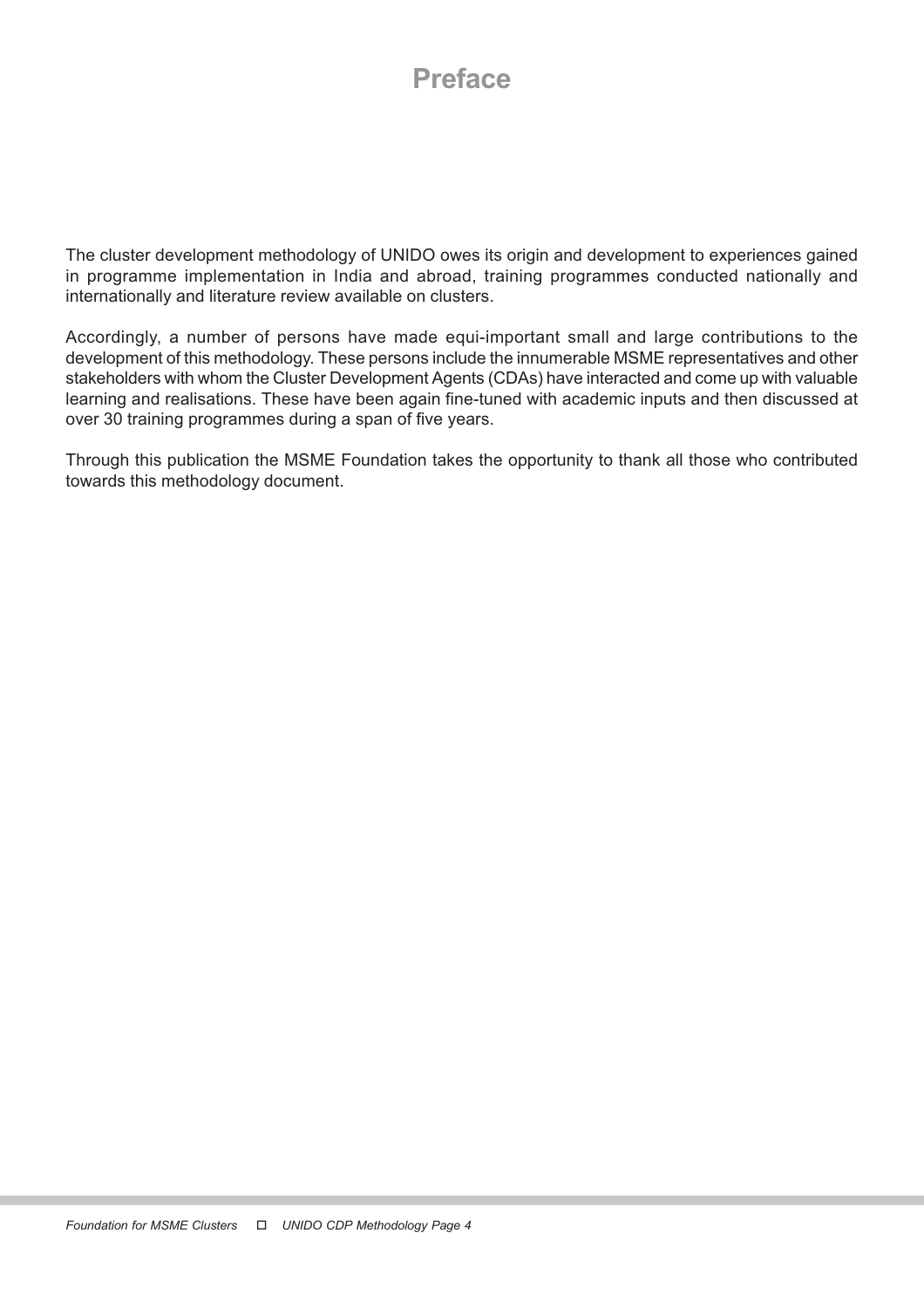# Chapter 1 A Prelude to UNIDO Metholodogy

In both industrialised and developing countries, there are increasing evidences that micro, small and medium enterprises (MSMEs) can boost their competitiveness through networking and that this process is easier and more sustainable if the firms are situated and work very closely with one another in "clusters".

A cluster is a sectoral and geographical concentration of MSMEs, faced with common opportunities and threats. Such a configuration can:

- Give rise to collective benefits, for example through the spontaneous inflow of suppliers of raw materials, components and machinery or the availability of workers with sector specific skills
- Favour the creation of providers of specialised technical, administrative and financial services
- Create a conductive environment for the development of inter-firm co-operation as well as of co-operation among public and private institutions to promote local production, innovation and collective learning.

Moreover, MSME clusters are environments where it is easier and more effective to implement support initiatives to enlarge the production base, to identify new markets, to trigger growth, to create new employment opportunities and address regional economic imbalances.

However, only a handful of MSME clusters in the world are truly performing ones, where the above advantages can be readily observed. On the contrary, the largest number of MSME clusters is "underachiever". In such clusters the advantages (as described in italics above) fail to emerge. Acknowledging the barriers to a spontaneous upgradation of underachieving clusters, the United Nations Industrial Development Organsation (UNIDO) has developed a metholodogy (an approach) to help the public and the private sector co-operate to revitalise MSME clusters. This methodology draws lessons from global best practices and it has the capacity to adapt to the characteristics of various developing countries. Since 1996, India is one of the countries where this innovative programme is being implemented.

The cluster development approach sees the key problem faced by MSMEs as one of relative isolation rather than size. Isolated enterprises are unable to achieve economies of scale, lack negotiating power,

find it difficult to specialize and have limited access to credit, strategic information, technology and markets.

Enterprises, especially small and micro ones, can significantly increase their comparative advantage by co-operating with one another and building linkages with private or public service providers. They can thus build their competitive strength through cost reduction, value chain up-gradation, and utilisation of collective economies of scale.

Cluster development focuses on reducing the isolation faced by MSMEs by strengthening the linkages among all key cluster stakeholders (that is other MSMEs, large enterprises, support institutions) to co-ordinate actions and pool resources for a common development goal.

In other words, the cluster approach views a cluster not merely as a concentration of micro and small firms, but as an inter-dependent network among the firms as well as between firms and raw material suppliers, equipment suppliers, subcontractors, support institutions, customers and service providers.

An introduction of the cluster stakeholders and their relationship appears in Chapter 2. This chapter also gives an overview of the wide presence of clusters in the world. Supporting clusters can be complex and long-winded and it requires careful planning and skilful implementation. The key elements of cluster development methodology are selection of a cluster, conducting its diagnostic study, initiating trust among stakeholders, formulation of action plan(s), implementation of action plan(s) and monitoring and evaluation of developments. While a synopsis of these techniques appear in Chapter 3, these have been detailed in Chapters 3 to 9. The entire activity is coordinated by a representative of a lead implementing agency. This representative, known as the Cluster Development Agent (CDA). The major duties and characteristics of the CDA appears in Chapter 10.

Throughout this publication, the emphasis will be on bringing out the potential of cluster in local groups of existing firms. This publication does not dwell on (1) successful clusters (except to provide examples), (2) creation of clusters with new enterprises, (3) development of industrial parks and/or enterprise incubators which can stimulate the creation of enterprise clusters engaged in the production of similar goods or services.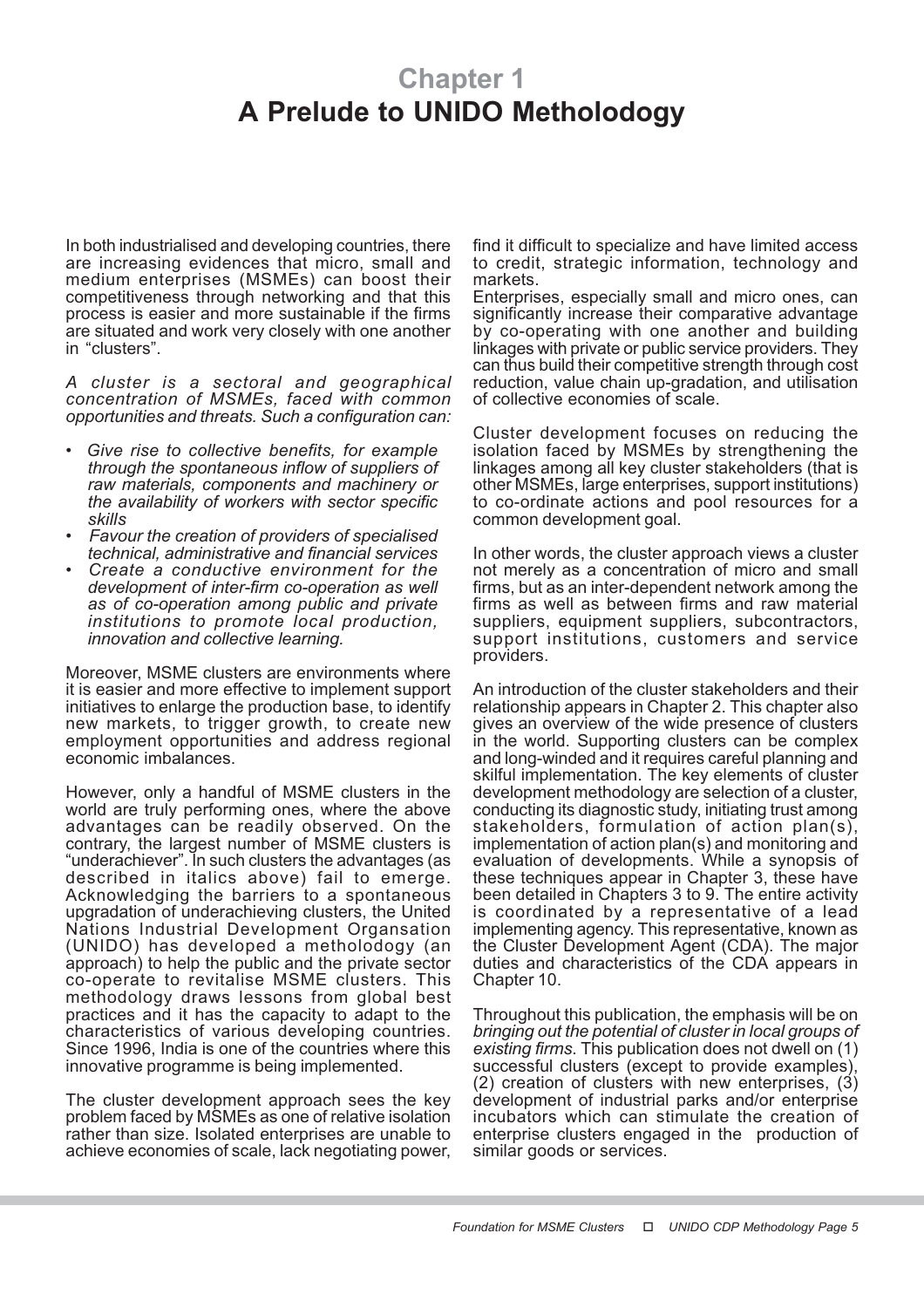# Chapter 2 Understanding MSME Clusters

#### 2.1 What is an MSME cluster?

An MSME cluster is a sectoral and geographical concentration of micro or small and medium enterprises producing a similar range of goods or services and facing similar threats (e.g. product obsolescence or lack of markets) and opportunities (e.g. scope for increasing turnover through quality up-gradation or the introduction of new products or increasing exports through targeted marketing). Among such firms, geographic proximity can encourage the development of intensive business relations.

The firms producing the product by which a cluster is known are called principal firms. The number of

principal firms can vary widely. In Austria, a successful wood cluster exists with less than a dozen firms. The knitwear cluster of Prato in Italy, on the other hand, has 9000 firms. In clusters with a small number of principal firms, the firms tend to be fairly large. Large clusters, with 1,000 or more firms, tend to be clusters of very small manufacturing firms. But there are many exceptions to the size rule: the Austrian wood cluster mentioned above consists of small firms.

The broad product category of the principal firms covers a range of individual products. Each firm specializes in any one or a combination of these products.

| <b>PRODUCT CATEGORY</b> | <b>PRODUCT RANGE</b>                                                  |
|-------------------------|-----------------------------------------------------------------------|
| Knitwear                | Pullovers for men and women, children's' wear, shawls, blankets, etc. |
| <b>Pharmaceuticals</b>  | Liquids, tablets, externals, injectables, bulk drugs, etc.            |
| Processed food          | Milk products, bakery products, pickles, sweets, juices, etc.         |

Table 2.1: Product category and product range in a cluster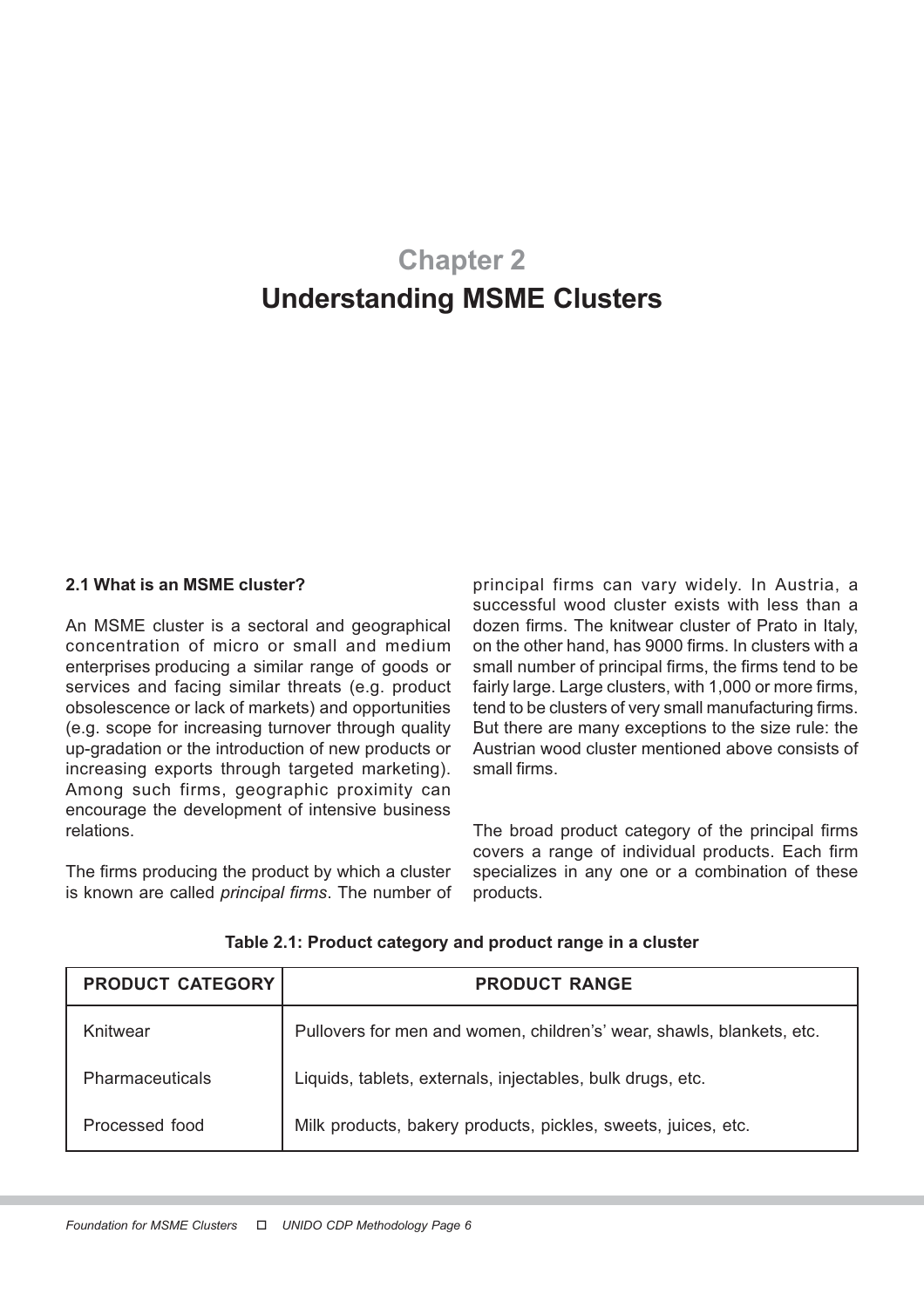# 2.1 The knitwear cluster of Ludhiana, India

Ludhiana is a city in the State of Punjab, India. It has a variety of industries. These include knitwear, machine tools, bicycles, electrical products, metal parts, etc. The knitwear cluster of Ludhiana includes 70 manufacturer-exporters of knitwear items, 500 manufacturers for the domestic market, 500 spinners and dyers, 140 machinery manufacturers and machinery import agents, 300 accessory suppliers, 200 yarn dealers, merchant buyers, government and private financial and R&D institutions, regulatory institutions, private business development support providers, industry associations such as the Knitwear Club, the Apparel Exporters' Association of Ludhiana (APPEAL), etc. These cluster stakeholders share a business relationship and are all present in and around Ludhiana city.

The principal firms are interconnected with a range of supporting firms through backward and forward linkages. These include:

- Raw material suppliers and manufacturers of parts and machinery;
- Intermediary buyers like traders, exporters and import agents;
- Technical and financial service providers like consultants on quality, environment, design, energy, investment etc.

Various technical/financial institutions (both private and public) and interest groups such as product level and umbrella associations/forums also contribute towards the dynamics of the cluster.

All these – principal firms, support firms and service providers, technical and financial institutions and interest groups are a part of the cluster and are called cluster stakeholders (also actors).

The cluster stakeholders share a business relationship among themselves. Such a relationship is generally very intense in a cluster in a small geographical area - a village, town or district. These intense business relationships may also branch into surrounding villages/districts. A cluster is identified by its place of major concentration.

In short, a cluster derives its name from two dimensions - product and place.

# 2.2 What is not a "cluster"?

Abstracting from the case of extremely small economies, a cluster should normally not be equated with the entire manufacturing sector nor with sectors

thereof (e.g. the whole textile or leather industry in the country): sectors, while facing the same threats and opportunities, are generally too dispersed for the stakeholders to be connected in an intense web of interactions. The problems and opportunities of an industry or sector are broader in nature though they are often very much related to those of a particular cluster within the sector.

Again, networks (that is groups of enterprises cooperating with each other) are very important stakeholders in most clusters, but the network concept is much narrower, the cooperation is more focused on specific action(s) in a network. A cluster can have many networks, and these may serve as building blocks in cluster development.

An enterprise can of course leave a cluster, but will find that severing the intensive relationships with the other entities in the cluster, which often goes beyond a pure business relationship, may require a radical reorientation of its business and possibly a relocation.

#### 2.3 Clusters as a tool for SME development

Until recently, it was believed that successful industrial development coincided with the emergence of large enterprises with great scope for internal specialisation (labour and equipment), resulting in high productivity and competitiveness through internal economies of scale. This belief was based on the decades of strong industrial growth based on mass production of goods with large volumes of fixed capital.

Technological and market developments have challenged this industrialization perspective. As a consequence of increasing reductions in the optimal scale of operation in many industries (stimulated by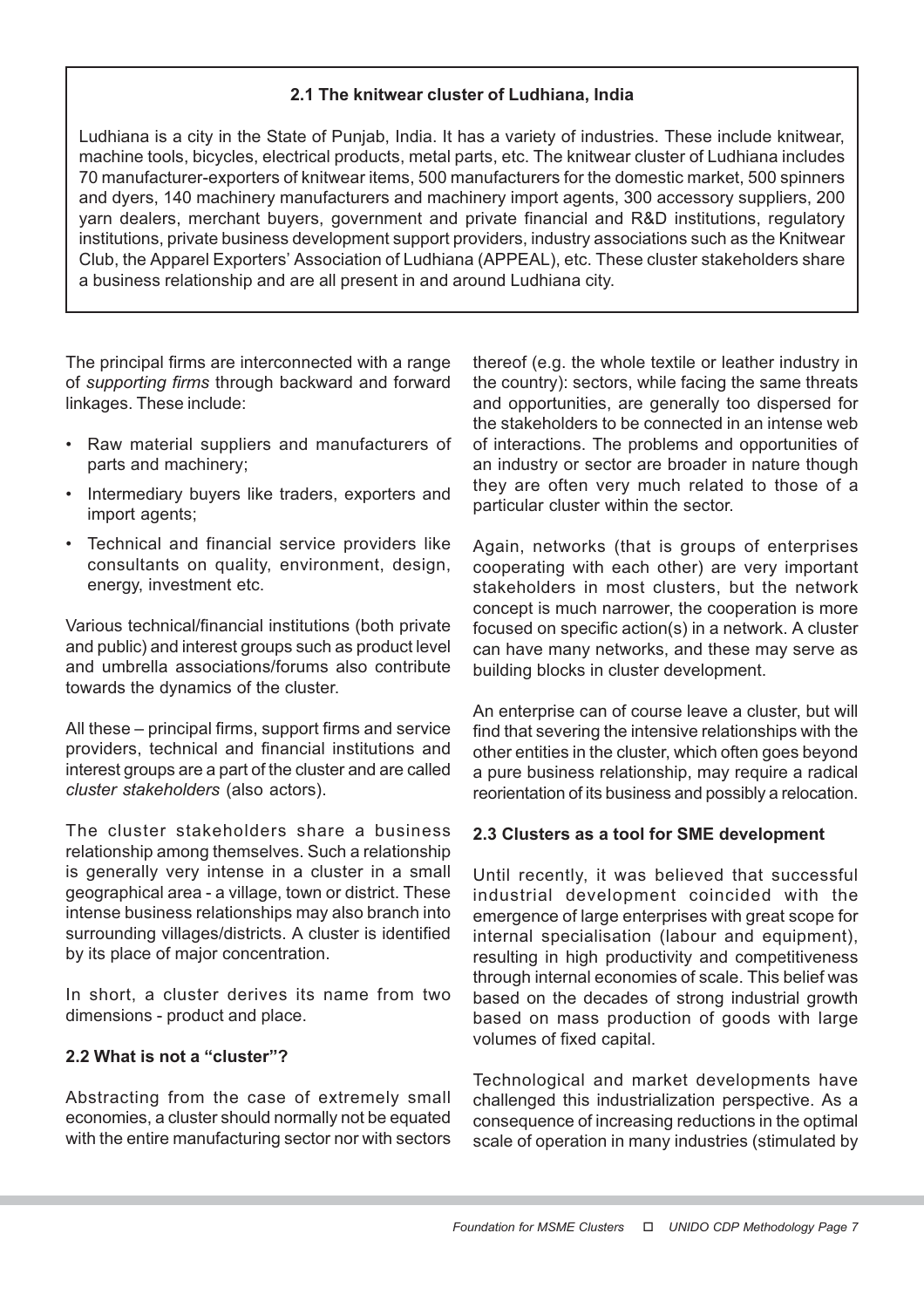the use of information technology) and the growing importance of markets where consumers put a premium on customized products, dynamic manufacturing branches are now characterized by flexible specialization leading to outsourcing of production and other firm activities. Outsourcing again increases the scope of quality of relations among firms and support institutions.

Changes in optimal firm size have emphasized the role of SMEs. The availability of comparatively inexpensive and small machines allowing faster adjustments in combination with the emergence of markets for customized products have created profitable niches for highly specialized yet flexible SMEs: a small unit (often managed by a single person with a strong entrepreneurial vision) for producing a typical commodity, is likely to be more competitive under these conditions than large-scale units relying on mass production technologies with heavy investments, high labour costs and multiple layers of decision making, which all reduce flexibility.

The trends described above have among others led to a great interest in the lessons which can be learned from long-established, successful SME clusters in Italy, also known as industrial districts. Authors such as Best, Sabel and Porter have explored these in depth. The manufacturing efficiency of SMEs in many Italian clusters is to a large extent due to the proximity of many providers of highly customized services such as transport and marketing of output, provision of investment finance, acquisition of knowledge, communication services, product testing and quality certification facilities. SMEs that want to focus on their core competence cannot afford to have any of these in-house.

Briefly, each SME in a cluster can attain a high level of specialization because a large number of "stakeholders" are located nearby, providing the complementary product and service range and allowing SMEs to save costs and also compete successfully.

# 2.4 Clusters in developed and developing economies

SME clusters have contributed to competitiveness in industries in countries across the globe. This has been confirmed by many authors (Porter, Enright, Schmitz, etc) and the World Bank's 1999 World Development Report. In some countries, high-

performance clusters have made great contributions to national competitive advantage in specific products. Most of these are found in developed economies, but some are also found in developing countries.

# 2.5 Clusters in developed economies

Porter and other authors have highlighted the contributions of clusters to the competitive advantage of developed nations. Literature on the 'Third Italy' the regions of Umbria, Marche, Emila Romagna, Friuli-Venezia-Giuila, Veneto, Trentino-Alto Adige and Tuscany in North and Central Italy - provides ample evidence of the advantages of clustering. The industrial districts of the Third Italy are typical examples of geographically concentrated SMEs providing similar products: the leather cluster of Arzignano, the knitwear cluster of Prato, the tilemaking cluster of Sassuolo, the chair manufacturing cluster of Manzano, and so on. These clusters did well during the international recessions of the 1970s and 1980s, when large integrated firms producing similar products were finding it difficult to respond to fast changing consumer patterns and increasing demand for customized goods. In 1996, 199 industrial clusters of Italy provided 42.5 per cent of the country's manufacturing employment.

While not always clusters in the sense used here, intense local linkages have contributed to economic success in many other countries. In Sweden, local networks in the transport, forest products and metals industries account for over 50 per cent of total exports. Tuttlingen (surgical instruments), Munich (automobiles) and Frankfurt (chemicals) are some of the best known clusters in Germany. Wall Street epitomizes networking in America's financial sector, Los Angeles dominates its entertainment industry and Silicon Valley is the heart of the world's best known concentration of information technology firms. Dalton is home to 174 carpet mills accounting for 85% of USA's carpet output, and almost half of the world's carpet output.

#### 2.6 Clusters in developing countries

Only a handful of the clusters in developing countries have shown some dynamism. Some examples of dynamic clusters follow.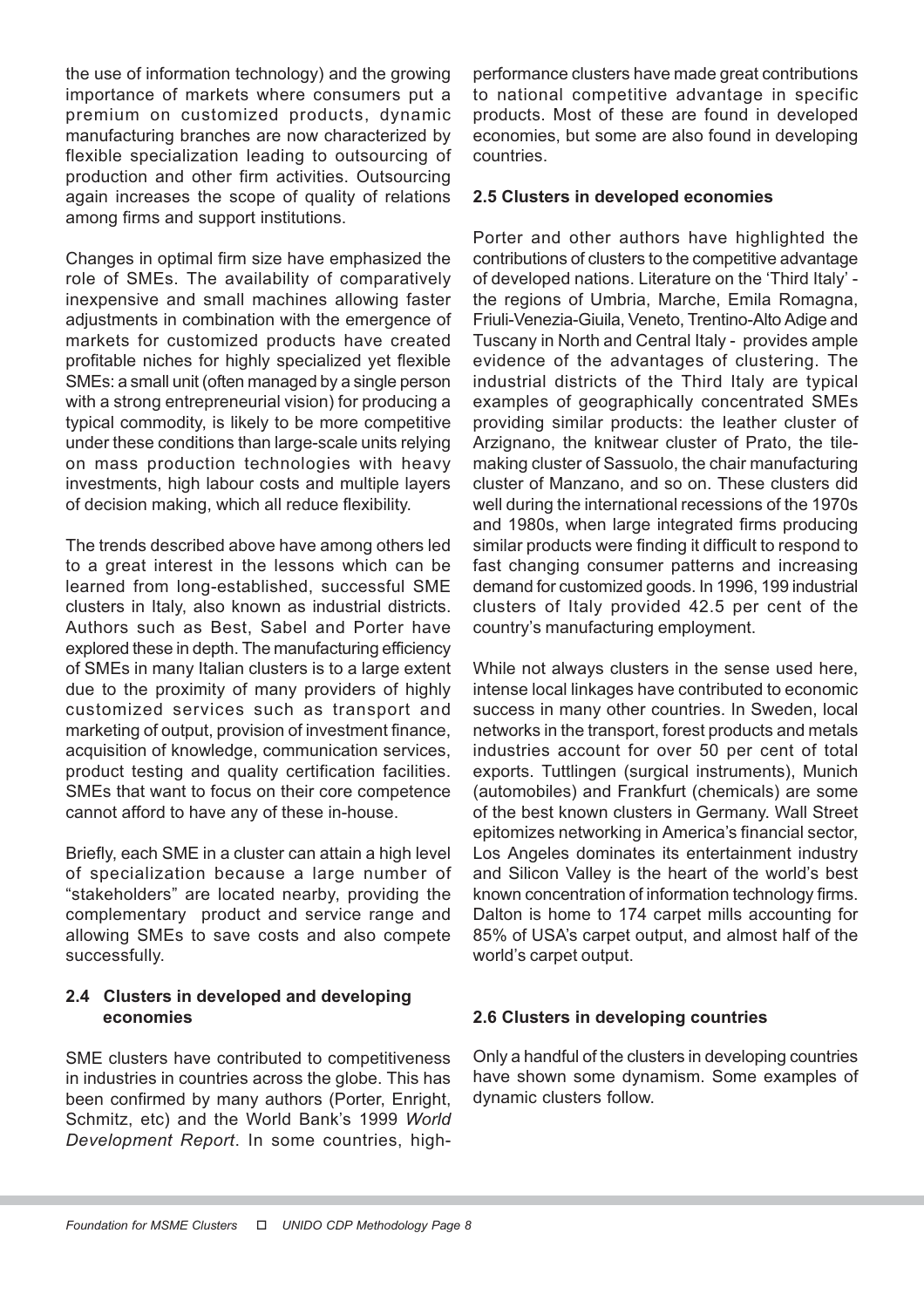# 2.2 The textile cluster of Prato, Italy

The Prato textile cluster has around 9,000 firms employing around 44,000 persons. The estimated turnover of the cluster is around US\$ 5.3 billion/year. Around 60 per cent of its output is exported. Of these 9,000 firms, around 80 per cent are small firms with less than 5 employees.

The small, medium-size and large weaving firms depend on hundreds of spinning units, 300 dyeing and finishing units, 200 machinery manufacturers and 500 'impannatori' (independent entrepreneurs) who deal in planning, coordination of production processes and marketing, including delivering Prato's fabrics and yarns throughout Europe and overseas. In addition, a number of firms provide auxiliary materials like packaging, oils, dyes, detergents, etc., and services like fashion designs, maintenance, installation, repairs, computer applications, safety engineering, environmental protection, etc. There is also an extended network of banks providing financial services.

The growth path of the cluster owes much to the dynamics of the specialized small firms and the continuous product as well as process innovation by the principal firms and also by the support firms – yarn manufacturers, processing units and machinery manufacturers. Yarn and machinery have also separately become significant export products.

The local industry association provides support through market links and services related to environment. Technical institutions like Tecnotessile (a textile research centre) and the Textile Quality Centre also provide various support services. All these happened as a part of the natural growth process of the cluster.

# 2.3 The surgical instruments cluster of Sialkot, Pakistan

The remarkable surgical instruments cluster of Sialkot (Pakistan), with 300 manufacturers, accounts for about 20 per cent of world exports. It is the second largest exporter of surgical instruments in the world, next to Germany. These manufacturers are backed by 200 input suppliers and 800 units providing various types of services. In 1992-93 the cluster exported surgical instruments worth US\$ 100 million, 60 per cent of which went to USA. When the cluster faced a crisis – due to quality problems US imports were stopped - the response was impressive. By late 1997, 133 firms had adopted US Food and Drug Administration (US FDA) standards and 153 firms were either going through training or awaiting certification. Exports rose to US\$ 125 million and the number of exporting firms also rose to 400, after a decline due to closures during the crisis.

Apart from the examples just mentioned, there are many other examples of SME clusters in developing countries, although cooperation is in most cases not very intensive. It is estimated that India has around 400 SME clusters and some of them are very large. The township of Panipat in Northern India, for example, produces 75 per cent of all blankets in the country. Ludhiana in Punjab produces 95 per cent of the country's woolen knitwear, 85 per cent of the country's sewing machines and 60 per cent of the nation's bicycle and bicycle parts.

UNIDO has identified over 30 SME clusters in Thailand. These include the ceramic clusters of Lampang and Chiangmai, the rice milling clusters of Maechan and Ayudhya, the canned fish clusters of Trang and Songkhal, the rubber cluster of Hajai, the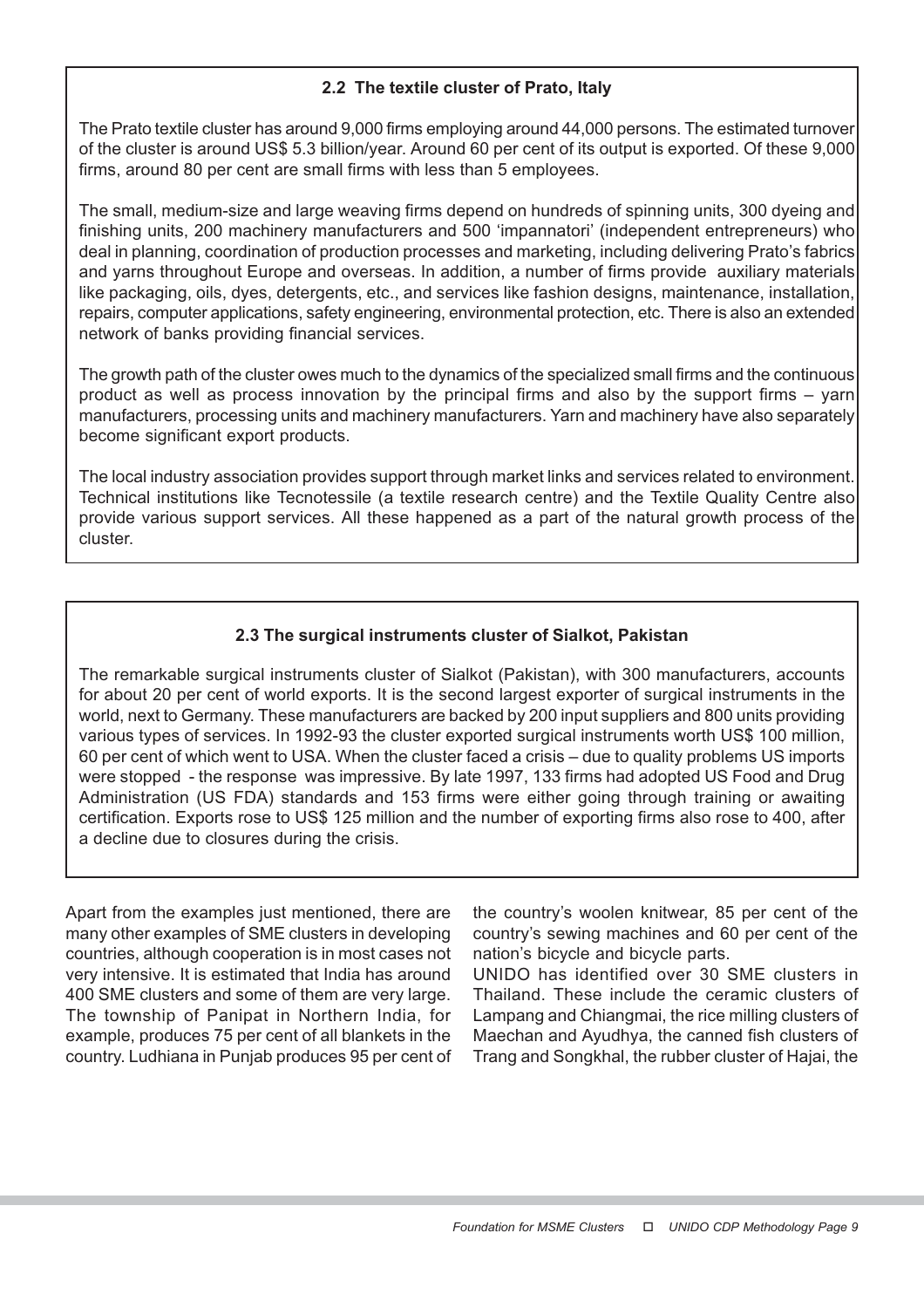### 2.4 The Sinos Valley shoe cluster of Brazil

In a span of little over two and a half decades, the Sinos Valley shoe cluster of Brazil transformed itself from a cluster of small enterprises producing mainly for internal markets to a combination of 500 SMEs and a handful of large firms exporting 70 per cent of their output. Brazil's world share of leather shoes exports increased from 0.5 per cent to 12.3 per cent during this period. The shoe manufacturers are supported by 1,000 suppliers of specialized inputs and providers of services, including tanneries, producers of the full range of components and machinery, and transport companies. Various producers' associations and organizers of international trade fairs, spearheaded by. FENAC, a professional trade fair organisation, and ACI/NH, a local business association, also emerged.

# 2.5 The hosiery cluster of Tirupur, India

In 1935 the first hand-operated hosiery firm was set up in Tirupur. Till the 1960s, the cluster produced grey and bleached vests for the domestic market. In 1968, other items, mainly innerwear, began to be manufactured. In 1974, the first export consignment was shipped abroad. From 1980 onwards, some Mumbai and Delhi based exporters started opening offices at Tirupur, adding momentum to exports. Some of the producers at Tirupur also developed independent contacts with foreign buyers. This further widened the scope for exports.

Rapid growth of exporters operating with narrow margins led to unhealthy competition. Sub-contracting (which was widespread) often led to inter-firm disputes across the value chain. Moreover, the rising demand for various infrastructural facilities like communication, power, road, export related infrastructure, etc. remained largely unaddressed till the late eighties.

Some forward-looking cluster stakeholders decided to address the above-mentioned problems. They founded the Tirupur Exporters' Association (TEA) in 1990. To ensure proper power supply, TEA purchased a plot of land by mobilising funds from its members, where an electric sub-station was installed by the local electricity authority. This was a turning point in the development of the cluster. Since then, TEA has taken lead in several initiatives including establishment of a modern industrial complex, promotion of an internal container depot, a facility for exhibitions of international level, a fashion institute, a public school, etc.

The cluster, which had only 200 hosiery units in 1961, had more than 4,000 small and medium scale units in 1997. These included 450 exporters and 1,500 manufacturers for the domestic market. They were supported by 650 dyers and bleachers and 1,500 process sub-contractors like knitters, embroiderers, compacters, mercerisers, etc. The cluster employs nearly 200,000 persons directly and indirectly.

Starting in 1974, the value of exports reached Rs. 40 billion (US\$ 800 million) in 2001, while garments manufactured at Tirupur but exported through Bombay and Delhi accounted for another Rs. 10 billion (US\$ 200 million). The value of garments manufactured for the domestic market is estimated at another Rs. 20 billion (US\$ 400 million). The cluster produces undergarments, T-shirts, cardigans, jerseys, pullovers, nightwear, ladies' blouses, skirts, trousers, sportswear, etc.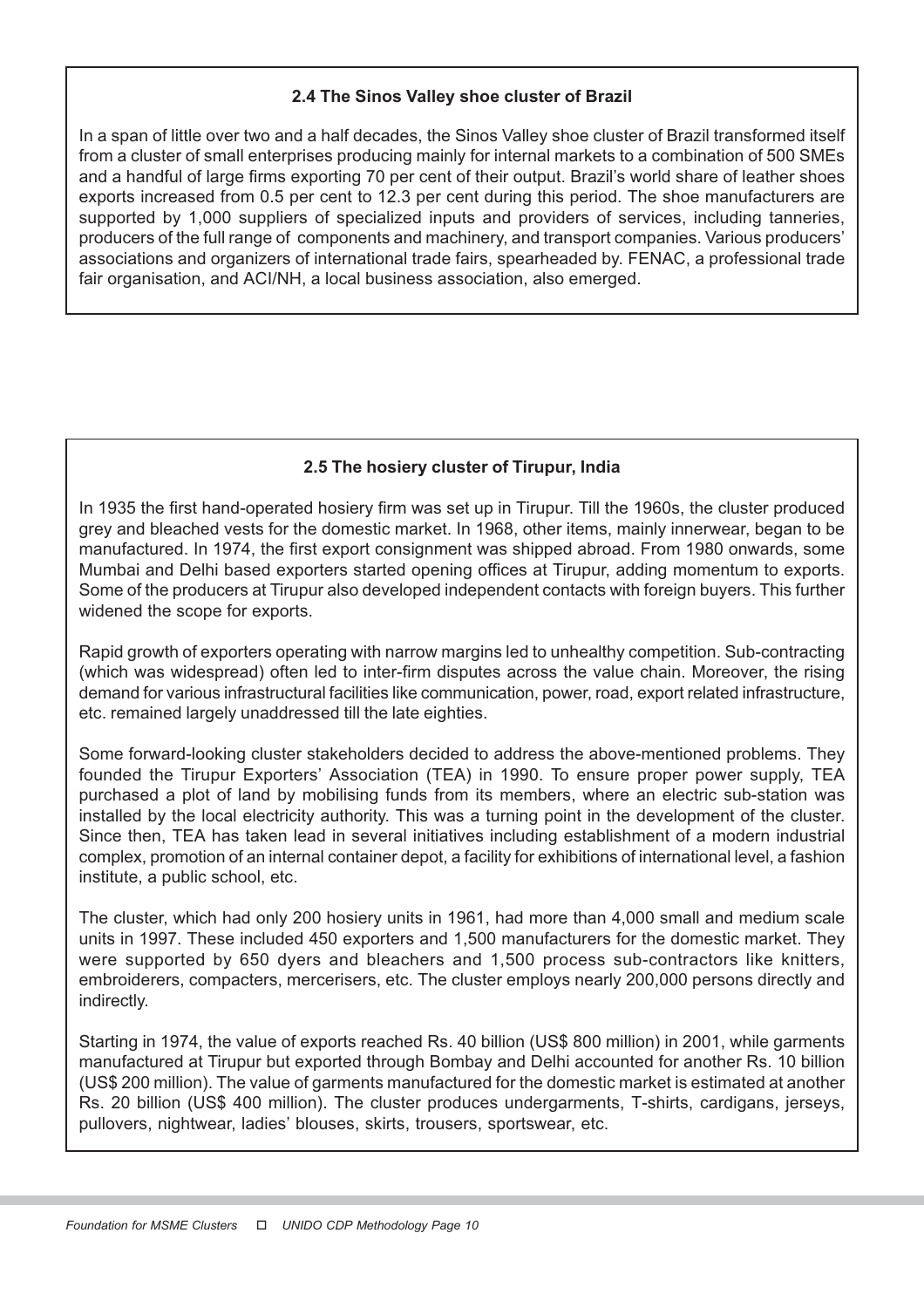garments clusters of Chiyapum and Bangkok, etc. Among the 50 clusters identified in Pakistan, apart from the Sialkot cluster, the clusters of electrical fans (Gujarat) and farm machinery (Daska) stand out.

Mexico's footwear industry is clustered around Leon and Guadalajara. The Peruvian shoe industry consists of about a thousand small and micro firms manufacturing footwear and tanneries clustered around Trujillo. Internationally, Brazil is a leader in leather shoe exports. Apart from the Sinos Valley, export-oriented shoe manufacturing (specializing in men and women's shoes) is concentrated in Franca. Other examples of clusters in Latin America are the metalworking cluster in Tegucigalpa in Honduras, the handicraft, hammock and ceramic production cluster in Masaya in Nicaragua, the ceramic tiles and furniture cluster of Santa Catarina (Brazil), etc.

African clusters include the clothing cluster of Eastlands (Kenya), the metal products cluster of Kamukunji (Kenya), the processed fish cluster of Lake Victoria (Kenya); the metal work cluster of Suame (Ghana); the clothing cluster of Western Cape (South Africa); the leather products cluster of Aba and Onitsha (Nigeria) and the automotive spare parts cluster of Nnewi (Nigeria).

Unfortunately, most clusters are not exploiting their potential through cooperation. In such underperforming clusters, the level of collaboration among stakeholders, and therefore their ability to specialize, is low. Most of the production process is completed in-house and external services are rarely used. The firms do not have a unified agenda for development, continue to perform in isolation and therefore encounter more obstacles and lose more opportunities. Under-performance breeds underperformance.

The characteristics of successful (overachiever) and under-performing (underachiever) clusters are summarized in Table 2.2.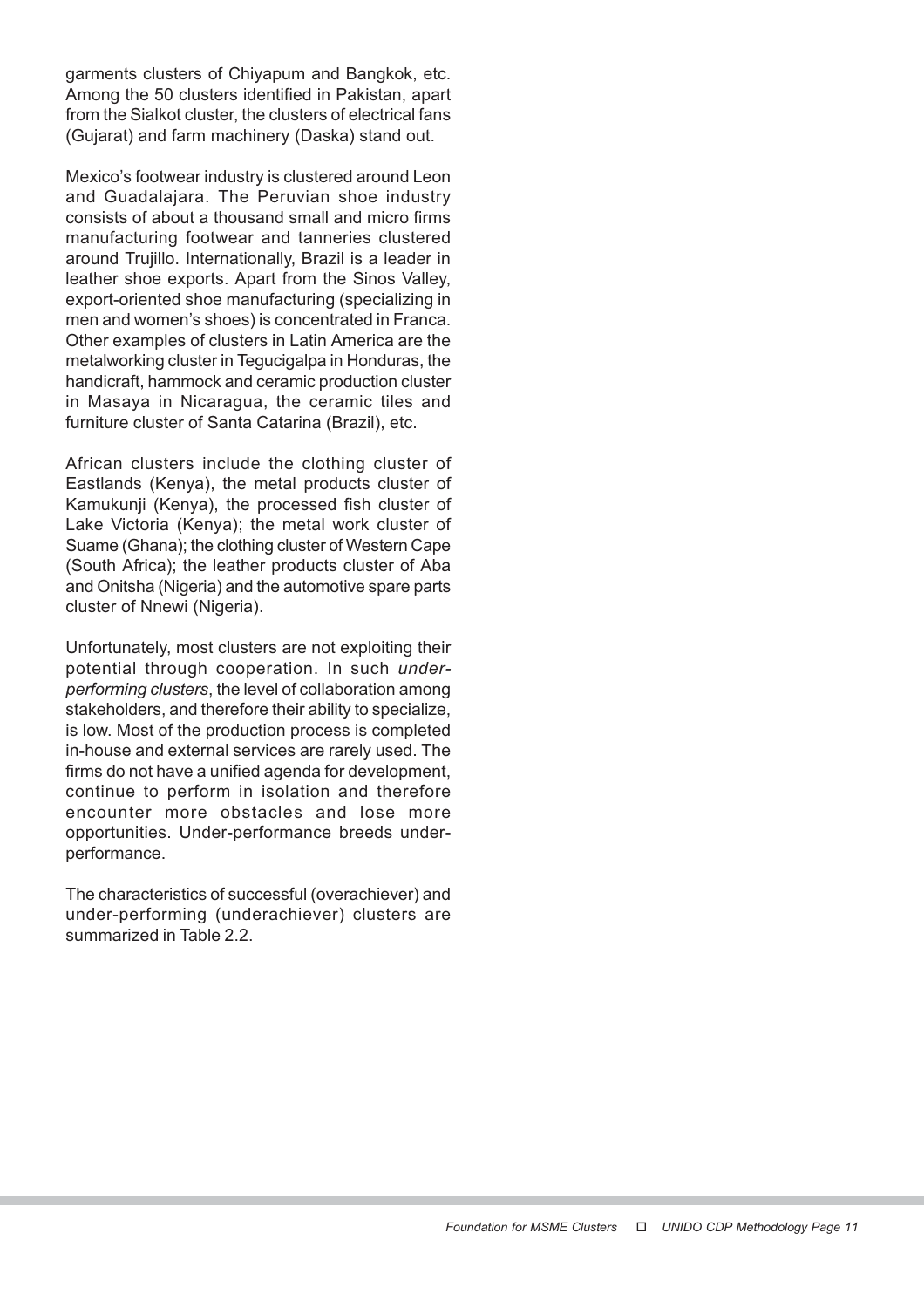|                                                                       | <b>Successful</b><br>cluster | Underperforming<br>cluster |
|-----------------------------------------------------------------------|------------------------------|----------------------------|
| Number of principal firms                                             | H                            | H                          |
| Domestic market share of principal firms                              | H                            | H/M/L                      |
| Export market share of principal firms                                | H                            | L/N                        |
| Structural efforts for growth by principal firms                      | H                            | $\mathsf{N}$               |
| Number of support firms                                               | H                            | M/L                        |
| Domestic market share of support firms                                | H                            | H                          |
| Export market share of support firms                                  | H                            | L/N                        |
| Structural efforts for growth by support firms                        | H/M                          | $\mathsf{N}$               |
| Relationship between principal and support firms                      | Hierarchical                 | Non-hierarchical           |
| Presence of support service providers                                 | H                            | L/N                        |
| Presence of technical institutions                                    | H                            | L/N                        |
| Proactiveness of technical institutions for growth of principal firms | H                            | $\mathsf{N}$               |
| "Planned efforts" for growth through cooperation framework            | H                            | N                          |

Key: H= High, M= Medium, L= Low, N = Negligible or Nil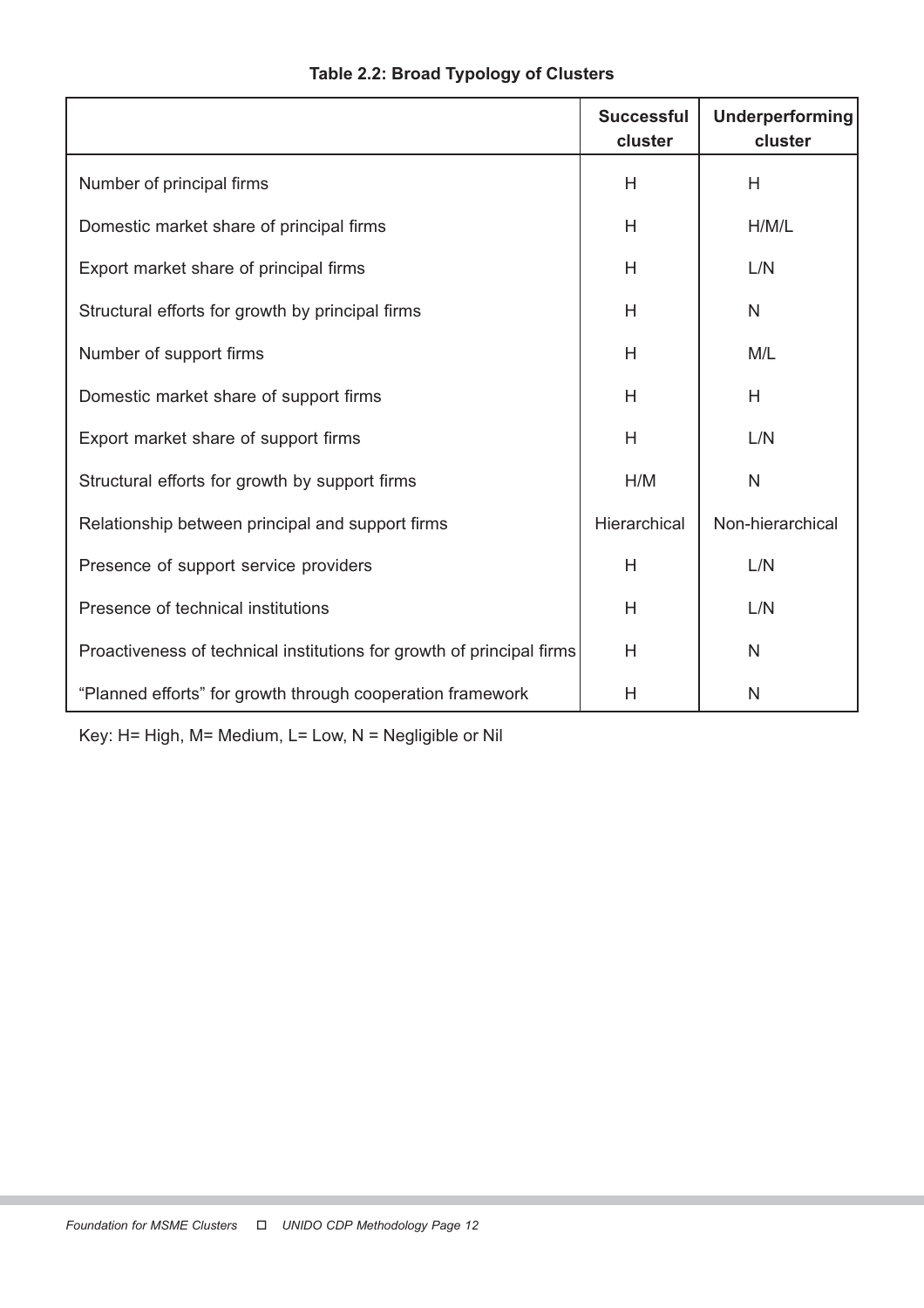# Chapter 3

# Cluster Development Approach of UNIDO

# 3.1 Background

Lack of communication and scepticism towards common ventures characterize traditional business practices in underachieving clusters. Moreover, local firms in such clusters rarely make use of business development services (BDS) and are not accustomed to presenting articulated calls for action to the local policy makers. Left on their own, such underachieving clusters remain trapped in a vicious cycle of cut-throat competition, falling profit margins and decreasing business performance.

To improve their business performance and comparative advantages – to become dynamic clusters – such clusters must learn to undertake targeted joint action and increase their stock of social capital.

#### 3.2 Objective of cluster development

The cluster development approach sees the key problem faced by SMEs as one of relative isolation rather than size. Its aim is to help cluster actors to (1) develop a consensus-based vision for the future and (2) strengthen their capacity to act upon that vision. To elaborate these two points, the objective is to:

- Strengthen linkages within the cluster with other SME<sub>s</sub>, larger enterprises, support institutions local government, banks, business schools, etc. At times such linkages are also created with important organisations (private/public) outside the cluster;
- Assist cluster stakeholders to develop a consensus-based vision for the cluster as a whole;
- Help stakeholders to coordinate their actions and pool their resources to move towards a shared vision for the cluster as a whole; and
- Create an autonomous governance framework, in a step-by-step process that will sustain dynamism and change in the cluster after the withdrawal of the implementing agency.

#### 3.3 Implementing agency

Attaining these objectives requires external assistance in the form of sensitisation, trust building, conflict resolution, network creation, project implementation, etc. As explained later, private (that is profit-oriented) agencies are unlikely to initiate such activities since the outcome here is uncertain that they are unlikely to be profitable in the short term, and at the same time, since the beneficial effects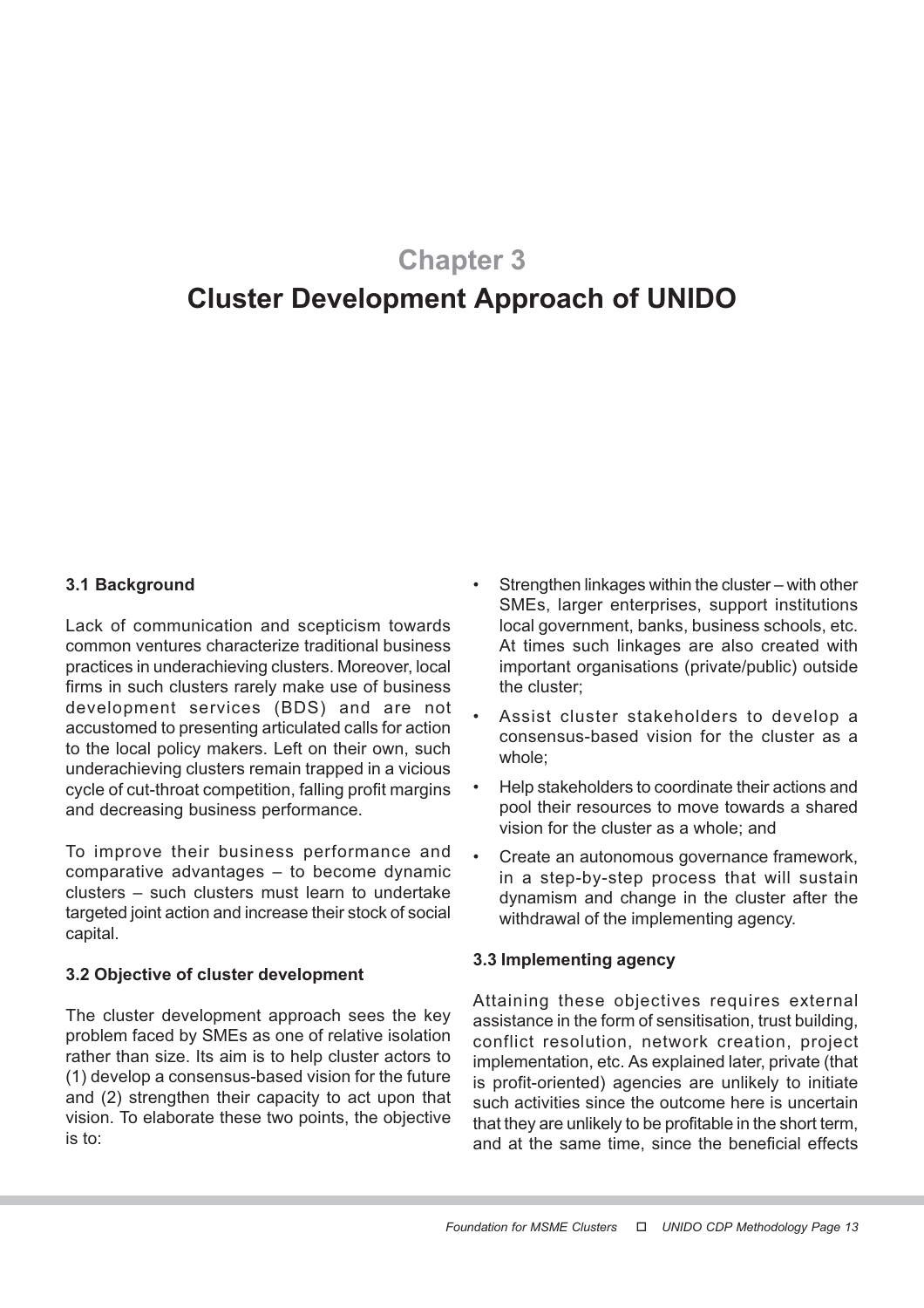are freely available to all the cluster stakeholders, it is nearly impossible to price them appropriately, the latter being a pre-requisite for private sector involvement in initiating cluster development.

# 3.4 Basic principles

The key characteristics of the cluster development approach are:

# 3.4.1 A need-based approach

Cluster development does not start with a predetermined agenda. The developmental agenda for each cluster is based on the demands articulated by its stakeholders. In the medium term, only those activities that are endorsed by the stakeholders are implemented. In those instances when supply-driven activities are launched, this is only to create interest among stakeholders. While each cluster faces a wide range of challenges and opportunities, some priority areas for action ("pressure points") can be quickly identified. In all cases, however, pressure points and

cannot be known in advance, as it emerges naturally from day-to-day interactions with the cluster stakeholders. The process of development of cluster through this approach therefore warrants that the implementing agency should be willing to support a cluster in a variety of activities.

### 3.4.3 Intermediary driven support

An integral part of the approach to cluster development is to give responsibility to intermediary institutions such as industry associations, NGOs, institutionalized firm networks, service providers, etc. In underperforming clusters, they often have very poor implementation capacities and may need to be revived, depending on the nature of the cluster and types of intervention. These intermediaries are expected to take increasingly a leading role in the identification and implementation of activities, with the aim of "institutionalizing" the process of cluster development – of creating a system of selfgovernance in the cluster. In due course, most of these intermediaries become fully empowered and

# 3.1: Needs-based approach in Indian clusters

In providing assistance to Indian clusters, UNIDO has addressed the most urgent problems of the individual clusters. In the case of the processed food cluster of Pune this was 'quality', in the handicraft cluster of Jaipur 'marketing', in the Ludhiana knitwear cluster 'marketing and HRD' and in the hosiery cluster of Tirupur 'HRD' and quality'. Activities in the Jaipur cluster, for example, started off with marketing training, joint marketing, etc. Innovative marketing ventures (of increasing complexity and duration) remained part of the action plan of this cluster throughout the intervention. Activities in the Pune cluster started with training and provision of BDS services to improve quality, and these types of activity took place throughout the programme.

the way in which they should be addressed depend on the peculiar features of the cluster.

# 3.4.2 Flexibility

As the approach must be applicable across a wide range of sectors and countries, a flexible intervention mechanism is required to produce a customized action plan. The success of a cluster development initiative thus depends on the flexibility and empowerment of the programme designers and implementers, and in particular to the CDA who works directly with the stakeholders. The approach acknowledges that a sizeable part of any annual plan

emerge as the centre point of the governance framework in the cluster.

#### 3.5 Steps of cluster development approach

The principals of the approach are:

• Selection of clusters: A judicious selection based on the cluster's importance, promotability, viability and sustainability helps to ensure an effective and wide-reaching impact. This ensures that the available resources are concentrated on clusters where the approach can have significant impact by contributing towards business gains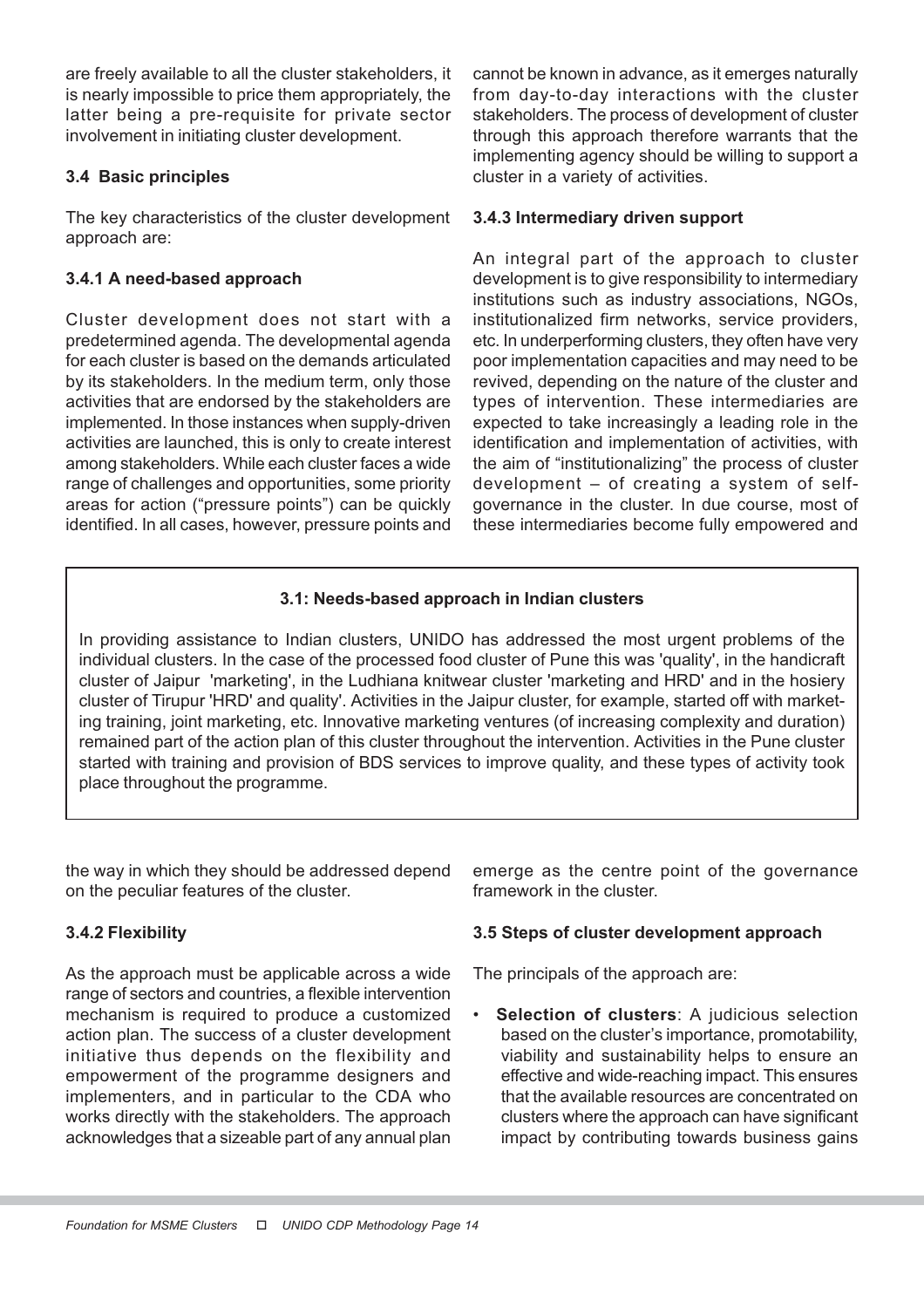# 3.2: Role of intermediaries in Indian clusters

During implementation of a cluster development approach in Pune, the local Chamber of Commerce emerged as the umbrella association providing critical services related to consultancy, information and testing (through a newly created laboratory). In Ludhiana, the Apparel Exporters Association of Ludhiana (APPEAL), was created in the framework of the project and was gradually empowered by the CDA. In Tirupur, a partnership was forged with an existing exporters' association; a training institution became a real service provider for the industry. In Jaipur, an existing NGO was empowered to take up economic development initiatives hitherto not covered by it's operations. In several cases, networks had to be created from scratch. For example, a network of domestic knitwear manufacturers was created in Ludhiana and it triggered many changes, while the network of exporters (COTEX) and printers (selfhelp groups) initiated numerous marketing activities in Jaipur.

of the SMEs, revitalization of systemic interactions among stakeholders, dissemination of best practices, etc.

- **Diagnostic study:** Implementation of the cluster development initiative starts by gathering information about the cluster in a strongly participatory manner. Such information includes constraints faced by the stakeholders, untapped potential, local linkages and support mechanisms available, etc. The participatory process helps to build initial trust with the local stakeholders.
- **Trust building: Establishing an atmosphere of** trust within a cluster is an essential prerequisite to earn the support from those involved in the cluster. Here the CDA must first develop "bilateral" trust with individual stakeholders and then use it to create/enhance trust among the other stakeholders. The process starts with informal/formal interactions and later takes the route of trust building through participation in activities.
- Action plan: This list of activities (generally for a year) which is more than the sum total of demand from the different cluster stakeholders; starts with inputs from the diagnostic study. It is a roadmap that will help foster relationships among the stakeholders while delivering visible results. It is also an attempt to embody the vision for the cluster as a whole in a set of activities that can be implemented through stakeholder collaboration. Action Plan is made annually.
- **Implementation:** This is not simply the realisation of the targets set, but involves a radical change in the way the cluster stakeholders interact and conduct activities. The responsibility for implementation of various activities is progressively shifted to the stakeholders,

particularly those in the private sector, with support from local institutions. In the implementation of the action plan the stakeholders discover the advantages of closer cooperation. Joint activities with intermediaries also enhance their capacity and strengthen the governance structure of the cluster. The last phase of implementation consists of execution of an exit plan.

**Monitoring and evaluation:** Monitoring of the quantifiable and qualitative outcomes of implementation helps to disseminate best practices and strengthen trust among stakeholders. It also allows the identification of emerging changes in the relationships among cluster stakeholders and the adaptation of cluster activities and governance structures to these.

#### 3.6 A process approach

The process of cluster development is non-linear because the volume of activities is a positive function of social capital of the cluster. As long as social capital is low, activities move very slowly and gather momentum only slowly. As confidence builds up and linkages increase, the activities pick up, which again increases confidence in each other. Mistrust can again slow down the process.

As the programme matures, certain activities may lose significance either because they were of a purely instrumental nature (such as activities to "break the ice" among stakeholders) or because of better understanding of the real issues confronting the cluster. For this reason it may be counterproductive to insist on pre-conceived milestones to gauge the development of the programme. It should on the other hand not be a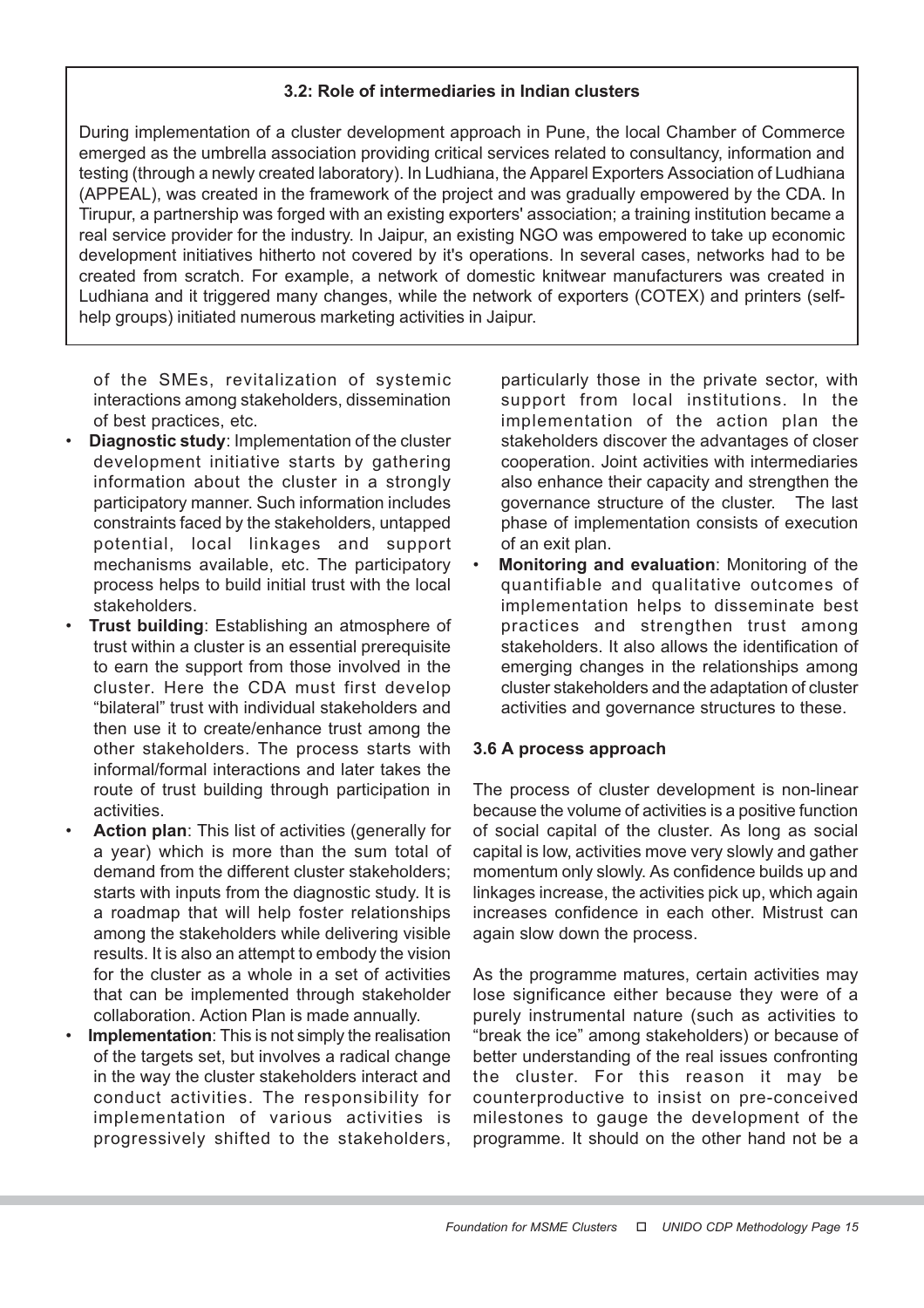surprise to learn that a significant proportion of the activities implemented (up to twenty per cent) are unplanned.

# 3.7 The role of CDAs

The approach calls for the appointment of a full-time cluster development agent (CDA) for a fixed time period by the implementing agency. The CDA plays a pivotal role in the assessment of the development potential of the cluster. Especially in the early stage of the intervention, the CDA being neutral and mandated to encourage group activities with direct or indirect business relevance - are also the engine behind cluster development. Increasingly, as trust is built up among the stakeholders, the CDA leaves "routine" activities to others and passes on the task of initiation as well as implementation of activities to local intermediaries. Through these intermediaries, the CDA can upscale activities in the cluster, especially where initial success leads to higher demand for those. The final task is to fill the gaps in the ability of intermediaries to identify tasks and implement activities on a continuous basis, to establish a system of self-governance in the cluster.

# 3.8 The loop approach

The various stages of cluster development are not mutually exclusive. They often overlap. In particular, the trust building phase is a continuous one. There are formal ways of building trust (discussions,

workshops, etc.), but trust building between the implementing agency and the cluster starts even during the process of project selection, and also during the diagnostic study. Trust is also an integral part of the interaction among stakeholders during action plan formation, implementation and monitoring and evaluation.

The diagnostic study is basically a continuous process. As trust between the CDA and the stakeholder increases, more relevant information emerges and a clearer picture regarding the cluster is revealed. The diagnostic study is thus revised (at least internally, if not formally) and the action plan is modified accordingly.

The information the CDA gathers during implementation is vital for updating a diagnostic study and the subsequent revision of action plans or formulation of new ones. During the monitoring and evaluation phase, vital information similarly emerges regarding the speed, scale, coverage and resource requirements of activities that are being implemented. These have their effects on new or revised action plans which in turn determine the partners for implementation, degree of up-scaling, etc. The cluster development approach is therefore not linear; it is a loop – a dynamic approach (see Figure 3.1).

# Figure 3.1 Cluster development – a loop approach



The approximate duration of each phase is presented in Table 3.1.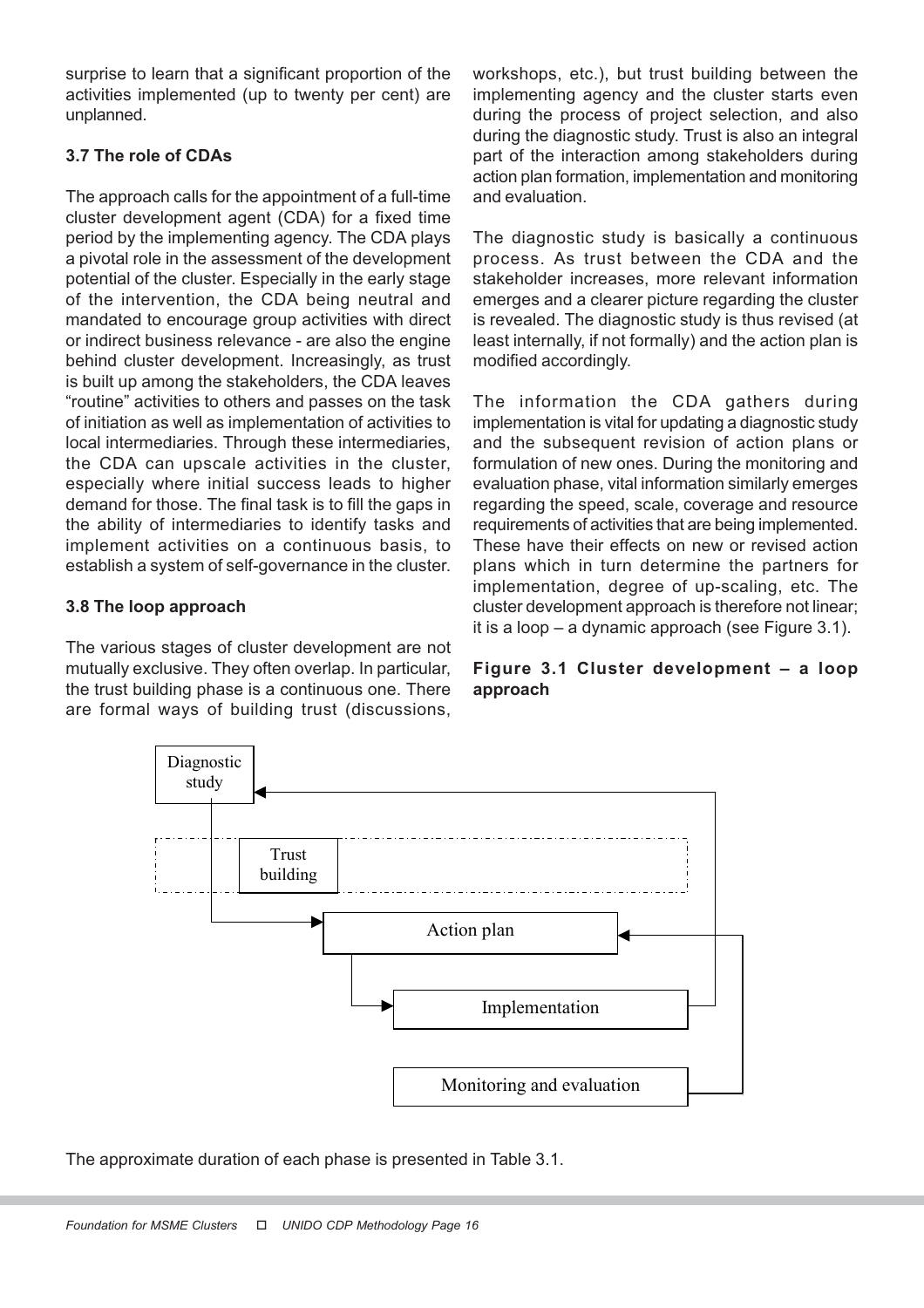|                       | $1-6$<br>month | $7-12$<br>month | $13 - 18$<br>month | 19-24<br>month | 25-30<br>month | $31 - 36$<br>month |
|-----------------------|----------------|-----------------|--------------------|----------------|----------------|--------------------|
| Diagnostic study      |                |                 |                    |                |                |                    |
| <b>Trust building</b> |                |                 |                    |                |                |                    |
| Action plan           |                |                 |                    |                |                |                    |
| Implementation        |                |                 |                    |                |                |                    |
| Monitoring            |                |                 |                    |                |                |                    |
| and review            |                |                 |                    |                |                |                    |

The time period can easily stretch to 4 to 5 years for some clusters, especially artisanal clusters.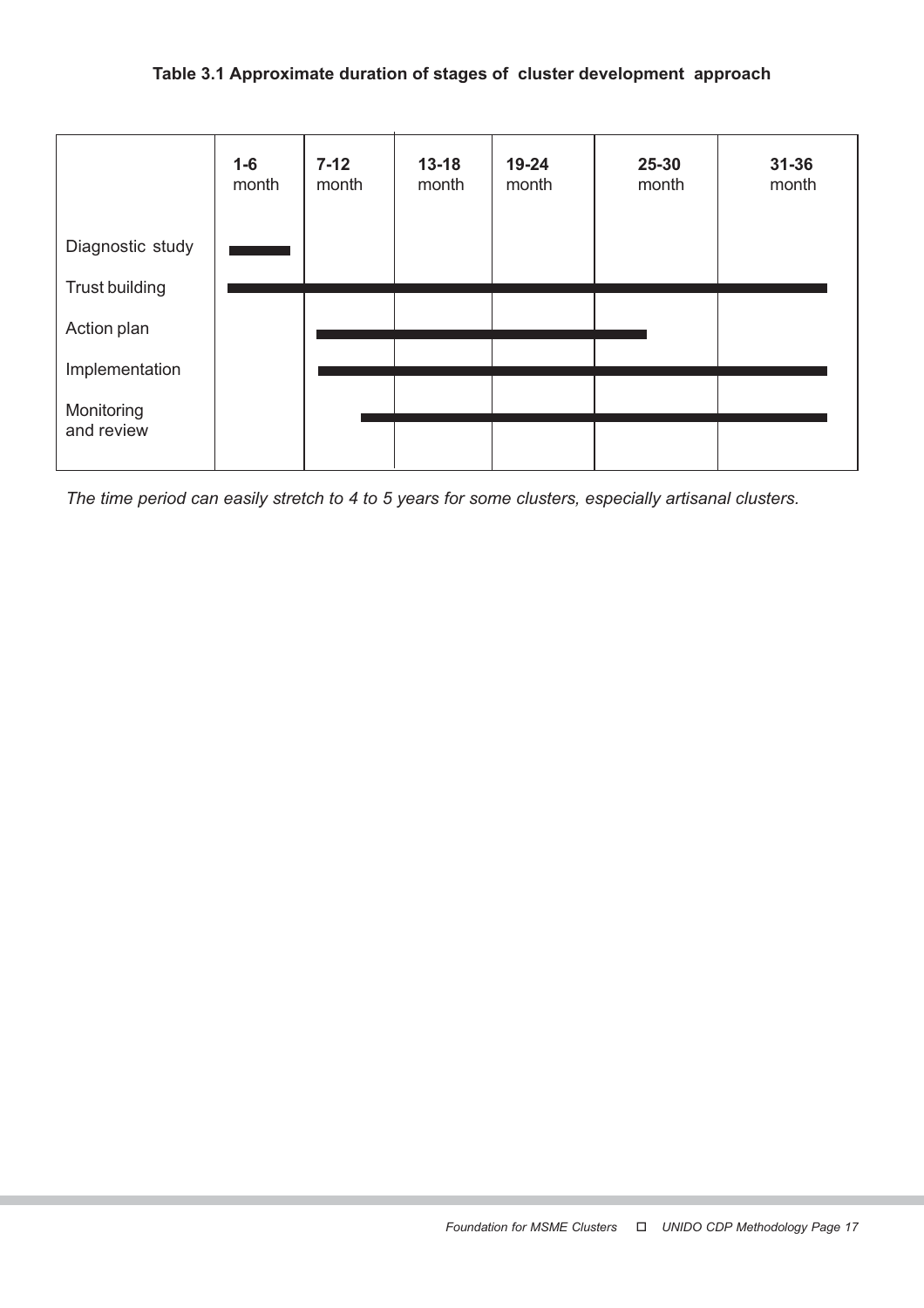# Chapter 4 Selection of Clusters

#### 4.1 Need for Selection

The cost of launching a cluster development project can be substantial, especially in the least performing clusters, and the human and financial resources required to prepare and implement an action plan, to monitor the process of cluster development and to institutionalize the lessons of implementation are frequently scarce. An organization should therefore use its resources economically, aiming at:

- Generating a visible impact at the cluster level: It helps to focus on MSME clusters that play an important role in the local economy because of their size or market potential. Successful intervention in such clusters will have a highly visible impact and will readily demonstrate the potential and appropriateness of the approach.
- Maximising the scope for learning: Implementing agencies that are capable of handling more than a cluster at a time should select a portfolio of different clusters (e.g. handicraft vs. industrial, export vs. domestic-oriented ;), so that implementation can generate wide-ranging experiences. There is a limit to the extent to which scale effects can be created by applying lessons to clusters of the same nature, because of their typical local conditions.

Maximizing spillover effects: The more (potential) linkages exist between industries, the greater is the potential development impact on the local economy.

#### 4.2 Steps for cluster selection

Selection of clusters generally includes the following steps:

- Identification of clusters in a country;
- Creation of country cluster table and map;
- Preliminary selection and shortlist of clusters;
- Formulation of final selection criteria;
- Collection of primary data:
- Final selection of cluster(s)

#### 4.2.1 Identification of clusters

A broad guideline for selecting potential clusters would contain elements such as location, product, whether vertical or horizontal, major growth factor, etc. Where a good database exists and where previous work has been undertaken in clusters, the selection process is fairly simple. Since cluster development is a relatively new approach in the field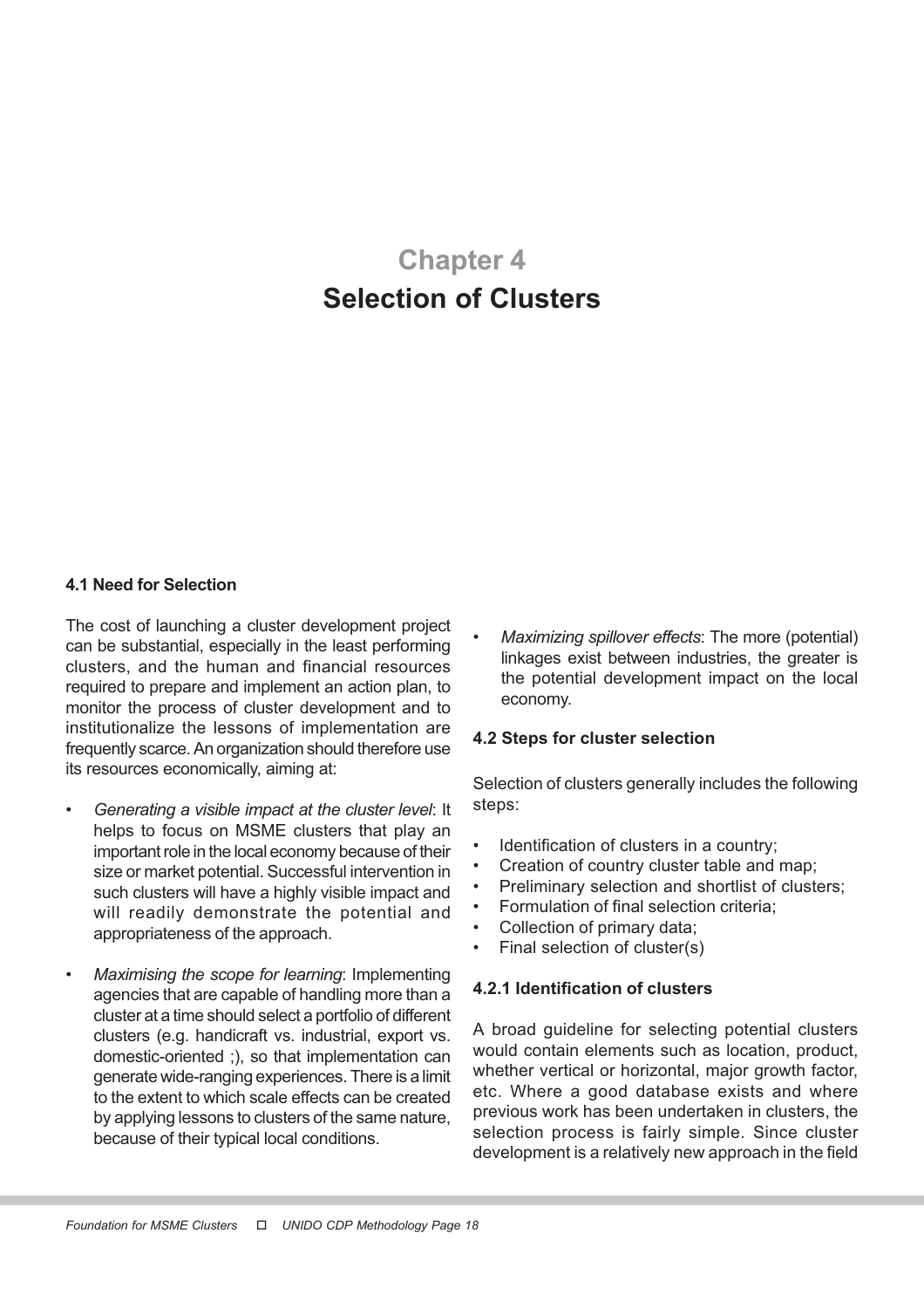of MSME development, an inventory of clusters in the country with the information required for proper cluster selection is often not available.

Clusters can be identified through secondary sources combined with expert opinion.

# Secondary sources of information

In countries like Italy and the United Kingdom (UK), SME clusters have been defined using statistical parameters such as employment shares in particular industries in particular areas. In the UK such data – which are strictly speaking only indices of concentration, and say nothing about successful clusters or cluster potential - were complemented through primary data on (a) the stage of cluster development (embryonic/established/mature); (b) depth (variety of cluster stakeholders) (c) dynamics (growing or declining) and (d) economic significance (regional/national or international). In addition to statistics, development plans, policy documents, etc. can be used.

One major problem of this approach is that comprehensive data on the proposed parameters are not available in many countries. Moreover, the statistical approach is very sensitive to the parameters used: the same locality would show up as a cluster using one set of census data but may fail to do so using a different set. Also, the follow-up work undertaken in the UK often indicates that people working in the presumed cluster or leaving it are entirely unaware of its existence. This point to a major drawback of this approach: it does not pick up evidence on the extent and frequency of cooperation among stakeholders. Policy documents in most countries likewise do not pay much attention to interrelations among firms yet. Finally, this type of information is always a few years out of date. Secondary material should therefore be combined with the following approach.

# Case study or expert opinion approach

In this approach, a team of experts, who are familiar with the MSMEs of the region/country, or an agency working in the field of MSME development is entrusted with the task of cluster identification. MSME support institutions can play a useful role in assisting these teams.

The major guidelines for data collection at this stage are to (a) identify clusters with their places of major concentration and broad product ranges, and (b) get some minimum qualitative information on its type (natural/induced), nature (vertical/horizontal/large unit centred), major growth facilitating factor (technology/product/export) and key problem(s).

Many data can generally be collected from secondary sources like annual economic plans, industrial policy documents, industry review journals, or reports published by development organizations. Discussions with knowledgeable people from development organizations or SME support institutions can help to check data, remove overlaps and fill in gaps. Such information collection is a cumulative process.

This approach still may not answer some questions. Given the fact that all stakeholders in the cluster should be able to frequently interact on a face-toface basis – what sort of contact frequency determines the geographical "reach" of a cluster? Is there a minimum number of firms below which we cannot speak of a cluster?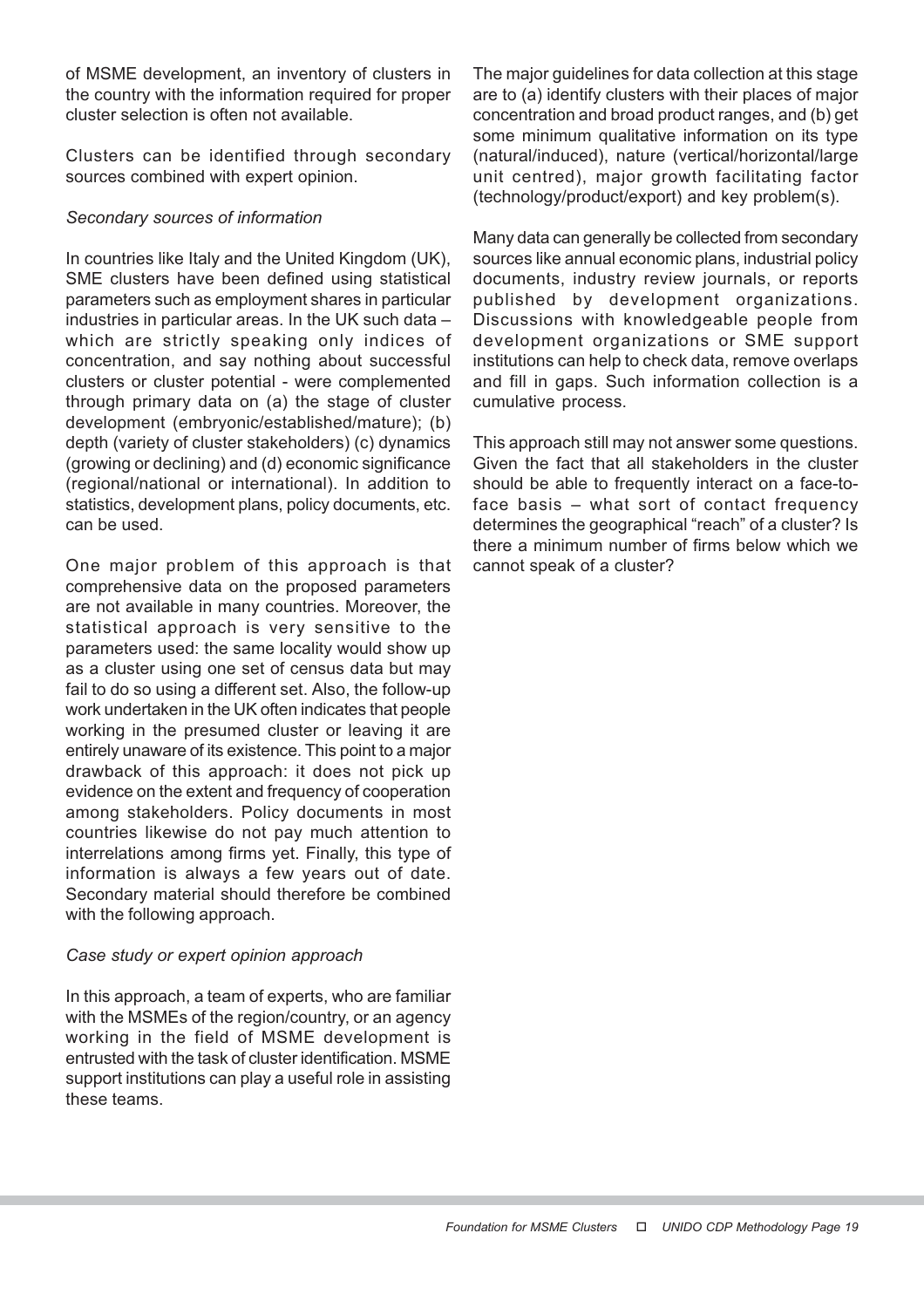# 4.2.2 Country cluster table

The data of clusters can be plotted on map of a country. A cluster table can also be used. The cluster table provides details on each cluster, based on some chosen criteria (Table 4.1). A suggestive country cluster table for a few clusters appears below.

| S.No.          |                                              | າ                              | 3         | 4 | 5 | 6         |   | 8 | 9 | 10   | 11             |
|----------------|----------------------------------------------|--------------------------------|-----------|---|---|-----------|---|---|---|------|----------------|
|                | Drugs &<br>Pharmaceutical                    | Ahmedabad                      | <b>NA</b> | N |   | HZ        | M | M | Н | Mkt. | Quality        |
| $ 2\rangle$    | <b>Textile Hand</b><br><b>Block Printing</b> | Sanganer-<br><b>Bagru Belt</b> | <b>NA</b> | v | N | <b>HZ</b> |   | M | H | Mkt. | Marketing      |
| 3              | Hosiery                                      | Tirupur                        | <b>NA</b> | N |   | ΗZ        | M | M | Η | Mkt  | Infrastructure |
| $\overline{4}$ | Machine Tool                                 | Bangalore                      | IN.       | N |   |           | M | M | н | Mkt. | Marketing      |

|  | Table 4.1: Country cluster table |  |
|--|----------------------------------|--|
|  |                                  |  |

Explanation of Columns 1 to 11

- 1. Name of Cluster
- 2. Location in India
- 3. Natural (NA)/Induced (IN) cluster

4. Whether the product belongs to traditional art/ craft

5. Modern SME

6. Large unit Centred (L)/Vertical (V)/Horizontal (HZ)/both (B)

- 7. Degree of Product Specialisation
- 8. Need for Technology Upgradation
- 9. Export Potential
- 10 . Market based (Mkt.)/Resource based (R)/ infrastructure based (I) cluster
- 11. One Major Problem
- (Note: Y=Yes, N=No, H=High, M=Medium, L=Low)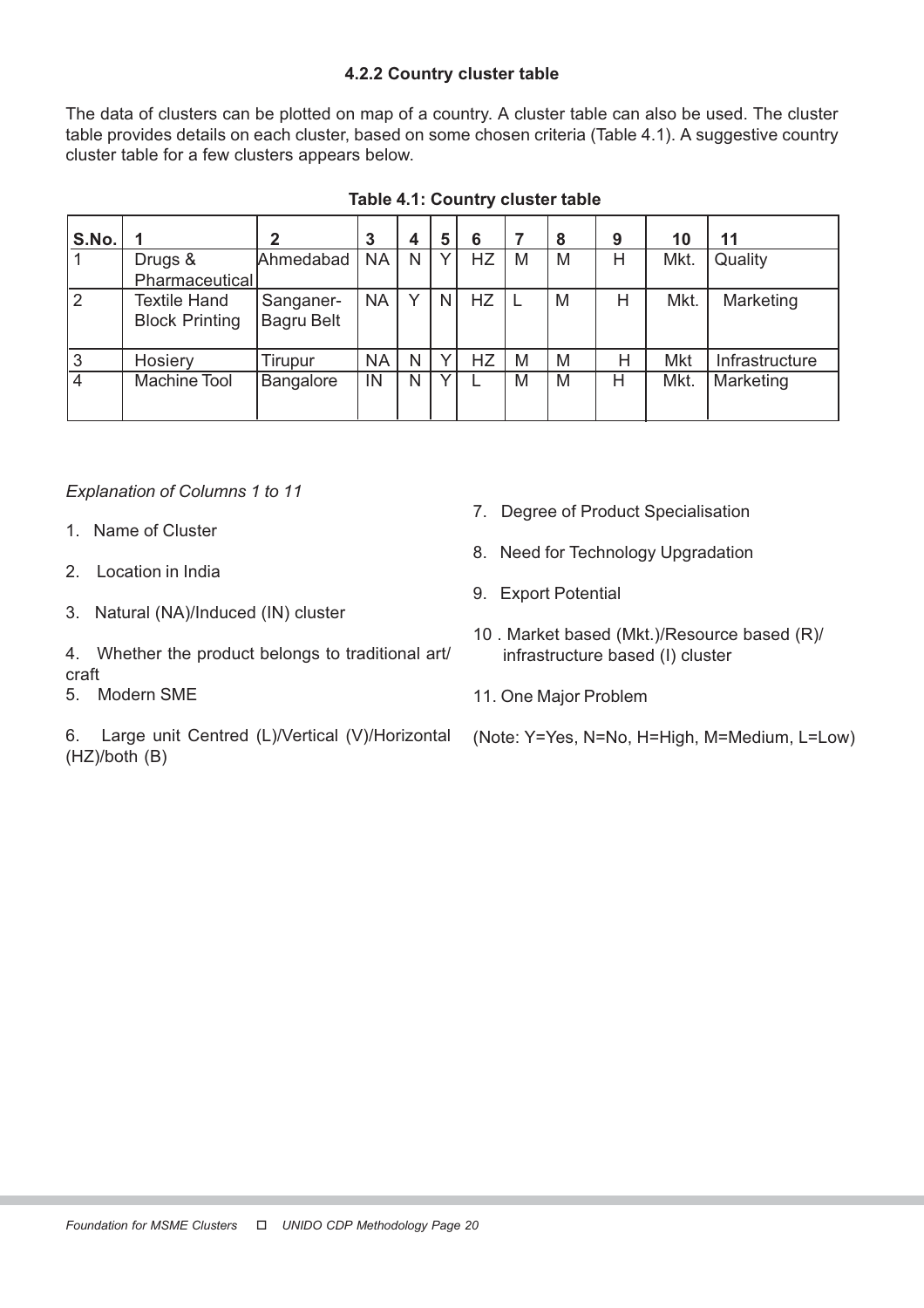# 4.2.3 Shortlist of clusters

Using the above tools, a preliminary shortlist of clusters can be made. The shortlist will differ according to development priorities. A regional agency will concentrate on a cluster or the clusters in its territory. A sectoral/functional specialized agency will select similar clusters in different regions. An agency with no regional or sectoral bias can select a mix of clusters distributed over regions and products, if it has the capacity to handle more than one cluster, and if there is added value (in terms of cumulative development effects) in assisting a mix of clusters.

#### 4.2.4 Formulation of final selection criteria

The set of short listed clusters is the basis for the selection of the cluster(s) to be supported. The following criteria can help the implementing agency to make the final selection:

#### Importance of cluster(s)

Clusters with a great number of small-scale firms, clusters that absorb a significant share of the local workforce or that have high export potential have a great potential impact. The location of the cluster (urban, semi-urban or rural) is also an important element if the responsible institution has a specific development mandate/competence, such as rural development. Choosing one of a number of similar clusters enhances the chance of replicability (although, as pointed out above, differences in local conditions limit replicability). Linkages of a cluster with other sectors increase the likelihood that its development impact on the overall (local) economy will be greater. More and more, strategies also stress the importance of sustainability in all respects: reducing social and/or environmental costs or – better – building up clusters with a positive social impact (for example, clusters which increase demand for skilled labour) and environmental impact (for example, the prefab "eco-housing" cluster in Lower Austria).

#### **Viability**

Cluster selection should focus on industrial sectors with solid growth prospects; effective government policies for promising industries can be an additional factor in selecting clusters. Clusters serving higherend markets can generally be considered to have the best long-term growth prospects, but low education levels and competition among enterprises

which focuses on prices rather than product quality can be obstacles to the development of such clusters.

#### **Promotability**

The promotability of a cluster refers to the presence of institutions or associations in the cluster that enjoy the trust of the entrepreneurs, capable leadership, adequate business infrastructure and a conducive policy framework. Such clusters provide the best framework conditions for development and creating leadership by local stakeholders.

#### **Complementarity**

Optimal use of resources is also promoted by exploiting synergies. For example, the effectiveness of a technical upgrading programme can be greatly enhanced if complemented with a marketing related programme. Isolated activities by different institutions at different periods of time tend to lead to sub-optimal results.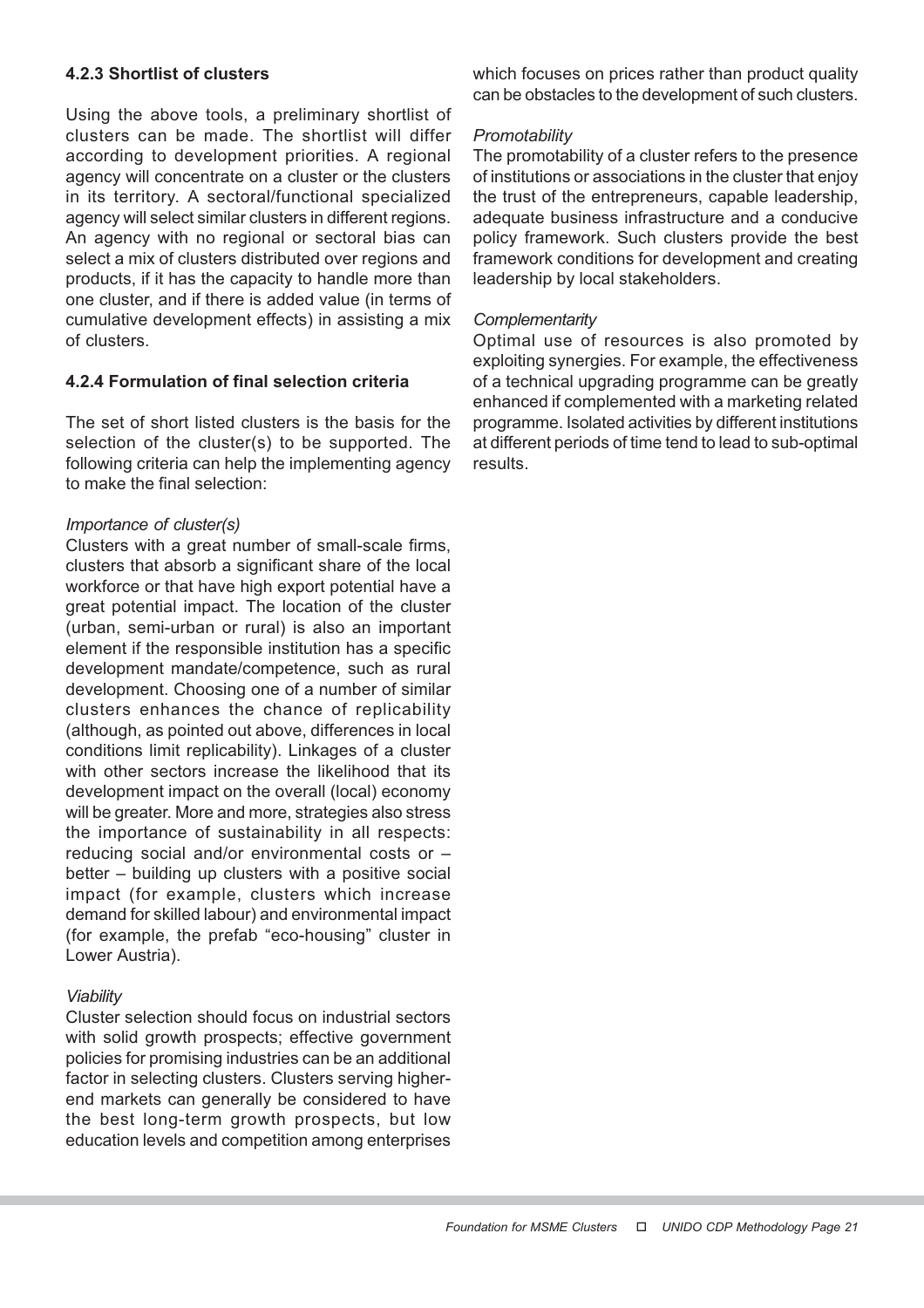# 4.2.5 Information needed for cluster selection

Whether these criteria are met can be ascertained by using the following checklist.

# Table 4.2: Primary data required for cluster selection

| $\mathbf{1}$     | Does the cluster have a minimum critical mass?                                                             |
|------------------|------------------------------------------------------------------------------------------------------------|
|                  | * Number of firms, firm distribution (large/medium/small) +                                                |
|                  | * Estimated turnover of broad groups.                                                                      |
|                  | * Contribution to employment (men and women) and income-                                                   |
|                  | * Contribution to exports.                                                                                 |
|                  | * Importance of product in the chain                                                                       |
|                  | * Sales trends ·                                                                                           |
|                  | * Seasonal/mainstay activities                                                                             |
| $\overline{2}$   | Location of cluster                                                                                        |
|                  | *Within a city/village/linkage with nearby cities/villages (if executing agency has a specific rural/urban |
|                  | mandate) ·                                                                                                 |
|                  | *Presence of support firms and service providers                                                           |
| $\overline{3}$   | Replicability <sup>.</sup>                                                                                 |
|                  | *Size of the industry, number of similar clusters·                                                         |
| 4                | *Linkage with other clusters at that location<br>Social and environmental conditions.                      |
|                  | *Sketchy profile of typical owners/managers, and workers and of their economic status ·                    |
|                  | *Average yearly earnings (man/woman) of workers/unit owners                                                |
|                  | *Drudgery in activity, if any·                                                                             |
|                  | *Pollution related issues·                                                                                 |
|                  | *Legal issue related to quality                                                                            |
| 5.               | Viability·                                                                                                 |
|                  | *What are the prospects of upgrading production technology?                                                |
|                  | *Does the product has a future in current national/global settings?                                        |
|                  | *Main markets (geographical, consumer segments).                                                           |
|                  | *Major threats ·                                                                                           |
|                  | *Stage of product in the product life cycle·                                                               |
|                  | *Value chain position                                                                                      |
| $6\phantom{1}$   | Promotability·                                                                                             |
|                  | *Have firms undertaken product upgrading or diversification, explored new markets, made                    |
|                  | *technological innovations, invested significantly in or updated equipment, etc.                           |
|                  | *Does the birth rate of firms substantially exceed closure rate?                                           |
|                  | *How sensitive are firms to major issues that are bothering them?                                          |
| $\overline{7}$ . | Complementarity·                                                                                           |
|                  | *Potential for complementing other development·                                                            |
|                  | *Scope for value added of a support project                                                                |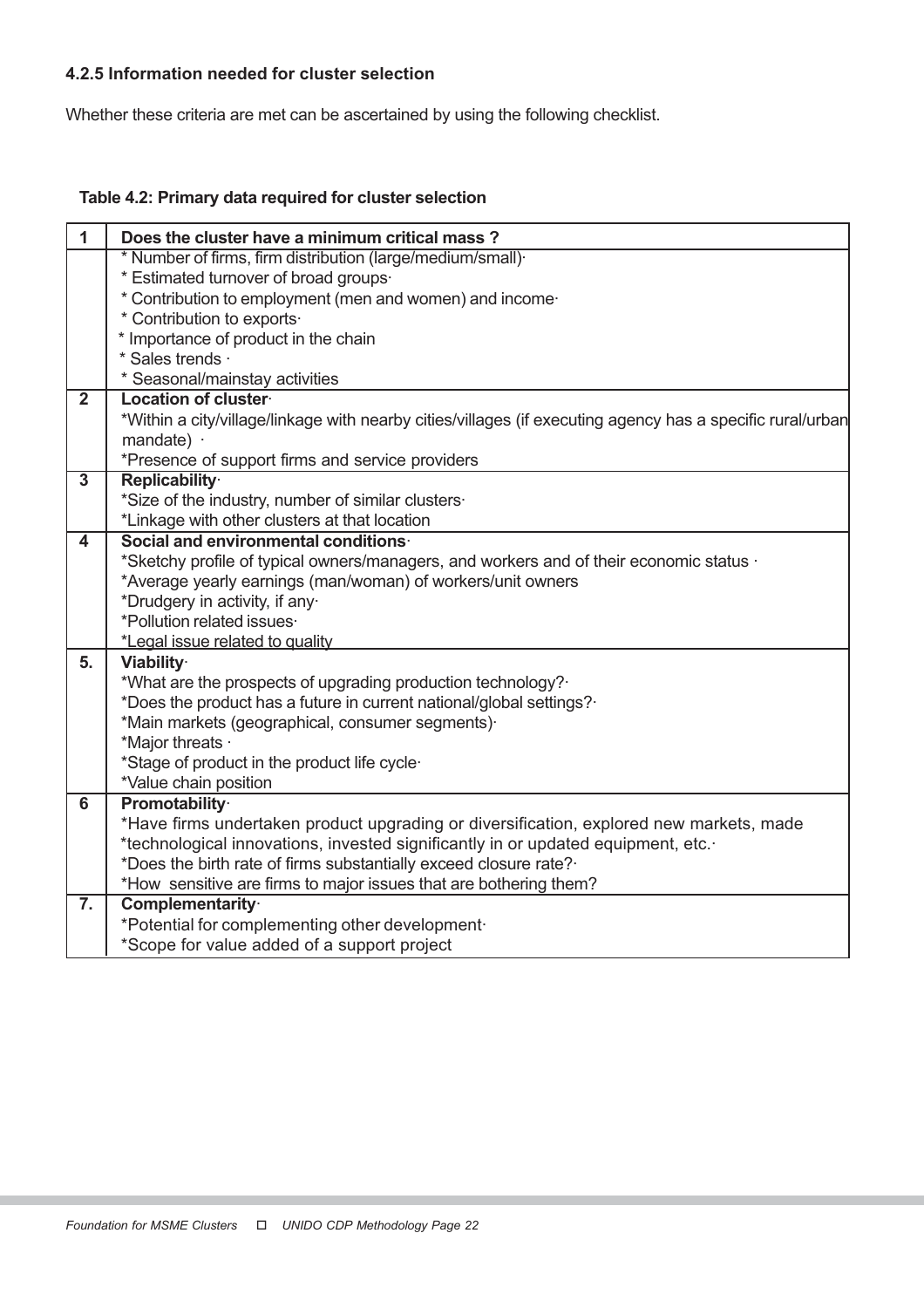This information can be collected in the following steps:

- 1) Get secondary data on the industry trend in general.
- 2) Ask for a broad write-up on the cluster and ongoing SME support activities from appropriate local agency or a knowledgeable person with a connection to the cluster stakeholders.
- 3) Prepare a fact sheet on the lines of Table 4.2 and identify gaps.
- 4) Request the same agency to organize some meetings with some principal stakeholders in the cluster. Meet them in groups if possible.
- 5) Request the same or another suitable agency to organize one/two factory visits. Focus on the production process.
- 6) Organize a two-day visit to the cluster. Meet the agency representative, if possible the person who interacts with the stakeholders of the cluster. Then visit two dissimilar units (SME and large or local and export-oriented firm, etc.), discuss the value chain and production/finance/market related problems and try to gauge the aspirations of the firms. Meet association executives and other principal stakeholders. Have an open forum discussion with the principal firms.
- 7) Share the programme objective, findings and probable future actions with the cluster stakeholders in a concluding discussion.

# 4.2.6 Final selection of clusters

Different values are given to each criterion on the basis of the information gathered. The scoring system for each criterion proposed below can be adapted to the nature of the cluster and the priorities of the implementing agency. However, it is suggested that criterion 1 (minimum critical mass) is the minimum prerequisite and criterion 5 (market potential) may dominate the score. To facilitate the final selection of cluster(s), a table with the weights and the scores of the different clusters can be made. The conclusion from Table 4.3 would be that cluster X is the most promising one for intervention.

|                                        | Weight   | <b>Score</b>   |   |   | <b>Weighted score</b> |          |     |  |
|----------------------------------------|----------|----------------|---|---|-----------------------|----------|-----|--|
|                                        |          | Х              | v | 7 | X                     |          | 7   |  |
| Existing contribution to local economy | 10       | 5              | 4 | 6 | 0.5                   | 0.4      | 0.6 |  |
| Location of cluster                    | 10       | $\overline{4}$ | 8 | 5 | 0.4                   | 0.8      | 0.5 |  |
| Outreach                               | 20       | 6              | 4 | 6 | 1.2                   | 0.8      | 1.2 |  |
| Socio-environmental condition          | $\Omega$ | 2              | 8 | 4 | $\Omega$              | $\Omega$ | 0   |  |
| Market potential                       | 40       | 8              | 3 | 5 | 3.2                   | 1.2      | 2.0 |  |
| Promotability                          | 15       | 4              | 5 | 5 | 0.6                   | 0.8      | 0.8 |  |
| Subsidiarity                           | 5        | 5              | 6 | 3 | 0.3                   | 0.3      | 0.2 |  |
| <b>Total weighted score</b>            | 100      |                |   |   | 6.2                   | 4.3      | 5.3 |  |

#### 4.3 Final cluster selection table

Note: W => Weight; W. Score => Weighted Score; X, Y and Z are the three clusters.The scores vary from 1 to 10 and the total weight is 100.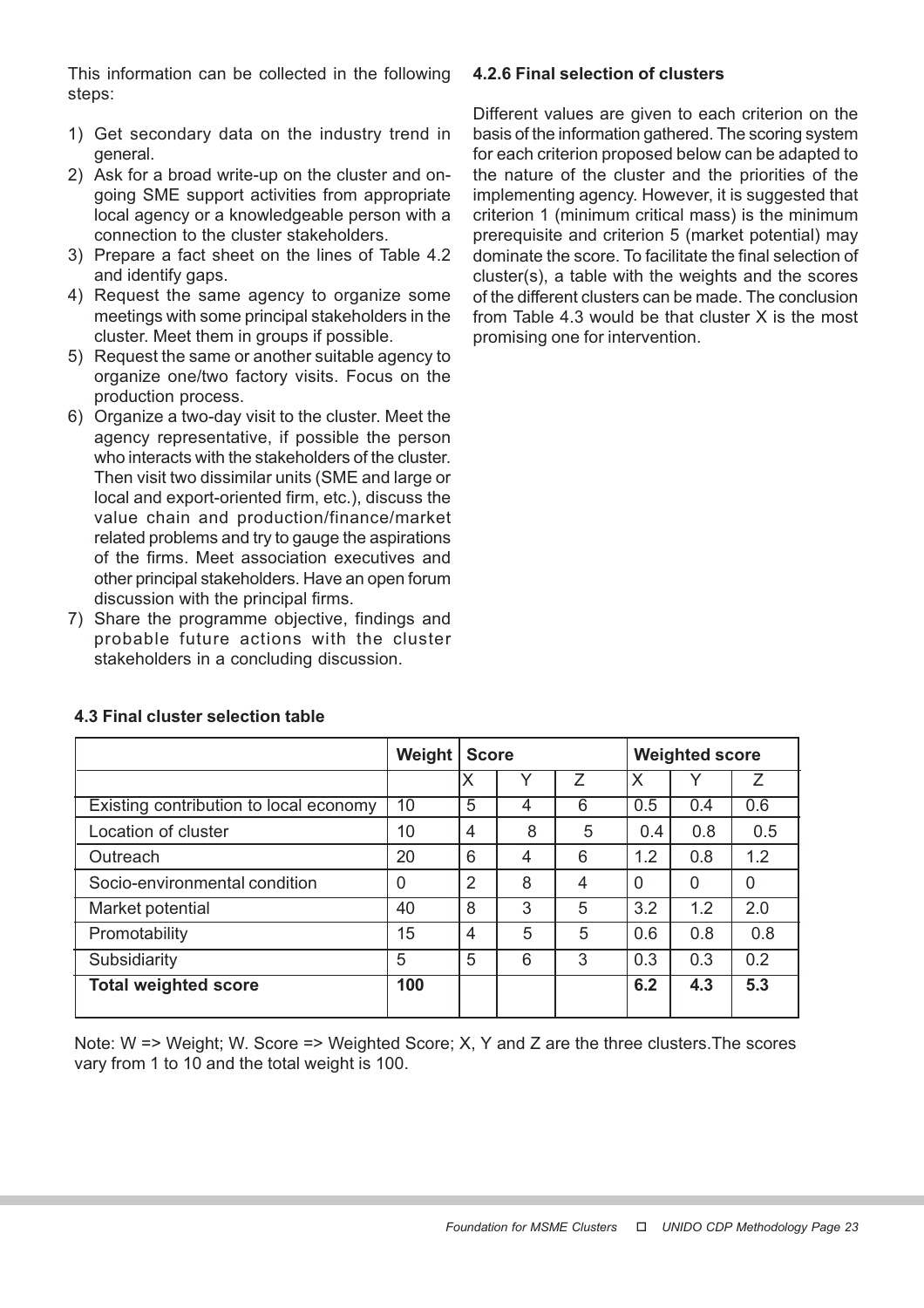Assuming that the organizational hierarchy of the implementing agency can be divided into top, middle and implementation levels, the following role matrix is suggested for an agency for selection:

|                                   | Top management | <b>Middle management</b> | Implementation<br>level |
|-----------------------------------|----------------|--------------------------|-------------------------|
|                                   |                |                          |                         |
| Creation of macro guidelines      |                |                          |                         |
| Collection of secondary data      |                |                          |                         |
| Creation of country cluster       |                |                          |                         |
| map and country cluster table     |                |                          |                         |
| Initial selection of clusters     |                |                          |                         |
| Creating final selection criteria |                |                          |                         |
| Collection of primary data        |                |                          |                         |
| Final selection                   |                |                          |                         |
|                                   |                |                          |                         |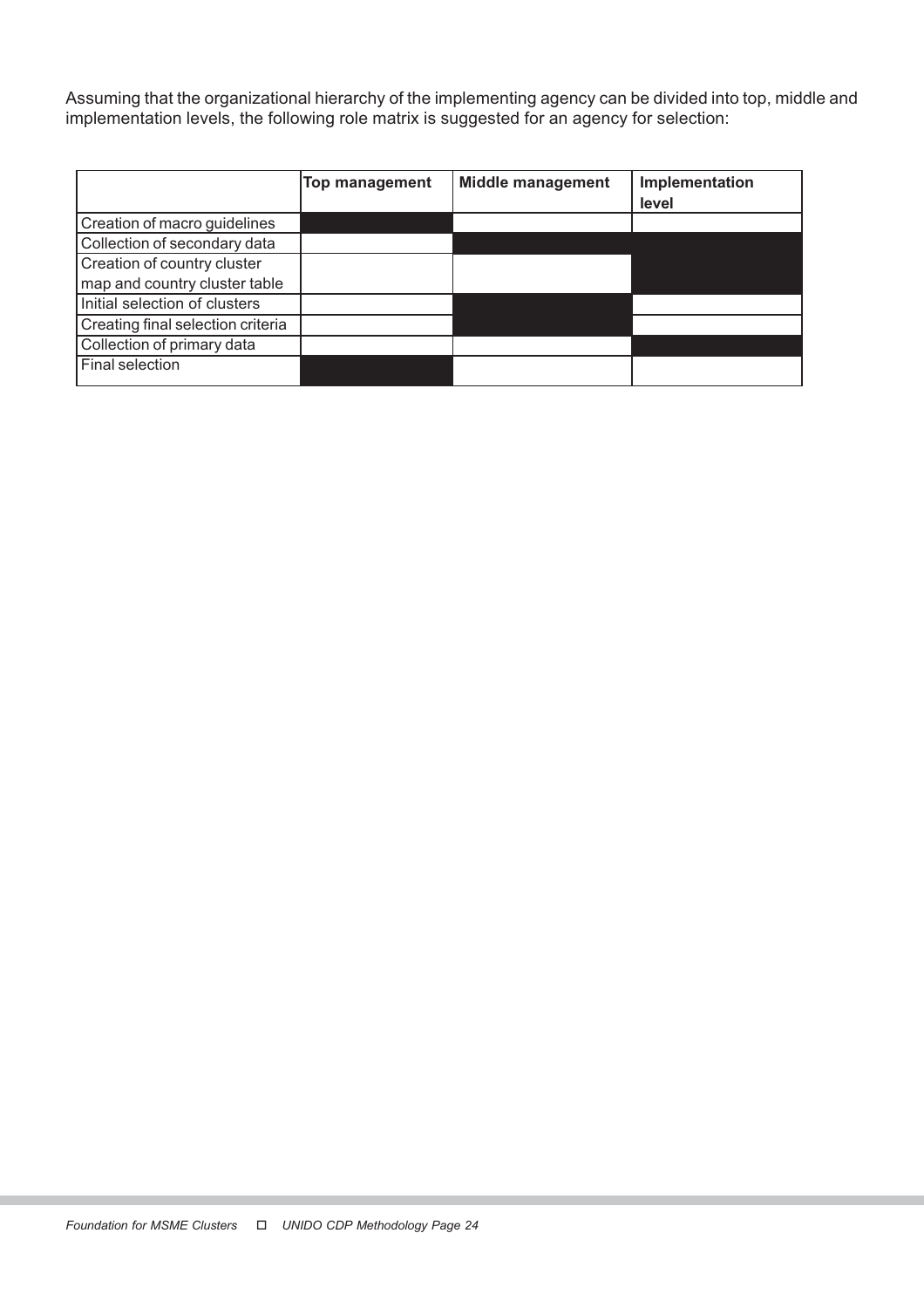# Chapter 5 Trust Building and Social Capital

#### 5.1 What makes a cluster work?

Enterprises can benefit from being located in close proximity to each other. Such positive effects can be called "passive external economies" because they accrue despite any planned efforts by the firms. Such gains are a necessary but not sufficient condition for cluster growth. The benefits of clustering are the outcome of explicit "joint actions" among stakeholders – the firms in the cluster and a range of other entities playing a supporting role, such as service providers, banks, government and nongovernmental support institutions, associations, policy makers, retailers, wholesalers, inputs providers, etc. Targeted joint actions lead to what has been called "active external economies". In such actions, the stakeholders break down ventures, which would be too risky for them individually, into small steps, which they can handle together and which minimize the risk of failure.

In an overachiever cluster, stakeholders address challenges and opportunities by jointly agreeing on priorities, strategies and activities and implementing the same. Such cooperation is not all pervasive. In fact a strong element of competition constantly propels the stakeholders.

Intense competition is often observed to control resources (natural, human and capital) and to access infrastructure (physical, administrative,

information, science and technology). This secures efficiency in factor use and, most importantly, breeds specialization, which are essential for the shift to a "high-growth" path.

How can cooperation and competition be combined, how can the forces of competition be harnessed to ensure high growth throughout the cluster? This depends on the existence or development trust and social capital.

Trust in the present context, is not an absolute concept. For the present purpose it is a level of understanding among stakeholders that facilitates a joint activity, ensuring that all relevant information for that joint activity are shared and that the best of efforts are made for achieving the objective of that joint activity. It could be called functional trust. The more complex an activity, the higher the level of involvement (sharing and dependence) of different stakeholders, and the higher the level of functional trust required among those stakeholders. The stock of all such relationships based on shared values and a culture of (local) belonging, enshrined in longaccepted practices and ways of behaviour but also underlying formal agreements or codes of association, is the social capital of a cluster.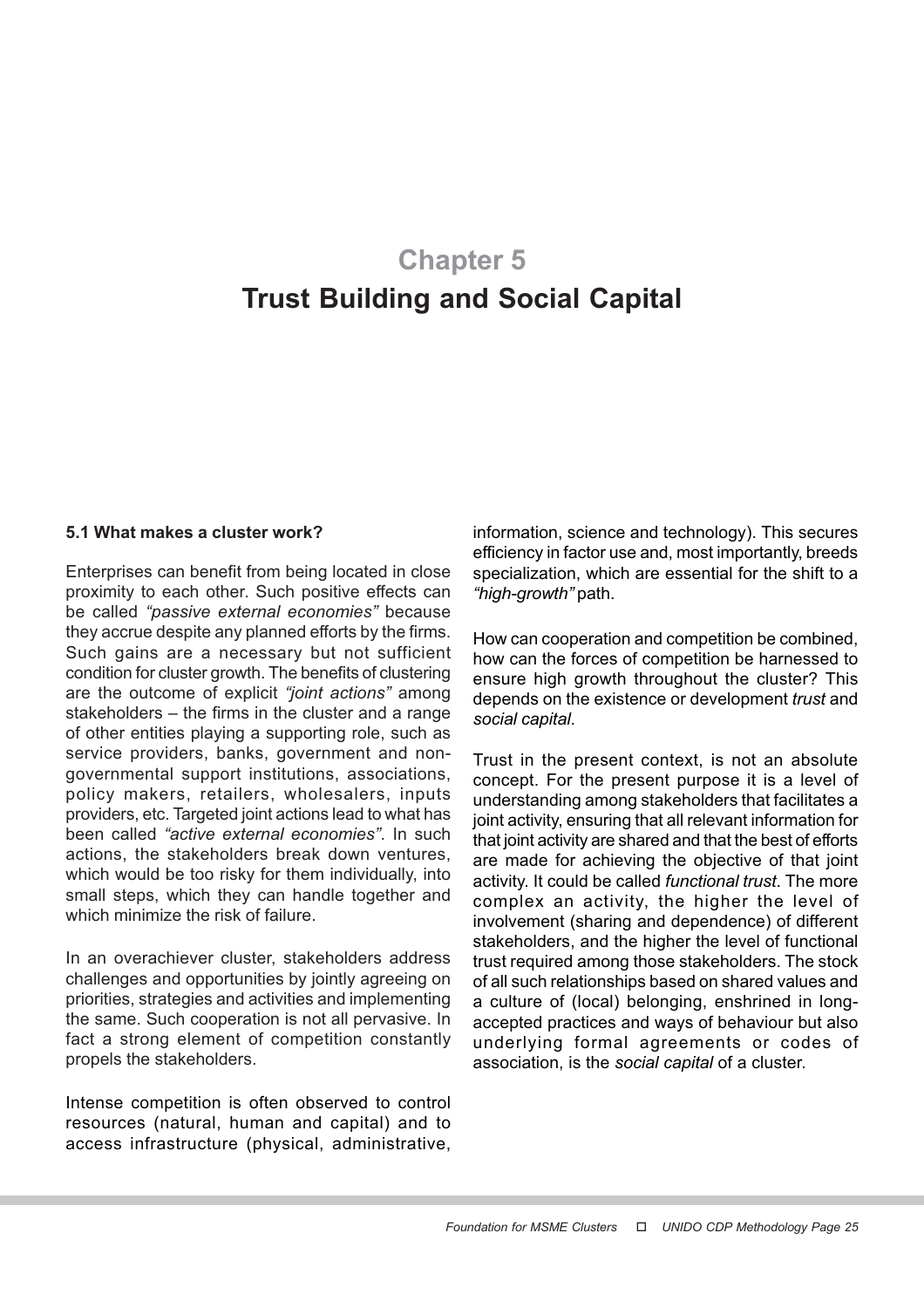It is obvious that the two are closely related. Trust is a key element in the creation of widely accepted business practices: without it, every contingency would have to be spelled out for every business transaction. Without shared values, people cannot be expected to trust each other.

# 5.2 How to build trust

The process of building functional trust starts with formal or informal interactions and bears fruit in tangible improvements in interaction. Discussions alone may not lead to any tangible results, but they certainly help to create the momentum. An external catalyst, the cluster development agent (CDA), who

enjoys the trust of each cluster stakeholder, helps in the creation of trust among stakeholders.

Visits to better performing clusters can create a positive atmosphere and get rid of many doubts and inhibitions among stakeholders, as negative atitudes are often picked up through secondary sources and do not have a factual basis. New areas of cooperation can also evolve during such visits, from discussions and comparisons of performance.

When there is a total lack of motivation, innovative ways to build trust can be used, as Box 1 shows.

# 5.1: Strengthening co-operation among the block printers of Bagru

Marketing had been a serious issue for the artisans of Bagru - a village belonging to the hand block printed textile cluster of Jaipur. Availability of look-alike screen-printed products added to this problem. Many printers tried to survive by cutting costs and quality. As a result the level of business trust among many of them fell.

A diagnostic study showed that an attempt to cooperate had failed some twenty years before. No further move had been made since. The reluctance of the firms to participate even in an introductory meeting to work out a development plan unearthed the severity of the issue.

The Cluster Development Agent (CDA), therefore shifted the focus of awareness building towards the sons of the artisans, who are block printers themselves. The CDA hoped that the younger generation would be more forthcoming and their superior education would equip them with a longer-term approach to business.

A series of meetings (one to one, groups and small groups of likeminded people) were conducted to identify the needs and priorities of these young artisans. This was a very time consuming task without any tangible short-term result. But the meetings led to a keen shared interest in strengthening marketing skills, and the young artisans agreed to contribute for a suitable training course.

In conjunction with a local non-government organisation - Indian Institute for Rural Deveopment (IIRD) - and with the support of the Small Industries Development Bank of India (SIDBI), a market-orientation training programme was organised in Bagru for 23 young artisans with an average age of 21. Besides classroom teaching on market promotion, quality testing, product development, advertising and distribution, the programme included a visit to Delhi (to showrooms and representatives of artisan support agencies) and Jaipur (to the larger block-printers and export houses).

The young artisans were enthusiastic. They became more confident about their marketing skills. They also became interested in various existing artisan support schemes, of which many had been unaware. They were surprised about the gross profit margins showrooms earned from products bought at Bagru. The enthusiasm available in-house (literally) spread to the parents, who started to show up at the following meetings, now convinced by the sons of the ability of the CDA to deliver services that were important to them.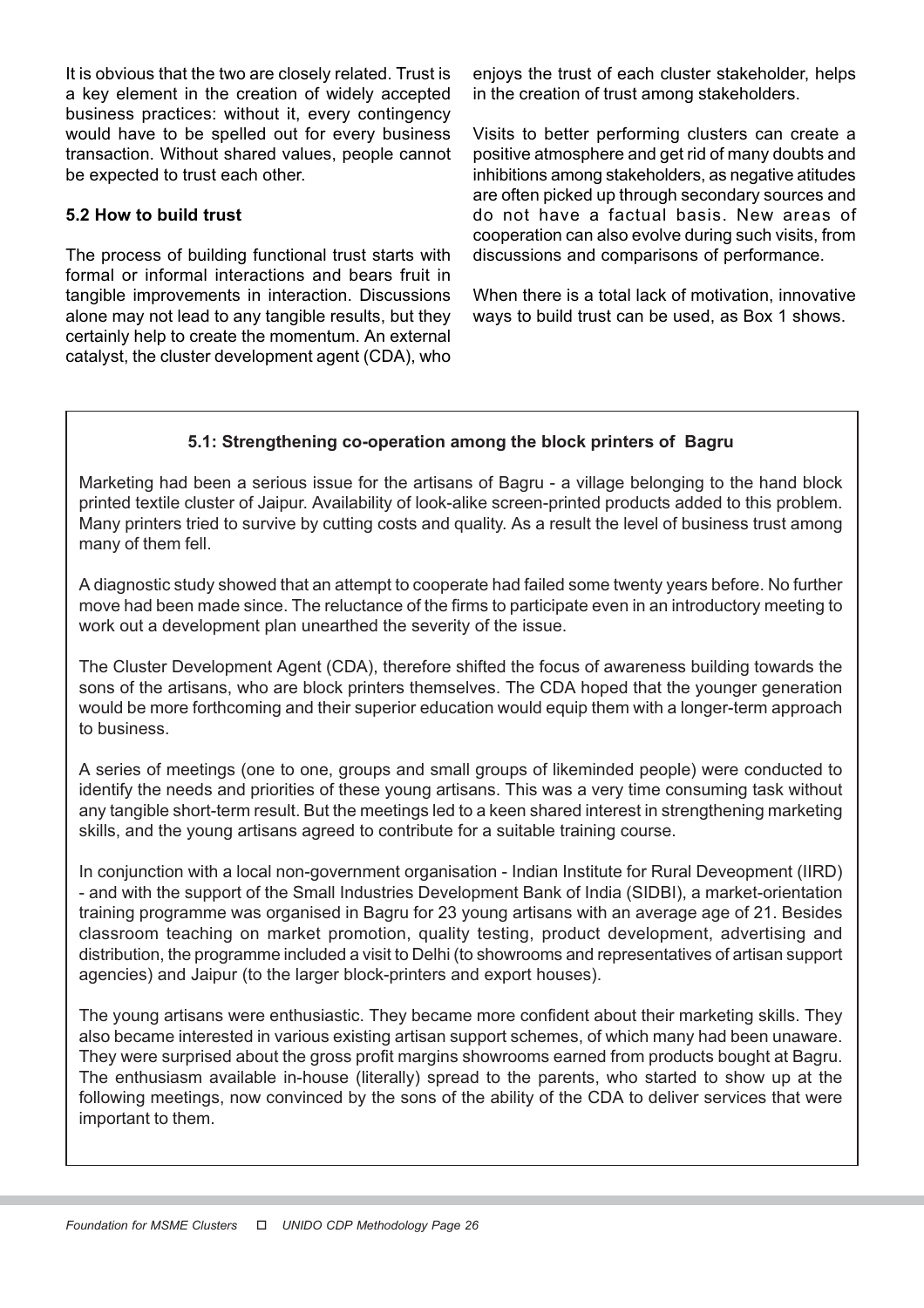Concrete activities are important to ensure that trust building picks up momentum. They should ideally revolve around areas of prime business interest and lead to the realization of some short-term goals. New issues will emerge as these activities are implemented. The stakeholders will decide together which of these are important, and trust is created for handling the new issue together. Over a period, stakeholders gain trust to tackle broader objectives together.

Functional trust depends on the nature of the activity and is therefore needed at various levels for different joint activities, for example trust within a business network, between a network and a financial institution, between a network and a technical institution, between technical and financial institutions. If a CDA is involved in the creation of trust, then (s)he should also develop trust bilaterally with all cluster stakeholders.

# 5.3 Indicators of trust building

The emergence of trust in a cluster can be monitored. Several developments provide useful elements to judge the evolution of such a process, such as:

- Creation or revival of focused networks/associations in the cluster is an indicator that greater consensus is spreading in the cluster.
- Increased level of participation of networks/association members in decision making
- Increased level of stakeholder commitment: They not only prepare their own long-term vision and consequent action plans, but are willing to commit their own resources and explore additional sources of funding for common plans and activities.
- Stronger co-operation among the stakeholders resulting in a free flow of information, participation in fairs, common purchases, training of manpower, joint marketing, etc. These forms of cooperation are a sign that long-term relationships begin to emerge.

The CDA should keep track of the development of trust. This can be done with a table containing the above elements in rows, and columns where a qualitative judgement of progress (or lack of it) is entered at certain time intervals (e.g.: Level of partici-

pation, 1/1/2003: low, 1/6/2003: improving, 1/1 2004: high)

# 5.4 Breakdown of trust

Trust may break down due to wrong expectations which result from sub-optional communication. This needs to be remedied immediately through open discussion. Intermediary stakeholders who enjoy the trust of all parties should be involved in such a discussion. A good, continuous information flow among stakeholders is very helpful in handling such contingencies.

#### 5.5 Social capital

Social capital is similar to other forms of capital, such as machinery (physical capital) and training (human capital), in the sense that its presence significantly increases the productivity of labour. Like other forms of capital it is accumulated over time. The social capital accumulated during a long common history in performing clusters is the reason why stakeholders find it natural to disclose their problems and agree on a set of activities that can help solve those problems. Each successfully solved problem or efforts made for the same increases the quantum of social capital and leads new joint activities in the cluster.

An example: building on their social capital, a group of high end manufacturers can shift from a mindset focused on domestic competition to competing for a share of high-value products in a new market. The manufacturers can jointly identify and use the services of a designer for products for the targeted market, share a big stall at a fair and get a discount or a better location, develop a profile as a group to facilitate trust building with new buyers, etc. During the fair they will of course strongly compete with each other for orders through product differentiation. Thus, by creating linkages, sharing concerns, identifying a joint action route and competing, they enhance the competitiveness of the cluster and enlarge its share in exports.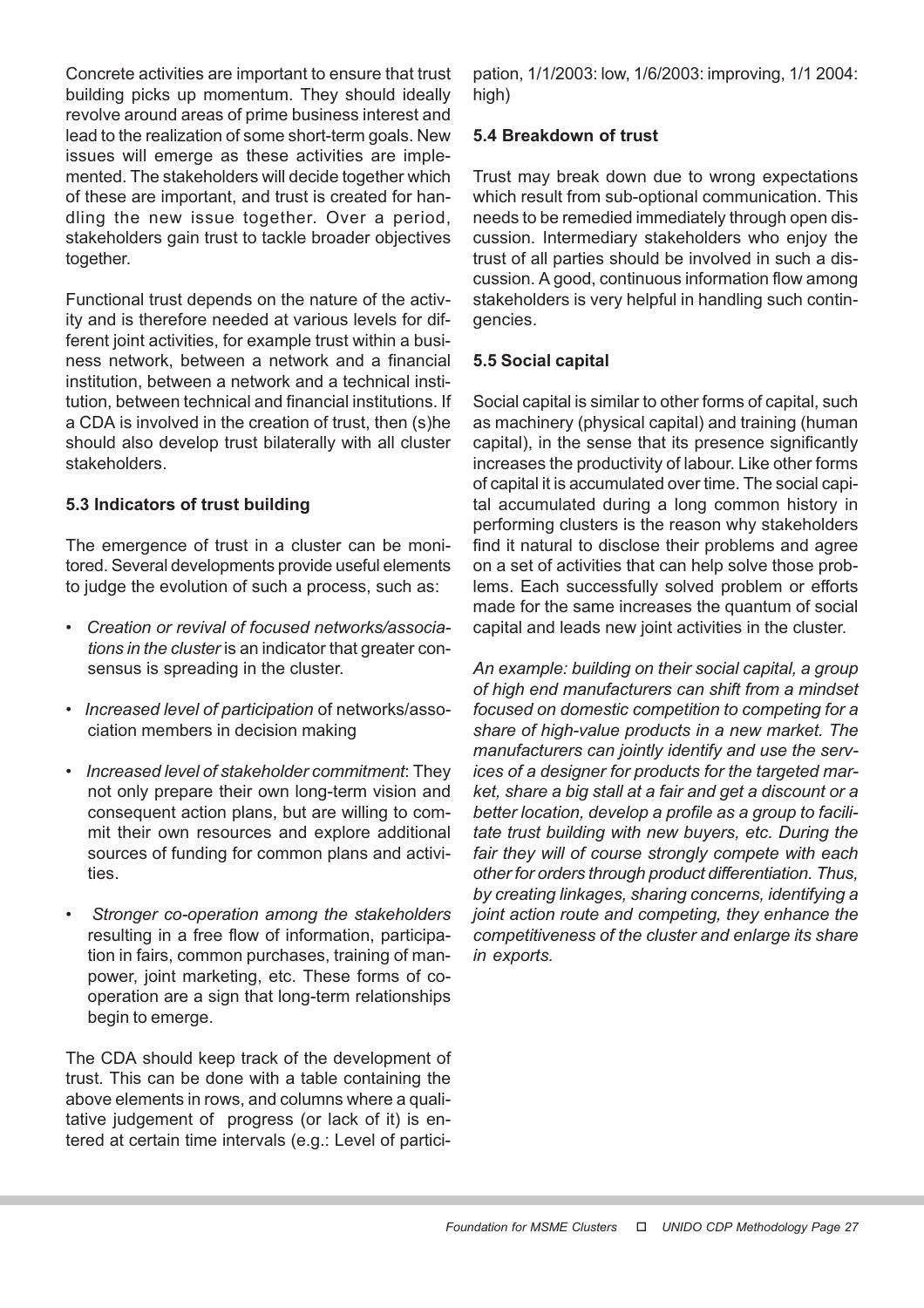#### 5.6 How can social capital be activated?

the same.

In a cluster, level of social capital can be enhanced by:

(a) Promoting forums for a dialogue among cluster stakeholders by re-activating of networks/associations,

(b) Encouraging cross-fertilization of ideas via the umbrella associations of the different cluster stakeholders,

(c) Disseminating awareness about the advantages of joint action through the cluster, and

(d) Enabling cluster leaders to conceptualize and implement joint initiatives.

The creation of social capital is often not a considered a priority area because the fruits of social capital are less visible than other forms of capital investment. In a performing cluster, sound infrastructure, new technologies and good support services are more visible than the focused joint actions that were often required to generate them. Therefore, this requires investments of resources (time, capital, manpower) and some well-tested techniques , to achieve

#### 5.7 Cooperation matrix

One can gauge the current status of social capital in a cluster with the help of a cooperation matrix. Each cell in the matrix assigns a value to the strength of linkage between two stakeholders in the cluster. There is not necessarily a linkage between two stakeholders. For example, a network of small knitwear manufacturers for joint marketing will have no reason to build linkage with a BDS provider in the field of energy. A network of dyeing machine manufacturers which aims to standardize some parts (so as to enable production in volume) will have no linkage with the above networks of knitwear manufacturers. BDS providers in energy unlikely to have linkages with designers.

Table 5.1 presents a hypothetical picture of the relationships in a cluster at a certain point in time. It is important to trace the developments of linkages in a cluster. This can be done with yearly matrices, or with more complex matrices covering several years

|                      | <b>NW1</b> | <b>NW2</b> | <b>AN1</b> | AN <sub>2</sub> | <b>UF1</b> | <b>BDS1</b> | <b>BDS2</b> | SI <sub>1</sub> | SI <sub>2</sub> |
|----------------------|------------|------------|------------|-----------------|------------|-------------|-------------|-----------------|-----------------|
| Network 1            |            | <b>NA</b>  | 0          | <b>NA</b>       | 0          |             | 0           |                 | Ü               |
| Network 2            | <b>NA</b>  | 2          | <b>NA</b>  |                 |            |             |             |                 |                 |
| Association 1        | 0          | <b>NA</b>  |            | 0               |            |             | 0           | 0               |                 |
| <b>Association 2</b> | <b>NA</b>  |            | 0          | 2               |            |             | 0           |                 |                 |
| Umbrella             |            |            |            |                 |            |             |             |                 |                 |
| forum 1              | 0          | $\Omega$   |            |                 | <b>NA</b>  |             | 0           |                 |                 |

#### Table 5.1: Hypothetical cooperation matrix of a cluster

#### Key:

AN = Association, NW = Network, UF = Umbrella Forum, SI = Support Institution, BDS = Business development service provider, NA = not applicable.

Score values: 0 - no linkage and/or open conflict; 1 - stakeholders barely know of each other, no impact on the cluster as a whole; 2 - positive linkages and some history of mutual help, some impact on the cluster; 3 - strong propensity to cooperate based on a supportive history; 4 - excellent existing linkages with significant impact on the cluster as a whole.

It can be readily seen that the social capital of the cluster is low as the linkages are weak. This is usually also true for network linkages, where cooperation tends to be limited to specific areas.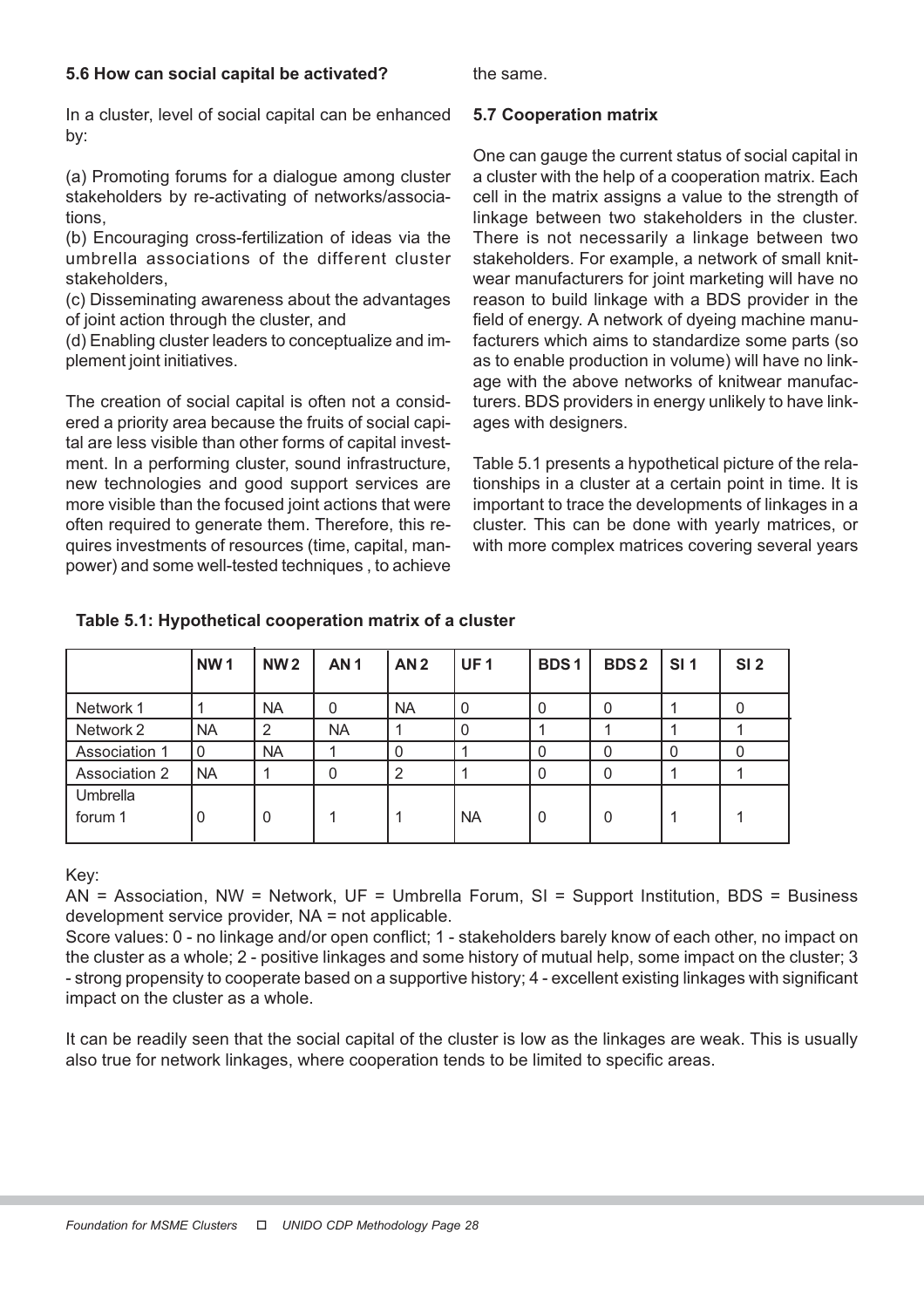# Chapter 6 Diagnostic Study

#### 6.1 Purpose of a diagnostic study

After identifying the under performing cluster(s) to be assisted, the task of the implementing agency is to obtain a more in-depth picture - to identify the cluster(s) strengths and weaknesses, the environment in which it or they operate and the steps to be undertaken for sustainable development. This information is obtained through the diagnostic study of cluster(s). It is important to stress that, in a complex and highly interdependent environment such as an SME cluster, no one-off study can be expected to identify all relevant aspects. A diagnostic study provides a broad framework, which will need to be regularly fine-tuned and revised with the stakeholders. In a nutshell, the objectives of a cluster diagnostic study are to:

- Understand the socio-economic environment of the cluster;
- Identify the most effective leverage points for intervention;
- Provide a baseline for future monitoring and evaluation;
- Build initial trust with and among the stakeholders.

Building on the findings of the diagnostic study, and working with the cluster stakeholders, a vision for the cluster and a strategy to achieve it and the cluster action plan is drafted.

#### 6.2 Who will do it?

Depending on the complexity of the cluster, the diagnostic study can be made by a small team or a single consultant. After completing the diagnosis, the consultant or the team (or at least its senior professional) can act as facilitator in drafting, validating with stakeholders, and initiating the implementation of the cluster action plan. The CDA should preferably be appointed before the diagnostic study, so that (s) he can be a part of/supervise the exercise.

#### 6.3 Steps in cluster diagnosis

Before introducing the research agenda that lies at the core of the diagnostic study, it may be useful to recall that an SME cluster can be a very complex environment. It contains firms as well as a range of other stakeholders. It is crucial that the CDA and the entire team that undertakes the diagnostic study are fully aware that the study may be a very complex one. The diagnostic study will uncover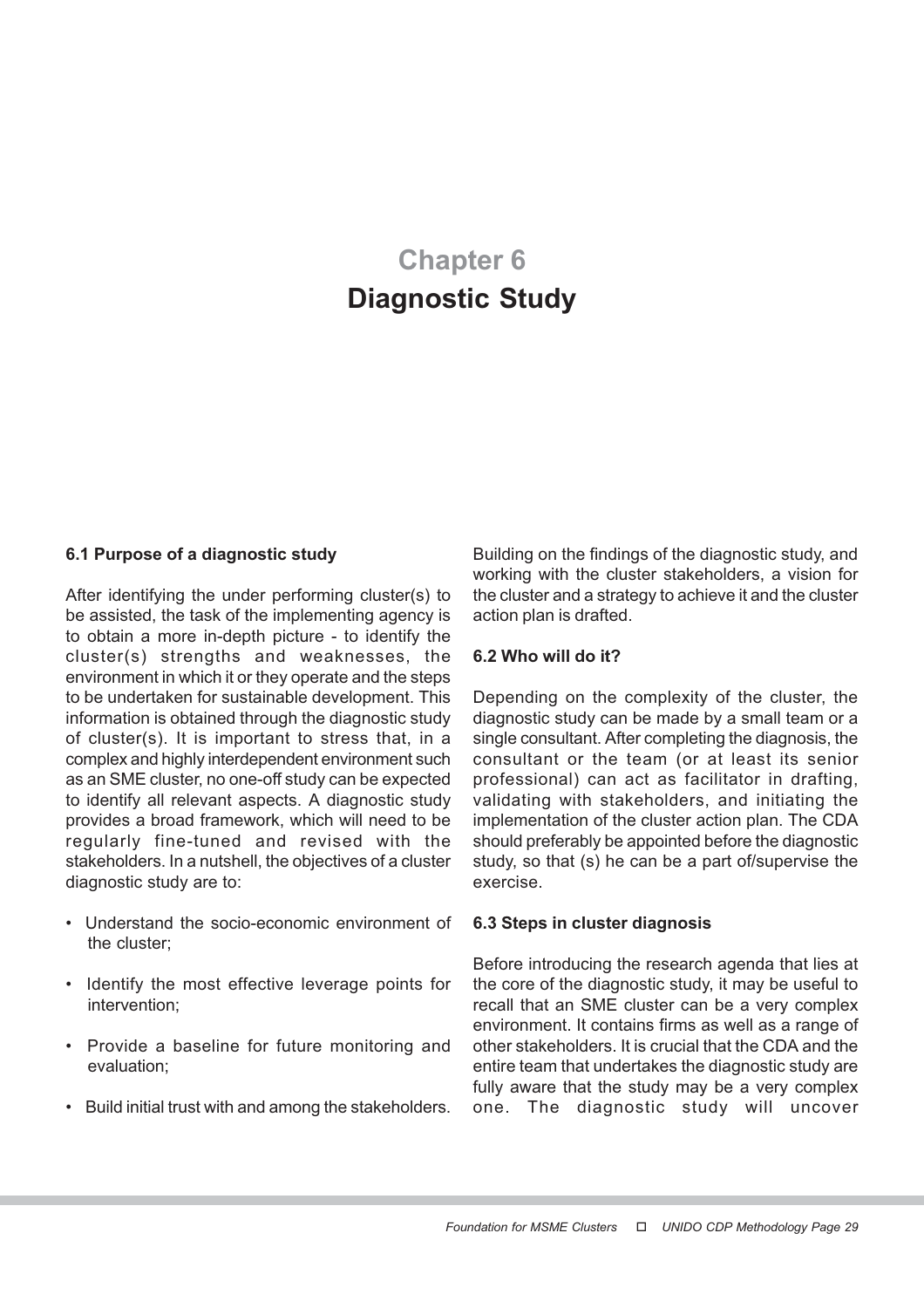interdependencies that have never been noticed by the cluster stakeholders before. The steps can be summarized as follows:

- Collect basic data about the cluster (number, type and size of firms, types of product, location); Analyse the business segment in which the cluster operates;
- Conduct interviews with representative samples of the principal firms, other cluster firms, support institutions and SME associations;
- Make an appraisal of the cluster's structure;
- Make an appraisal of the strengths and gaps in services provided to the principal firms;
- Make a diagnosis of the governance structures;
- Combine these analytical steps in an overall diagnosis and summarize the challenges and opportunities faced collectively by the principal firms.
- On completion of the Diagnostic Study one should also draw up a cluster map that reflects the relationship dynamics of stakeholders with the principal firms.

The completed diagnosis should provide the basis for a cluster vision and strategic plan.

# 6.3.1 Collect basic data about the cluster

This part of the exercise can be based on the information collected during the cluster selection phase. Here the cluster table created during the selection phase can be used to explore specific aspects of the cluster in more detail.

#### 6.3.2 Analysis of the business segment

In the current globalised markets, even those SME clusters, producing traditional products face continuous, strong pressures due to changes in technology, competition and market regulation. For example, in traditional rural metal or clothing sectors, SMEs producing for local markets may find those markets swept away by changes in agricultural techniques, by customers moving upmarket as they become more prosperous, or by cheaper and/or superior incoming urban or imported products.

For this reason, it is important that, prior to extensive fieldwork, the diagnostic team should become familiar with the broad environment in which the cluster operates, which in turn entails the following steps:

• Identify the market segment in which the principal firms operate and study the characteristics of and trends in:

- Size, location and product requirements of national and international markets;

- Market shares by product;

- Size, location and strategies of the main competitors in the national and world economy;

- Type of technology used by product type;
- Supply conditions of other major inputs (e.g. skills, raw materials, components, energy);
- Any other significant features of the business segment, such as the influence of trading blocs and environmental issues.
- Identify a few (one/two) performing clusters operating elsewhere under near comparable conditions and study relevant characteristics such as their size, product range and methods of adding value to products, market share by product type, types of stakeholder, major markets, technologies used and strategies of the lead firms. Here one can even take a preliminary stock of the various performing and lead agencies and their areas of operation, major activities, etc. over the years and at present.

Sources of information can be surveys and censuses, national and international trade statistics, general and sectoral newspaper/magazines, speeches by industry leaders/agency chiefs, publications of national/international product associations/councils and the internet.

This preliminary study (which should not exceed a week of full-time work) may be contracted out. It is crucial that the information gathered is as up-to-date as possible.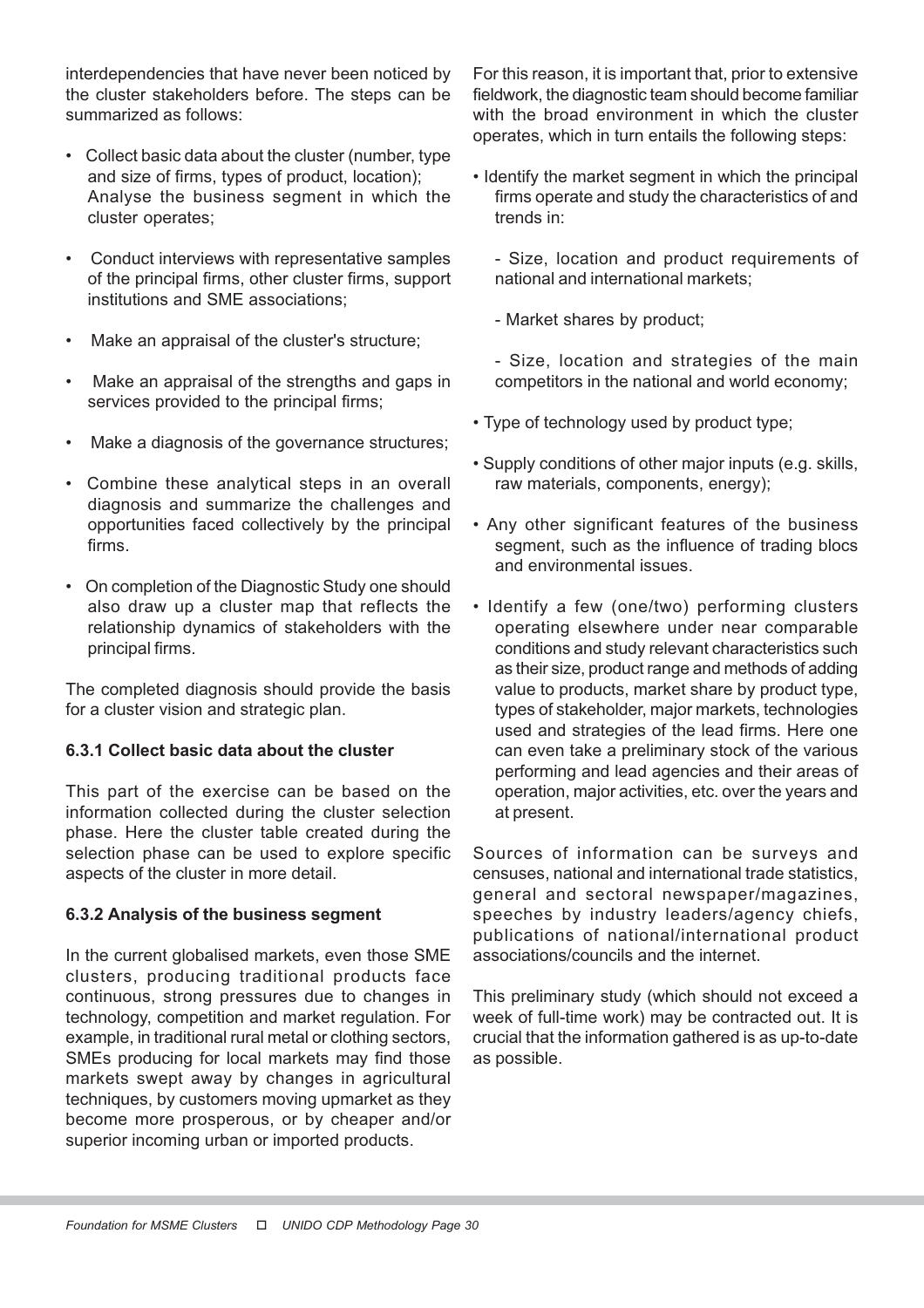# 6.3.3 Selection of samples and setting up interviews

After completing the preliminary analytical work, the field interviews must take place. It is crucial that representatives of all stakeholders are interviewed. Field practice suggests that the great majority of interviewees should be representatives of the principal SMEs, with a few interviewees representing large and supplier firms, support institutions, associations and/or networks. In addition, one or two policy makers and one two persons who know the cluster and the industry as a whole really well, should be interviewed. For a single individual, it is realistic to assume that three to four interviews can be carried out in a day.

Ideally the process should start with a meeting with an association executive and/or a knowledgeable person. It can provide general insights of the different types of firms and their performance. This information can complement information from secondary sources gathered in the first phase to make a representative sample of firms. While a balanced picture of the cluster is essential for a good impression of its character, potential and problems, the selection should largely include the more dynamic enterprises as these may help to identify ways forward for the cluster as a whole.

Interview schedules should preferably mix stakeholder types, to facilitate cross-checking of information and focus later interviews. The entire process should conclude by interviewing a knowledgeable person who can provide (a) insights on issues that have remained unanswered and (b) ideas about a vision and/or broad objectives to be pursued, a broad picture of which starts germinating within the mind of the interviewer (e.g. the CDA) by that time.

The CDA and the team should keep in mind the following points when meeting firms and institutions:

• The diagnostic study is NOT a formal survey.

• It is better to have in-depth discussions with relatively few enterprises and institutions, and cross-check issues, processes and insights than to obtain complete but mechanical responses from the maximum number of enterprises or the full range of institutions.

• Limiting the number of topics for an interviewer helps to have an insightful, structured analysis.

- Topics should not necessarily be introduced in the order of the format, but rather as dictated by the flow of the discussion.
- The interview should not last more than 90 minutes. Experience indicates that most people dislike longer interviews.
- Each interview (discussion and findings) should be recorded in a visit report. However, it is important to concentrate on the interview and not to making notes during the interview.
- On the basis of the information gathered from various stakeholders, a cluster map needs to be drawn up which summarizes the relations among the different stakeholders.

# 6.3.4 Interviews with principal SMEs

The aim of interviews with principal firms in this sample is to gain an in-depth impression of the actual business environment in which the SMEs producing the typical products of the cluster, operate (which is often very different from what secondary sources may suggest). All their main business functions, business relations and wishes for further development of business-related services should be covered.

The following points should be remembered when interviewing SMEs:

• Concentrate on qualitative information. Attempts to collect detailed quantitative data distract the interviewer from the goal and alienate the interviewee.

• However, basic information should be acquired on total employment and/or investment, percentage of sales abroad, amount of credit obtainable from suppliers or a bank.

• Questions may serve as "markers" for topics or lines of enquiry to be pursued in more detail if this helps to provide more insights into the particular SME being interviewed.

• If offered the team should tour the production and storage facilities at the start of the visit. This can reveal features and complexities of the enterprise that might not come out in a discussion.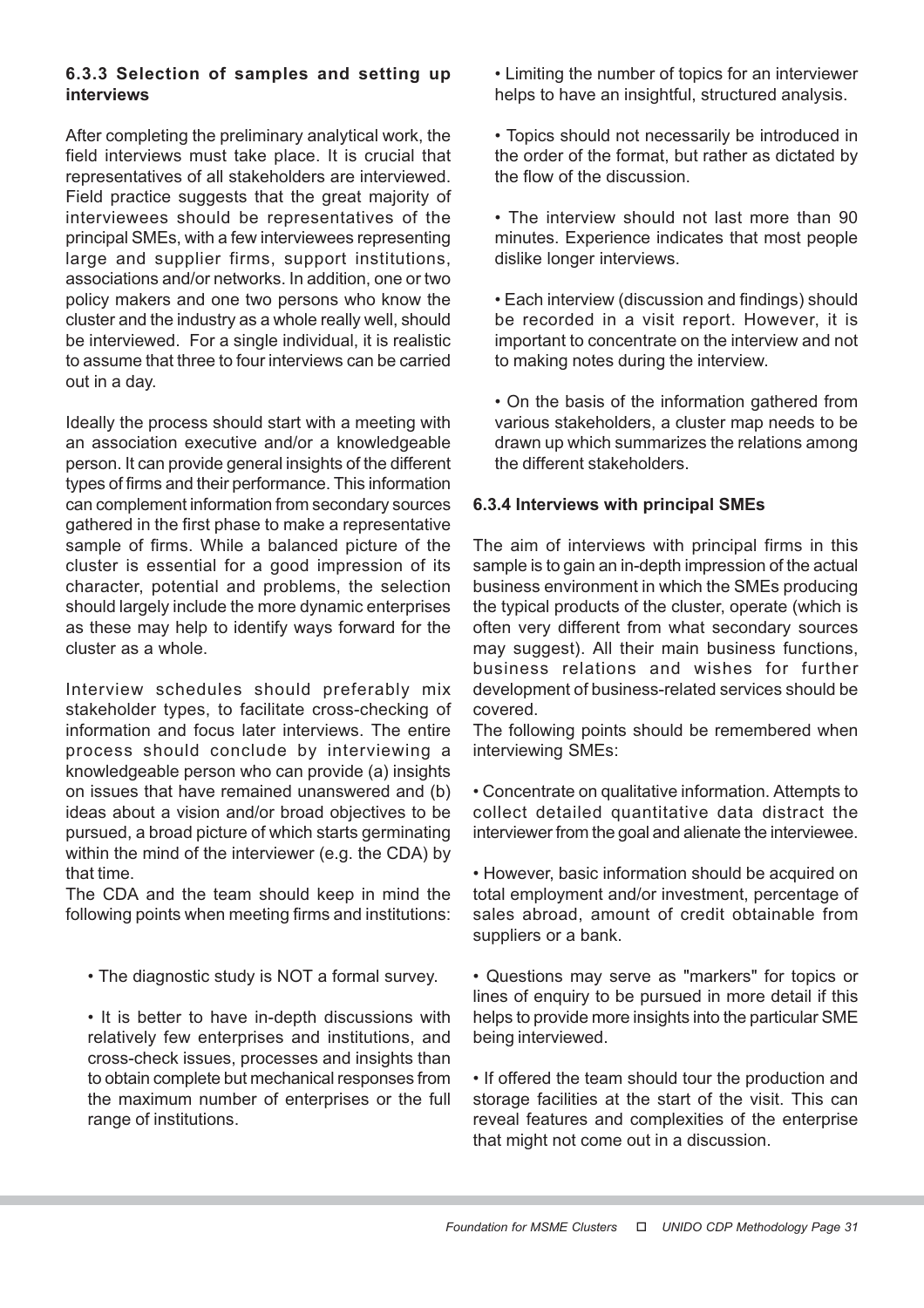#### 6.1: Going in-depth in a particular area

Questions about machines, for example, introduce the whole topic of equipment supply. Where were the machines manufactured? How did the enterprise select them? What alternatives did it consider, and why did it choose the machines actually employed? Were they bought directly from the manufacturers, or from local dealers or second-hand from other enterprises? Are these dealers specialists in equipment or this type of equipment? Are they part of or close to the cluster? Were the machines bought as standard 'off the shelf' items, or were they customised by the suppliers or by the enterprise itself? etc. Do they provide after sales service? Are such services available easily in the cluster?

• The idea is to get some specialised interest only of the cluster through the thought process of the firms.

# 6.3.5 Interviews with other enterprises

The commercial relationships of the principal SMEs with other enterprises in the cluster, considered collectively, constitute the cluster's industrial organization, whose features go a long way towards explaining the cluster's innovativeness, dynamism, and growth (or lack thereof). The selection of these enterprises can take place on the basis of previous information about business links with the SMEs, or references to linkages during interviews of the first few SME samples.

In contrast with the interviewed principal SMEs, there is no need to get a full picture of the operations of this type of stakeholders - unless there are small enterprises among them which were specially mentioned in the course of the SME interviews, because of their particular relations with one or more of the principal SMEs.

The types of enterprise to be interviewed include:

- Large lead firms;
- Traders, export agents and exporters, typical buyers;
- Suppliers of inputs, equipment, technical and marketing services;
- Specialized BDS providers;

• Fellow-SMEs not covered by the first sample, which are found to be of particular importance.

The business interactions of these enterprises with the SMEs will normally be very diverse. It is neither practicable nor necessary to specify separate interview formats for all of them.

# 6.3.6 Interviews with local and national institutions and SME associations

As in the previous case, interactions with the principal firms in the cluster should be the focus of discussions. There is no need for a full picture of their operations; apart from basic information a perspective on their relations with the principal firm can be given. The institutions to be included are:

- Export promotion agencies;
- Agencies responsible for sub-contracting programmes;
- Technological and training institutes, local universities;

• Agencies providing serviced land, premises, common service facilities and advisory services; Providers of utilities;

- Financial institutions;
- SME and other relevant industry associations;

• Relevant government agencies (Ministry of Industry, local government departments, etc.).

# 6.3.7 Appraisal of the structure of the cluster

When all this information has been collected, the draft appraisal of the cluster is prepared. This is the first attempt to single out the elements on which a consensual development vision for the cluster can be based. The focus is on the operations and typical enterprise strategies of the SMEs and the nature and strength of business interactions within the cluster. Together, these will reveal the scope and dynamism of the cluster.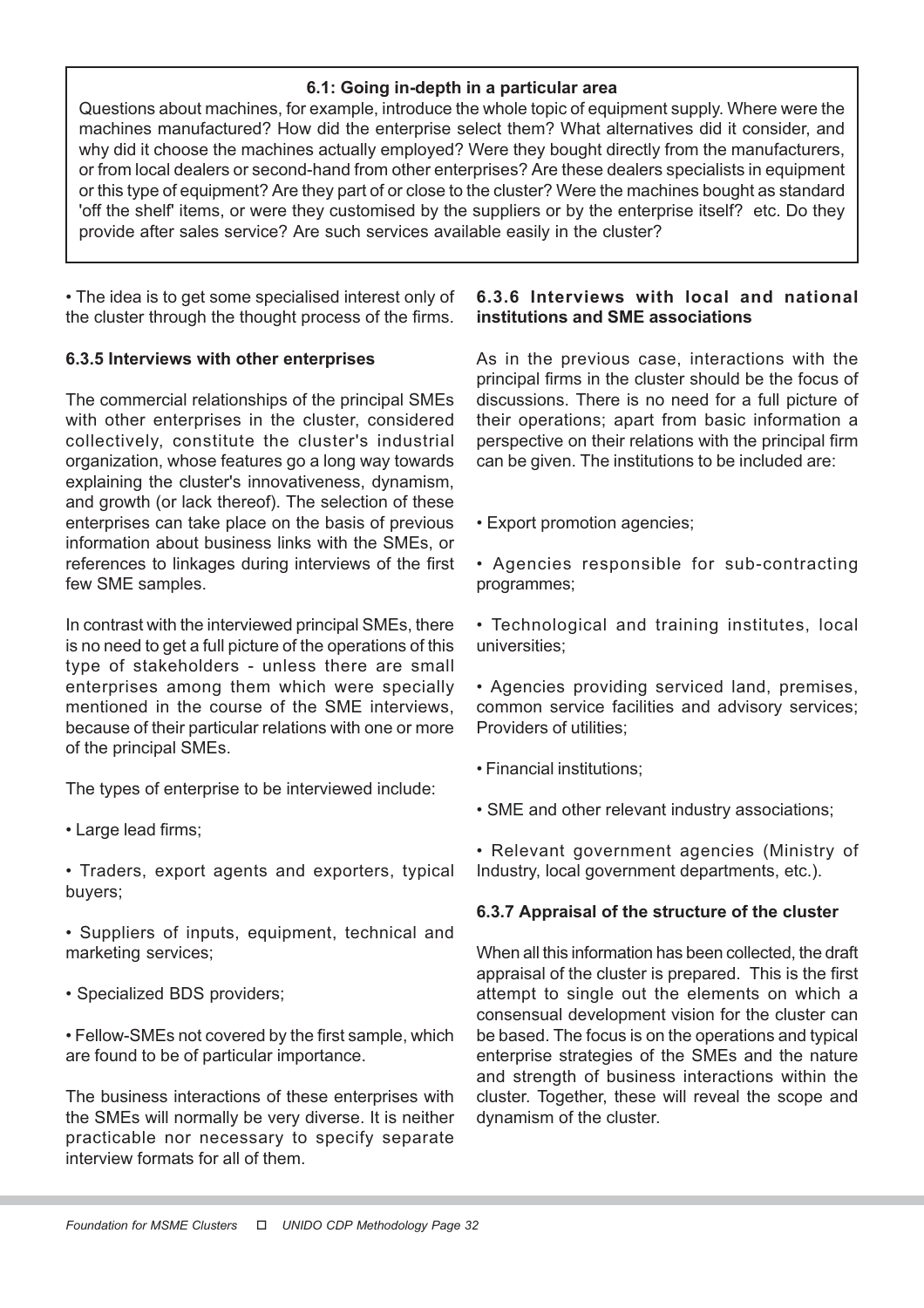The two main issues are therefore:

- SME enterprise strategy
- Inter-firm industrial organization

#### SME strategy

The purpose here is to identify the operational and competitive strategies of the principal SMEs, to understand how they manage their central business functions (production, marketing, finance etc.) and what their strengths and weaknesses are. Innovative working-methods and procedures, if any, should be emphasized. These include:

- Improvement of products and processes;
- Development of new markets and customers;
- Specialization;
- Upgrading labour force skills;
- Replacing, upgrading and adding factory equipment, and
- Tapping new financial resources.

The pattern of outcomes is crucial to the design of the cluster action plan.

#### Inter-firm industrial organization

This of course includes the conventional exchanges of money, goods and routine services. A matter of special interest in the appraisal of inter-firm relations is how far, and in what ways, these relations include elements of jointly learning about markets, products, designs, processes, and the uses and sources of materials.

Of particular interest are forms of industrial organization in which the SMEs and/or their "enterprise-associates" have made deliberate cooperative efforts to foster the transfer, exchange, or practical absorption of information. A large manufacturer or exporter may, for example, have developed and harnessed the productive or design skills of its suppliers; an SME meeting a business contact's order may have made a point of learning as much as it could about that contact's final customers and their requirements.

This appraisal should cover not only the present state of interactions between enterprises but also the main features of their past development or of landmarks in the cluster's history. Knowledge of the past can significantly add to the understanding of the cluster's present functioning and its potential for further development, as the example shown in Box 6.2 . Such brief accounts can also provide an excellent complement to the analysis of the business segment.

#### 6.2 The development of the Daska metalworking cluster

The small town of Daska in Pakistan has for several decades been a thriving centre of metalworking. A cluster of several hundred SMEs employing thousands of people has emerged. The cluster originally produced low-speed diesel irrigation pumps, through an intricate system of specialist inter-enterprise subcontracting of production and assembly.

In the early 1980s, the market for these pumps was sharply reduced by the introduction of high-speed diesel pumps, which the Daska SMEs could not manufacture. At about the same time, the large-scale Pakistani tractor manufacturers were facing cost-reduction pressures, which induced them to look for ways of outsourcing the production of certain components. An arrangement of mutual commercial advantage developed with the Daska SME Association, which obtained the orders and allocated them among its members.

As confidence grew on both sides, the large manufacturers have come to deal mostly with individual SSI suppliers and/or small, tightly knit supplier groups. This is not the only way the Daska SMEs have diversified. Some of them are now manufacturing metal-based consumer durables, on much the same basis of inter-SME process specialization as they used in producing low-speed diesel pumps. Their relations with the large tractor manufacturers have significantly broadened the Daska SMEs' markets and technical horizons.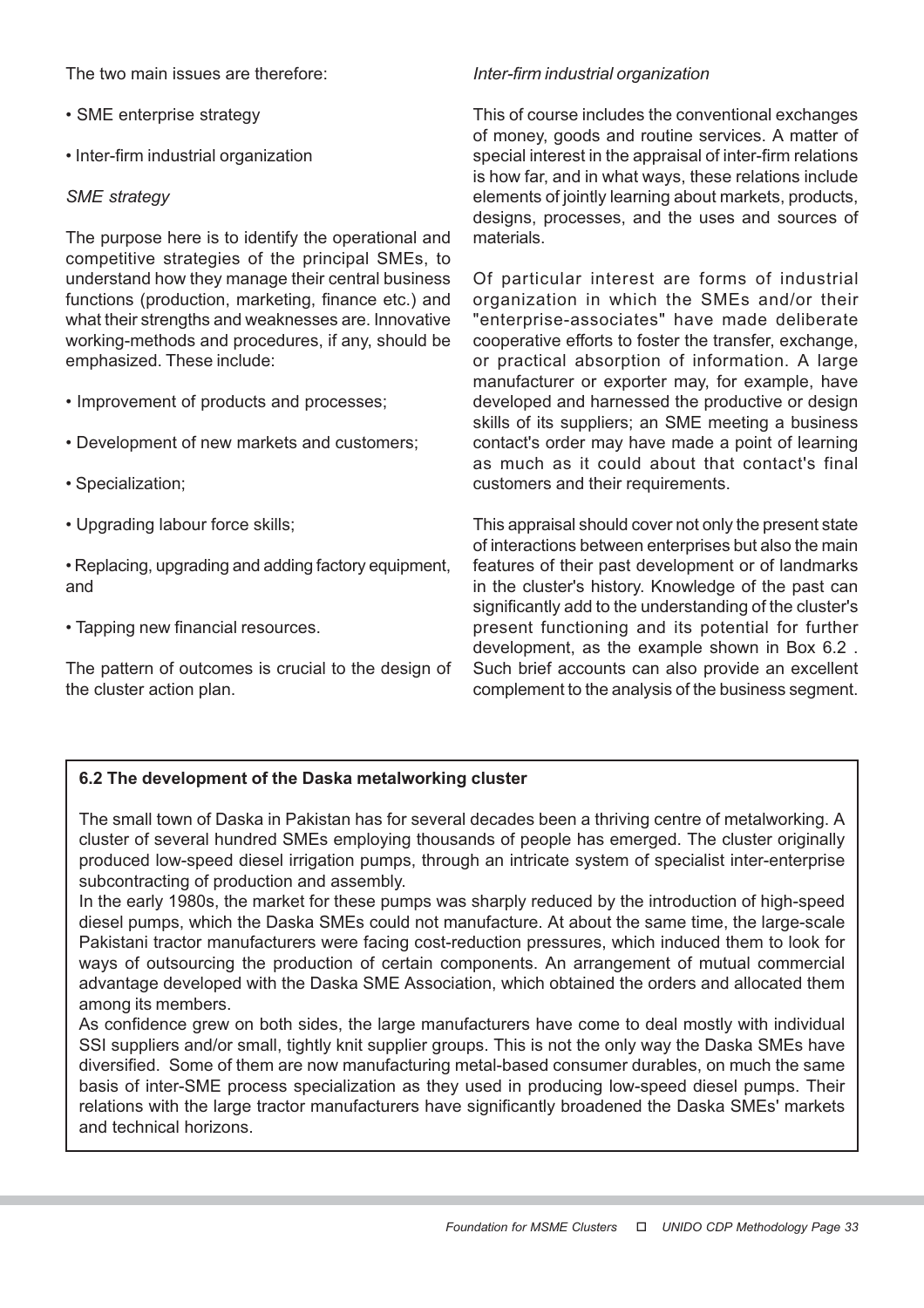# 6.3.8 Appraisal of support services

This appraisal will be based on interviews conducted with support institutions or private BDS providers, supplemented by comments by SMEs on the services provided by the institutions.

The appraisal should cover the following questions:

- Which useful business services are provided by institutions and commercial providers; how do they complement each other?
- How are these services organized; is there cooperation with the principal SMEs?

• What are the crucial weaknesses and gaps in these services - in terms of outreach, quality, cost, sustainability, or relevance - as perceived by the SMEs in the cluster and/or the team?

#### 6.3.9 Assessment of the governance structure

The governance structure is easily identified and analysed in clusters that perform well, where more or less institutionalised frameworks exist to represent the various interests and demands of the cluster actors as well as to identify, prioritise and address the challenges faced by the cluster as a whole. The governance structure in a performing cluster consists of presence of industry associations/ consortiums and technical/financial institutions, which play pro-active roles in the development of the business environment of the cluster.

Besides there is close co-operation among these associations and institutions. The cluster also has various specialised service providers with close linkage with the firms and the associations/ institutions. Such institutional mechanisms are not always fully formalized. There may also be strong informal bond among a group of firms. Performance of the cluster depends to a great extent on the strength of relationships among various stakeholders who have learned to communicate effectively to address the ever-emerging set of problems/ opportunities in the cluster.

In under performing clusters such structures are weak or absent. During the field interviews (and even also after the appraisal has been drafted and crosschecked with the various clusters) stakeholder, the team should pay particular attention in identifying whether any structure(s) exist on which governance capacity, in terms of an organized capacity of cluster stakeholders to jointly react to challenges and/or opportunities, can be built. In the absence of these, the diagnostic study must establish which type of governance system would be suitable, whether it would have the support of the key stakeholders, and what resources it would require.

#### 6.3.10 Overall diagnosis and SWOT

Having completed the different steps of information collection, the team prepares the overall diagnostic report on the cluster, with the following structure:

- a) Development context: (1) A brief description of national and international markets for the typical product(s) of the cluster and the trends in those markets. (2) A brief description of one benchmark cluster and lessons thereof.
- b) Description of the cluster: A brief summary description of the cluster as a whole in terms of location, product markets, number and size of firms, employment, etc. The summary may include a cluster map (see section 6.3.11 below), which shows the linkages of the principal firms with other stakeholders.
- c) History and turning point: Presents the evolution of the cluster over recent years. The capabilities of the cluster to grow, compete and innovate should be highlighted. This part indicates the extent to which the cluster has been able to improve its products and processes, to enter new product markets and to broaden/deepen its production system.
- d) Description of the cluster: A brief summary description of the cluster as a whole in terms of location, product markets, number and size of firms, employment, etc.
- e) Organization: Describes how the cluster is organized, focusing in particular on the features which might explain the evolution of competitiveness and innovation. Of particular importance are the following elements: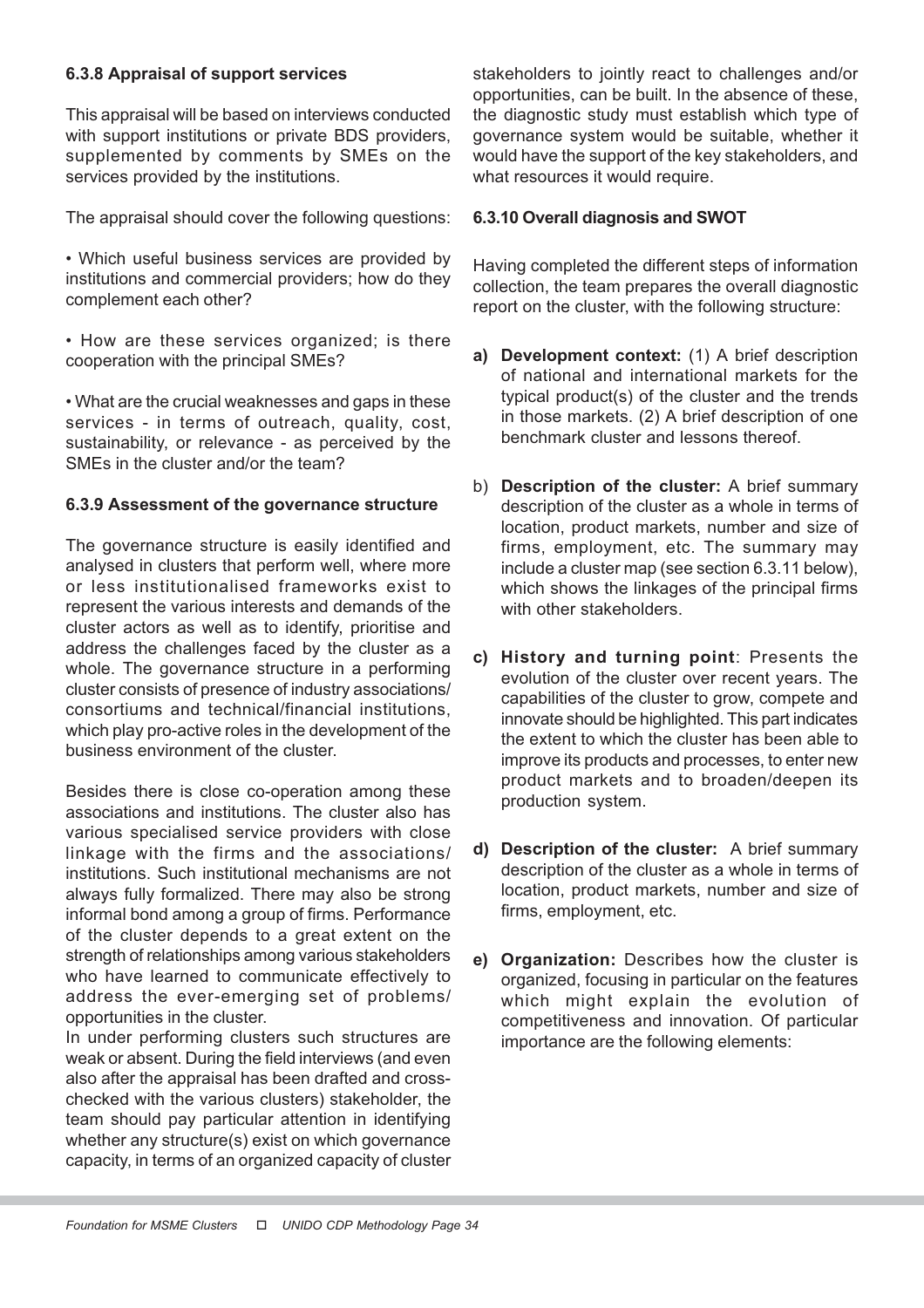• Strategies, organization and capabilities of the core producing firms and their relations of competition and cooperation;

• Organization of the system of production and distribution, and in particular the relationship between core producing firms, buyers and suppliers, and their cooperation in the improvement of products and processes;

• Description of the support system (marketing, technical and financial services). The role of intermediary institutions and associations in the organization of the cluster support system can be described here, as well as the role of regulatory agencies.

This relationship can be summarised into a cluster map (see section 6.4 below).

f) Social capital in action: Summarises the intensity of linkages, its institutionalisation, in particular with regard to the ability of stakeholders to respond to new challenges and opportunities through formulation of strategies and implementing joint activities to improve the organization of the marketing, production and other typical support systems of the cluster.

The diagnosis can be summarized in a table showing the strengths and the weaknesses, the opportunities and the threats of the cluster. This is the SWOT analysis.

|                                | <b>Current situation</b> |            | <b>Future</b> |                |  |
|--------------------------------|--------------------------|------------|---------------|----------------|--|
|                                | Strengths                | Weaknesses | Opportunities | <b>Threats</b> |  |
| <b>Markets</b>                 |                          |            |               |                |  |
| Technology                     |                          |            |               |                |  |
| Inputs                         |                          |            |               |                |  |
| Innovation                     |                          |            |               |                |  |
| <b>Skills</b>                  |                          |            |               |                |  |
| <b>Business</b><br>environment |                          |            |               |                |  |

# Table 6.1 Model for SWOT analysis

On the basis of the above, the diagnosis should conclude with:

Vision, strategy and activity suggestions: An outline of the vision, strategy and activity suggestions comes out of the study and opens a "growth window" for the future and motivates the clients – the cluster stakeholders – for further action. The suggestive action plan (including broad groups and some activities) can be derived based on the SWOT and chances of achievability of the same, as understood by the study team.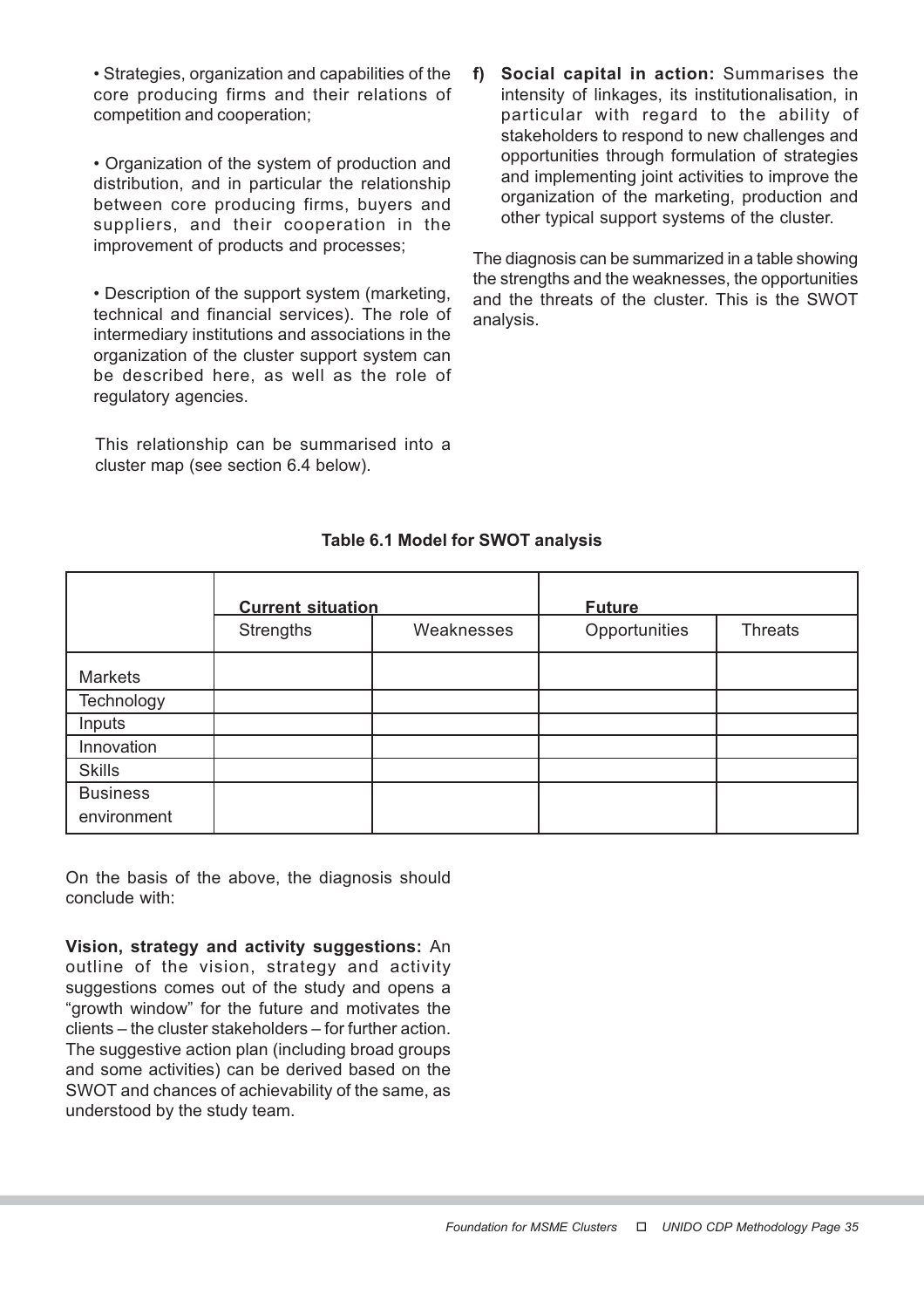### 6.3 Diagnostic study checklist for CDAs

- Get acquainted with the interviewees
- Interview length: around 90 minutes
- Questions should preferably be qualitative
- Collect as much secondary information as possible a priori so as to pose focussed questions
- Start by interviewing an association of principal firms and a knowledgeable person from any stakeholder category who knows the cluster well
- Use information received during earlier interviews to further sharpen questions
- Record the main results of the discussions *after* the interview
- Interview a mix of stakeholders to facilitate cross-checking
- Conclude the interviews with a discussion with someone (from any stakeholder category) who knows the cluster well.

#### 6.4 Cluster map

The development of a cluster has multiple dimensions. As will be evident from the SWOT analysis of a cluster, it may include increasing turnover, establishing new markets, enhancing production efficiency, improving environmental conditions, etc. However, creation or improvement of linkages among stakeholders can be the key to progress in any front. For example, in order to establish new markets, competing firms may need to first agree to create a network and liaise with a range of other stakeholders like institutions, BDS providers, new suppliers, new customers, etc. These new linkages add to the social capital of the cluster and provides a governance structure, which again is the basis for undertaking new activities.

#### 6.4.1 Need for a cluster map

Cluster map provides a summary diagrammatic description of (a) types and number of stakeholders involved, (b) nature of linkages of various stakeholders with the principal firms and (c) strength of such linkages.

The map drawn at the time when an agency starts working in a cluster is called the current cluster map. The cluster map projected by the agency at the conclusion of the project is the called the future cluster map. The visual difference of these two cluster maps provides information about linkages that need to be developed, critical stakeholders who need to be created/implanted in the cluster, the links that need to be created thereafter, etc.

Cluster map is also a very useful tool to demonstrate to cluster stakeholders, related institutions and policy makers regarding the importance of "linkages" in cluster development.

#### 6.4.2 Techniques for drawing a current cluster map

A cluster map can be made with six modules, and is centred around the principal firms to which all other modules are linked, as shown in Figure 6.1.

The *tools used* for drawing a cluster map are shown in Table 6.2.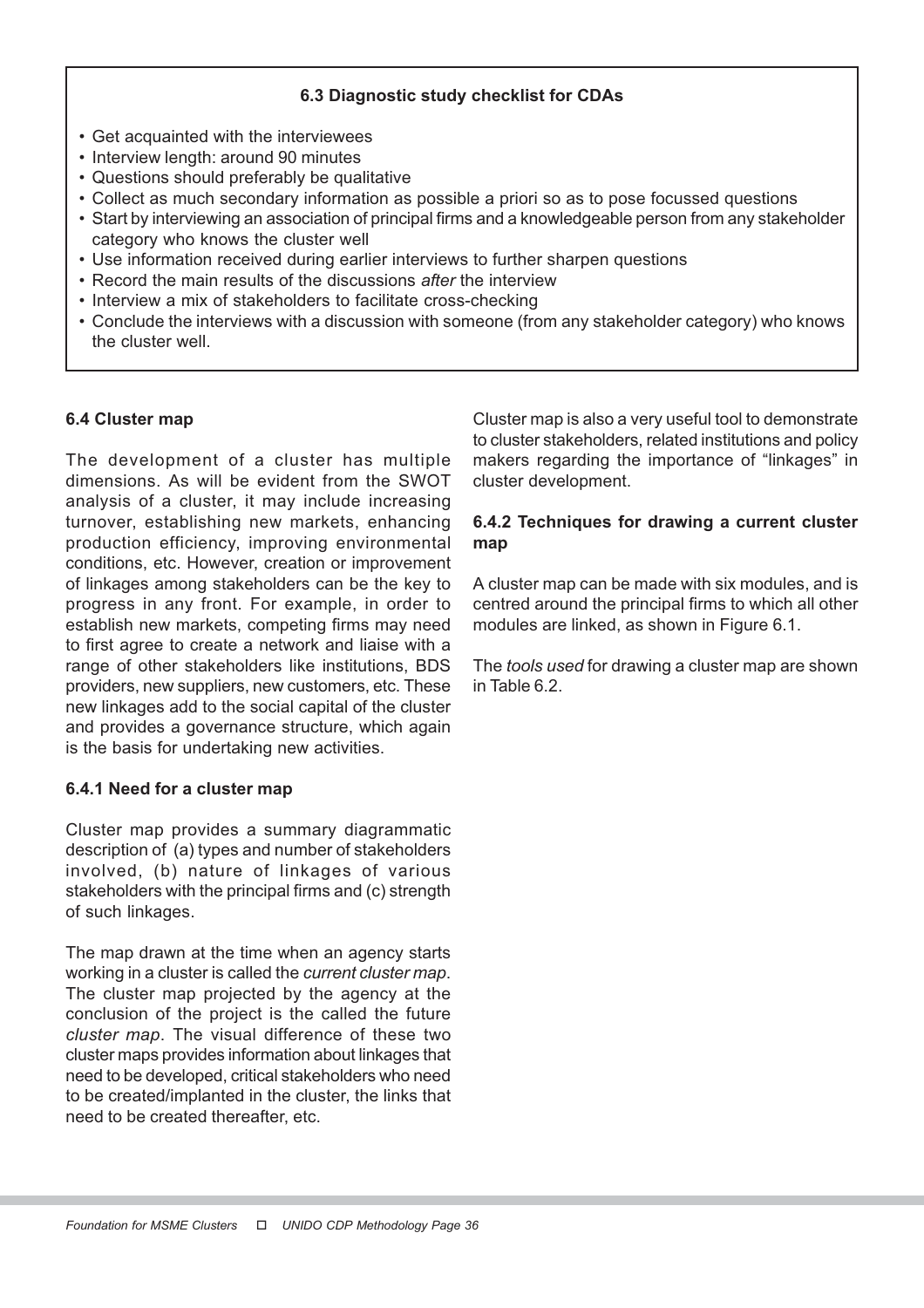| A thin-bordered rectangular box for a group of stakeholders.<br>The firms in a group are near similar and are not necessarily<br>linked to each other                                                                                      |                                                  |
|--------------------------------------------------------------------------------------------------------------------------------------------------------------------------------------------------------------------------------------------|--------------------------------------------------|
| A thick/dotted-bordered rectangular box for showing a<br>well/poorly functioning network of inter-related stakeholders                                                                                                                     |                                                  |
| A thick/dotted one-sided arrow to show a well/underdeveloped<br>linkage between two stakeholders (or network of stakeholders);<br>the point of the arrow meets the stakeholder that receives goods<br>/services from the other stakeholder |                                                  |
| A thick/dotted two-sided arrow to show a well/underdeveloped<br>linkage between two stakeholders that have a subcontracting<br>relationship                                                                                                | $\leftrightarrow$ / $\leftarrow$ - $\rightarrow$ |
| Parenthesis to show the number of stakeholders in a group/network                                                                                                                                                                          |                                                  |

# Figure 6.1 Cluster Map

|                                                    | <b>Support Institutions</b>                            |                                             |  |  |  |
|----------------------------------------------------|--------------------------------------------------------|---------------------------------------------|--|--|--|
| <b>Forward</b><br><b>Market</b><br><b>Linkages</b> | <b>Principal</b><br><b>Production</b><br><b>System</b> | <b>Sub-contracting</b><br><b>System</b>     |  |  |  |
|                                                    | <b>BDS Providers</b>                                   | Raw material /<br><b>Machinery supplier</b> |  |  |  |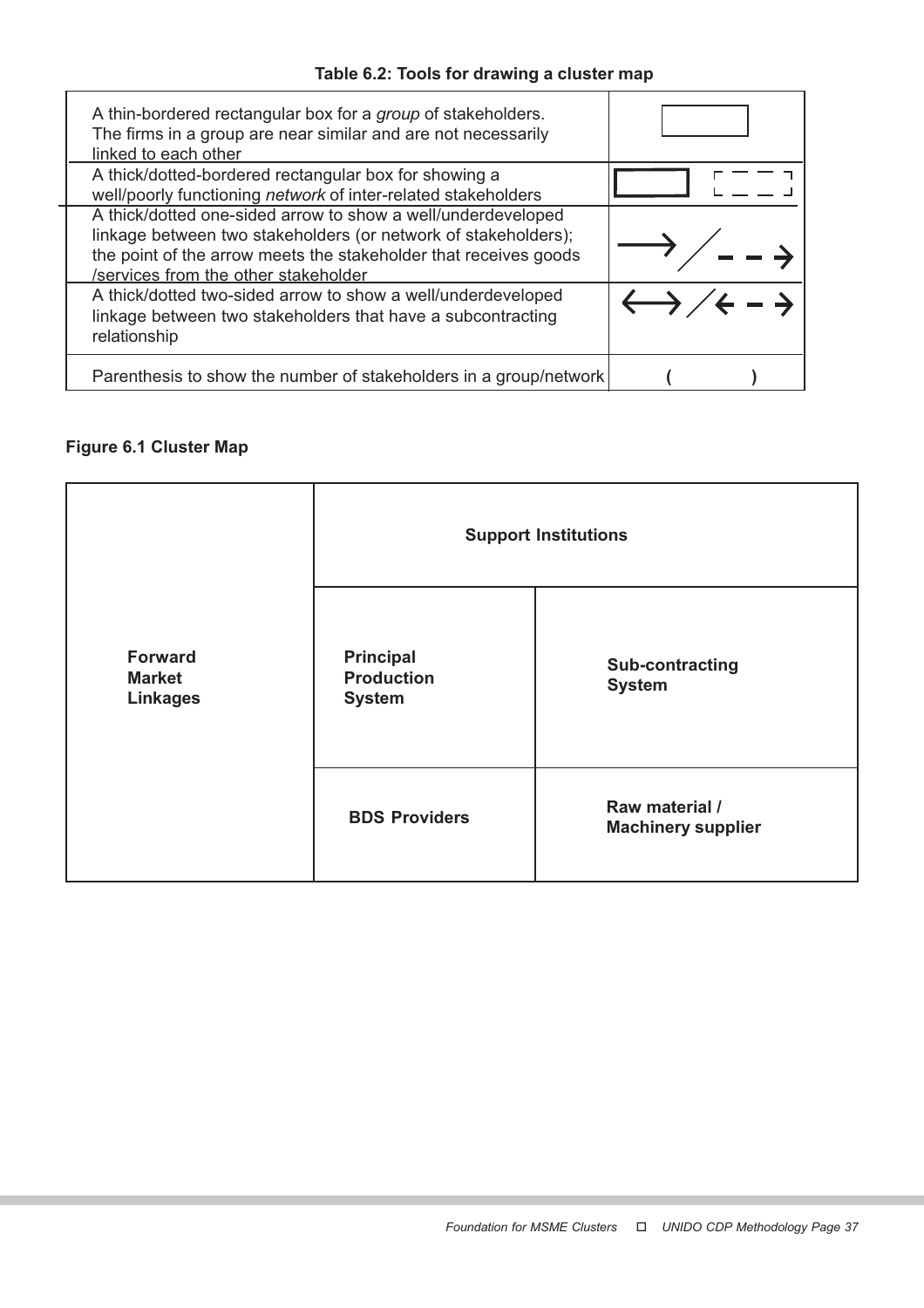The modules are filled and interconnected as follows:

# 1. Principal production system

- Group the principal firms by size large/medium/ small - or by market - manufacturers for domestic markets/exporters, etc. - in thin-bordered rectangular boxes. Give the group a name or an acronym and put the number of firms in each group in parentheses in each box.
- Present the network of firms in dark/dotted boxes. Give each network an acronym.
- Link the groups/networks of principal firms if there is a subcontracting relation between them.

# 2. Subcontracting system

- Present the groups of sub-contractors in thinbordered rectangular boxes. Write their names/ acronyms and number of firms in parentheses.
- Present the network of firms of sub-contractors in dark/dotted boxes. Write the name/acronym.
- Present the links (if any) of the groups/networks of sub-contractors among themselves.
- Link up the networks/ groups of subcontracting units with those of the networks/groups of principal firms.

# 3. Raw material/machinery supplier

- Present the groups of input providers in thinbordered rectangular boxes and link them to the groups/networks of principal firms.
- Draw the groups' networks (if any) of the raw material/machinery supplier and link them with the groups/networks of principal firms.

## 4. Forward linkage: the marketing network

- Present the groups of market providers in thinbordered rectangular boxes and link them with the groups/networks of principal firms
- Draw the groups' networks (if any) of the market providers and link them with the groups/networks of principal firms.

## 5. Private BDS providers

• Present the groups of private BDS providers or a single BDS provider in thin-bordered rectangular boxes and link them with the groups/ networks of principal firms.

#### 6. Institutions

• Present the various institutions in thin-bordered rectangular boxes and link them with the various groups of principal firms and their networks.

## Information required to draw a current cluster map

- Principal firms by type (small/medium/large): Number, turnover, sources of raw material, major markets, marketing channels, etc., status of linkages with other stakeholders (production, distribution, marketing, technical, financial and support system), and networks of principal firms.
- Support firms: Number, and status of linkages within the network of support firms and their nature of linkages with group/networks of principal firms. This information is required for each category of support firm.
- BDS provider: Type, number and status of linkages with networks/groups of principal firms.
- Institutions: Names and status of linkage with (networks/groups of) principal firms.

## Information required to draw a future cluster map

- Principal firms by type (small/medium/large): Projected changes in macro variables, new markets/marketing channels envisaged, new networks planned and change in status of linkages with any stakeholder and networks (of principal firms).
- Other stakeholders: New categories planned, their projected linkages among themselves (networking) and with principal firms; projected changes in number and status of existing stakeholders and linkages within their network/groups and with networks/groups of principal firms.

To draw the future cluster map, superimpose the expected new stakeholders on the current cluster map, link them with the existing stakeholders, present the new networks, link them with the existing networks and change the status of linkages both among the existing stakeholders and between groups/networks of stakeholders wherever required.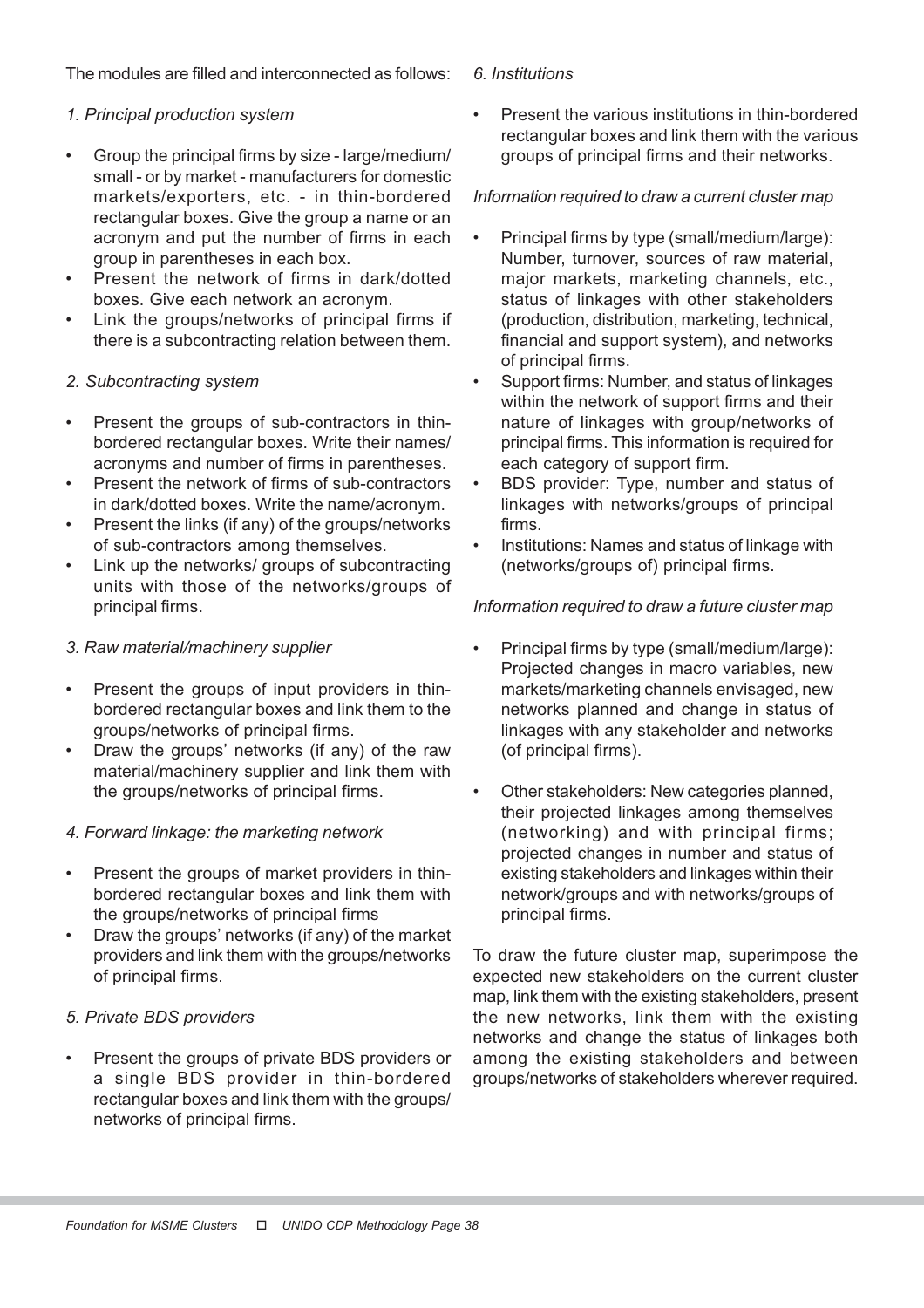# 6.4.3 How to "measure" linkages

Some qualitative indications of the current status of linkages between group/network of principal firm with an individual/group/network of other stakeholders are presented in Table 7.3

| <b>Strong</b>                                                                                                                                                                                                                                                                                                                                                                          | <b>Weak</b>                                                                                                                                                                                                                                                                                          |  |  |  |  |
|----------------------------------------------------------------------------------------------------------------------------------------------------------------------------------------------------------------------------------------------------------------------------------------------------------------------------------------------------------------------------------------|------------------------------------------------------------------------------------------------------------------------------------------------------------------------------------------------------------------------------------------------------------------------------------------------------|--|--|--|--|
| 1. Relationship between a group/network of principal firms and a group/network of support firm(s)                                                                                                                                                                                                                                                                                      |                                                                                                                                                                                                                                                                                                      |  |  |  |  |
| • Support firms have developed a niche in a product/<br>service<br>Principal firms are fully dependent on support firms<br>$\bullet$<br>for this product/service<br>Principal firms depend on support firms for<br>$\bullet$<br>continuous innovation in this product/service to<br>remain competitive<br>There is a continuous growth of support firms in the<br>$\bullet$<br>cluster | • Principal firms sub-contract/source a product from<br>support firms to reduce cost<br>Major changes in that product/service come from<br>outside the cluster<br>• Support firms engage in price based competition to<br>get subcontracting orders.<br>Profitability of support firms is decreasing |  |  |  |  |
| 2. Relationship between a group/network of principal firms and a group of BDS provider(s) or a single BDS provider                                                                                                                                                                                                                                                                     |                                                                                                                                                                                                                                                                                                      |  |  |  |  |
| Principal firms are regular users of the services of<br>$\bullet$<br>the BDS providers.<br>BDS providers have specialized·<br>BDS providers are creating external service<br>providers by creating and delivering new training<br>programmes·<br>BDS providers have grown in size and number                                                                                           | • BDS providers are rarely used<br>• BDS providers do business with different types of<br>firms<br>• BDS providers are very secretive about their trade<br>• BDS providers are not growing                                                                                                           |  |  |  |  |
| 3. Relationship between a group/network principal firms and marketing channels                                                                                                                                                                                                                                                                                                         |                                                                                                                                                                                                                                                                                                      |  |  |  |  |
| • Principal firms contribute substantially in product<br>conceptualisation<br>The principal firms earn a premium return from the<br>$\bullet$<br>channel                                                                                                                                                                                                                               | Principal firms simply carry out the processes as<br>suggested by the channel<br>• The channel does price based negotiation with the<br>principal firm                                                                                                                                               |  |  |  |  |
| 4. Relationships within a network of principal firms                                                                                                                                                                                                                                                                                                                                   |                                                                                                                                                                                                                                                                                                      |  |  |  |  |
| Regular interaction for business generation/<br>$\bullet$<br>developmental issues·<br>Interaction generates business for the network<br>members<br>• Has opened up new areas of cooperation that were<br>not initially envisaged by the network ·<br>Existing networks are increasing in size                                                                                          | • Infrequent interaction of members<br>Discussions on fiscal or regulatory issues<br>• No or unimportant business related services<br>• Number of active members is decreasing                                                                                                                       |  |  |  |  |
| 5. Relationship of an institution with group/network of principal firms                                                                                                                                                                                                                                                                                                                |                                                                                                                                                                                                                                                                                                      |  |  |  |  |
| • Has regular interaction with (networks of) principal<br>firms<br>Works on business/developmental issues with<br>(networks of) principal firms<br>• Actively promotes policy-related issues and<br>introduction of new services<br>Institution grows by working with principal firms and<br>new institutions become involved                                                          | • Infrequent interaction<br>• The institution rarely visits the firms<br>• The institution does not have any idea regarding the<br>cluster's policy related issues<br>• The institution does not depend on the growth of the<br>cluster                                                              |  |  |  |  |

# Table 6.3 Status of links between stakeholders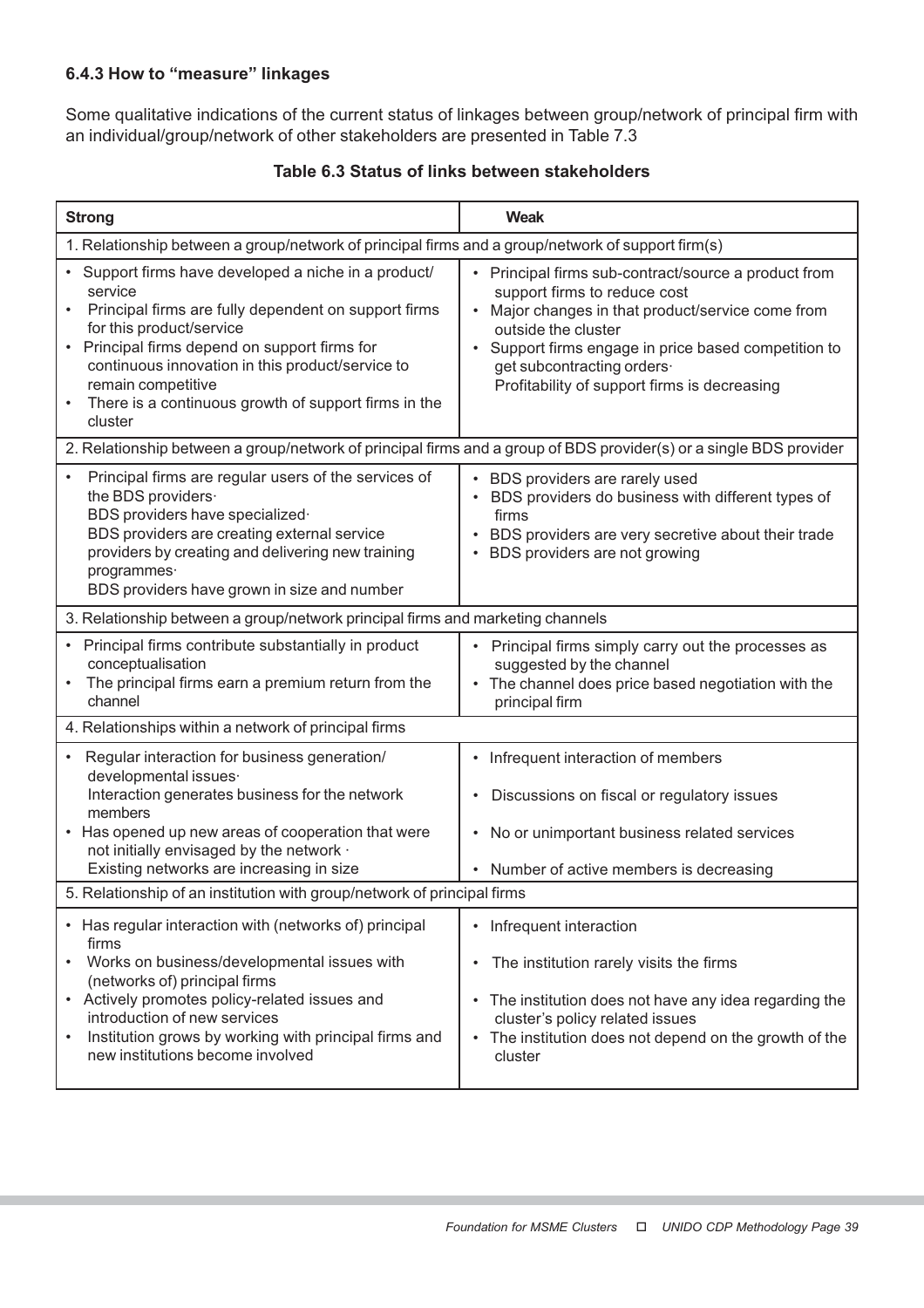## 6.4.4 Creating a hypothetical cluster map

The data required to draw a current cluster map is normally to be found in the diagnostic study. In what follows we first provide the information required for each module. By interconnecting these independent modules we generate the current cluster map (Figure 6.8). By superimposing information on future developments for each module we get the future cluster map (Figure 6.9).

# Module 1

Current map: There are 50 medium (MF) and 250 small principal firms (SF). There is a formal and active network of 8 medium firms (NMF1). NMF1 has a subcontracting relationship with 20 specialized small firms (SSF1), does common raw material (RM1) sourcing, jointly employs the services of a BDS provider (BDS1) and carries out joint R&D with a technical institution (TI1). They have a network manager. There is an association of small farms (ASF), but it is dormant. The 'principal production system' of the current cluster map is shown below in Fig. 6.2.

# Figure 6.2: Principal Production System



# Module 2

Current map: There are two principal subcontractors, SC1A (30 firms) and SC1B (60 firms). These sub-contractors treat semi-processed goods provided by the principal firms. There is a subcontractor SC2 (10 firms), which processes a raw material (RM3) for SC1A. SC1A uses it to process to the semi-finished goods received from the principal firms. SC2 has a dormant association (ASC2) that only fights against reducing import duty on processed RM3. The 'sub-contracting system of the current cluster map appears in Figure 6.3 below:

## Figure 6.3: Sub-contracting System



#### Module 3

Current map: There are 3 types of raw material suppliers, RMS1 (two firms supplying RM1), RMS2 (25 firms supplying RM2) and RMS3 (one firm supplying RM3). RM1 is procured only by NMF, RM2 by all principal firms and RM3 by SC1A. The raw material/machinery supplier system of the current cluster map appears in figure 6.4 below:

## Figure 6.4: Raw material/Machinery supplier system

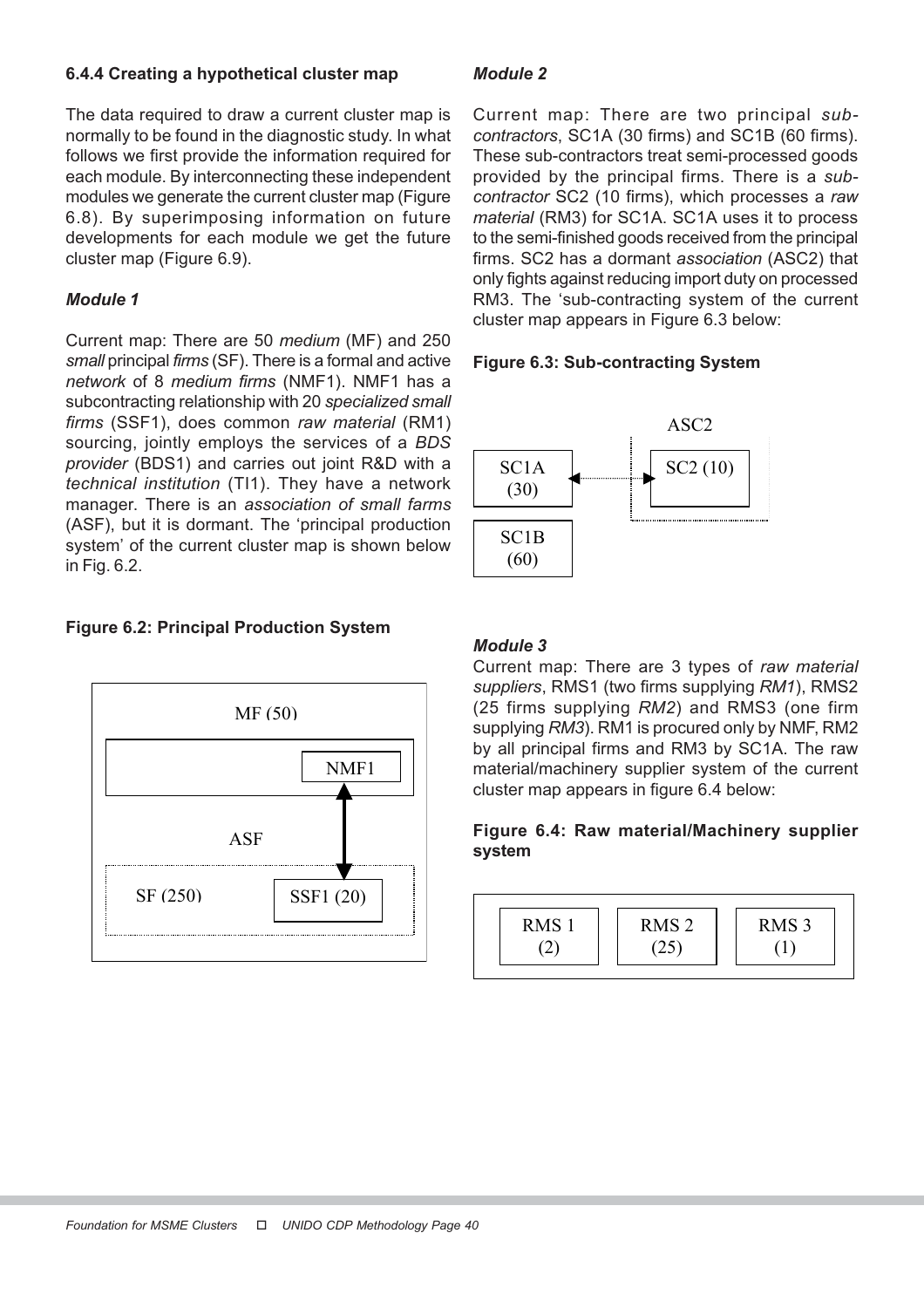# Module 4

Current map: NMF has access to importing agents IMPA (30 firms), which sell the goods to foreign departmental stores (FS) abroad. The MFs have direct linkage with agents of department stores (ADS) in the country, ADS (20 firms). The SSF1 have a linkage with ADS. ADS have an association (AADS) but it works only on fiscal issues. The small firms generally sell their goods to some 50 traders in the local market (LT). The foreign stores (FS) and domestic stores (DS) do not interact with the principal firms. The forward linkage section of the current cluster map appears in figure 6.5 below:

# Figure 6.5: Forward Linkage



# Module 5

Current Map: There is only one BDS provider (BDS1) whose services are used by NMF1.

# Figure 6.6: Private BDS Providers



# Module 6

Current map: There are few technical institutions (TI1, TI2 and TI3) and one financial institution (FI1). TI1 does some R&D jointly for firms of NMF. The other institutions are not active.

# Figure 6.7: Institutional Linkage

TI1

The figures 6.2 to 6.7 are then interconnected to create the current cluster map, that appears in figure 6.8.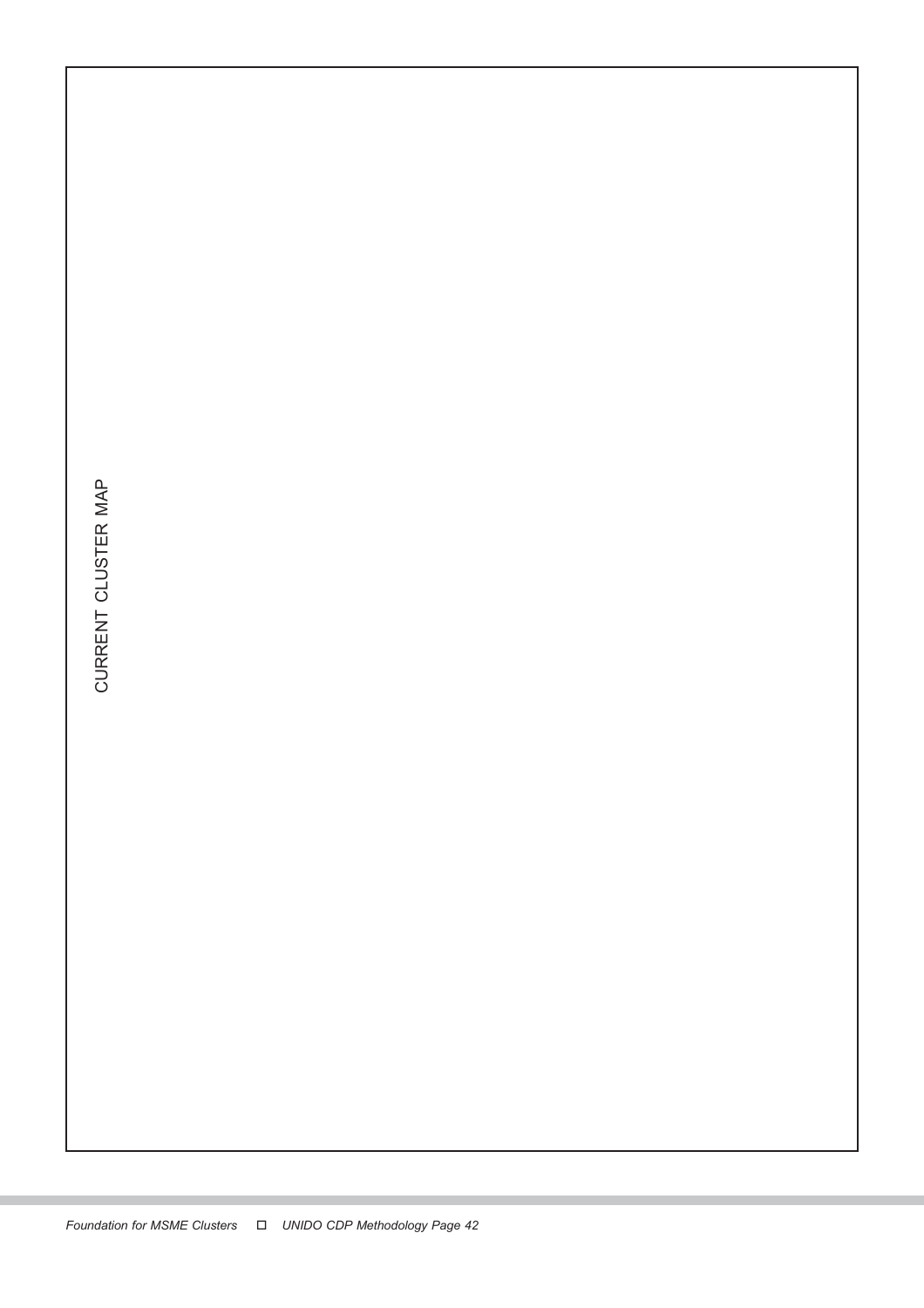Based on the cluster aspirations and the desired needs as evident from the diagnostic study, the following issues were targeted for the future

• Two more networks of medium firms will come up. The number of specialized small firms will go up to 50 and there will be 4 networks of these firms. ASF will become active.

• All new networks of medium-size principal firms will have a strong relationship with SC1A and SC1A with SC2.

• All networks of SF and MF will have a strong relationship with AADS. The networks of MFs will create linkages with FS and DS and the networks of SFs will create a linkage with DS. AADS will become active.

• There will be 2 new types of BDS providers, BDS2 and BDS3. These will have linkages with the networks of small and large firms. The network managers in each network will promote joint service provision for each network. The number of BDS providers will also increase.

• The two remaining technical institutions and the financial institution will become active.

This information is then superimposed on the current cluster map to draw the future cluster map, which appears in figure 6.9 below.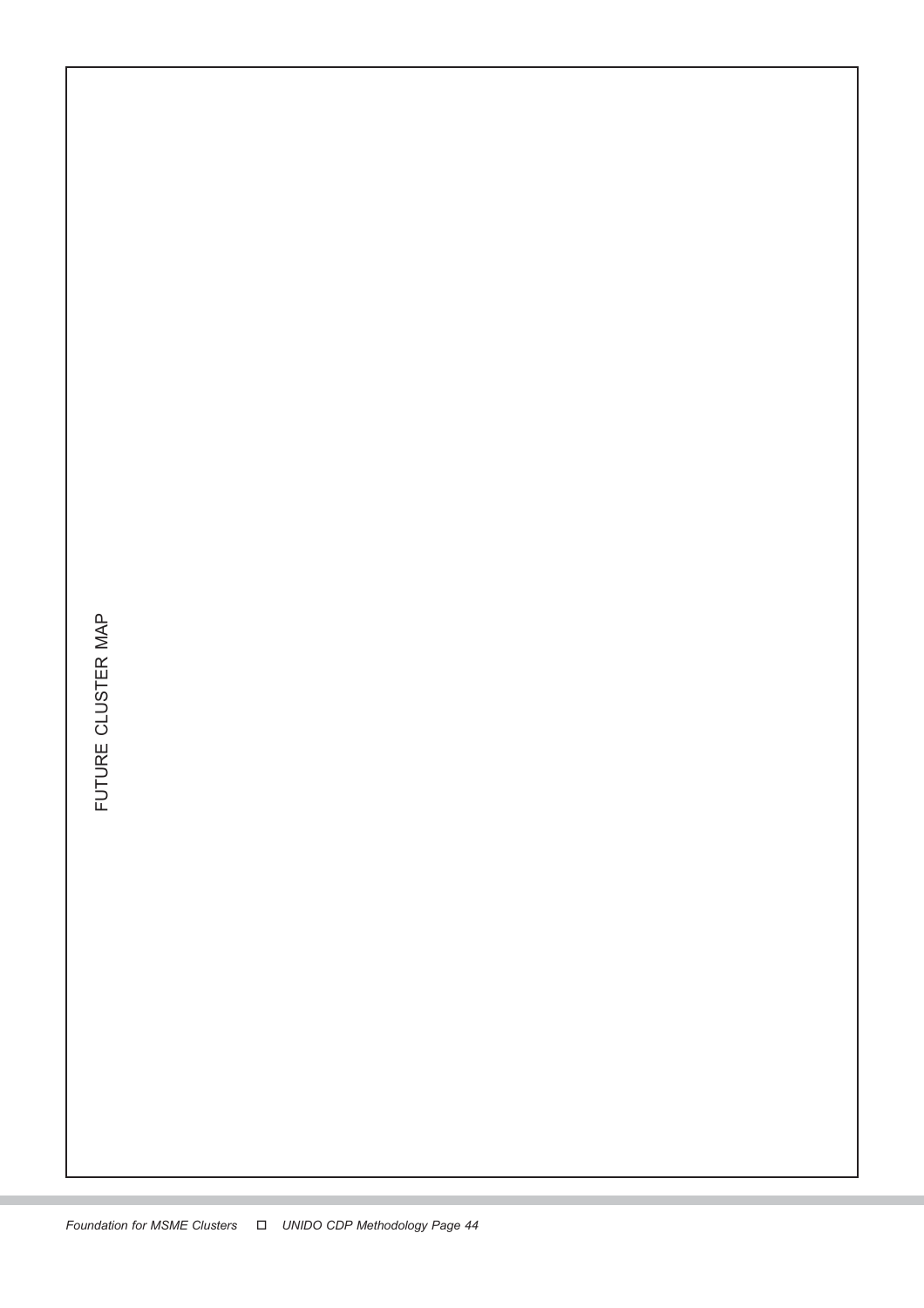# 6.5 Special characteristics of a diagnostic study

A cluster diagnosis has an "open" character. Immediately after it is completed, it must validated through discussions with key stakeholders about the contents, the resulting vision and the suggested strategy, and these comments are incorporated. At a later stage, specific issues that have been identified as being important for the cluster, such as value chain analysis, marketing strategy, technology benchmarking, BDS profiling etc., may need in-depth studies. The need for these studies does not only emerge from the cluster vision and strategy: as the CDA develops a closer relationship with actors, it will become evident that are still certain gaps in her/ his understanding of the cluster which need to be investigated together with the stakeholders in question.

The study is obviously not an academic one. Its focus on critical issues is intended as a basis for a strategy and an implementable action plan. Hence the important role of the CDA. By being involved in the collection of data, opinions, etc., he or she gets a good feel for the cluster, which will help in developing a strategy for implementation (selection of leaders and implementers, etc.) and managing the cluster building project. Since the approach stresses the creation of linkages, the diagnosis covers all stakeholders who can bring new ideas and initiatives into the cluster, not just enterprises.

## 6.6 The diagnostic study and trust building

The diagnostic study provides the CDA (and the study team) with a major opportunity to build trust with the cluster stakeholders. As this is the first formal interaction, the response of the stakeholders to the CDA will be to provide non-controversial data. The CDA should therefore not question too intensively to obtain information – it should be willingly revealed by the stakeholder. The objective at this stage is to make the stakeholder feel comfortable and to understand area(s)of major concern. At this stage, the CDA may also try to suggest possible solutions and seek the response of the stakeholder to these. This will create confidence between the stakeholder and the CDA.

# 6.7 Validation of Diagnostic Study

On completion of the diagnostic study, a draft of targets and possible areas of activities are identified.

These activities must be cluster specific and should be mapable to the SWOT analysis. The findings of the diagnostic study are then presented by the team to the stakeholders. Here opinions are taken and the study is further modified. The interaction meet can be organised by the team or by a group/network of principal firms. The team should try to give ownership of the study to the stakeholders.

## 6.8 Diagnostic Study is a first step

Diagnostic study is the first step in understanding the cluster. As the level of trust increase between the CDA and various cluster stakeholders, more 'correct' information flows in. As more and more real issues emerge and leaders and followers for those issues get identified, need for detailed studies emerge. The continuous interaction not only gives a better understanding of the value chain, which can now (say after 6 months) be undertaken but also pinpoints exact needs for various detailed studies e.g. Marketing/technology/benchmark/BDS profiling etc. Based on this continuous flow of information, updating the diagnostic study is almost a continuous activity.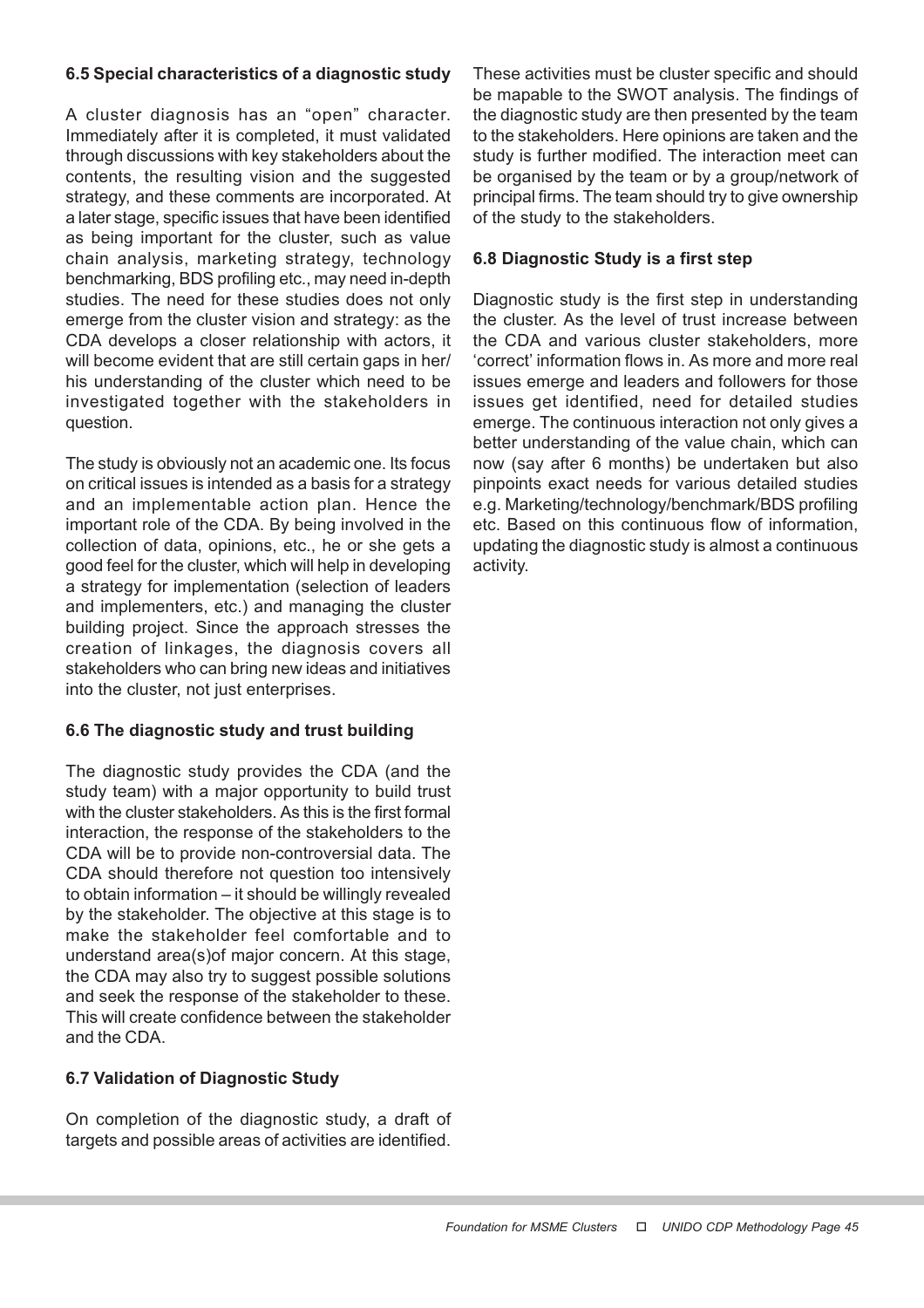# TOOL 1 – INDICATIVE SME INTERVIEW FORMAT/VISIT REPORT

[If possible, start with a tour of the production/storage facilities of the enterprise, before proceeding with the discussions. The questionnaire may be further customised as per the need of the cluster conditions.] [The notes in italics indicate what information should be obtained about other parties (enterprises, institutions) that have significant business relations with the SSI being interviewed. This will give the team an opportunity to interview these other parties later on during the field interviews.]

#### 1. Basic Information

| Date of Visit:               |                                                                        |
|------------------------------|------------------------------------------------------------------------|
| Name of Enterprise:          |                                                                        |
| Name/Position of Respondent: | (E.g. owner, partner, owner's son, director)                           |
| Location:                    | (To identify the premises; exact address not necessary, although it    |
|                              | may be recorded if easily available)                                   |
| Main Product (s):            |                                                                        |
| <b>Estimated Employment:</b> | (Including owners)                                                     |
| Estimated Total Investment:  | (Exclude land/buildings rented by the enterprise; but include stocks   |
|                              | and working capital)                                                   |
| Form of Organisation:        | (Sole proprietorship, partnership, family enterprise, limited company, |
|                              | $etc.$ )                                                               |
| Date Established:            | Approximate: e.g. 1990 not 20 June 1990                                |
| <b>Recent Development:</b>   | (For example, employment 3 years ago versus now; or major              |
|                              | diversification into new products or markets)                          |

## 2. Other Businesses

• What (if any) other businesses are owned or significantly partly owned by the owner(s) of the enterprise, whether in manufacturing or other sectors?

## 3. Markets and Marketing

• Where are the enterprise's main products sold: locally, elsewhere in the country, export markets? (Obtain volume and/or value percentages if possible, by main product or product-line)

• (If the enterprise is a relatively old one in terms of the cluster's history). How do its main products and markets differ significantly from those of its early

days, or of local SMEs in the same general line of business, which were well established at that time?

• What are the main marketing channels used (directly to the public or to other enterprises: manufacturers, particularly other SMEs or large manufacturers in the cluster, agents, intermediary traders, exporters, etc.)? If to other enterprises, are they local, or do they have a local subsidiary? Is the pattern of marketing channels changing significantly, and if so how?

• What, apart from orders, do these channels consciously or involuntarily provide (general market intelligence, designs, market requirements, technical assistance, training, credit in money or materials, etc.)? Is the pattern of such provision changing, and if so how?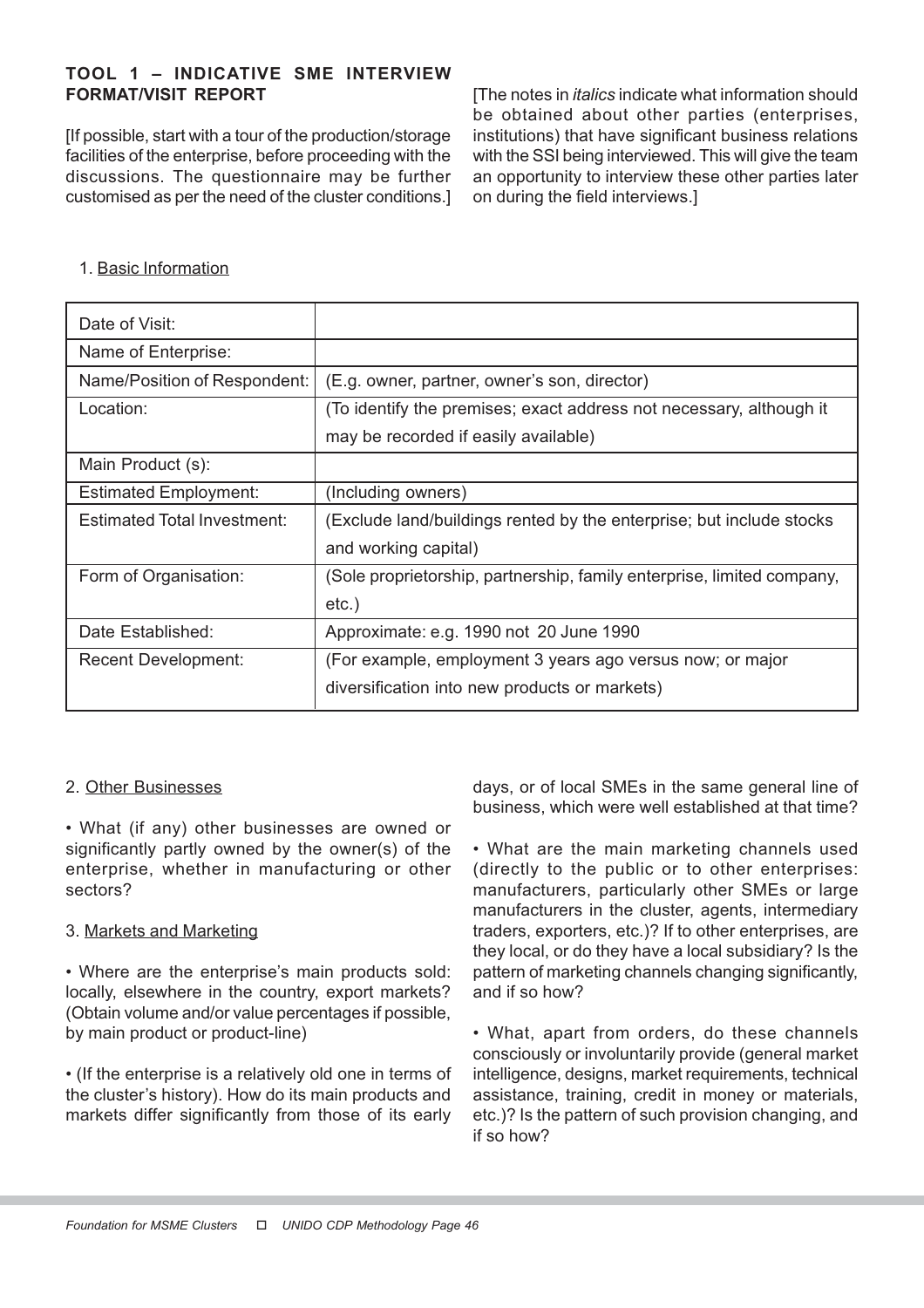# [Names/addresses of significant parties should be noted for possible subsequent interview.]

• Who are the enterprise's main competitors: other SMEs in the cluster, other enterprises within the country, importers (distinguish by main product/ market if necessary)?

• What is the main product features used to attract customers (quality, constant upgrading or modification to customers' needs, assured/rapid delivery, advertising, price, etc.)? Is the emphasis shifting between these features, and if so how?

• What (if any) other aids to marketing and market intelligence has the enterprise found to be of significant use (joint marketing arrangements with other SMEs including order-sharing, process specialisation, sub-contracting programmes or schemes, use of private consultants, export promotion agencies, export credit)? How important are these aids? Are they becoming more important? [Names/addresses of significant parties should be noted for possible subsequent interview.]

• What are the enterprise's main problems in marketing (selection/design/quality/prices of its products, transport costs, lack of export credit, deficient market intelligence/information, etc.)?

• Has the enterprise obtained effective help or advice in solving these problems, which is not already covered by answers to the above? If so, from whom (enterprises and/or institutions)? What was the nature of this help? How important was it? Is it still needed?

## [Names/addresses of significant parties should be noted for possible subsequent interview.]

• Does the enterprise have reasonably firm and fundable plans for further upgrading or diversification of its markets, market access, and marketing channels and methods within the next two or three years? What is the essence of these plans? What sources of support (in the sense used above, including cooperation with other enterprises) does it envisage will be most useful? What, aside from funding limitations, will be the most important obstacles?

### 4. Premises

• Are the premises on an industrial estate or other real estate specifically designed for industrial use? If yes, who is the developer (small industry agency, local authority, SSI association, private party, etc.)? Are the buildings pre-built by the developer, or is only serviced land provided? Are any parallel services provided (telecommunications, electricity) by the developer?

• Are the premises rented or owned? If rented, from a public or a private landlord?

• Are the premises 'formal' or 'informal' (ramshackle, temporary, etc.)?

5. Production, Technology, Training, Labour

• What is the source of most machines? What is their approximate average age?

• Whose advice did the enterprise take in selecting them?

• What are the principal sources of parts, servicing and repairs (including self-servicing by the enterprise itself)? Are these sources within or close to the cluster? Are they general mechanics/dealers, or specialists in these types of equipment?

• What are the main problems (if any) with the production equipment or with the processes of production?

• Has the enterprise maintained, right up to the present, a record of upgrading/diversifying its products and/or processes? What are the major (or typical) examples of this?

• In those examples where which parties did it receive support (ideas/impetus/know-how/ assistance/cooperation): its own skilled employees, suppliers, other SMEs, large manufacturers subcontracting work, other external buyers such as export-agents and large traders, export promotion agencies, local R&D or technical institutes, etc? What was the nature of this support (designs, materials, advice on equipment and processes, training, etc.)? Was it mostly incidental, or deliberately conceived? How, if at all, was it paid for by the enterprise? Are there any trends in the pattern of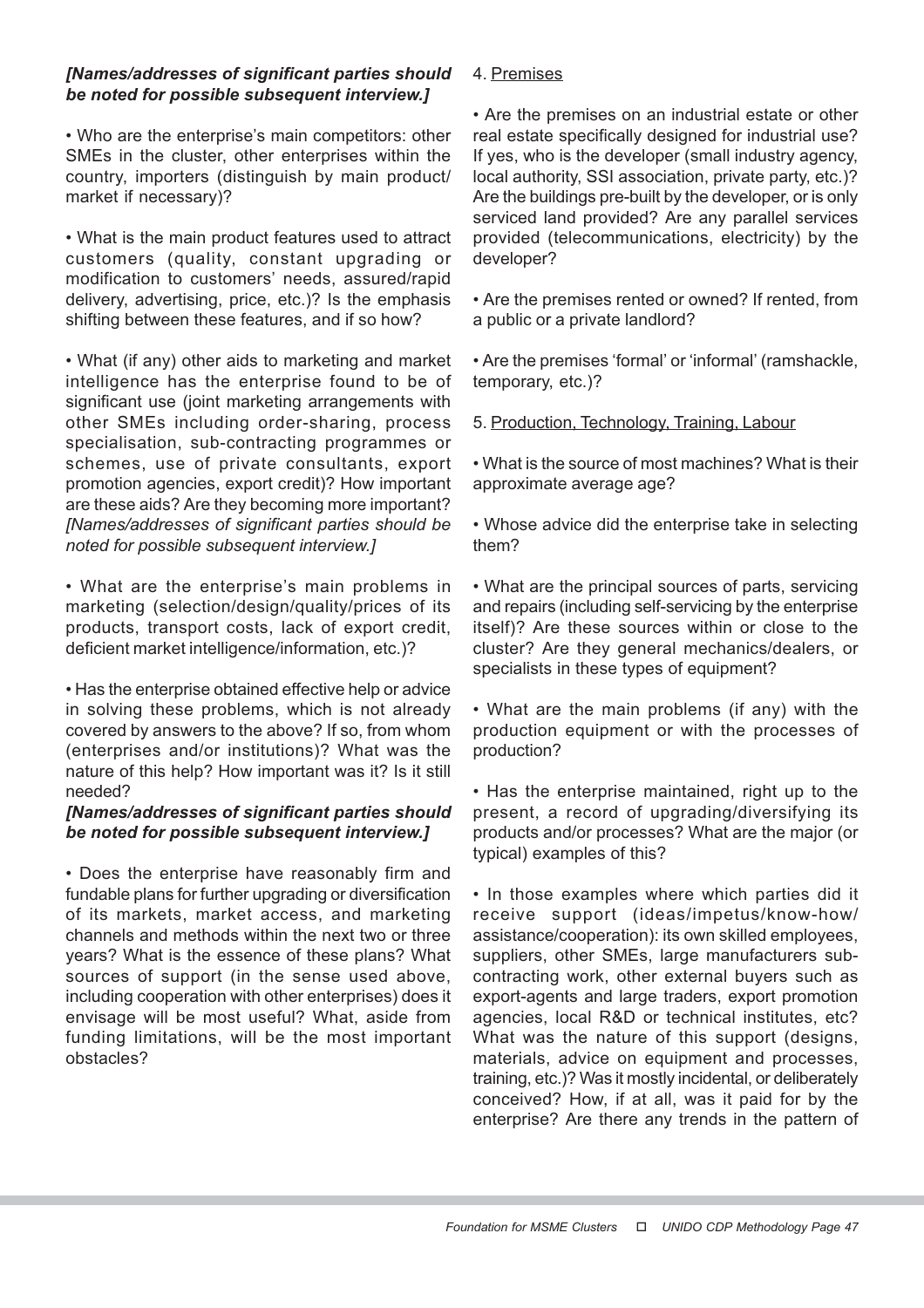upgrading and its support - is it becoming more continuous and deliberate?

[If other enterprises or institutions, including consortia of same, and enterprise associations, have played a significant role, their names and (if necessary) addresses should be noted, so that they may be interviewed for their side of the story.]

• Does the enterprise specialize (in whole or part) in one or two stages of a production process? Does it rely for supplies on other SMEs? How did the specialization develop? Is it becoming more intense and important?

[N.B. Where specialization is significant, the names and addresses of customers or specialist suppliers (including common service facilities) should be noted, so that they may be interviewed for their side of the story.]

• Where did the owners and employees receive their basic useful training (on the job/in former jobs/from public or private training or educational establishments)?

• Has the enterprise maintained, right up to the present, a record of upgrading the skills of its workforce, whether owners or employees? What are the major or typical examples of this?

• From which parties did it receive support in upgrading skills?

[Repeat, with appropriate adjustments, the line of questioning above about product/process upgrading, including the noting of names and addresses of significant enterprises/institutions for possible subsequent interview.1

• Are there significant problems with the skills and training of the enterprise's workforce?

• Are any other significant learning/technology upgrading mechanisms used by the enterprise (e.g. use of private consultants or engineers, consultative meetings or learning groups of SSI owners, trade publications, public or common testing or design facilities?)? If so, what are their main uses, and how important are they to the enterprise? How did they originate, and how are they currently organised? [Again, names/addresses of significant parties should be noted for possible subsequent interview.]

• Does the enterprise have reasonably firm and fundable plans for further upgrading or diversification of products, processes, equipment, or skills within the next two or three years? What is their essence? What sources of support (including cooperation with other enterprises) does it envisage will be most useful? What, aside from funding limitations, will be the most important obstacles?

6. Raw Materials and Intermediate Goods

• What are the principal customary sources for the main raw materials and intermediate goods used by the enterprise? Are many of these sources within or close to the cluster?

• If they are traders, are they general dealers or specialists in these materials who can and do offer useful advice on their choice and use?

• If they are manufacturers (large or small), do they similarly provide useful advice and/or technical assistance on the choice and use of their products? What is the nature of this technical support? Is it increasing in quality and importance?

[Names/addresses of significant parties - in this instance, suppliers - should be noted for possible subsequent interview.]

• Does the enterprise have any substantial problems with its supplies of raw materials or intermediate goods? If yes, what are they?

• Has the enterprise obtained effective help or advice in solving these problems, which is not already covered by the responses to the lines of enquiry above? From whom (enterprises or institutions)? What was the nature of this help? How important was it? Is it still needed?

[Names/ addresses of significant parties should be noted for possible subsequent interview.]

7. Finance

• How was the enterprise funded (owners' savings, profits of the owners' other enterprises, family members, enterprise inherited from father or mother, etc.)?

• Apart from short-term trade credit from suppliers or customers, has the enterprise received other external credit?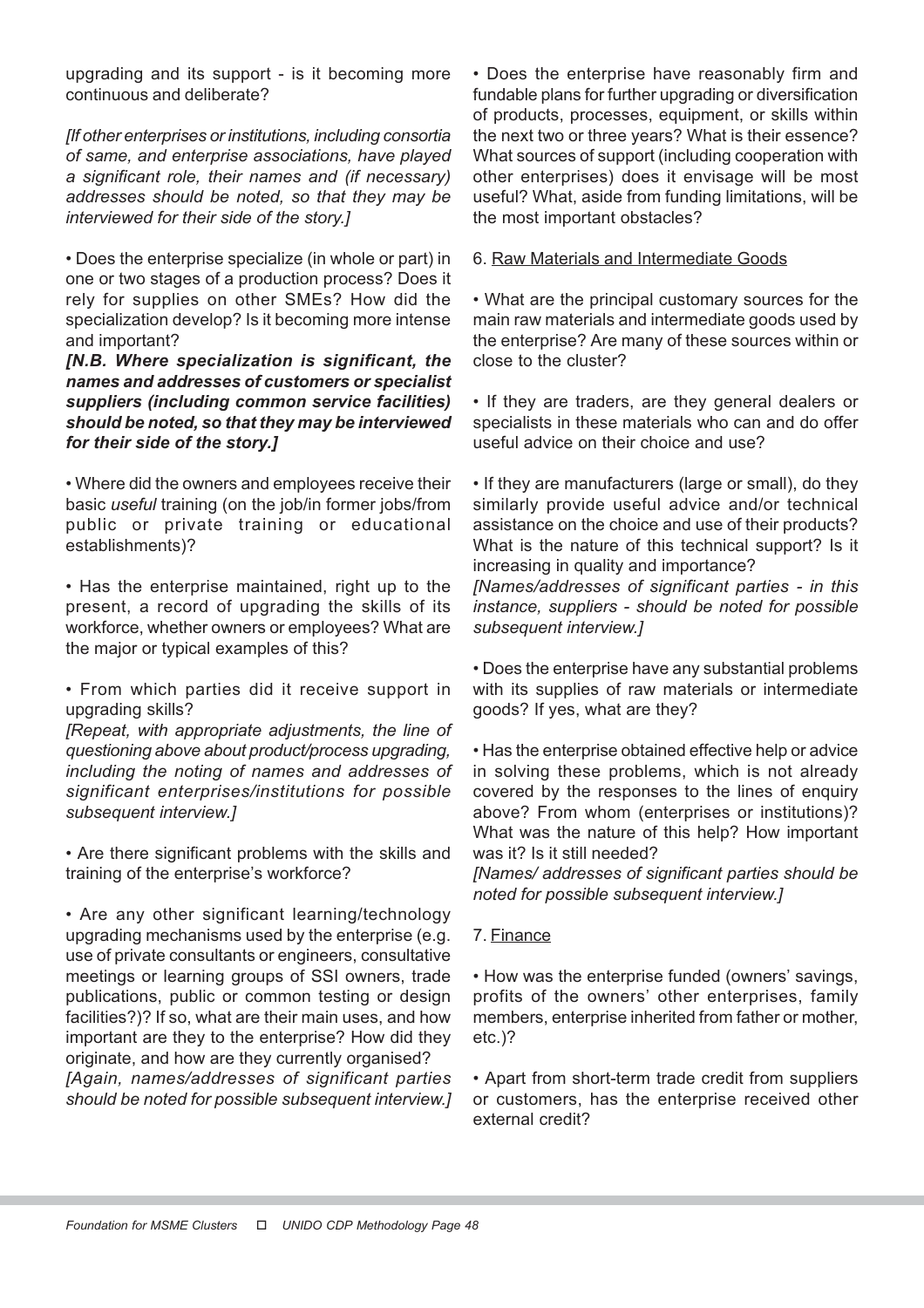• If so, when? From whom (bank or finance company, equipment supplier, joint venture partner, savings club, etc.)? Overdraft facility or term loan? Interest rate? Size of loan or credit-limit? Date of most recent credit? Did the enterprise use services of any party, institutional or private, in securing external credit? [Names/addresses of significant parties, including credit sources themselves, should be noted for possible subsequent interview.]

• Is the enterprise generating a surplus over costs, including a living income for the owners and their immediate dependants? In real (inflation-adjusted) terms is this profit increasing or decreasing? Why?

• Where do the owners (intend to) invest the bulk of the surpluses? In expanding this enterprise? If so, in what manner? In other enterprises? If so, in which sectors? In other types of investments (land, houses and other buildings, financial instruments, etc.)? What is the reason for this investment pattern (in the enterprise/in other investments)?

• What (if any) are the enterprise's main problems with sources and terms of either equity or credit finance?

8. Infrastructure, Policies, Regulations, etc.

• What are the principal customary sources for the main infrastructural facilities and services used by the enterprise (electricity, telecommunications, water, gas, transport facilities, waste disposal and effluent treatment, etc.)?

• Whether or not these primary sources are publicly owned or regulated utilities, has the enterprise supplemented them in any significant way by itself, through cooperation with other SMEs, or through the services of specialist private initiatives (e.g. building/ improving access roads, electricity from private stand-alone generators, common waste disposal services, common fax or other communications facilities)? How was this financed and organized? How long have they been operating?

[Names/addresses of significant parties - in this instance, service-suppliers - should be noted for possible subsequent interview.]

• Does the enterprise still have any substantial infrastructural problems? If yes, describe the most serious problems.

Does the enterprise have any substantial problems with laws and regulations (licenses, tax law and administration, contract/sale/damages law, land titles and access, zoning and building development regulations, import policies and tariffs, safety and labour regulations, work permits for non-nationals, laws on acceptable loan-collateral, etc.)? If yes, describe the most serious problems.

• Where has the enterprise obtained effective help or advice (if any) in solving these problems (e.g. consultation and advice from private consultants/ professionals or local officials, representations by SSI associations or other institutions)?

[Names/addresses of significant parties - in this instance, sources of advice/help - should be noted for possible subsequent interview.]

# 9. Associations

• Is the enterprise a member of business associations? Which (e.g. Chamber of Commerce and Industry, Garment Exporters' Association, small metal workers' association, local block or precinct trade association, etc.)? Since when?

What effective help or services has the enterprise received, and in what fields (under any or all of the above headings), from any of these associations, whether acting independently or in cooperation with other institutions? How are these services financed and organized (e.g. are they made available to SMEs individually, or in groups)? Was this help of decisive importance? Is it becoming more important? Should and/or could it be further improved? How? [Names/addresses of significant parties - in this instance, associations and any institutional partners cooperating with them - should be noted for possible subsequent interview.]

# 10. Recapitulation/Summary of Main Problems and Strategy of the Enterprise

• Recapitulate - very briefly, in a single short phrase per problem - the three main problems of the cluster (if it has any main problems), as seen by the interviewer while discussing with the firm

• These problems may be among those noted by the enterprise itself, or by the interviewer but not by the enterprise (e.g. poor management, disputes between the owners, no skilled floor supervisors, etc.)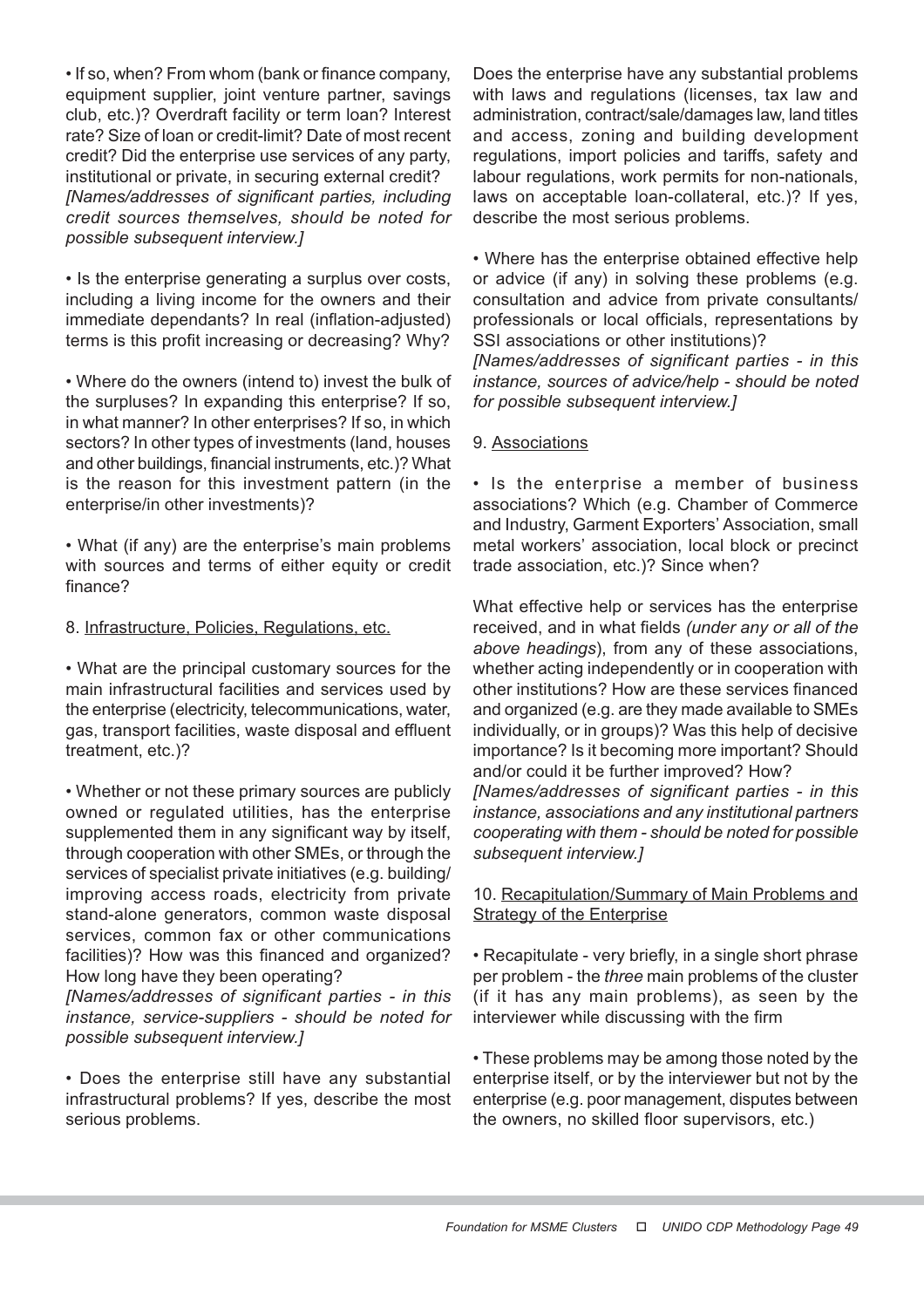• Summarize, in two to three lines, the enterprise's core competitive strategy and strengths, and its most valuable interactions with other parties in the cluster (e.g. technical excellence and upgrading, market diversification, specialisation, low costs/prices, using other enterprises for specialised job-work, producing for distant markets via large buyers, etc.).

### TOOL 2 - RELATED SME UNITS/ LARGE MANUFACTURER INTERVIEW FORMAT/VISIT REPORT

[If possible, start with a tour of the production/storage facilities of the enterprise, before proceeding with the discussions. The questionnaire may be further customised as per the need of the cluster conditions.] [The notes in italics indicate what information should be obtained about other parties (enterprises, institutions) that have significant business relations with the SSI being interviewed. This will give the team an opportunity to interview these other parties later on in the field interviews.]

# 1. Basic Information

| Date of visit:                         |                                                                          |
|----------------------------------------|--------------------------------------------------------------------------|
| Name of Manufacturer:                  |                                                                          |
| Name/Position of Respondent:           | (e.g. General Manager, Purchasing Manager, etc)                          |
| Location:                              | (To identify the premises; exact address/telephone number not            |
|                                        | obligatory, though it will usually be readily available and should be    |
|                                        | recorded if available)                                                   |
| Main Product (s):                      |                                                                          |
| <b>Main Markets</b>                    |                                                                          |
| <b>Estimated Value of Total Sales:</b> |                                                                          |
| <b>Estimated Employment:</b>           |                                                                          |
| Approximate Total Investment:          | (Exclude land/buildings not owned by the enterprise; but include stocks, |
|                                        | and working capital generally)                                           |
| Team's Impression of                   | (High, Enterprise's Technology medium, basic)                            |
| Enterprise's Technology                |                                                                          |
| Form of Organization:                  | (Family enterprise, limited company, public enterprise)                  |
| Date Established:                      | (Approximate: e.g. 1986 not 19 August 1986)                              |
| <b>Recent Development:</b>             | (For example: employment or investment 3 years ago, versus now; or       |
|                                        | major diversification into new products or markets).                     |
| <b>Other Businesses Owned</b>          | (In manufacturing, or other sectors; specify sub-sectors as far as       |
| or Part-Owned                          | possible)                                                                |
|                                        |                                                                          |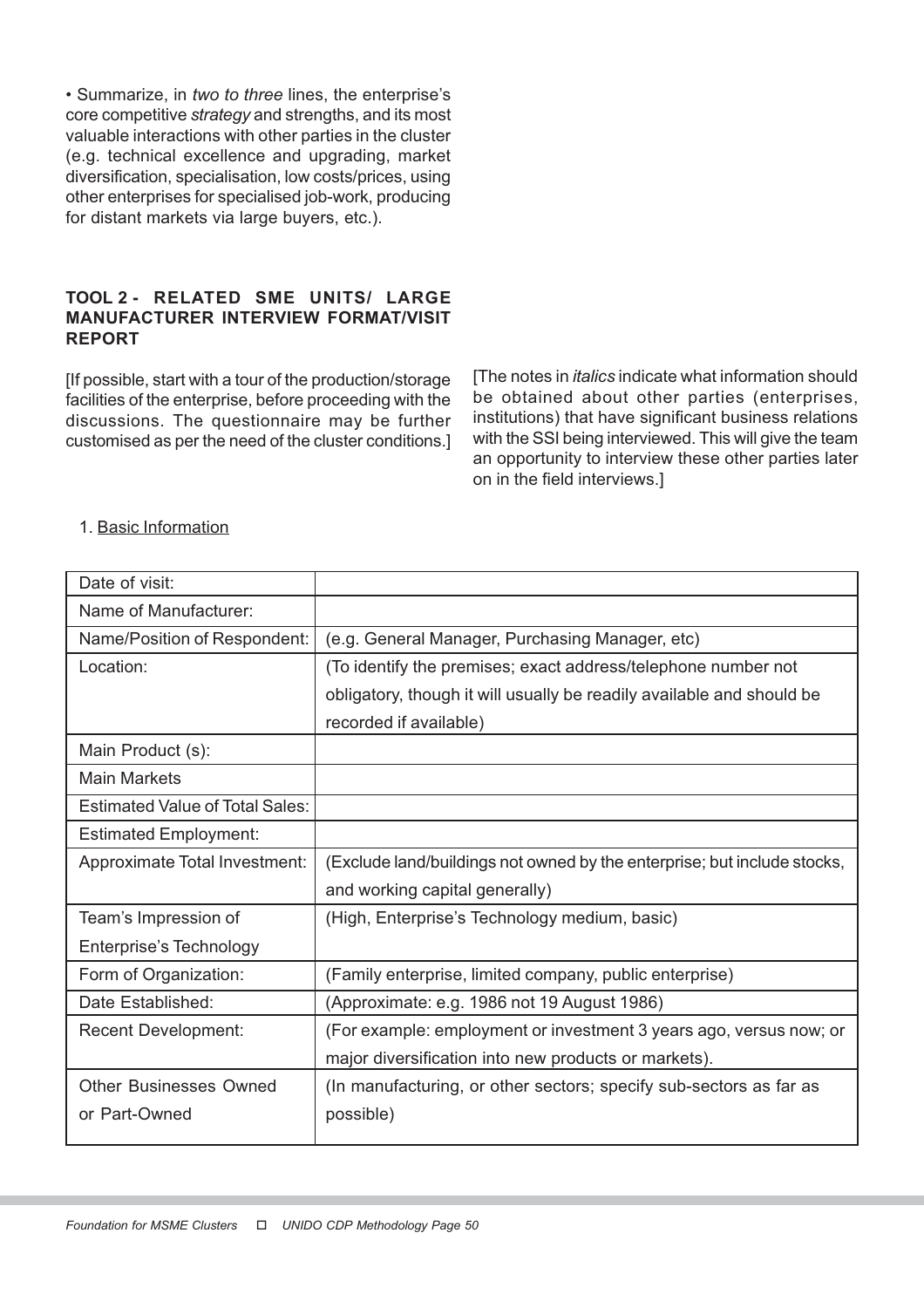### 2. Business Relations with SMEs in the Cluster

[It may be appropriate to start discussion with reference to comments by SMEs on their relations with the enterprise; enquire how the enterprise itself sees these relations; and let the discussion flow from that point. This will be a useful tactic, and will also provide the advantage of specifically cross-checking the SMEs' remarks. However, the primary purpose of the interview is to discuss the topics below, insofar as they are relevant to this particular large manufacturer.]

What is the basic business orientation of the enterprise vis-à-vis the SMEs in the cluster (customer, supplier, technical partner)? If supplier

• What are the main items supplied to the SMEs?

• Is this business expanding/diversifying?

• How did it start, and how long has it been going on? What is its total sales value now?

• Along with the core items supplied, what else is supplied (service, parts, advice, training, technical assistance, credit, etc.?)? Are these "supplements" paid separately by the SMEs?

• What, if anything, have the SMEs learnt - whether directly from the enterprise, or subsequently by diffusion among themselves - from this business relation: has it helped them expand, diversify, upgrade, increase their productivity, etc.?

#### If customer/technical partner

• What are the main items and/or services sourced from the SMEs?

• What is the main motivation for such sourcing (low costs, local supply, convenience, save on enterprise's own investment, high quality, special SSI capabilities, etc.)?

• How did it start, and how long has it been going on?

• What is the annual total value of purchases now? • How is the business relation organized (enterpriseenterprise business, with small groups of SMEs, via SSI association or sub-contracting exchange)?

• How many SMEs in total are significantly involved? • Along with the orders placed by the enterprise, what else, if anything is provided (designs, advice, training, equipment, technical assistance, materials, credit, etc.?)? Are any of these "supplements" (partly) paid the SMEs?

• What are the main problems experienced with sourcing from the SMEs, and how have they been/ are they being solved?

### In either case (i.e. supplier or customer/technical partner)

• Has there been any significant involvement of, or impact from, other parties in the development and conduct of the business relation, which is not covered by the responses to the above (government via taxation, local content, etc., policies; intermediary enterprises or agents, training or technical institutes, banks, local authorities, training levy boards, etc.)? • What has been the nature of the involvement(s) or impact(s) has it been positive or negative, and is it becoming stronger of weaker?

• What can be done to intensify support or minimize hindrance? If better support implies deployment of more resources, where would these come from? [Names/addresses of significant parties should be noted for possible subsequent interview.]

Does the enterprise have reasonably firm plans for further expansion/upgrading/diversification of its business relations with the SMEs in the cluster or network within the next two or three years? What is their essence?

• Do these plans involve cooperation with third parties; and if so, which and how?

3. Recapitulation/Summary of Main Relations with SMEs and Strategy of the Enterprise

• Recapitulate - very briefly - up to three main types of relation of the enterprise with SMEs in the cluster or network (WHY ALL AT ONCE NETWORK???), together with the enterprise's core motive for maintaining (each of) these relations, as seen by the interviewer.

• Summarize, in two to three lines, the enterprise's core competitive strategy, including relations with other parties (e.g. technical excellence and upgrading, market diversification, specialisation on core functions, low costs/prices, cooperation with other enterprises, etc.)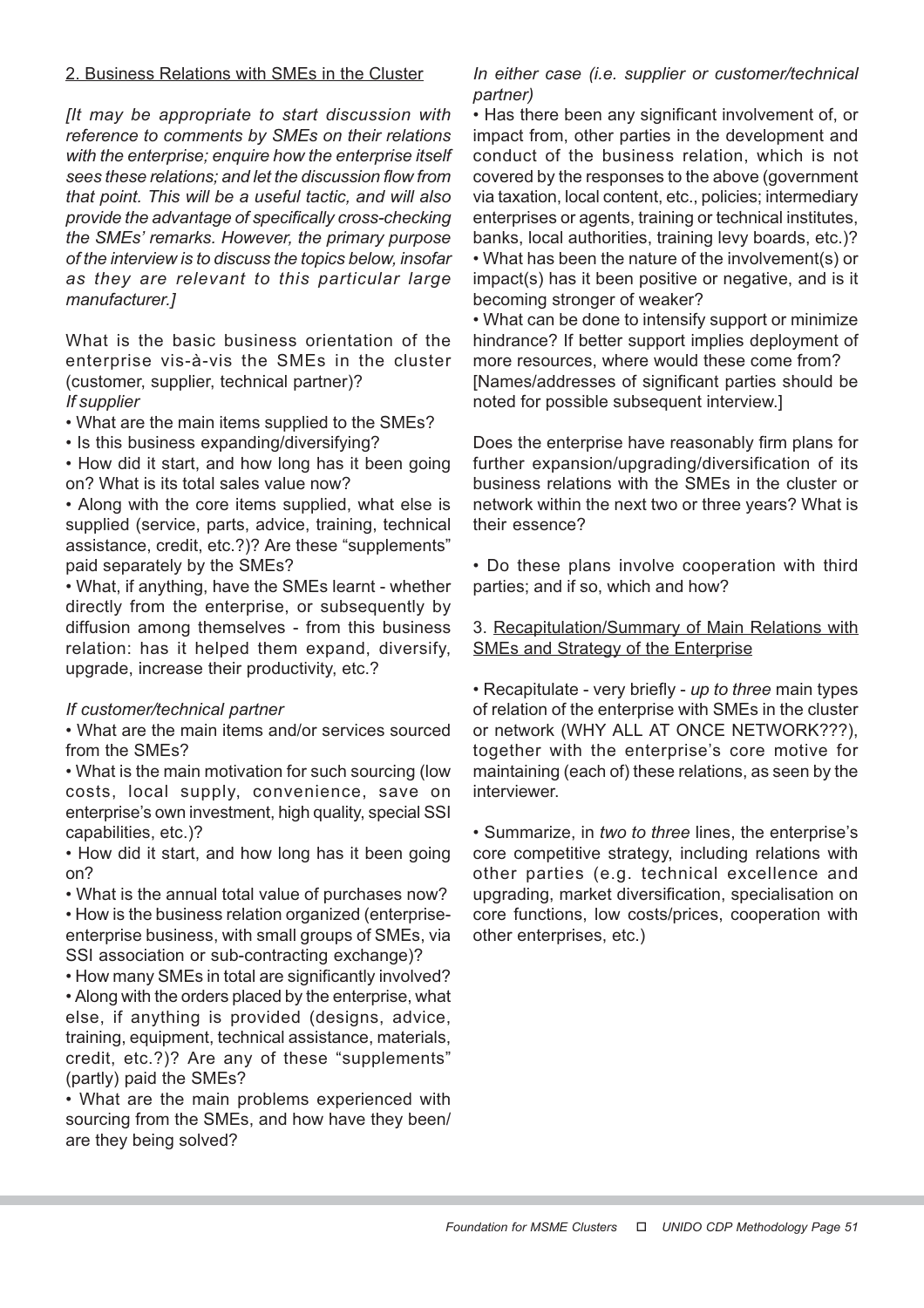## TOOL 3 - SME ASSOCIATION INTERVIEW FORMAT/VISIT REPORT

1. Basic Information

| Date of visit:                      |                                                                        |
|-------------------------------------|------------------------------------------------------------------------|
| Name of Association:                |                                                                        |
| Name/Position of Respondent:        | (e.g. President, Gen. Manager, Exec. Director, etc.)                   |
| Location:                           | (To identify the premises; exact address/telephone number not          |
|                                     | obligatory, although it may be recorded if easily available)           |
| Sectoral and Geographical           | E.g. metal working SMEs in ___ City; National Small Garment            |
| Coverage                            | Exporters Association)                                                 |
| <b>Estimated No of SSI Members:</b> |                                                                        |
| Estimated No. of Other Members:     |                                                                        |
| Estimated No. of Paid Staff:        | (Full time, part time)                                                 |
| Estimated No. of Unpaid             | (Exclude simple Board Members, Sub-committee Members, etc. if          |
| but Active Officials                | their activities do not extend beyond periodic attendance of meetings) |
| <b>Approximate Annual Revenues:</b> | (From all sources: specify main ones if possible)                      |
| <b>Approximate Total Assets:</b>    | (Land, buildings, equipment, vehicles, working funds)                  |
| Form of Organisation:               | (Chartered, charitable, informal, etc)                                 |
| Date Established:                   | (Approximate: e.g. 1988 not 2 April 1988)                              |
| <b>Recent Development:</b>          | (E.g. membership 3 years ago, versus now)                              |

2. Business Relations with and Services to SMEs in the Cluster

[It may be appropriate to initiate discussion with reference to comments by SMEs on their relations with the association, services provided by it, etc.; enquire how the Association itself sees these relations and services; and let the discussion flow from that point. This will be a useful tactic, and will also provide the advantage of specifically crosschecking the SMEs' remarks. However, the primary purpose of the interview is to discuss the topics below, insofar as they are relevant to this association.]

What are the main services the association provides to the SMEs in the cluster?

#### Production, Technology, and Training

• Common service facilities (specialist production; testing)

• Information and/or training on new technologies/ processes

- Providing consultancy or R&D facilities
- Technical skills upgrading
- Business and management training

#### Markets and Marketing

- Arranging contacts with large manufacturers/buyers
- Securing and allocating orders from these

• Providing new designs or information on design sources

• Providing market information, e.g. export requirements, subcontracting exchanges

#### **Infrastructure**

- Negotiating for land access, industrial estate sites, etc.
- Providing or arranging for premises or serviced land

• Providing or arranging other common services (waste disposal, telecommunications, electricity, etc.)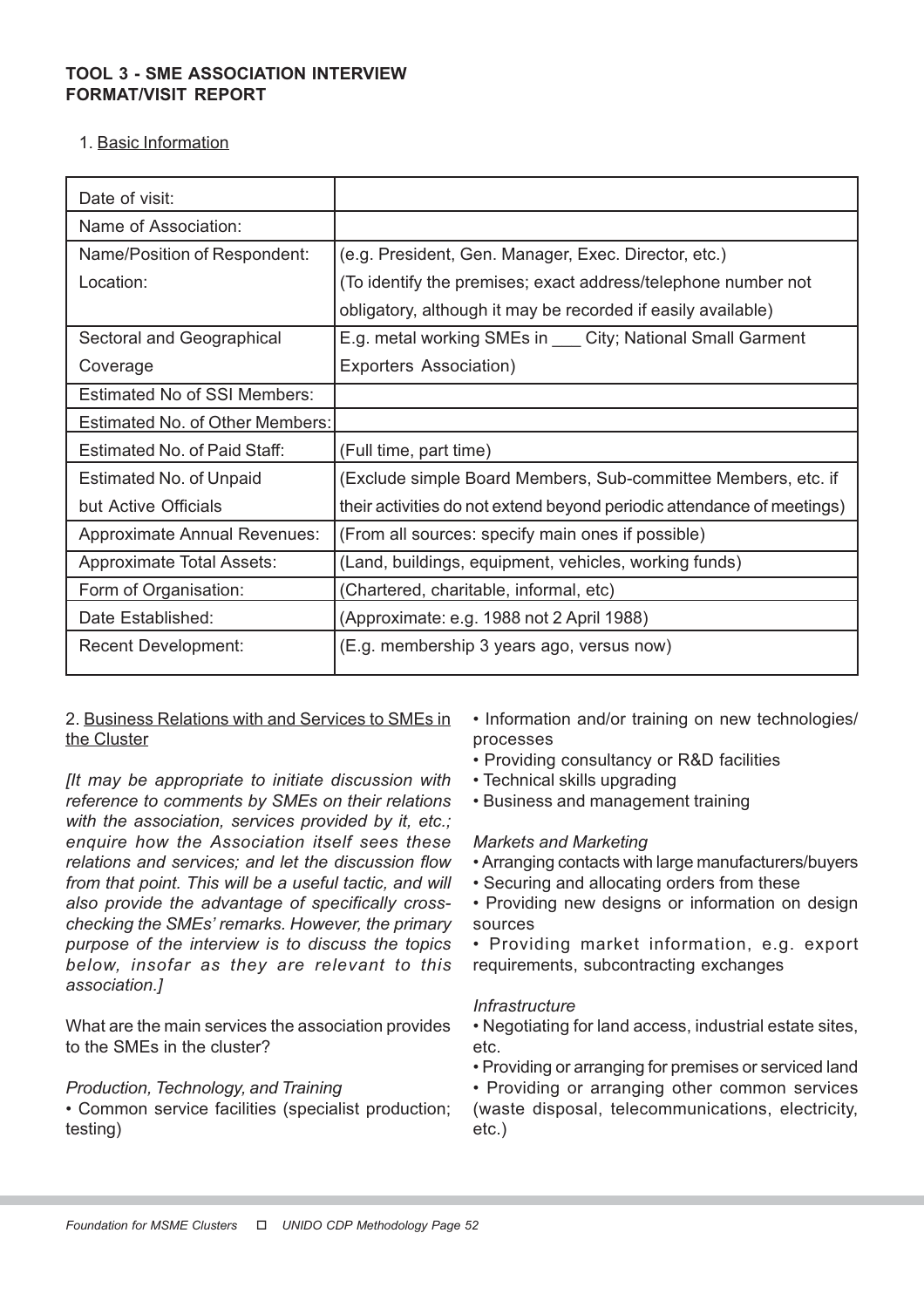# **Finance**

• Promoting and/or managing savings and loans programmes

- Helping with credit applications to banks, etc.
- Providing credit guarantees

# **Other**

• Bulk purchasing

• Business consultancy, help with business plans, etc.

• Meetings with national and local governments on policy issues (taxation, protection under contracts, zoning, electricity supply, tariffs, etc.)

Concentrating on the main effective services, as perceived by the SSI informants themselves and/or the interviewer, for each such service:

• How did it start and develop, and how long has it been going on?

• How many (a) SSI members (b) other SMEs in the cluster use it regularly?

• How do they pay for it (if they do)? Does it, overall, pay for itself?

• In providing services, does the association work with other actors (e.g. large enterprises, training or technical institutes, government)? And if so, how (technically, financially, etc.)?

• What are the main problems, if any, associated with the service (technical, financial, logistical, organizational)?

• Do the customers have suggestions for upgrading or expanding the service? If so, which? Are they realistic?

• Have any private enterprises started providing similar services, prompted by the association's example?

[Names/addresses of significant other parties should be noted for possible subsequent interview.]

• Does the association have literature (brochures, periodic or special reports, videos, etc.) providing further information on any of these main services, or on their extent and impact?

[If so, take or borrow copies to provide further input to the cluster diagnosis]

• Does the association have reasonably firm and fundable plans for further expansion/upgrading/ diversification of its services to the SMEs in the cluster or network within the next two or three years? What is their essence?

• Do these plans involve cooperation with third parties; if so, which and how?

3. Recapitulation/Summary of the Main SSI Services and Strategy of the Association

• Recapitulate very briefly the 3 main types of services provided to SMEs in the cluster, together with the association's basic strategy for those activities and any main problem in providing them, as seen by the interviewer.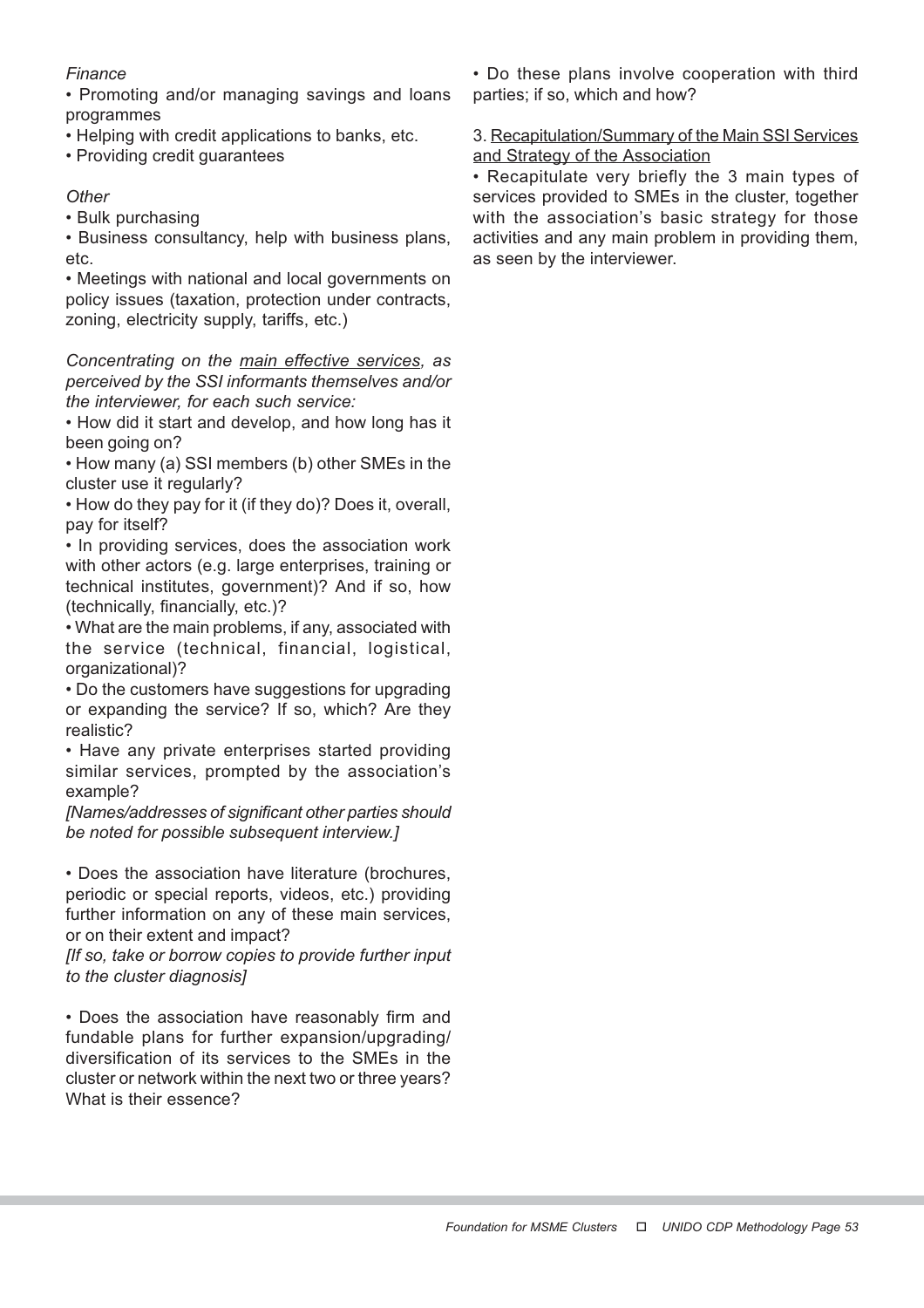# Chapter 7 Action Plan

#### 7.1 What is an action plan?

The vision statement (which emanates out of the diagnostic study) helps to identify the strategic objectives that need to be realized to upgrade an underachiever cluster. These strategic objectives in turn suggest a range of activities (based on the strategy adopted) that are required to achieve each of those objectives. However not all of theses activites are immediately (at a point of time) implementable. Not all require joint efforts too. The set of implementable joint activites (for a strategic objective) at any point of time depends on the level of trust that exists among all relevant stakeholders and also the level of maturity of each stakeholder for each activity. Thus each long run objective gives birth to a short run objectve (at a point of time), that consists of a few implementable joint activities. These short run objectives along with the respective implementable joint actvities (along with other necessary detailings) forms the action plan of a cluster.

Assume for a cluster, an objective is 'to create new market linkages'. There can be variuos activities to achieve this objective., e.g. participation in international fair, training in marketing, understanding the need for proper marketing startegy through visits of successful marketing outlets, joint participation in local fair, joint participation in national fair, joint participation in international fair, creation of new products, location of new channels of marketing, creation of a common brand, etc. In a highly developed cluster with high trust level (due to already prevailing joint activities) one can start with joint design development and also target activities like joint participation in international fair, promotion of common brand, etc. However in an artisanal cluster with very low level of trust one needs to target activities like understanding the need for proper marketing startegy through visits of successful marketing outlets, training in marketing, joint participation in local fair, etc. and then go for an activity like joint design development. In no case an activity like finding a marketing person for a firm (which is a commercial activity) can be an activity of the cluster action plan.

#### Thus, the action plan is based on (a) the strategic objectives to be realized to achieve the agreed vision and (b) the existing linkages in a cluster, which give an indication of the trust levels.

It must be stressed that each joint activity in an action plan serves at least a dual purpose. The more overt one is the realization of the immediate objective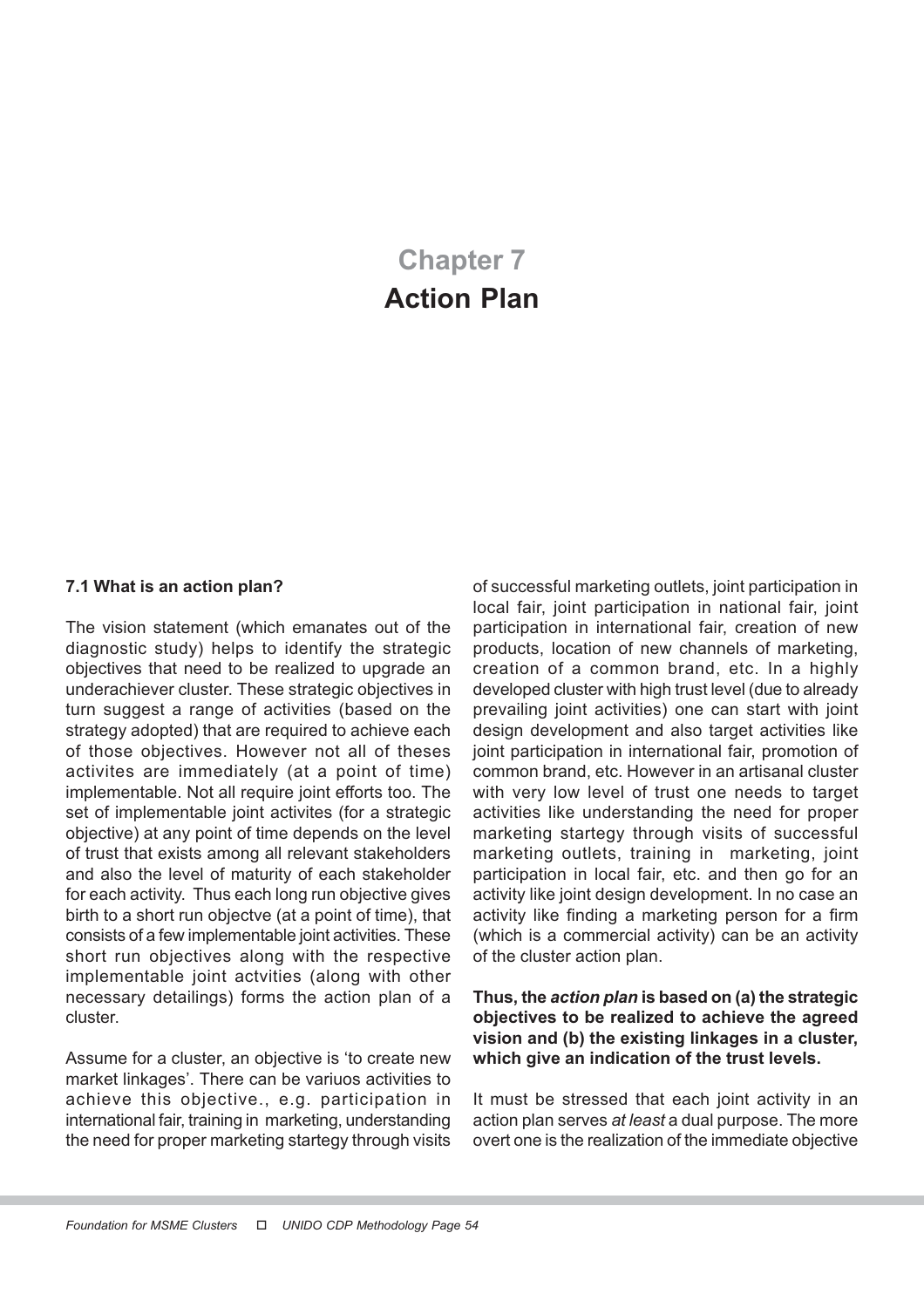spelled out for that activity in the action plan (for example joint participation of exporters in Hemtextil Fair or providing a demonstration of the benefits of a new machine, etc.). The non-stated but equally important purpose of a joint activity is the creation of functional trust through the interaction that takes place among stakeholders during each pahse of that activity . The linkages that gets generated in the process add to the social capital of the cluster and enhances it capacity to implement more such joint activities in the future.

# 7.2 Duration of an action plan

During the process of cluster development, there will be other developments inside and outside the cluster, and some of the objectives identified in the initial diagnostic study may be rescheduled or discarded as unfeasible. For this reason, it is unrealistic to expect a useful action plan to span the entire duration of implementation (three to four years). Experience indicates that an action plan should cover the activities that are expected to take place in one year. Hence, during the lifetime of the cluster development project, several action plans may be needed.

# 7.3 Who prepares the action plan?

In a fully performing (overachiever) cluster, the cluster stakeholders can be expected to have developed capabilities for preparing an action plan. A CDA may still help to facilitate the process of implementation, though the cluster stakeholders would retain leadership. Individual networks or groups in a cluster can also have their own action plan. Some of these may be at too early a stage to be shared with the cluster as a whole. In an ideal situation the cluster action plan should include all the developmental activities of these networks.

But in an underachiever cluster, the stakeholders usually do not have the governance structures allowing them to jointly prepare an action plan. In such an environment, the CDA should initially take the lead in preparing a draft action plan on the basis of dialogue with the stakeholdsers and seek their endorsement of the concerned stakeholders before finalizing it. Since the process of cluster development is usually triggered by an external support agency, the CDA should also ensure the submission of the plan to such an agency (to which it generally belongs), especially if the financial support of the latter is needed. It is imperative that the CDA then

(a) generally builds up the capacity of intermediary stakeholders to identify shared objectives and draw up their own action plans, and (b) ensures that selected stakeholders are capable of preparing an action plan for the cluster after the CDA has left.

# 7.4 The action plan document

A comprehensive action plan document consists of the following sections:

- 1) Cluster status prior to intervention: This section provides a brief description of the product range, turnover and size distribution of principal firms and institutional set-up of the cluster prior to intervention. The product range, turnover and size distribution guides the spread of an action plan, such that it covers various categories of firms present in the cluster. The institutional set-up serves as a baseline data for (a) planning the introduction of new linkages and (b) assessing the social capital generated in a cluster. (This section should take about half a page.)
- 2) Vision: This section presents the vision of the cluster. It is a constant guide for the CDA and the stakeholders regarding the overall long-term objective of all activities in the action plan. (This section should take at most a few lines.)
- 3) Major outcomes: This section presents a summary of major outcomes achieved in the previous years of project implementation. Past achievements show how the project is making a difference and identified obstacles can be rectified in the current action plan. This section is also very useful for roping in other support institutions, as past outcomes are often a better indicator of future outcomes than any list of proposed activities, no matter how detailed. (This section should take one to two pages)
- 4) Description of past activities: This section contains a table of past activities with respect to output, coordinating institution, stakeholders involved and linkages developed in the process. This table throws light on the maturity level of an implementing organisation (network, BDS provider, or support institution), the likely partnerships that can be created among stakeholders for present or future activities and the effectiveness of past activities in terms of their expected outcomes. This section provides vital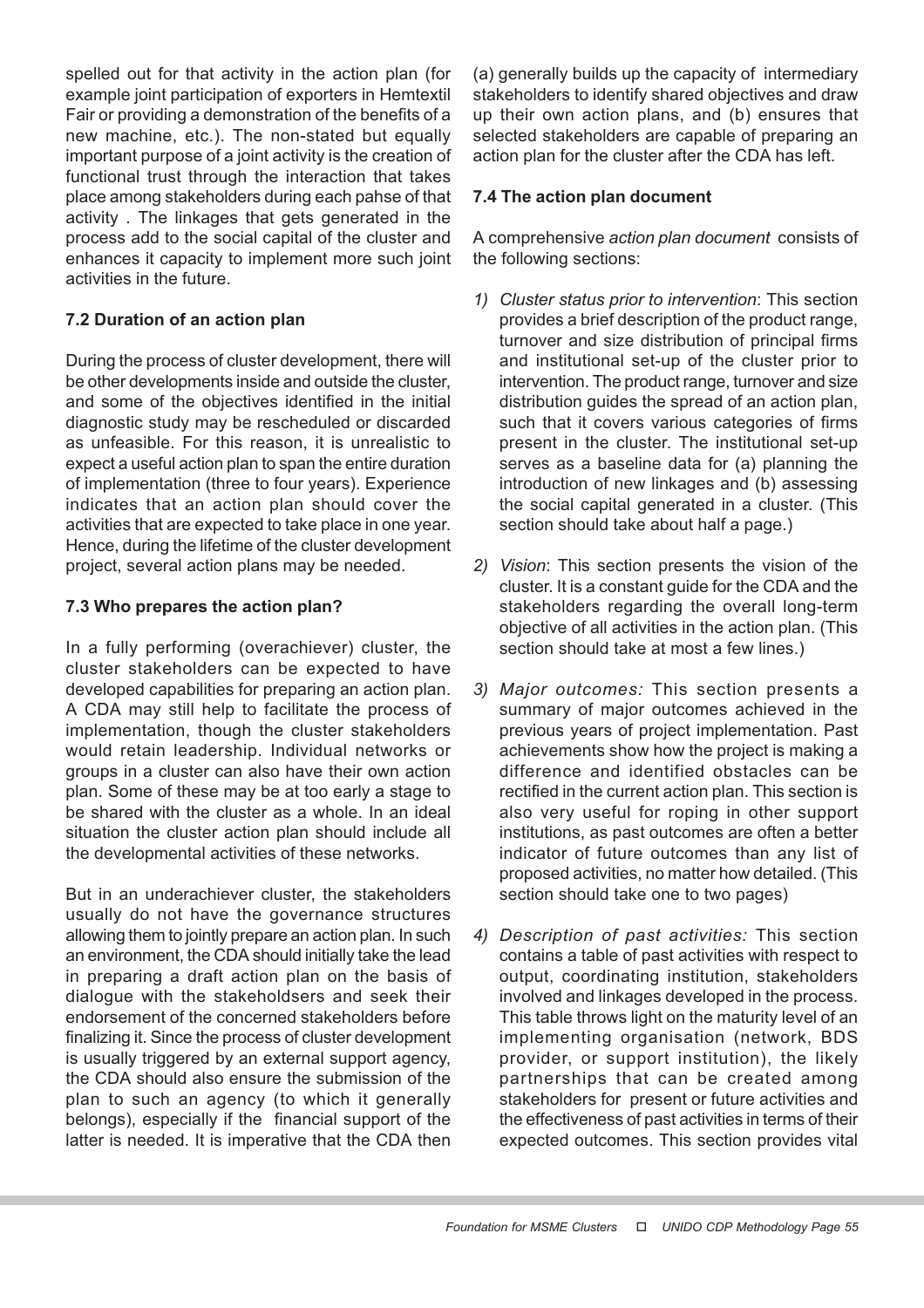clues with respect to the right choice of activity, implementing institution, and stakeholder composition for the current year. (This section should take one to two pages.)

- 5) Overall cluster development strategy and objectives for the current year: A review of strategies adopted so far to achieve the broad objectives and the direction in which they have pushed the cluster helps in identifying the broad short-run objective(s) to be pursued in the year. An example is provided in Box 7.1
- 6) Details of short-term objectives: The realization of each short-term objective requires activities are detailed with respect to the resources required, sources of finance, implementation period, expected outcomes, responsibilities and time requirements of CDA and non-CDA implementers. (Each short-term objective should take about a page.)

The action plan document allows systematic progress in the realization of the vision by:

- Reconfirming that vision;
- Evaluating the current mix of short-term objectives in terms of their joint conduciveness to the realization of the cluster vision;
- Identifying the current action plan:

7.1 Cluster development framework – identified short run objectives (Jaipur handblock printed textiles cluster)

Skills upgradation

- technical training of trainers
- training in basic drawing and designing skills of artisans
- training of second line managers in information technology
- training in product diversification

Strengthening of linkages

- participation in international trade fairs
- organization of exhibition cum sales at national level
- showroom renovation and operation
- creation of directory of designers
- documentation and preservation of traditional art forms

Innovative product development

- specialised skills uprgrading programme of the rural artisans
- specialized buyer-seller meetings to test results of skills upgradation
- joint participation in trade fair/buyer-seller meet in europe

Institutional capacity building

- creation of specialised consortia
- regular meetings of local associations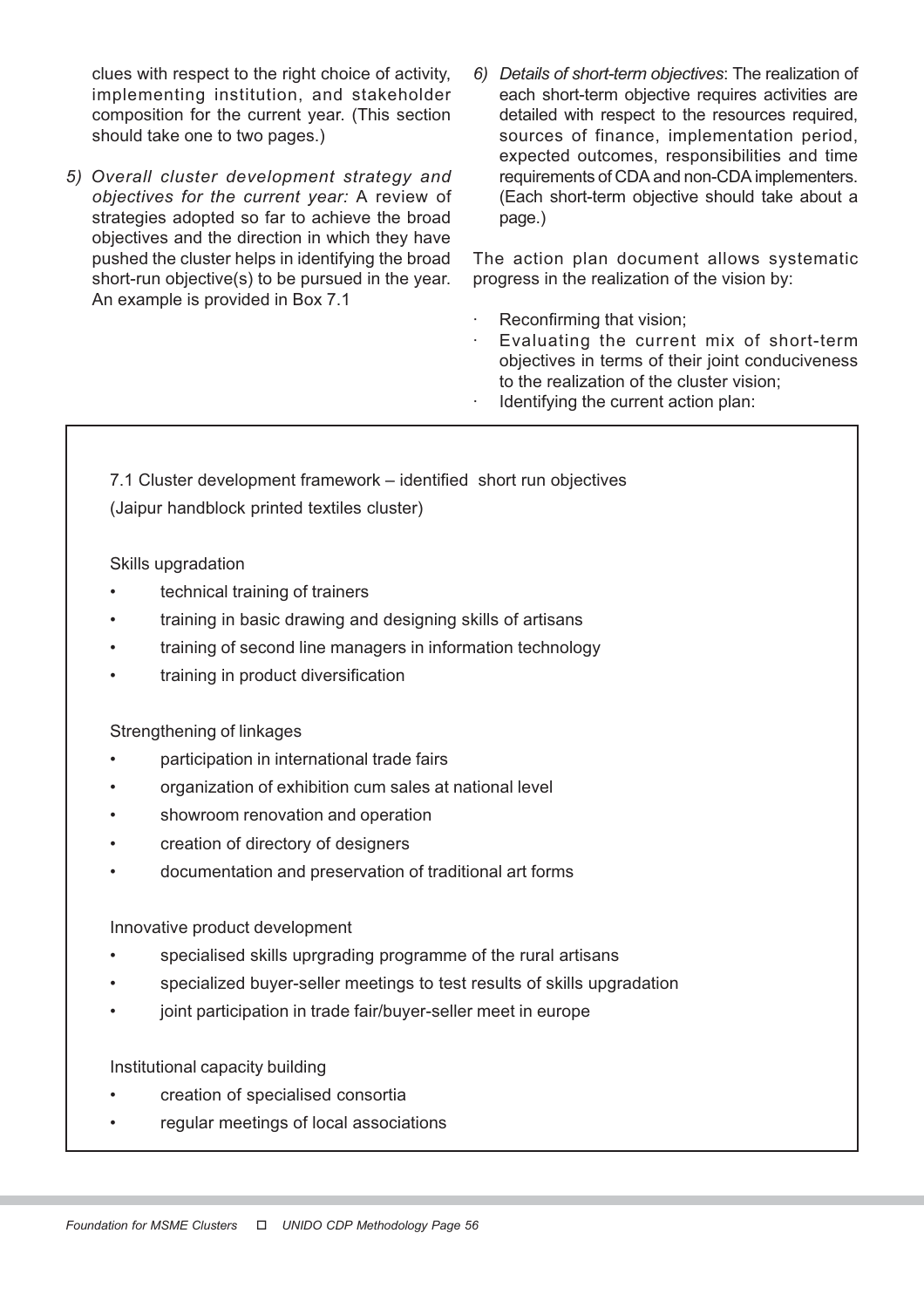- Short-term objectives that can be pursued, given the degree of social capital in the cluster
- Activities that can lead to the achievement of these short-term objectives
- The combination of stakeholder inputs, competences and resources required

# 7.5 Characteristics of an action plan

A good action plan has the following characteristics:

- Transparency: The action plan is not a secret document; it should be shared with all stakeholders. Stakeholder feedback is important for developing an implementable action plan. The sharing can take place through cluster-level workshops or informally during group-based activities. However, since the CDA should support an actitivtiy the minimum to make the process sustrainable, it is advisable not to declare support a priori for an acitivity.
- Realistic: The action plan should be as realistic as possible. An ambitious action plan increases the chance of failures, which will reflect poorly on the CDA and will send a negative message to the cluster.
- Focussed : While preparing an action plan the CDA may often come under pressure to include activities which might not fit in the framework of the cluster programme. The CDA should avoid taking such actions on board.
- Demand led as well as supply induced : While majority of activities should be demand-led, but to stimulate action by the cluster in some new areas, the CDA may need to include in the action plan some activities for which demand may be low because cluster members overlook opportunities or undermines threat for such activities. The latter activities should ideally be introduced in the form of informative or knowledge enhancing mode, since at an early stage stakeholders are unlikely to invest resources in those activities. Participation may be limited to a few stakeholders.
- Unwanted but needed: Often, a major category of issues where the CDA may have to take the initiative is related to environmental and social needs. Due to short-sightedness and entrenched

routines, stakeholders may miss out on critical issues such as environmental pollution, minimum wages or child labour, and may actively resist actions to address them. Even if a legal ban looms, stakeholders have been found to resist pollution control or minimum wage initatives, at least up to the point that the threat becomes imminent and manifest. Stakeholders only see the added burdens. The action plan should therefore also include awareness-building activities for joint activities on these issues. During the initial trust-building phase, activities can be limited to information on pollution control, a visit to a cluster where pollution control measures have been taken, etc. As trust levels increase, the business perspective can be introduced: e.g. stakeholders can be made aware that adherence to environmental and child labour norms can open up new markets.

- Balanced : The action plan should accommodate (by size distribution) all categories of principal firms in the cluster. Unhealthy competition may otherwise arise among firms and lead to an obstacle in trust building.
- Intermediary as implementer : Barring some preliminary activities, which can be implemented by a CDA, all activity should be implemented by an intermediary organization like a network, institution, BDS provider or a specialized firm. The CDA should at best facilitate the implementation of the activity.
- Achievement of multiple objectives: Where possible, activities should be so designed that they help achieve multiple objectives. Encouraging participation of manufacturers from a cluster to attend a trade fair, for example, can have different purposes: it may demonstrate the scope for reducing marketing costs through common participation; it may help eliminate nonvalue adding middlemen by creating direct business contacts, and it may also serve as a trust building exercise.
- Spin-off activities: The formation of small networks of SMEs to purchase raw material together to save costs may lead to spin-offs. One benefit could be a greater awareness of better purchase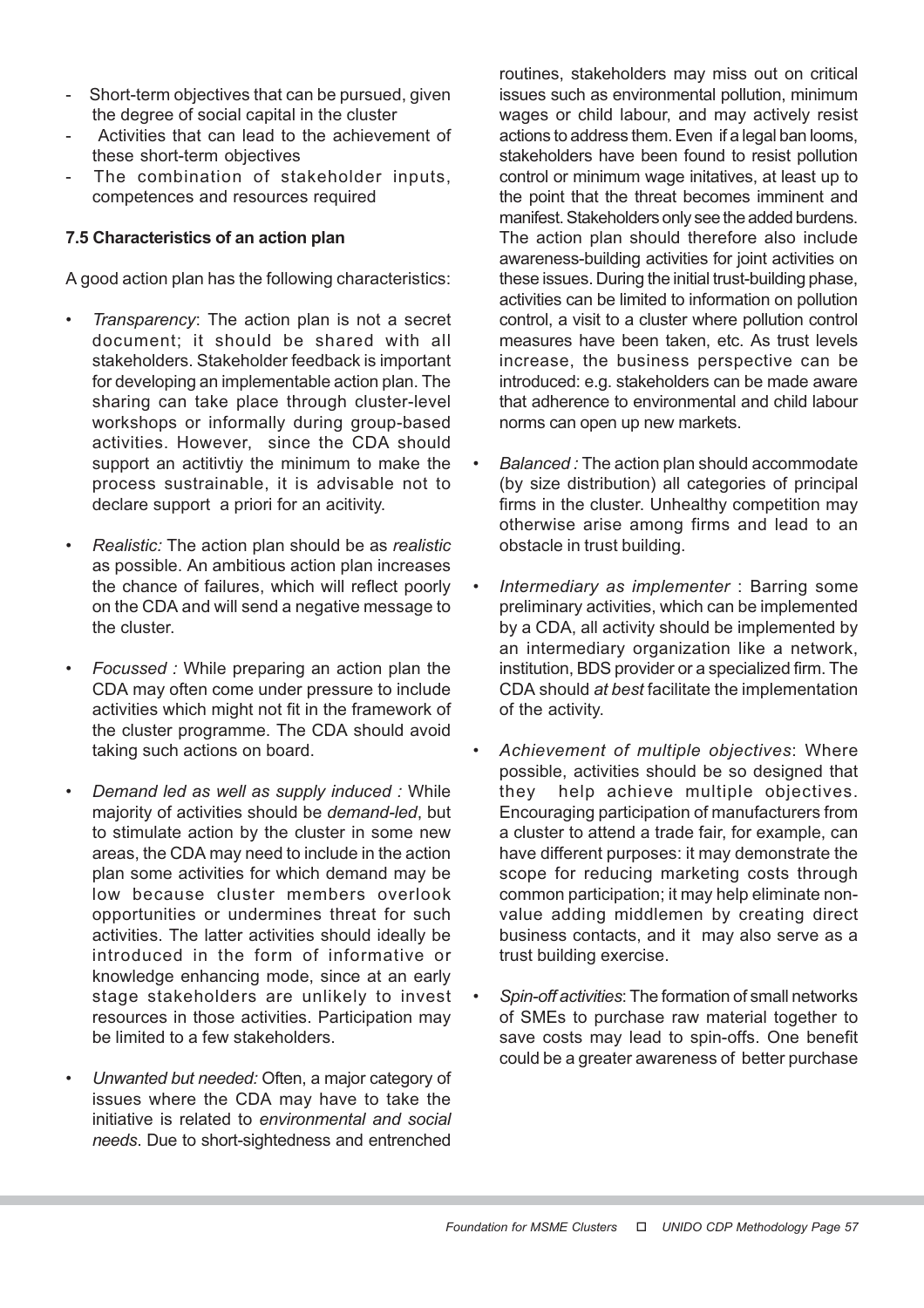management and opportunities to increase efficiency.

- Balance between short- and long-term activities: In the early phase of any cluster-development initiative, the bulk of activities should be resultoriented and of a short-term nature. It is important that cluster stakeholders see immediate results. These serve as encouragement for more complex activities which follow. In very weakly developed clusters, the focus should be on one or a few simple activities. For clusters with higher levels of trust, the action plan may include complex activities from the very start. Long-term activities cannot generally be realised in the span of a single action plan and therefore need to be broken down into a chain of realisable short-term activities in each action plan.
- Flexibility: At the time of implementation the CDA may see the need to change the composition of stakeholders or the resource contribution; also, the cluster may not be ready for certain activities. Therefore, the plan should be flexible. Flexibility also means having the ability to launch a new activity not mentioned in the action plan. Even after meticulous planning a sizable fraction of planned activities may be finally implemented and unplanned activities may need to be taken up. This happens because of (a) inadequate information and (b) unexpected spin-offs from a current activity (new activities emerging out of a successful implemented activity have a good chance of succeeding as the confidence of the cluster actors is obviously high).
- Joint activities only: An action plan should above all consist of joint activities: only whenever at least three stakeholders should either be involved in its implementation (e.g. as a source of expertise, funding or demand) and/or receive relevant benefits therefrom. An activity that benefits an individual stakeholder both in the short and long run should not be included in an action plan. However, a few supply-driven activities based on the intuition of the CDA may also find a place in the action plan, even if initially there are no interested stakeholders, for a very limited amount of time (at best one year).

## 7.6 Types of joint activity

The types of joint activities include:

- Trust building activities: These are activities without any other stated objective and they are extremely frequent in the early stages of the project, to eliminate conflicts among stakeholders which prevent joint activity. As time progresses, the number of pure trust-building activities should in principle diminish. Trust building activities can include visits to firms, lectures, workshops, social gatherings, etc.
- Pilot activities: The purpose of these is to test the cooperativeness of stakeholders through a limited activity. This may include demonstration of a new technology; recruitment of an expert, training, etc.
- Capacity building: The cluster stakeholders must be enabled to implement activities with a minimum of external support, or without it. Capacity building includes formation and/or strengthening of networks, associations or institutions; assisting/ training of network development agents or network brokers; exposure visits; etc.
- Regular activitive : These activities, include those ones which may have started as pilot activities and later proved to be sustainable. These activities can include participation in trade fairs, quality and skills upgrading, training, consultancy, sourcing international expertise, etc.
- Strategic initiatives: These are medium/long run activities such as brand building; creation of laboratories; establishment of product testing., information, design and R&D centres; technology development; relocation to better areas; policy changes, etc.
- Monitoring and review: These constantly guide the cluster to an optimum growth path by incorporating lessons learnt in action plans. They include cluster-level review workshops, assessments by knowledgeable experts and evaluation programmes.

## 7.7 From short-term objectives to activities

The short-term objectives targeted in an action plan are broken down into a list of activities, and each activity is further broken down into implementation time frame, stakeholders and their contributions, expected output, etc. - as shown in Box 9.1.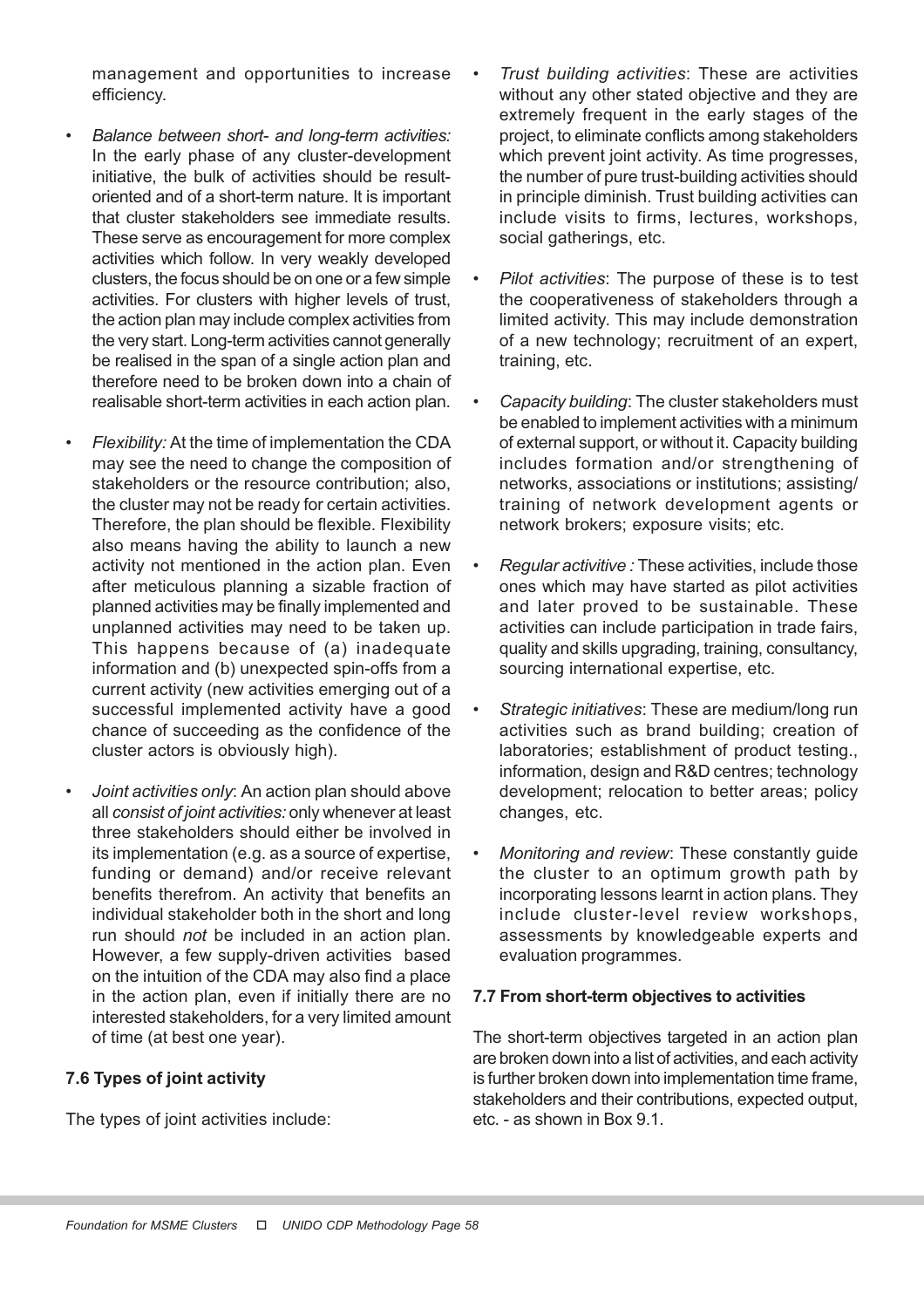# Box 2: Enhancing marketing linkages and reach of Hand Block Printed Textile (HBPT) cluster of Jaipur (north India)

(based on a UNIDO project)

Necessity: The textile printers in Bagru, India, need better marketing. Efforts have already been made to provide exposure to national and international markets but the scope of these marketing efforts needs to be widened, the products must be advertised better and regular production of unconventional high-demand products must be undertaken.

Expected outcome:Creation of a retail outlet, product diversification, enhanced capacity utilisation, product promotion and better know-how of current international trade practice.

Beneficiary: Printers and exporters.

Executing responsibility: Calico Printers Cooperative Society (Calico), Consortium of Textile Exporters (COTEX), Self Help Groups (SHGs) of Bagru, Non-Government Organisations (NGOs) and business development service (BDS) providers in design.

Proposed Financial aspects (value in US\$)

|     | <b>Activities</b>                        | Time period   Total |                | <b>Agency</b> | Networks | <b>Support institutions</b> |
|-----|------------------------------------------|---------------------|----------------|---------------|----------|-----------------------------|
| 1.1 | Exclusive retail outlet                  | $Q2-Q3$             | 8,700          | 500           | 7,200    | 1,000(SIDBI/RCCI)           |
| 1.2 | Exclusive fairs in major Q1-Q4<br>cities |                     | 12,000 1,700   |               | 6,300    | $4,000$ DC(H)               |
| 1.3 | Promotion of website                     | $Q2-Q3$             | 1,700          | 300           | 700      | 700 (SIDBI)                 |
| 1.4 | Participation in                         | Q1, Q4              | $11,000$ 2,300 |               | 7,000    | 1,700 (RCCI/SIDBI)          |
|     | international fairs                      |                     |                |               |          |                             |
|     | Total                                    | $Q1-Q4$             | 33,400 4,800   |               | 21,200   | 7,400                       |

Key: Q = quarter, DC(H): Development Commissioner (Handicrafts) – a developmental agency of the Government of India, SIDBI: Small Industries Development Bank of India – a developmental bank, RCCI: Rajasthan Chamber of Commerce and Industry – the State (of Rajasthan, north India) level apex chamber of commerce

Agency's functional responsibility: To guide the cluster actors in preparing a detailed action plan for each activity, provide linkages with support institutions and monitor overall progress.

Person days: 50(agency) +265 (non-agency)

Each activity in the framework needs to be detailed further. An example for activity no.1.1 in Box 7.2 is given in Box 7.3.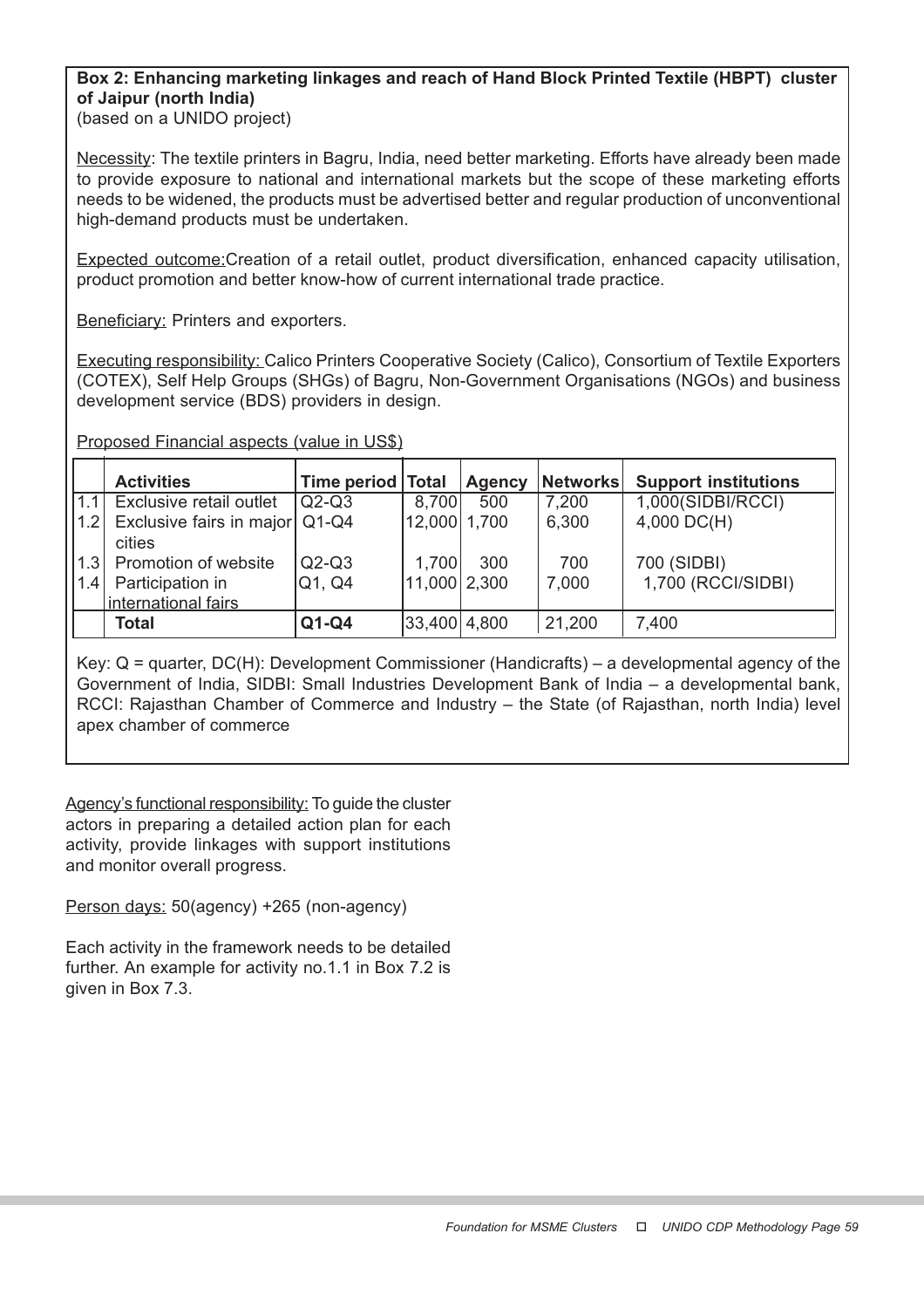## Box 3: Establishing exclusive retail outlet

Necessity: Renovating(Phase I) the Calico Showrom will give the printer of Sanganer (a township near Jaipur, which is a part of the Jaipur HBPT cluster) a permanent marketing outlet.

Expected outcome : Joint effort for cooperative activites, permanent sales outlet for weaker printers base for common initiatives.

Target beneficiary: All printers of Sanganer.

Executing responsibility: Calico printer Cooperative Soceity Ltd. (Calico)

Venue : Sanganer, Jaipur.

Proposed Financial aspects (value in US \$)

| <b>Item</b>                               | Total | <b>Responsibility</b>                                                   |
|-------------------------------------------|-------|-------------------------------------------------------------------------|
| Renovation (phase 1) of showroom          | 700   | Agency: 500, Calico: 200                                                |
| Adverts, running costs,<br>showroom stock | 8,000 | Agency: 500, SIDBI/RCCI<br>(support institution): 500,<br>Calico: 7,000 |
| Total                                     | 8,700 |                                                                         |

Person-days: 10 (agency) + 15 (non-agency)

Implementing Agency's functional responsibility: organize Calico, provide inputs and linkages with support institutions

Calico: coordinate with its members, draw up an action plan, define the regulations, organise funds and renovate the showroom.

## Recapitulation

- The need for an action plan is to help plan resources contribution from various actors, fix responsibilities for implementation, prepare a timeframe for implementation and monitor progress.
- An action plan should be flexible, transparent and represent the beliefs of cluster actors. Firmness of an action plan improves over time.
- The activities in an action plan include trustbuilding activities amongst actors in a cluster, the launch of pilot activities and organisation of regular activities for the benefit of the actors. It may also involve strategic and capacity building initiatives amont others.
- An action plan need have inbuilt flexibility for change. It may have the following content structure :
	- 1) Nature of activity
	- 2) Target beneficiary actor or group
	- 3) Sequencing of implementation
	- 4) Fixation of responsibility for implementation
	- 5) Finalisation of resources needed for implementation
	- 6) Specification of contributions
	- 7) Specification of temporal specifics.
- A CDA should act as a catalyst in the process of evolution of an action plan.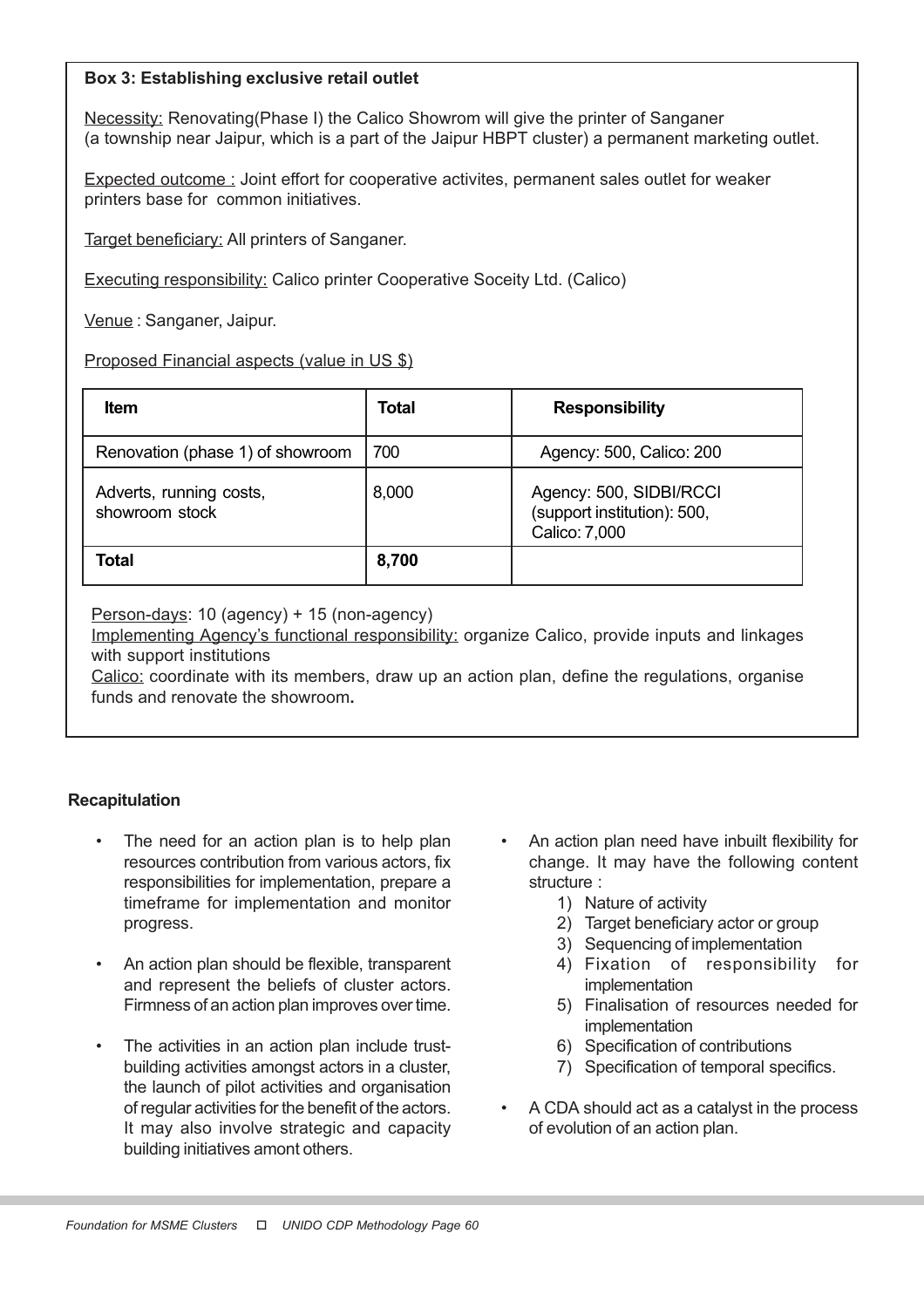# Chapter 8 Implementation

#### 8.1 Introduction

Implementation refers to the range of activities that lead to the realisation of the long-term objectives enshrined in the "vision statement" of a cluster. For the CDA, implementation includes not only the organization (directly or indirectly through local intermediaries) of each activity in the annual action plan. Implementation is first and foremost an opportunity to enhance the social capital of a cluster, leading to the establishment of an efficient and lasting governance mechanism, thereby empowering the cluster stakeholders to draw up their plans for "targeted joint action" without the CDA. The steps required to attain this objective include:

- 1) Implementation of annual action plans;
- 2) Up-scaling (expansion) of activities with the help of professionals;
- 3) Creation of a "governance mechanism";
- 4) Preparation and execution of an exit strategy for the CDA.

## 8.2 Short and long-term objectives of implementation

The implementation of any action plan requires listing a number of activities to be completed within a given

time frame, subject to resource constraints. Each activity of an action plan needs to have a clear shortterm objective. Improving sales or the creation of linkages with buyers, for example, are the immediate objectives of organizing a fair.

The peculiarity of a cluster action plan is that, over and above the achievement of the stated short-term objectives, each activity should lead to the creation of an efficient and lasting governance mechanism: the cluster stakeholders must eventually be able to initiate and manage further development themselves. The CDA should keep this long-term objective clearly in view, especially because the cluster stakeholders often lose sight of it. The intermediaries that are required to build governance capacities must therefore be involved at the earliest possible stage, and stakeholder empowerment must be a continuous process, through delegation of responsibilities, creation of governance support mechanisms wherever needed, appropriate sequencing of activities, and transparency in implementation.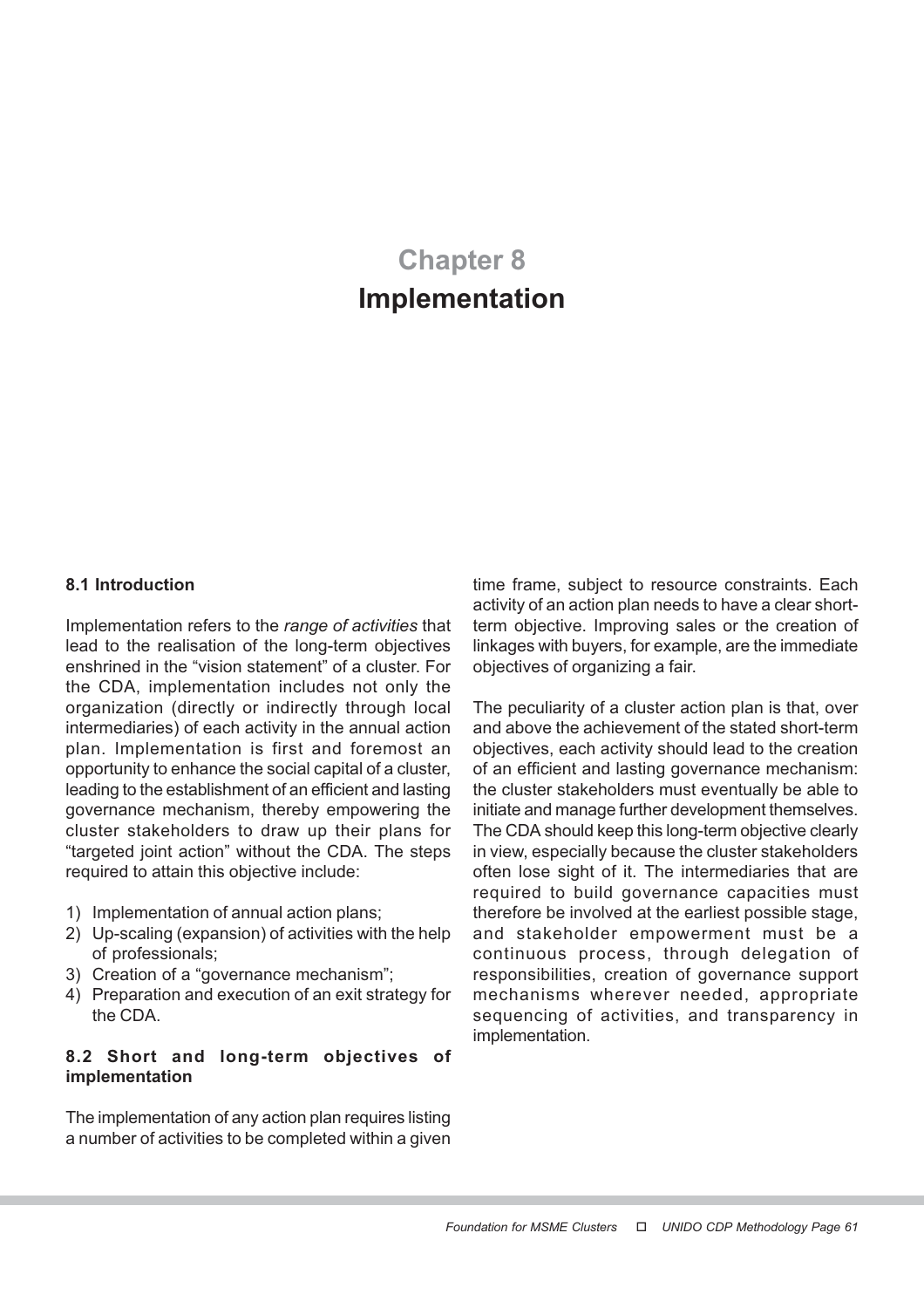# 8.3 Implementing an annual action plan

The CDA should adhere to the following broad guidelines during implementation:

## 8.3.1 Select the best intermediaries

Each intermediary has particular characteristics and advantages, as Table 8.1 shows. In the preparation of the annual action plan the CDA should bring these into the discussion with the beneficiaries of each activity so that they can jointly choose an appropriate intermediary.

# Table 8.1 Intermediaries and their particular strengths

| <b>Intermediary</b>          | Area(s) of comparative advantage                                             |
|------------------------------|------------------------------------------------------------------------------|
| SME association              | Ensuring that firms understand the nature and purpose of an activity and are |
|                              | motivated for it, creating momentum for an activity and coordinating its     |
|                              | implementation                                                               |
| <b>SME</b> network           | Implementation of a business development activity                            |
| <b>BDS</b> provider          | Creating awareness about unrealised needs, provision of support services in  |
|                              | a wide variety of areas                                                      |
| <b>Technical institution</b> | Supporting technical upgrading                                               |
| Financial institution        | Financial support                                                            |

# 8.3.2 Resource mobilisation by stakeholders

For each demand-driven activity, there should be a substantial resource contribution from the stakeholders. Otherwise, their involvement remains patchy and their determination may falter. If a demand-driven activity fails to generate enough resources from the stakeholders, the CDA should question its basic premises.

Resources include:

- 1) Time, knowledge and financial contributions from the principal beneficiaries: these include time required to formulate and implement activities, identification of needs and solutions and locating intermediaries; knowledge related to cluster dynamics and participation fees.
- 2) Expertise and financial support from technical institutions: advice on training, technical upgrading, project preparation, etc.; in-kind contributions in the form of mainly available premises, equipment and staff for training courses. Such financial contributions increase

prospects for increased demand for their services.

- 3) Time, expertise and financial contribution from associations/networks: these include secretarial support; identification of operational partners, sharing of responsibilities; access to infrastructure owned by the association/network and seed money for further fund mobilisation.
- 4) Contributions by the donor agency: mobilization of finance on a cost-sharing basis.
- 5) Time, knowledge and financial contribution from the implementing agency: CDA is its key contribution. Further knowledge contributions may come in the form of expert technical support. Financial contributions may come in the form of seed money.

Whatever the source of support, the cluster stakeholders should be constantly reminded that:

- 1) The involvement of the implementing agency will not continue after the cluster development programme is over;
- 2) Preference is usually given to innovative initiatives rather than known and tested ones;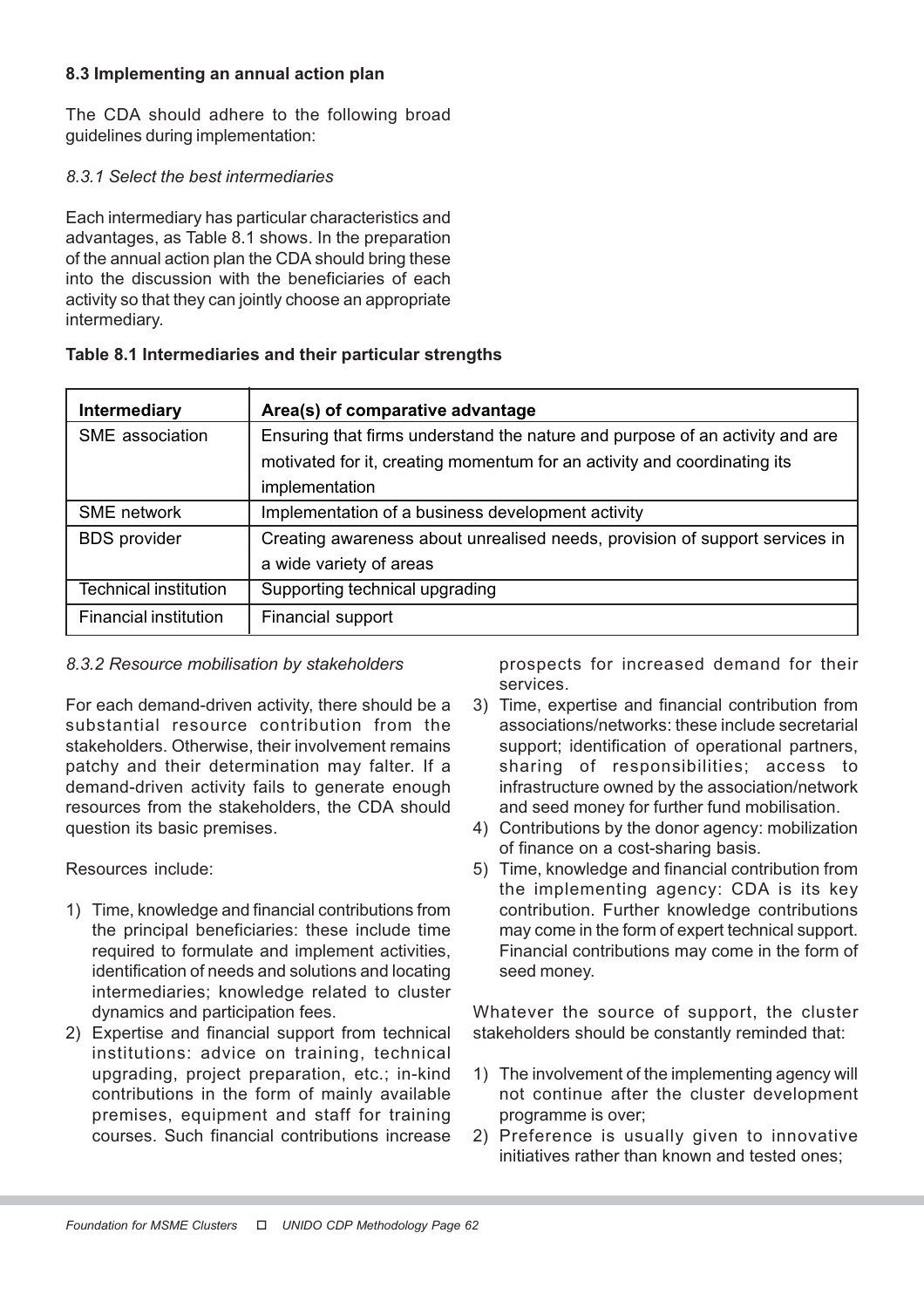3) The greater the contribution of the cluster stakeholders, the greater their freedom to set objectives and implementation procedures.

The ground rules for supporting an activity by an implementing agency are as follows:

- 1) The greater the likelihood of short-term commercial gain for beneficiaries, the lower the support to be provided. On the other hand, the greater the risk and developmental content in an activity, the greater should be the support;
- 2) If an activity is carried out for the second or third time, support should be considerably reduced, as the risk of that activity stands reduced;
- 3) Within the same cluster, percentage of support should be greater for stakeholders with limited financial means;
- 4) Activities generating benefits to a single beneficiary or having no cluster–wide indirect

effect should not be supported. However, a firm may be helped to introduce a new technology for demonstration purposes if this benefits the process of learning and possible replication in the cluster.

In the artisan cluster of hand-block printed textiles at Jaipur (India), the contribution of the implementing agency (UNIDO) decreased for activities repeated over time and the proportion of support varied depending on the type of activity, as Table 8.2 shows.

|   |                                                       | 1998 |           | 1999     |    |       | 2000      |          |          |                |
|---|-------------------------------------------------------|------|-----------|----------|----|-------|-----------|----------|----------|----------------|
|   |                                                       |      | <b>SI</b> | CL       | U  | SI    | <b>CL</b> | U        | SI       | СL             |
| С | 1 <sup>st</sup> fair of printers at Jaipur            | 51   | 14        | 35       |    |       |           |          |          |                |
| M | Workshop of exporters                                 | 75   | 0         | 25       |    |       |           |          |          |                |
| D | 1 <sup>st</sup> cluster level developmental workshop  | 33   | 67        | $\Omega$ |    |       |           |          |          |                |
| C | 1 <sup>st</sup> fair of printers at Delhi             |      |           |          | 15 | 31    | 54        |          |          |                |
| M | Exporters' training (visual merchandising)            |      |           |          |    | 35 48 | 17        |          |          |                |
| D | 2 <sup>nd</sup> cluster level developmental workshop  |      |           |          | 21 | 79    | 0         |          |          |                |
| C | 1 <sup>st</sup> fair of printers at Delhi with an NGO |      |           |          |    |       |           | 16       | $\Omega$ | 84             |
| M | Training of exporters & printers (washing)            |      |           |          |    |       |           | $\Omega$ | 33       | 67             |
| D | 3rd cluster level developmental workshop              |      |           |          |    |       |           | 5        | 95       | $\overline{0}$ |

# Table 8.2: HBPT cluster of Jaipur – UNIDO's contribution in total expenditure for selected events (%)

Key: U: UNIDO, SI: support institution, CL: cluster. Activities: commercial (C), developmental (D), mixed (M - commercial and developmental).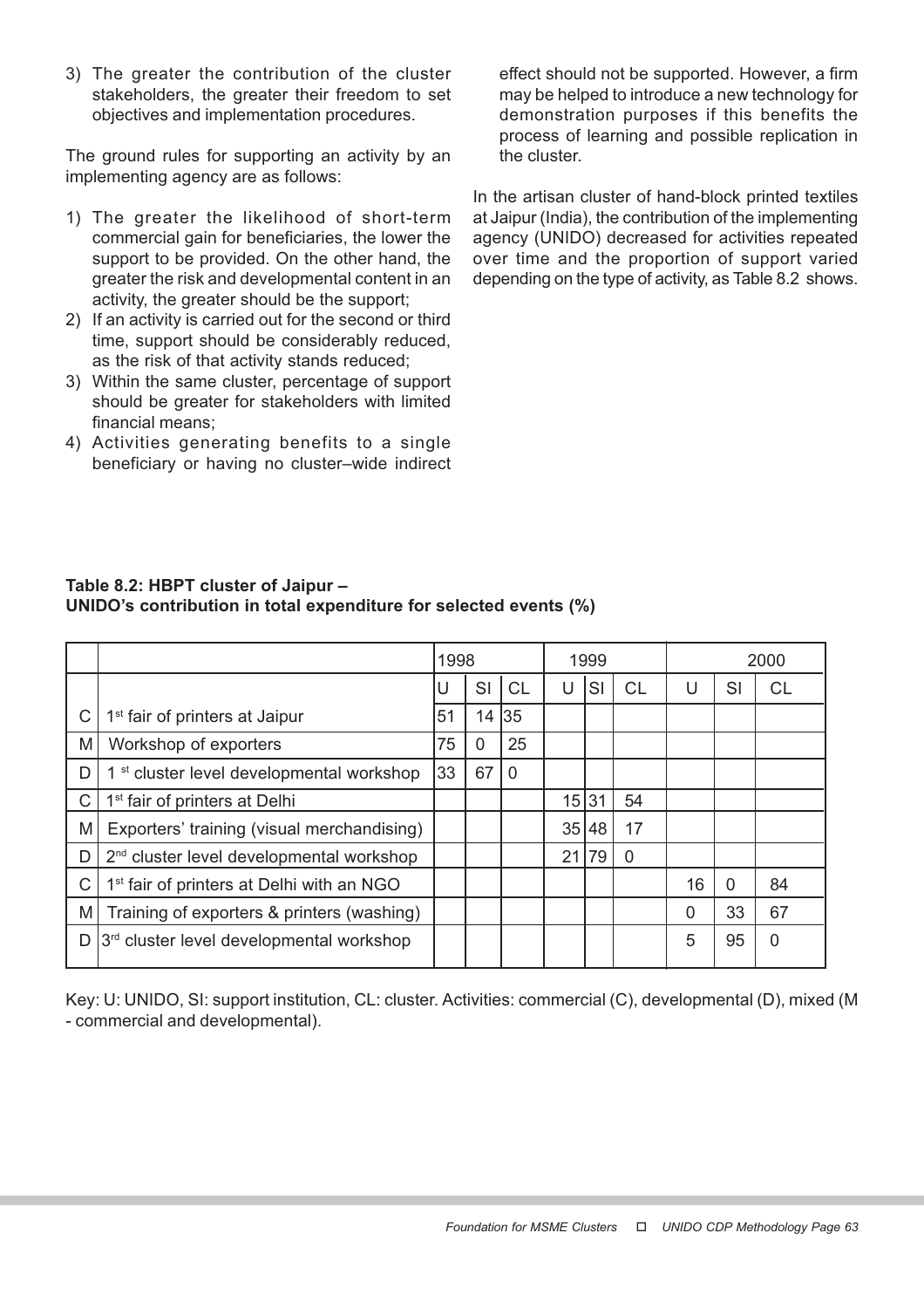## 8.3.3 Regular information dissemination

It is essential to keep the intermediaries fully informed about the implementation of the activity plan. This should lead to useful feedback in the form of suggestions that are crucial for continuous effectiveness of the programme. This practice also encourages mutual trust and understanding. Keeping people informed finally gives a sense of ownership and pride and creates eagerness among cluster stakeholders to achieve success in the concerned activity.

# 8.3.4 Activity sequencing

In order to maximize the trust-building impact of the action plan, it is advisable to proceed according to the following step-by-step process:

- 1) Activities should concentrate on the creation of trust among stakeholders, which is to be achieved through formal and informal interactions.
- 2) Priority should be given to workshops, training courses, short-duration events and networking. These activities, apart from transferring practical know-how and serving as instruments to strengthen business performance, increase interaction and help create the confidence needed by stakeholders to depend on each other for critically important medium to long run business activities.
- 3) With the greater trust thus attained, more focused and complex joint business-oriented activities can be introduced, such as linkage to new market/ marketing channels, quality upgrading, cost reduction, raising finance, etc.
- 4) Once the stakeholders start enjoying substantial benefits from these complex joint business activities, longer-term activities can be introduced, such as technological changes, infrastructure development, pollution control, etc.

# 8.4 Up-scaling through professional implementers

A successful activity that leads to business gains often involves support from 'professional implementers'. At this stage, as demand for similar activities increase, the demand for the enabling 'professional implementers' also increase. But availability of such professional agents (BDS providers, NDAs) who can help upscale activities scan be a major bottleneck: often there is no critical

minimum mass of stakeholders interested in bearing the full cost of such support. Therefore a CDA must look ahead, identify potential BDS providers and NDAs, and create a good relationship between them and the stakeholders to raise the latter's motivation to commit themselves financially to these services which may be essential for future growth. If possible, the CDA should find other appropriate stakeholders who can handle this issue.

#### 8.5 Creating governance capacity

Realization of cluster vision requires a cluster-wide governance mechanism. The stakeholders must eventually be capable to identify joint activities, carry out implementation and subsequently up-scale them without a CDA. Sound governance:

- Is pro-active;
- Has effective mechanisms for including all stakeholders in decision-making;
- Has a long-term agenda;
- Has a sound financial basis;
- Is supported by effective and efficient institutions for various special activities.

It must be stressed that capacity building in governance should eventually encompass the entire cluster; therefore the CDA must transfer governance expertise at all levels. Much of this can be done without formal teaching, through exposure to successful cases and through the direct involvement of stakeholders at all activity stages. Governance capacity building can be part of the following activities:

- Awareness-raising seminars of cluster entrepreneurs;
- Creation of networks;
- Establishment of linkages among local institutions;
- Dialogues between producers' and workers' associations;
- Introductory seminars on project financing for local policy makers;
- Workshops on the cluster vision;
- Presentations of best practice drawn from the experience of other clusters;
- Study tours to successful clusters;
- Dialogue among all cluster stakeholders.

By ensuring that greatest possible number of people (in the partner networks as well as in any other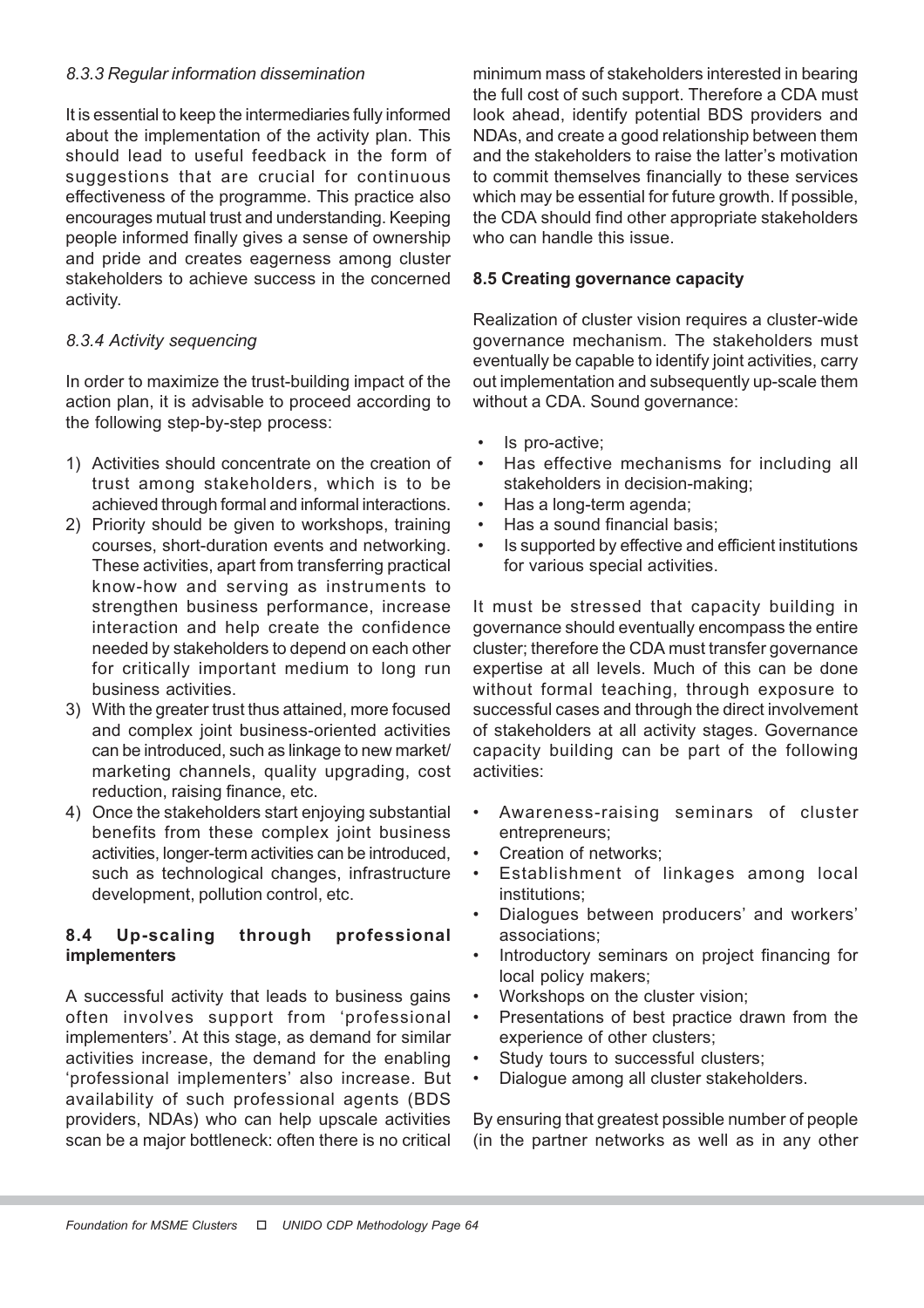institution) are (co-)responsible for activities at some point, direct exposure to the "technicalities" of cluster development will be maximized, and a pool of potential cluster leaders and managers may be created.

In addition, building governance will require capable intermediaries, which come in two categories: proactive support institutions and BDS providers who are sensitive to the business needs of the firms in the cluster; and brokerage institutions with full knowledge of cluster development and long-term coordination capacities.

The transformation of a cluster's governance framework can be visualized through current and future cluster maps, as discussed in Chapter 7. Cluster maps for Ludhiana Hosiery Cluster (in India) - before and after cluster transformation appear at the end of the chapter. The improved governance structure of the cluster can be seen in the form of creation of new institutions and enhanced role of existing institutions in the cluster map after intervention in 2001.

With regard to governance, it should show:

- Cooperation among firms in the form of networks, joint activities, consortia, and associations;
- Cluster management/administration units that may have been created and thriving;
- New support institutions/bodies that have joined the cluster, or have been created in it
- Emergence of specialised support service providers (if missing before the intervention) and their active involvement in the development process.

Presence of these intermediaries in sufficient numbers and their capacity will vary over the period of intervention. Even at the conclusion of a programme of say 3-years duration by an implementing agency, these intermediaries might not mature fully.

To assess the preparedness of these intermediaries who will ensure self-governance in the cluster one can use a tool called the sustainability index. The sustainability index measures the degree of sustainability of operations by the cluster itself at any point of time. The sustainability index can be constructed at regular intervals during implementation.

As mentioned above, the intermediaries can be grouped into (a) networks/associations, (b) support institutions and service providers and (c) brokering institutions. In a demand driven methodology, the importance of networks/associations will be the maximum, as demand from their side will make the other intermediaries move. The support institutions and the service providers will have to address those needs promptly to keep the momentum of business cooperation going. The brokering institutions will need to coordinate these mechanisms and create an atmosphere of smooth operations.

We can thus provide highest weightage to networks/ associations – 60 per cent, followed by support institutions and service providers – 30 per cent and brokering institutions – 10 per cent to demonstrate their importance in the sustainability index. In each group one can divide a total weightage of 100 for that group among various group members as per their importance with respect to criticality and cluster coverage. A weighted value of each member of a group can be derived by assigning a weightage pattern as given in annex 3. The sum total of weighted index of each group can then be further weighted by 60 per cent for the group of networks/associations, 30 per cent for the group of support institutions and service providers and 10 per cent for the group of brokering institutions. The gross value of the sustainability index will indicate the preparedness of the cluster with respect to self-governance. A methodology for calculating the sustainability index appears at the end of the chapter.

## 8.6 Stages of implementation

The process of implementation involves three broad stages.

Stage one. The CDA has most of the responsibility for implementation and the contributions of the implementing agency are larger that those of the cluster stakeholders. The CDA assists in formulating the cluster vision and drafting action plans, identifies cluster partners, enlists local support institutions, and undertakes capacity building.

Stage two. The cluster stakeholders gain greater trust in their capacities, are more willing to commit their own resources and increasingly learn to find cofunders and other support. The CDA begins to hand over responsibilities, especially at the activity level.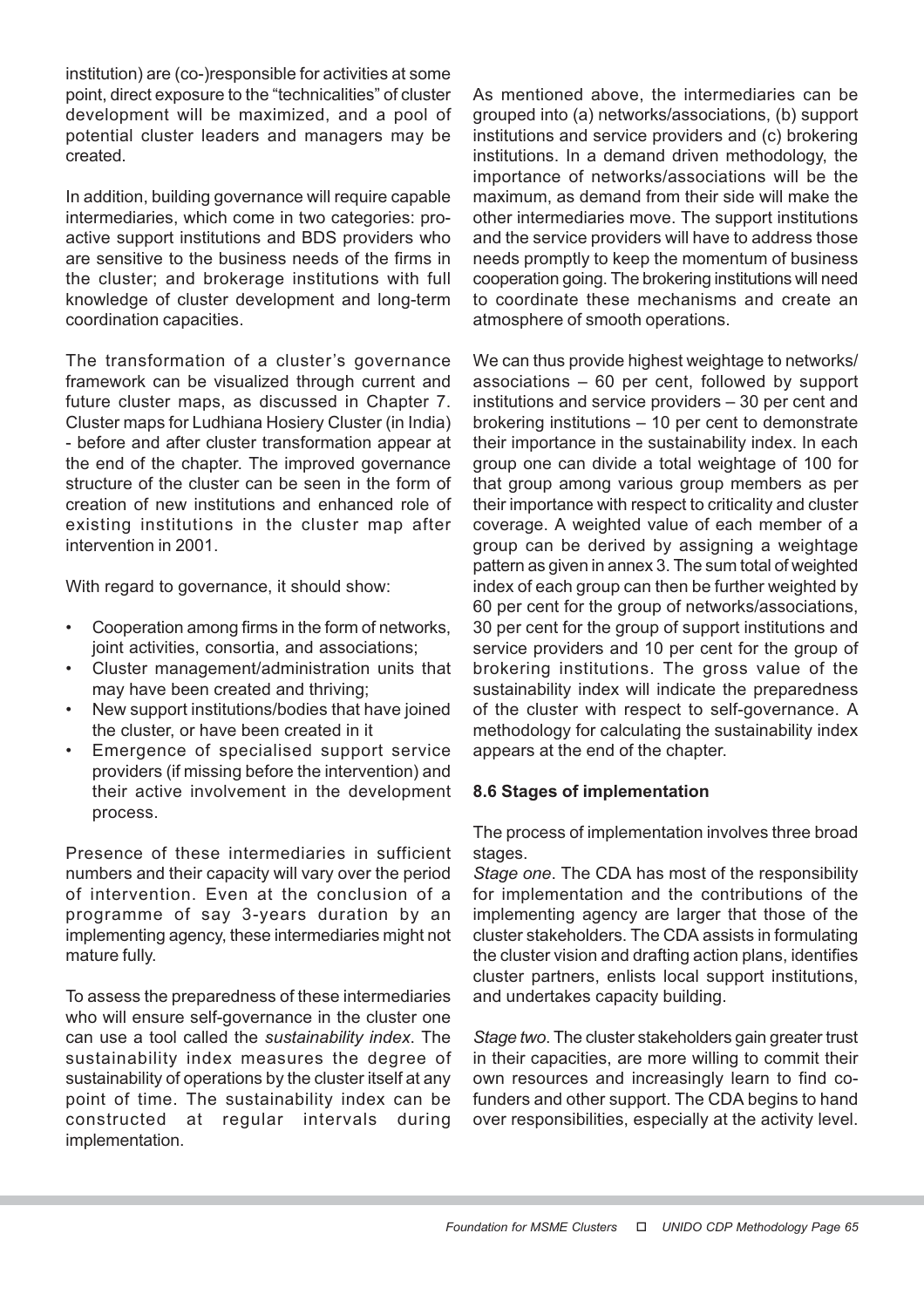Stage three. The cluster intervention is effectively approaching its conclusion and the cluster is characterized by a stronger bonding among the cluster stakeholders. The cluster stakeholders contribute significantly to the funding of activities, and start selecting strategic objectives autonomously. At the end, the process has become largely selfsustainable.

#### 8.7 The CDA's exit strategy

The CDA's exit strategy must be drawn up at the latest a few months before completion of the cluster development initiative. Ideally it should be ready by the beginning of implementation stage three. The importance of a formal exit strategy is that it stimulates a conscious effort by the CDA to leave the 'activity trap' (implementing the annual action plan

and up-scaling of activities that have shown results) and to think in terms of filling critical gaps in the governance mechanism of the cluster:, strengthening linkages among stakeholders, identification and training of future leaders and implementers, identification of future activities by different stakeholders, identification of resources for future activities, etc. The exit strategy ensures a smooth transition of responsibility to the stakeholders.

## Cluster map of Ludhiana hosiery cluster before intervention (1997)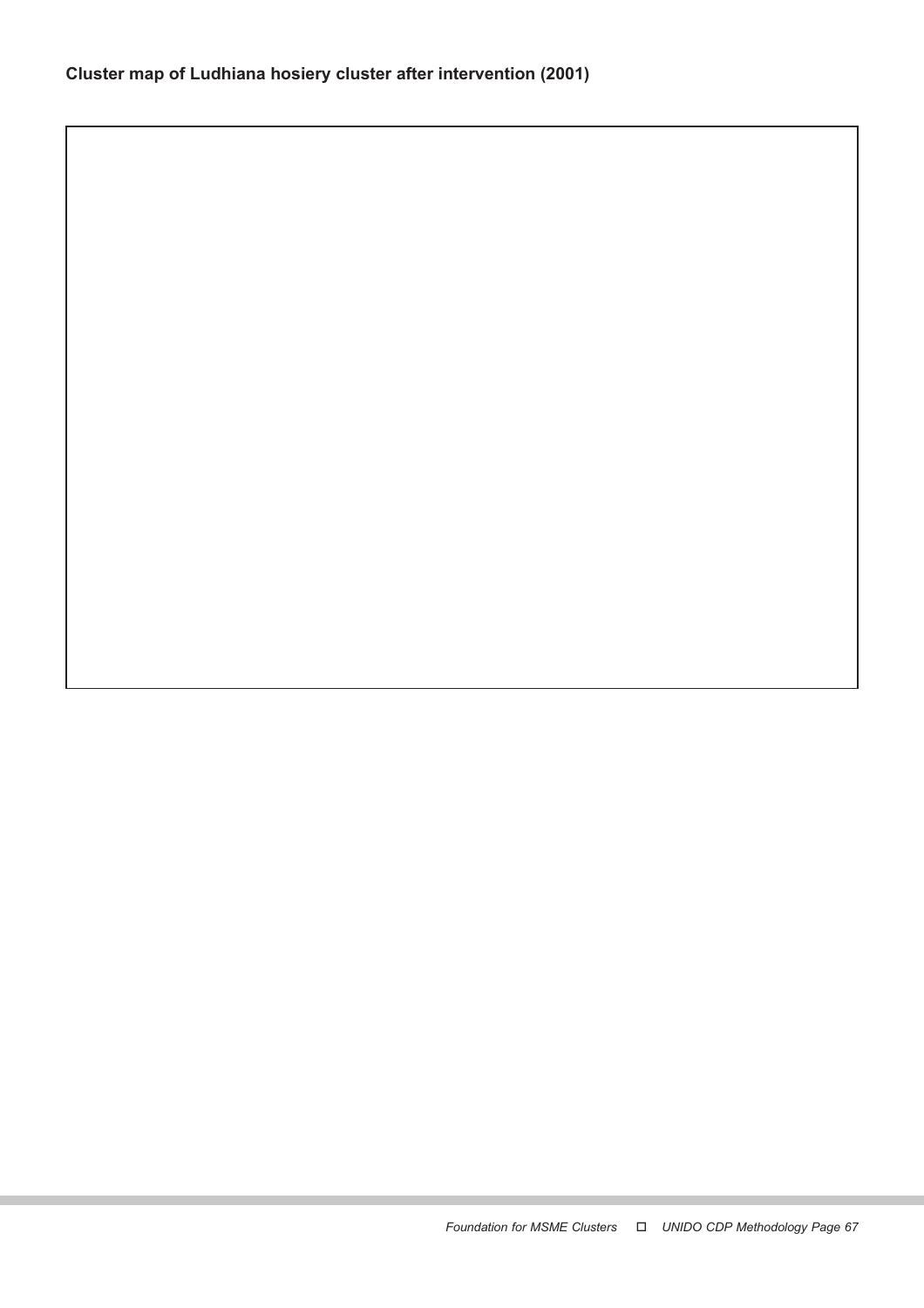# Sustainability Index

# Allocation of weightage among groups

- 1. Enterprises: 60%, to be sub-divided according to importance (criticality/coverage) among, e.g. consortia, self-help groups, associations, etc.
- 2. Support institutions/service provider: 30%, to be sub-divided according to importance (criticality/coverage) among, e.g. technical/ financial institutions, BDS providers, etc

# Allocation of score for an intermediary in each group

3. Brokering Units: 10%, to be sub-divided according to importance (criticality/coverage) among, e.g. coordination body, umbrella organization, etc.

| <b>Score</b> | <b>Features</b>                                                                                                                                                                                                                                   |
|--------------|---------------------------------------------------------------------------------------------------------------------------------------------------------------------------------------------------------------------------------------------------|
| 0            | Not existing                                                                                                                                                                                                                                      |
| $1 - 2$      | Just established and/or dormant                                                                                                                                                                                                                   |
| $3 - 4$      | Regular meetings being held; discussions on provisional agenda; limited commitme of<br>funds by participants; office bearer selected                                                                                                              |
| $5 - 6$      | Short-term agenda endorsed by members; some activities started under near<br>complete support of implementing agency (financial and/or technical); positive<br>feedback form members that increasingly contribute financially; growing membership |
| $7 - 8$      | Medium-term agenda endorsed by members; overall activities partially sustainable<br>financially; capacity to network with support institutions/BDS providers without<br>implementing agency support; target membership achieved                   |
| $9 - 10$     | Full financial sustainability; complete endorsement of cluster development approach;<br>long-term agenda endorsed by members; full networking capacities; participation in<br>coordinated cluster-wide activities                                 |

1. Enterprises' Representatives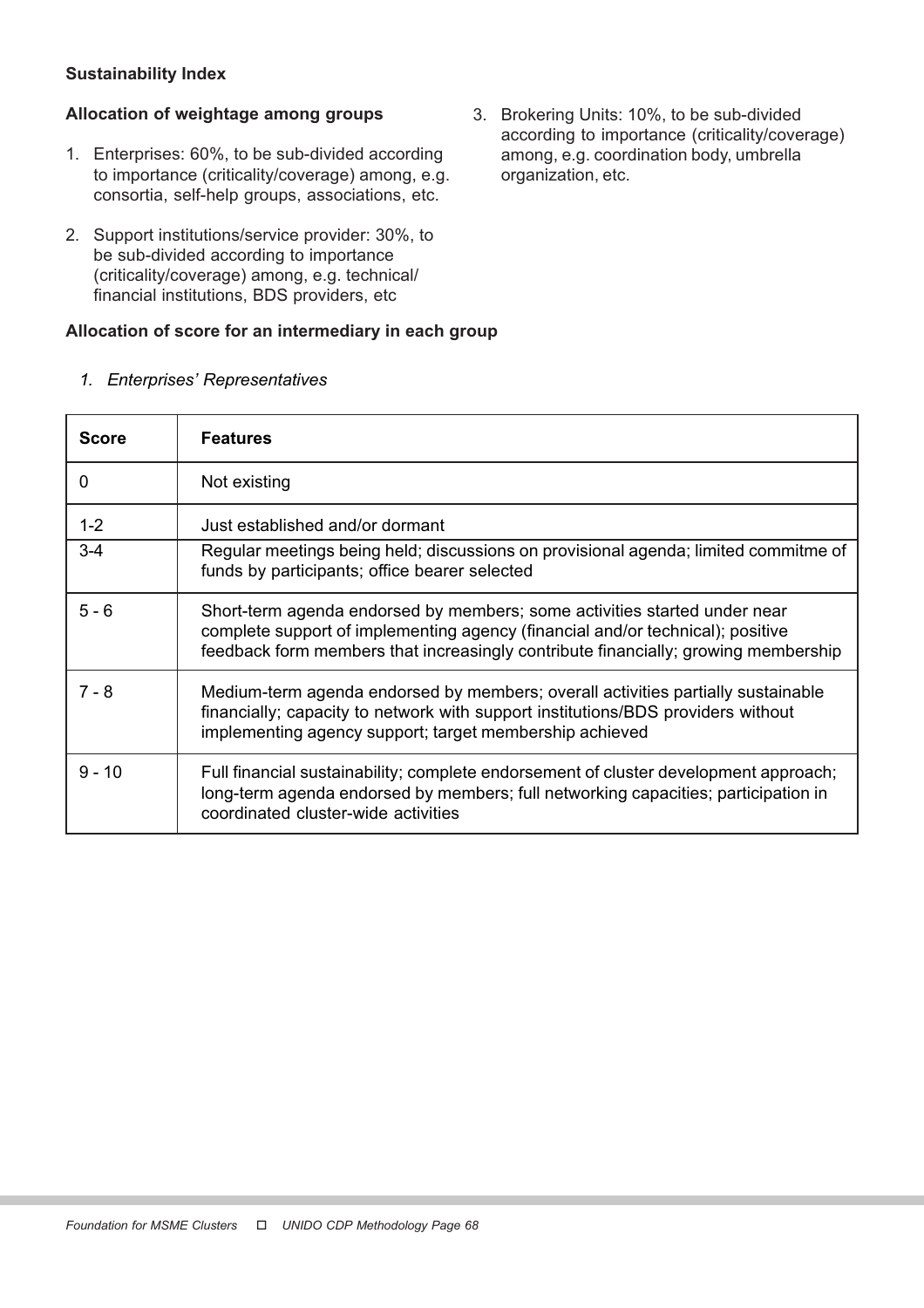# 2. Support/Service Providers

| <b>Score</b> | <b>Features</b>                                                                                                                                                                                                               |
|--------------|-------------------------------------------------------------------------------------------------------------------------------------------------------------------------------------------------------------------------------|
| 0            | Not existing locally; totally detached from potential consumers                                                                                                                                                               |
| $1 - 3$      | Provider created locally; preliminary discussions with potential customers<br>coordinated by implementing agency                                                                                                              |
| $4 - 6$      | Pilot services along new format launched; significant funding support from<br>implementing agency; feedback form users acknowledged as guide for further<br>customisation of services                                         |
| $7 - 9$      | Pilot services turned into routine and increasingly sustainable commercially;<br>autonomous networking for funds/expertise; new services launched on a regular<br>basis                                                       |
| 10           | Fully endorses cluster development approach; high demand among customers,<br>fully pro-active with other local support institutions; investment of own funds for<br>cluster development, open to introduction of new services |

# 3. Brokering Institution

| <b>Score</b> | <b>Features</b>                                                                                                                                                                                                                             |
|--------------|---------------------------------------------------------------------------------------------------------------------------------------------------------------------------------------------------------------------------------------------|
| 0            | Not existing                                                                                                                                                                                                                                |
| $1 - 3$      | Preliminary interactions with CDA; limited interactions with cluster stake holders                                                                                                                                                          |
| $4 - 6$      | Coordination of pilot activities under CDA guidance; linkage with sponsors through<br>implementing agency; linkages with policy makers established                                                                                          |
| $7 - 9$      | Autonomous dialogue with policy-makers and support institutions; legitimised with<br>majority of cluster actors                                                                                                                             |
| 10           | Fully acknowledged as coordinating agent by most cluster actors; economically<br>sustainable and own contribution to cluster development; long-term coordination<br>capacities created; fully competent on cluster development methodology. |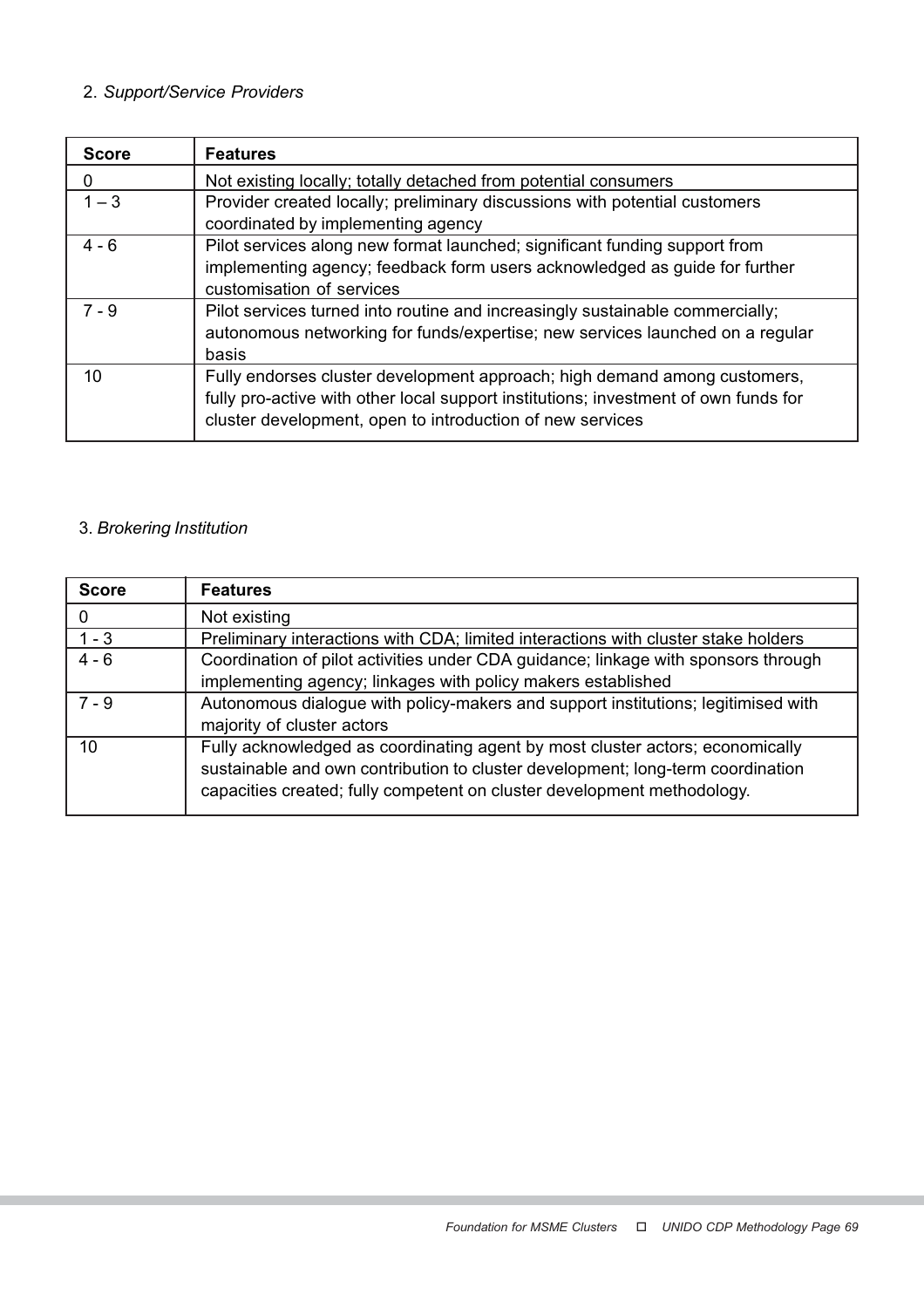# Chapter 9 Monitoring and Evaluation<sup>1</sup>

#### 9.1 What is M&E?

Both monitoring and evaluation (M&E) are involved with the gathering of data to measure the work undertaken by a project and to compare this with the targets set out in the project document. Monitoring is geared towards recording project activities on an ongoing basis during the life of the project. Evaluation takes place both during the life of the project and retrospectively, at the end of a project or project phase. It has to do with appraising both the efficiency of the project (its success in achieving the targets set within the agreed budget); but also its effectiveness (that is, the degree to which project activities have led to the anticipated improvements in key impact indicators – income, employment, empowerment, etc. We will return to this below).

#### 9.2 Why do M&E? : Different needs of different stakeholders

There is no one reason for undertaking M&E activities. Different stakeholders involved in promoting Cluster and Network Development (CND) have different interests, which in turn determine the type and scope of M&E information that are relevant to them. The M&E needs of the key stakeholders are described below:

For CND project managers, M&E is a management tool whose primary functions are: i) to keep track of whether the various project activities being implemented are on schedule and in line with the budget; ii) to analyze the degree to which these activities are translating into the anticipated outputs (are vertical and/or horizontal networks developing in the way that had been hoped? are skills and market access improving in the ways that had been anticipated? etc.); and iii) to measure the effect these outputs have on the project's key impact indicators – levels of income, employment, empowerment, etc. M&E systems need to deliver information at each of these three levels to enable project managers to maximise impact, cost effectiveness and sustainability for their initiatives.

Private sector BDS providers are likely to undertake M&E to monitor customer satisfaction, respond to changes in demand, develop new and better products, manage costs, and establish staff incentives.

Donors need M&E information to ensure accountability in the use of their funds and to decide between different types of approach and project in their funding decisions. Donors often focus on broader social and economic objectives of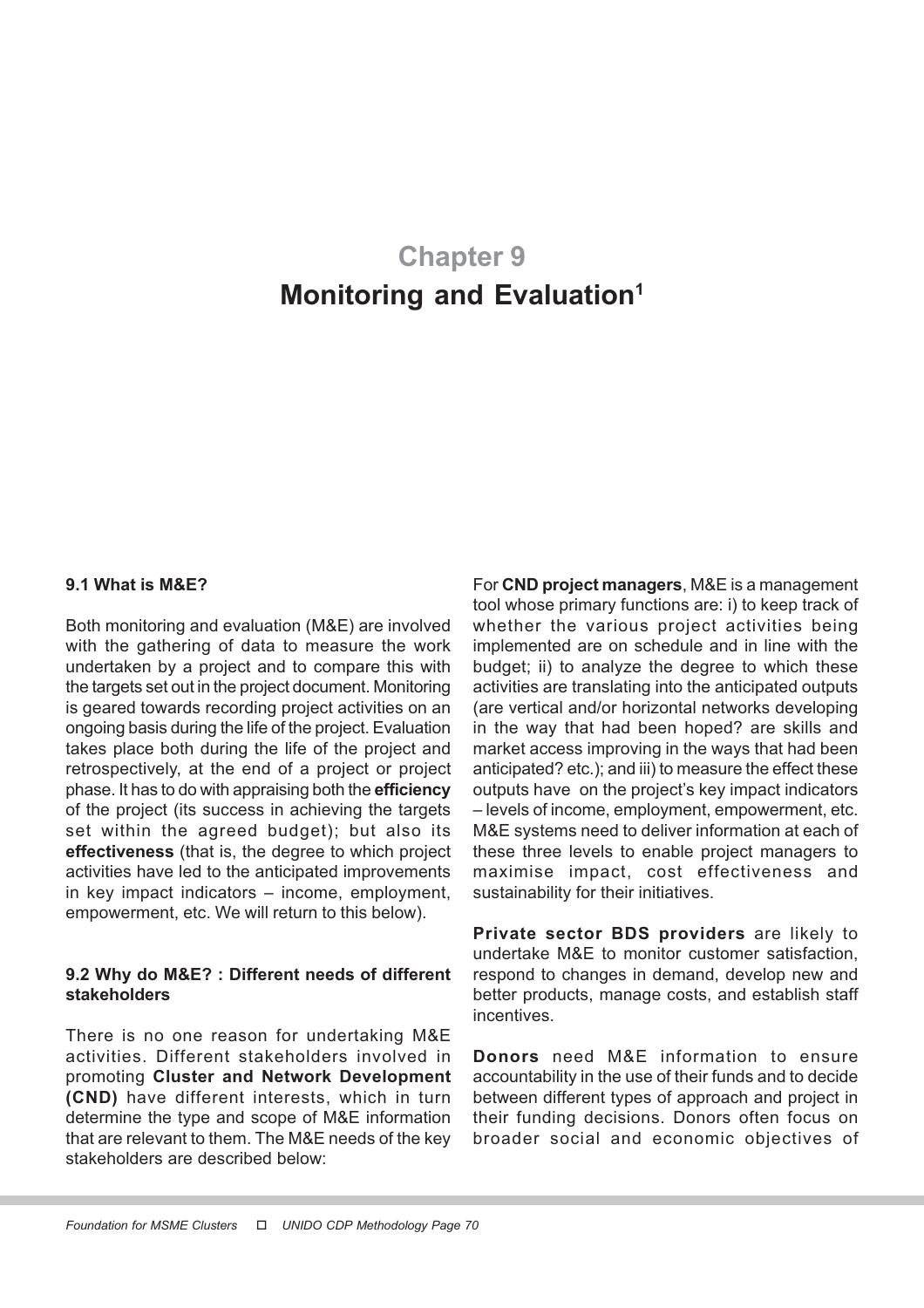employment, enterprise competitiveness, and poverty alleviation.

Governments value M&E because it is can provide them with useful information on the relative value of different approaches and models. This, in turn, can feed into the process of policy formulation and the coordination of programmes on the ground.

For project client enterprises, participation in M&E exercises can provide an important opportunity for cooperation and trust-building and for having a meaningful input into the design and implementation of initiatives that directly affect their performance.

In the remainder of this section, priority will be given to the M&E needs of CND project managers, recognizing that their needs will, to a greater or lesser extend, tend to coincide with or complement the needs of each of the other stakeholders.

## 9.3 What needs to be measured?

The first and most important step in the design of an M&E system comes at the stage of project design. It is here that the key stakeholders need to reach a common vision about:

- 1. what it is they want to achieve;
- 2. what things the project needs to do for this to happen;
- 3. how they would know if they had succeeded in their goals; andm
- 4. how they intend to measure progress on these fronts

## 9.4 The log-frame as a tool for M&E

Within the context of the logical framework (log-frame) planning tool, these four questions relate to:

- 1. development objective and immediate objective;
- 2. outputs and activities;
- 3. indicators; and
- 4. sources of verification.

So, using the vocabulary of the log-frame, M&E can be described very simply as the process of measuring project achievements against the various targets set for each indicator at the four levels of the log-frame (activities, outputs, immediate objective and development objective).<sup>2</sup>

The three core problems faced by most SME projects are that:

- 1. they tend to gather much data on activities and outputs, but very little on the project's immediate and development objectives;
- 2. their collection of financial data on both costs and benefits is rarely sufficient to enable them to undertake rigorous and authoritative benefit-cost analyses; and
- 3. their indicators for sustainability are insufficiently clear to serve as a useful management tool.

Outputs related to manuals produced, training courses provided, exchange visits undertaken, etc. (activities); and of clusters strengthened, policymakers sensitised and producer associations empowered (outputs), etc. can be described as project performance. However, they have little to say about increases in employment or income, etc. (immediate objective); or about poverty alleviation or other higher order development objectives. This is project impact.

The CND approach is based on the belief (among others) that clustering and networking among enterprises promotes enterprise competitiveness. But can this belief be assumed to be true? We know, for example, that some clusters are highly dynamic while others are more or less stagnant. The relationship between the outputs associated with CND projects (increased cooperation and networking within networks and clusters) and their impacts (increased wealth and poverty alleviation, etc.) is complex and relatively little understood.

# 9.5 Measuring project performance

There are clearly significant differences between clusters in the degree to which increased cooperation and capacity translates into solid improvements in the quality of life of the people and performance of the organizations inhabiting them. It is the role of a properly functioning M&E system to throw light on these questions. Similarly, the case studies contain little information on the relative costs and benefits associated with their various initiatives (costeffectiveness). In addition, while they do provide some information on the transfer of services to BDS providers and other actors, this is rarely presented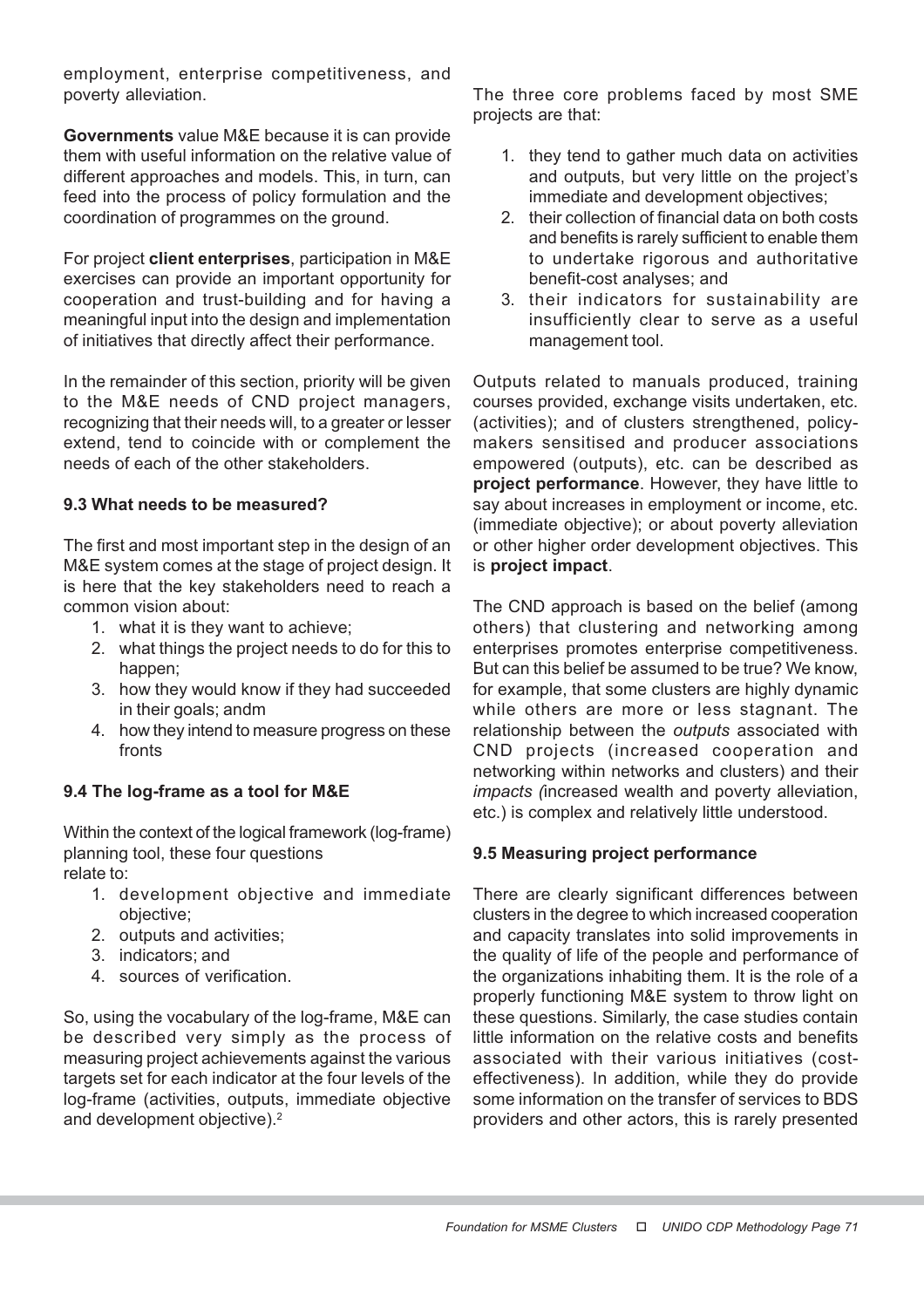in the context of a clear and time-bound strategy for post project sustainability.

These various omissions are, in part, due to the very real methodological problems associated with datacollection and analysis at these levels as well as with the "evolving" nature of CND projects. Nonetheless, if M&E systems are to be an effective management tool, these problems must be satisfactorily addressed. The remainder of this section describes some of the main methodological problems and how they might be tackled. We will look in turn at the measurement of project performance, project impact, cost-effectiveness and sustainability. Finally, some of the principles underlying a common methodology for CND projects are proposed.

Provided that clear, specific and time-bound indicators and targets have been set in the log-frame and realistic sources of verification have been established, the gathering of data on project performance should pose few problems. Indeed, this has been the experience of the case studies described above, each of which provides substantial information on the number of clusters strengthened, associations established, business networks created, awareness-raising campaigns undertaken, trade fair visits sponsored and so on.

The only methodological problem in measuring the performance of CND projects lies in how to define the 'strengthening' of clusters and networks. This is the relationship between project activities and outputs: it cannot be taken for granted that, for instance, the establishment of a network produces economic gains for the enterprises that comprise it or providing training to the staff of producer associations, will necessarily result in a real strengthening of the association capability to be useful for its members. As noted above, the factors underlying the emergence of dynamic clusters and networks are complex: in some cases, for example, the economic climate can be so unfavorable in the sector concerned that no amount of such activities can, in fact, lead to effective joint action among clustered enterprises. Many other such factors are also likely to be at play. What is required is the identification of indicators that characterize strong and effective networks and clusters. These may relate to the types of decisions taken, the nature of joint projects undertaken, the quality of the relationships that develop with other cluster actors

– the relative importance of these is likely to vary between cultures and contexts. Of key importance is that appropriate indicators be identified in a dynamic and context- specific process, rather than drawn mechanically from a list.

Here, developing a culture of rigorous and efficient M&E will bring its own rewards. For it is just such a culture that will facilitate the identification of the key types of behaviors and factors that characterize truly strengthened clusters and networks. Once these have been identified and demonstrated in a good number of cases, project staff may be able with greater authority to draw a convincing connection between the undertaking of certain activities, and cluster and network strengthening.

# 9.6 Measuring project impact

The impact of a CND project can be defined as those changes, both intended and unintended, that occur (especially but not exclusively) among its target groups – MSEs, producer associations, BDS providers, etc. – that can reasonably be attributed to the project. In this sense, project activities and outputs (all of the various things that project staff does) can be seen primarily as the means towards the end of effecting tangible changes in the conditions of their target groups – which is project impact. In terms of the measurement of impact, four points need to be made at the outset:

- 1. Even if there were to be no limits on the resources devoted to M&E (which is never the case), it would be just about impossible to arrive at an exact and objective calculation of the impact of any project. Especially in the world of MSE clusters and networks, conditions are much too complex to enable the M&E team to either: i) capture all of the various effects of project activities that ripple out from direct project clients to other enterprises within and beyond the cluster; or ii) precisely attribute benefits to the activities of the project, as opposed to all of the other forces and initiatives at play.
- 2. Neither donors nor project managers expect the M&E team to deliver scientifically objective findings on project impact. The aim, rather, is to make an assessment on the basis of reasonable assumptions (that is, assumptions that will stand up intelligent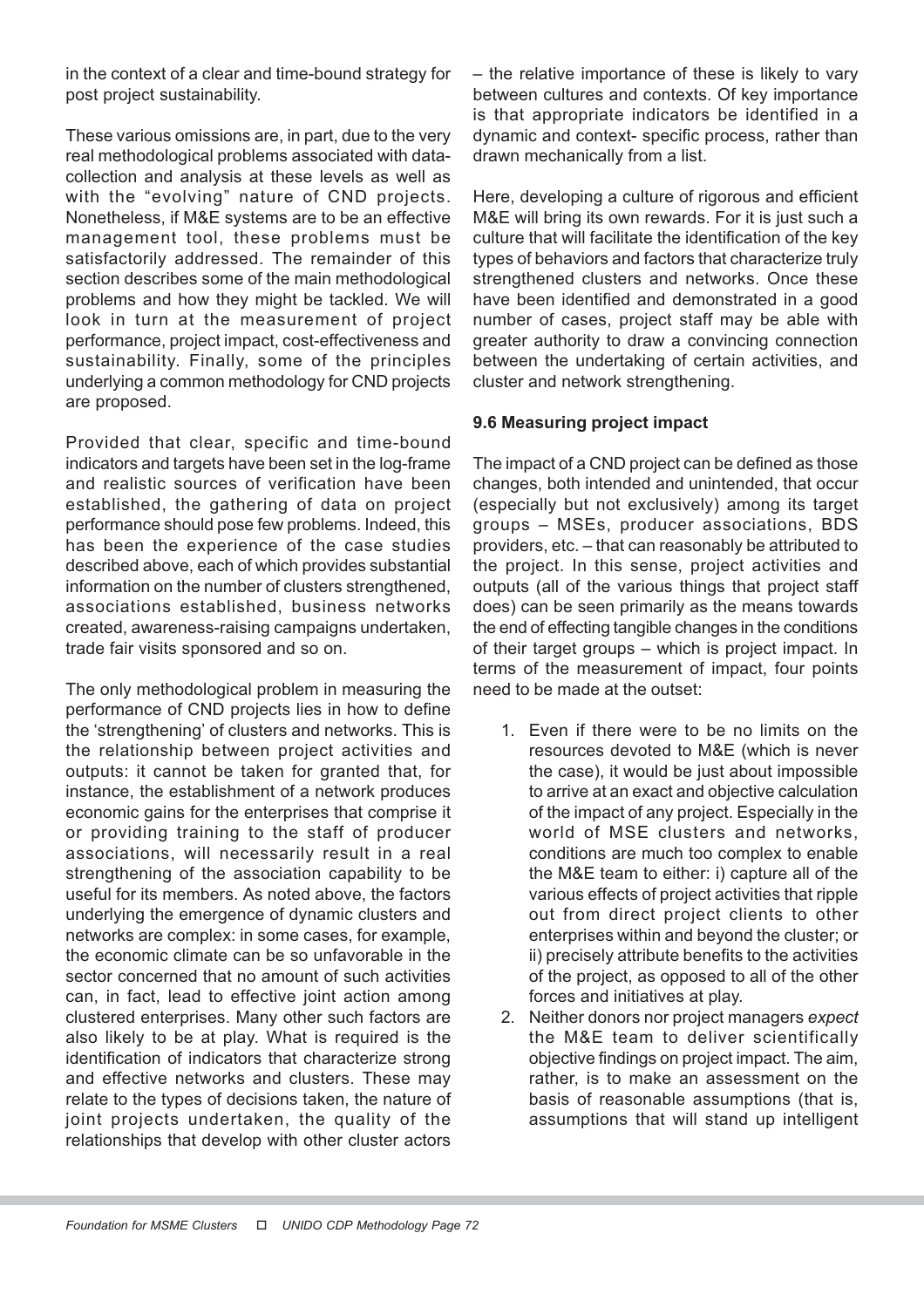scrutiny and common sense) of what benefits can reasonably be attributed to the project.

- 3. Effective M&E systems are those that find an appropriate balance between delivering useful (that is, specific and reasonably accurate) findings without using up an unreasonably large amount of the human and financial resources at the disposal of the project.
- 4. Effective M&E systems tend to be those that focus on a small number of indicators (generally including trends in income and employment) and investigate them thoroughly and well. Conversely, projects that rely on long and poorly-focused questionnaires for their M&E systems tend to alienate both staff and clients while delivering information that is of limited value.

# 9.6.1 What needs to be measured to determine project impact?

Measurements of trends in the following areas are likely to lie at the heart of all CND projects. (Only specific areas may need to be measured in particular projects, but the following can be considered as to cover the broad range of impact assessment issues for CND.)

- Scale: how many people, enterprises and/or institutions were affected?
- Outreach: to what extent did the effects (hopefully benefits!) of the project spread to specific target groups (the poor, women, specific castes or ethnic groups, particularly isolated or marginal target groups)?
- Economic gains or losses among client enterprises, (e.g. changes in output, productivity, product range and quality, income, employment, etc.)
- Total economic gains or losses, i.e. including those beyond client enterprises.
- Capacities and strengths of enterprise networks, including horizontal and vertical linkages achieved during the life of the project.
- Total entrepreneurial and networking capabilities, i.e. including those beyond client enterprises.
- The development of BDS and financial markets: in what way has demand for and supply of BDS and financial services been affected by the project?
- Strengthening of support institutions: in what ways have the various support institutions, including producer associations and government agencies, been strengthened by the project?
- Changes in the overall business environment that have an effect on **enterprises**
- Corporate responsibility: that is, capability of firms to be "responsible" for social and environmental issues
- Social Capital: including issues such as collective action and cooperation, social inclusion and empowerment.

The methodological difficulties and challenges associated with the first four of these areas (considered as core elements of an impact assessment system) are relatively well understood and will be discussed below.

# 9.6.2 Measuring Scale

How many institutions, enterprises, households and individuals have derived benefit from the project? Of course, in most cases, it is impossible to know exactly: good ideas are self-seeding and such impacts are generally difficult to track. The aim is to make a sound estimate on the basis of reasonable assumptions.

A first step is to distinguish between direct and indirect beneficiaries. Direct beneficiaries should be easy to count – these are the clients with which the project has direct contact.

Greater methodological challenges lie in the calculation of indirect beneficiaries. This is especially so within enterprise clusters, where part of the rationale for interventions is that innovations introduced by the project will spill over beyond direct project clients, thus increasing the costeffectiveness of the intervention.

In seeking to quantify indirect beneficiaries, it is necessary to establish what the main anticipated benefits are (or in the case of postproject evaluation, what have been the principal benefits) of the project: new techniques or technologies introduced? new products developed? joint raw materials purchase? new markets opened up? others? The aim then is to attempt to gauge the degree to which other actors that have had no direct contact with the project have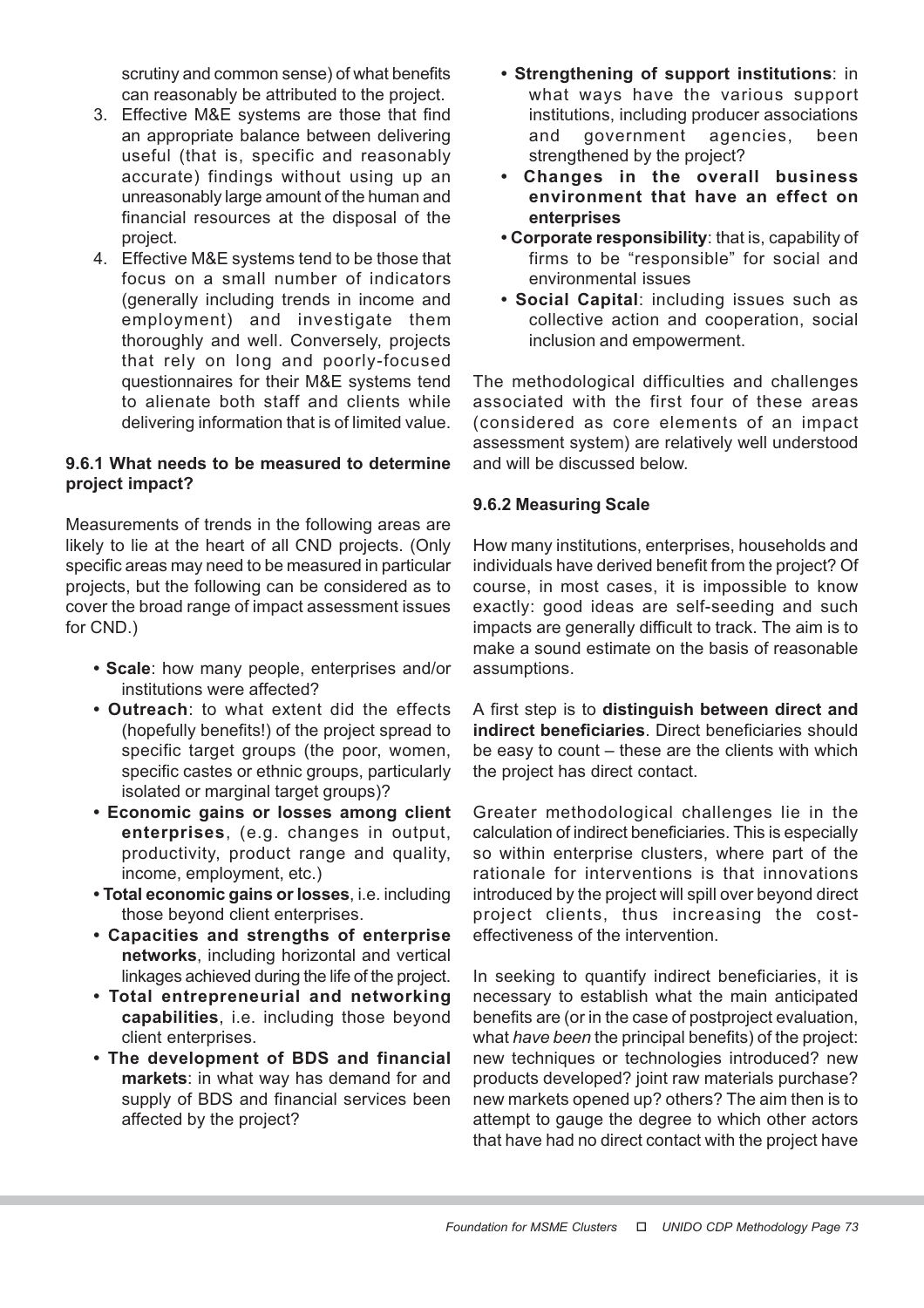also adopted the new techniques, technologies, working methods, forms of organisation, or whatever the specific benefits might be.

How one would investigate this and where one would look for evidence will depend on the nature of the anticipated benefits and identity of the likely beneficiaries. Remember that beneficiaries will not necessarily be limited to other small enterprises: they may also include other actors both upstream (those supplying benefiting enterprises with raw materials, equipment, components, etc.) and downstream (those using the products of benefiting small enterprises in their various activities). It is important here to think in terms of 'value-chains' – to attempt to track impact throughout the chain of relationships of which client small enterprises form part.

In most cases, this is best done relatively informally – that is, by visits to other areas or enterprises where it is anticipated that the innovations may have taken root and the use of key informant and semi-structured interviews – rather than by highly rigorous and scientific analysis.<sup>3</sup> This latter strategy is likely to prove too time-consuming and expensive. Remember, the principal aim of M&E for project staff is as a source of information to improve the quality of management, not as a propaganda tool. In consequence, those undertaking such studies should be motivated primarily by curiosity about the degree to which project strategy is working and benefits are spreading throughout the cluster and beyond. If this is happening to a significant degree, what has the project done right and what lessons can be learned to guide future actions? If not, what more could the project be doing to facilitate dissemination? It serves no one for project staff to actively seek out those cases that justify its approach, over-looking cases of failure.

# 9.6.3 Measuring outreach

To what degree has the project succeeded in delivering benefits to particular target groups? Begin by noting which (if any) specific groups the project seeks to reach – women? the poor? specific ethnic groups or castes? etc Particular attention is required in projects with a strong focus on poverty alleviation in defining what constitutes 'the poor'. Is poverty to be measured in purely financial terms or is there a place for considerations such as access (to health, education, land, etc.) or vulnerability?

Having clarified precisely which special groups are to be targeted, these need to be represented to an appropriate degree in the M&E's baseline sample and control group (see below). If non-financial measures of improvement in the condition of the poor have been adopted, a more qualitative approach to impact assessment will be required. This is likely to entail the adoption of a highly participatory approach to ensure both that appropriate indicators are identified and that high-quality information on project impact is gathered. There is likely to be a need to complement (or, in some cases, to replace) the questionnairebased method of information-gathering, so suited to quantitative data collection, with key informant and semi-structured interviews and focus group formats. (This point is equally true when setting and measuring all qualitative indicators, not just those relating to poverty.)

## 9.6.4 Measuring economic gains among client enterprises.

Remember that a core rationale for most enterprise development projects is to promote an increase in the material well-being of households and individuals, and the most accurate indicators we have for measuring this is jobs and earnings. A crucial factor to be considered here, however, is time. In CND projects, in fact, the impact on enterprise profitability "matures" only over time because these projects focus on institution building and inter-enterprise relationships rather that on direct support to individual enterprises

Keeping this factor in mind, it is still important that economic gains of local enterprises are adequately accounted for and the first task here is to draw up a representative sample of client enterprises to provide the data base-line. What are the key variables within the target group you are working with most likely to have an impact on enterprise level trends in employment and income? – sector? enterprise size? level of technological sophistication? gender of the owner or workers; caste or ethnicity? (The relative importance of these is likely to vary significantly between projects.) Identify which are the most important and ensure that the baseline sample offers an approximate reflection of how these variables are distributed among the total universe of enterprises that the project is targeting. The sample needs to be large enough to compensate for any particularities or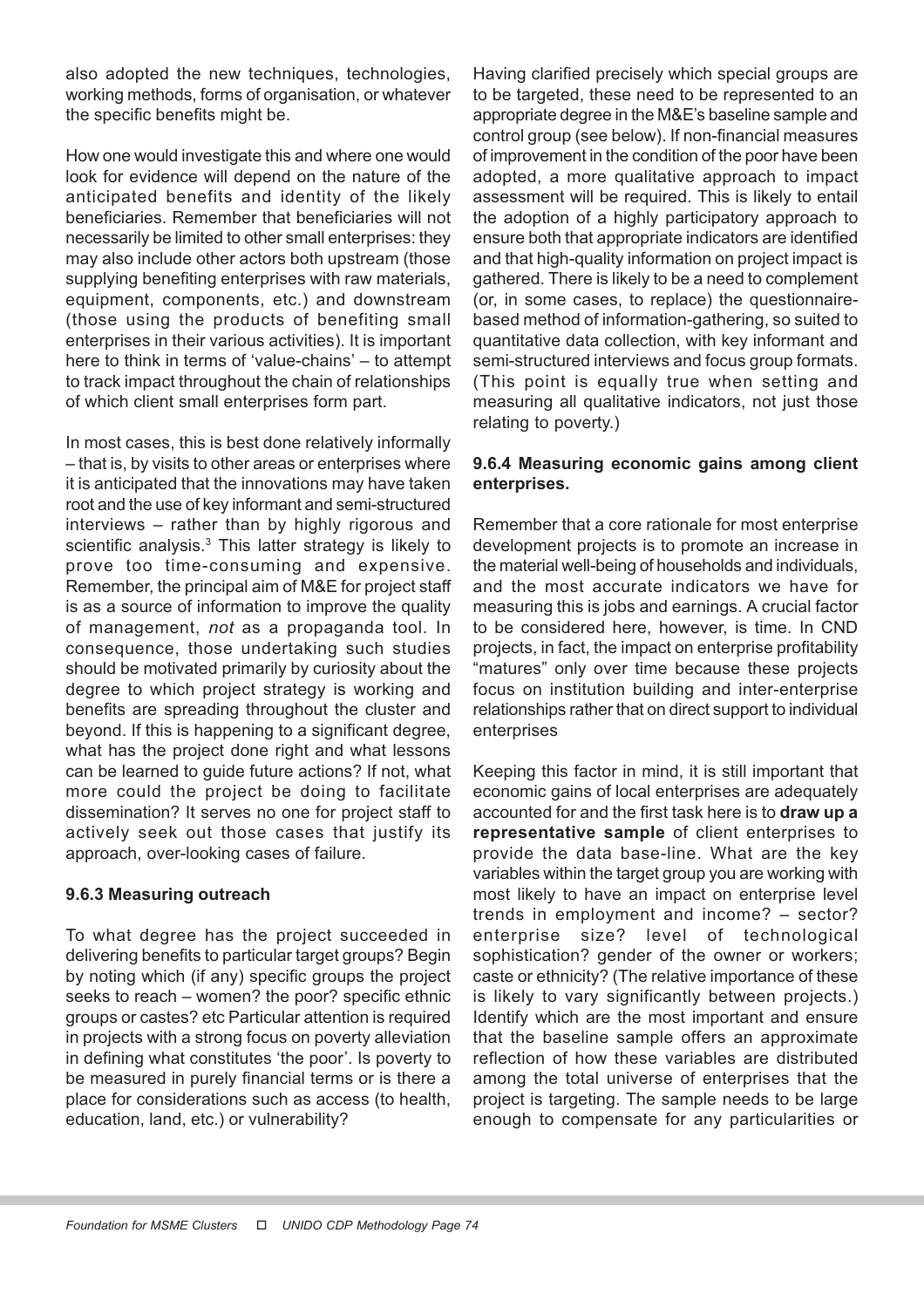exceptional cases at enterprise level: generally ten per cent or so of the total number of direct beneficiaries is recommended.

In general, getting information on trends in employment at enterprise-level is relatively straightforward. However, it is important to remember that in many situations, a significant amount of employment is neither fulltime nor permanent. M&E systems need to have sufficient sensitivity to track trends in seasonal and part-time work. This requires either relatively frequent monitoring (quarterly information-gathering should be sufficient) or training of sample entrepreneurs to record this information themselves on simple questionnaires. M&E should attempt to record not just the number of workers but also: i) category of worker (skilled employee, apprentice, part-time, seasonal); and ii) how many hours per week they are employed.

Gathering data on trends in income among client enterprises can be significantly more difficult. There are numerous reasons why an entrepreneur might provide inaccurate information to a project M&E worker: poor memory recall in a context of little or no record-keeping, fear of the information leaking to the tax authorities; believing that under-reporting or overreporting gains might result in additional project assistance; or a simple desire for privacy and/or resentment of perceived intrusion. In spite of all this, and especially where strong relations of trust have developed between project and clients, direct enterprise-level questionnaires on income trends can deliver valuable results.

In those cases where it is not safe to trust information on income gained from direct interviews, one alternative (or complementary) approach is to identify proxy indicators – that is, indicators which are closely related to the trends to be measured and which can be expected to throw significant light upon them. In the case of income, the best proxy indicator is production. Here, the task is to identify the principal products made by target enterprises and to track changes in their levels of production.

This can be done in one of three ways. First, and easiest, in those cases where enterprises are involved in joint marketing, the records of the marketing company can provide all the necessary information. Second, entrepreneurs can be trained to record production data on simple questionnaires. Finally, the information can be gathered through

regular visits by field staff. Remember, the aim is not to record every item produced, but only the major ones.

The next challenge for the M&E system is that of  $\text{attribution} - \text{that}$  is, to what extent can any gains that are recorded among client enterprises be attributed to the activities of the project, as opposed to other forces at work within the cluster or network? The best way of addressing this problem is to establish a **control group**. A control group is a group of enterprises that, as far as possible, resembles the base-line sample in every respect other than that it derives neither direct nor indirect benefit from the project. Thus, in theory, by using a control group, the specific impact of the project can be isolated.

The use of control groups is rarely without its complications. Enterprises enjoying no project support have little interest in cooperating with M&E staff – in many cases where control groups are used, in fact, they are paid a small fee to encourage them to do so. In addition, it is rarely easy to find a truly similar control group, not least because clusters are often selected for participation in CND projects because they already enjoy some special distinctive characteristics that set them apart from others.

Within the cluster, it can also be difficult to identify enterprises that are in no way affected by the project – for one of two reasons. First, where cluster-based projects are successful, their effects are likely to ripple widely throughout the cluster, with the innovations introduced by the project imitated and replicated by many others. Second is the problem of displacement; that is, do the gains recorded among the sample group genuinely represent new economic activity, or do they merely indicate that enterprises benefiting from project assistance have displaced to others that have not? If this is the case, the contrast in fortunes between the two will be exaggerated (and the project may believe it is being very successful), even if little or no new economic activity is being generated.

There are no easy solutions to these challenges. The most that project staff can do is to be aware of the dangers in the creation of their control group and to aim for a group that as nearly as possible resembles the baseline sample in all respects other than participation in the project.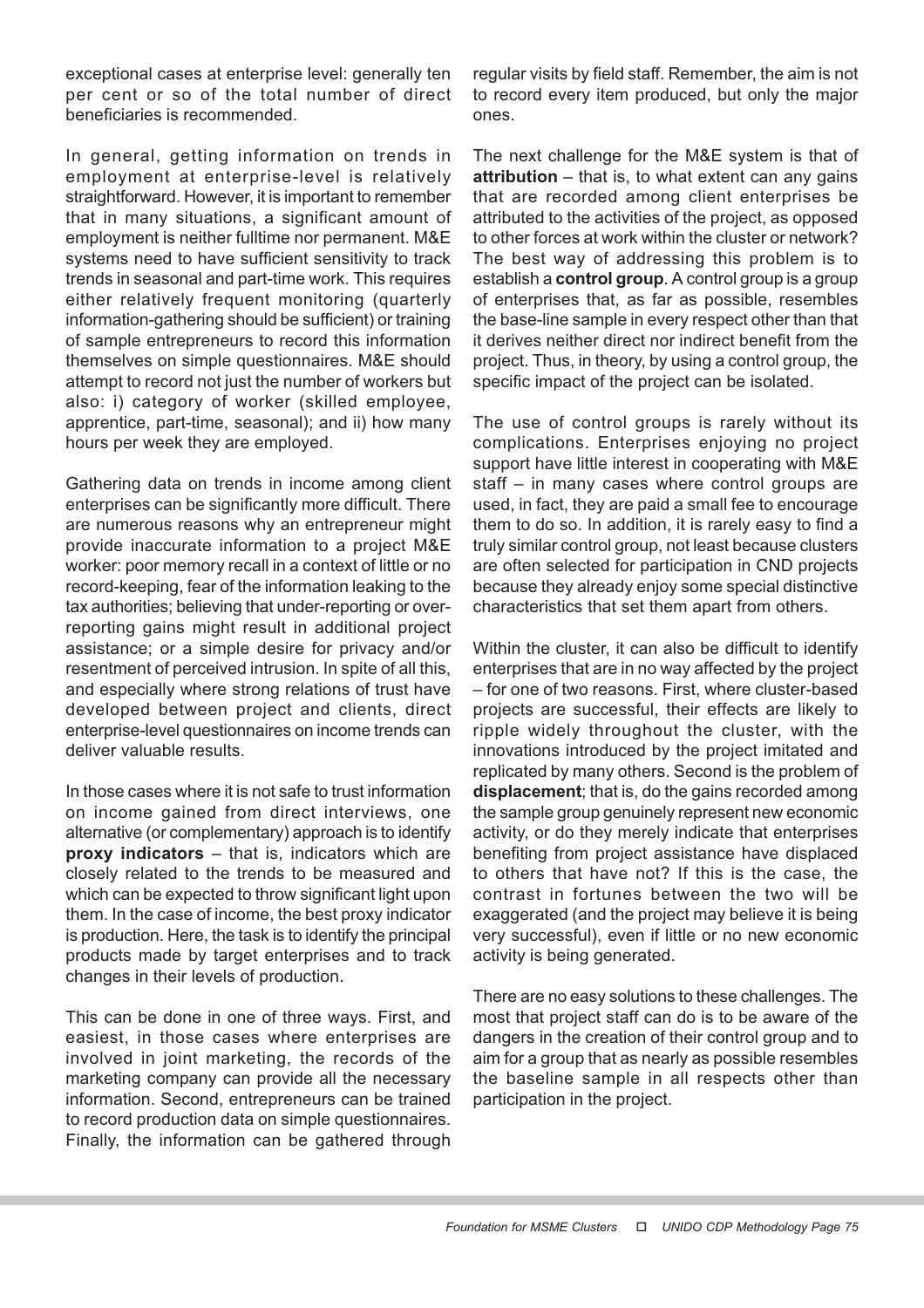#### 9.6.5 Measuring total economic gains

We return to the question of how to track impact beyond the direct project clients. Within the cluster, as noted above, successful projects are likely to generate significant cluster-wide ripples, with new products, techniques, technologies, working practices, forms of enterprise cooperation, etc. being widely imitated and replicated. In addition, the capacity of producer associations and other organisations is likely to grow, enabling them to better promote the interest and fortunes of their members. Further, within the cluster as a whole, capacity for design may well be enhanced, with additional positive consequences in terms of increased growth.

External to the cluster, there may well also be significant benefits to a range of actors along the value-chain. An increase in the capacity of smallscale capital goods manufactures, for example, is likely to have a wide and deep impact through the dissemination of small-scale manufacturing and food processing equipment, creating new opportunities for rural enterprises, with employment and income gains among both rural entrepreneurs and farmers. Increased vitality within MSE clusters, irrespective of the specific sector, will generate additional economic activity, both up-stream among suppliers; and downstream among clients (except in the case of purely consumer goods).

It is important for CND projects to attempt to capture these various indirect benefits, for two principal reasons. Firstly, as a management tool. One cluster development project in Zimbabwe began by gathering data only among the small-scale engineers that it was working with. At this level, it concluded that impact was relatively low – significantly lower than project costs. Only later did it recognise that most project benefits accrued not to the small-scale engineers (their direct clients) but to the rural entrepreneurs who bought their equipment and the farmers from whom they, in turn, demanded an increased supply of inputs. This insight permitted a shift in project strategy that saw a much greater focus on the marketing of the equipment made by their client enterprises in the rural areas of the country. This shift resulted in the project having a significantly increased impact.

Second, to ensure efficient allocation of development funding, it is important to be able to compare the total relative costs and benefits of different projects and

of different approaches and models. As CND projects are often characterised by relatively high levels of ripple benefit (beyond direct project clients), it is especially important for them to be able to track these wider impacts. We will return to this in the next section on cost-effectiveness.

#### 9.7 Measuring cost-effectiveness

There are two dimensions of cost-effectiveness that CND projects need to measure. The first is that noted above, namely relative project costs and benefits. There are well established conventions governing the calculation of benefit: cost ratios, including the projecting of anticipated monetary benefits for 10 – 15 years beyond the life of the project. It is essential that such calculations, whether undertaken during the project or after its completion, be undertaken in as transparent and professional a manner as possible.

A negative benefit: cost ratio does not necessarily mean that a project has failed; many are able to argue that certain of the benefits generated have some 'public goods' characteristics (enhanced skills and other capacity spreading far beyond the direct target group) for which full cost-recovery is neither possible nor reasonable. However, a transparent and professional benefit: cost analysis will help to make this rationale explicit and to make the case for ongoing government or donor subsidy.

It is also useful, where possible, to attempt to separate out the costs and benefits associated with different services provided by a project. This enables project managers to get a feel for which of the services (or which combination of services) they provide are having greatest impact. It is true that where services are bundled together, such a disaggregation of costs and benefits may be difficult. However, calculations of the relative costs and benefits of packages of bundled services may also be both possible and useful. The greater the level of disaggregation, the more useful it is likely to be to project managers.

The second dimension of cost-effectiveness needing to be tracked can be described as 'value-for-money' – that is, are the services being provided in the cheapest and most efficient way possible? This is a particularly important consideration when considering services for which there is the potential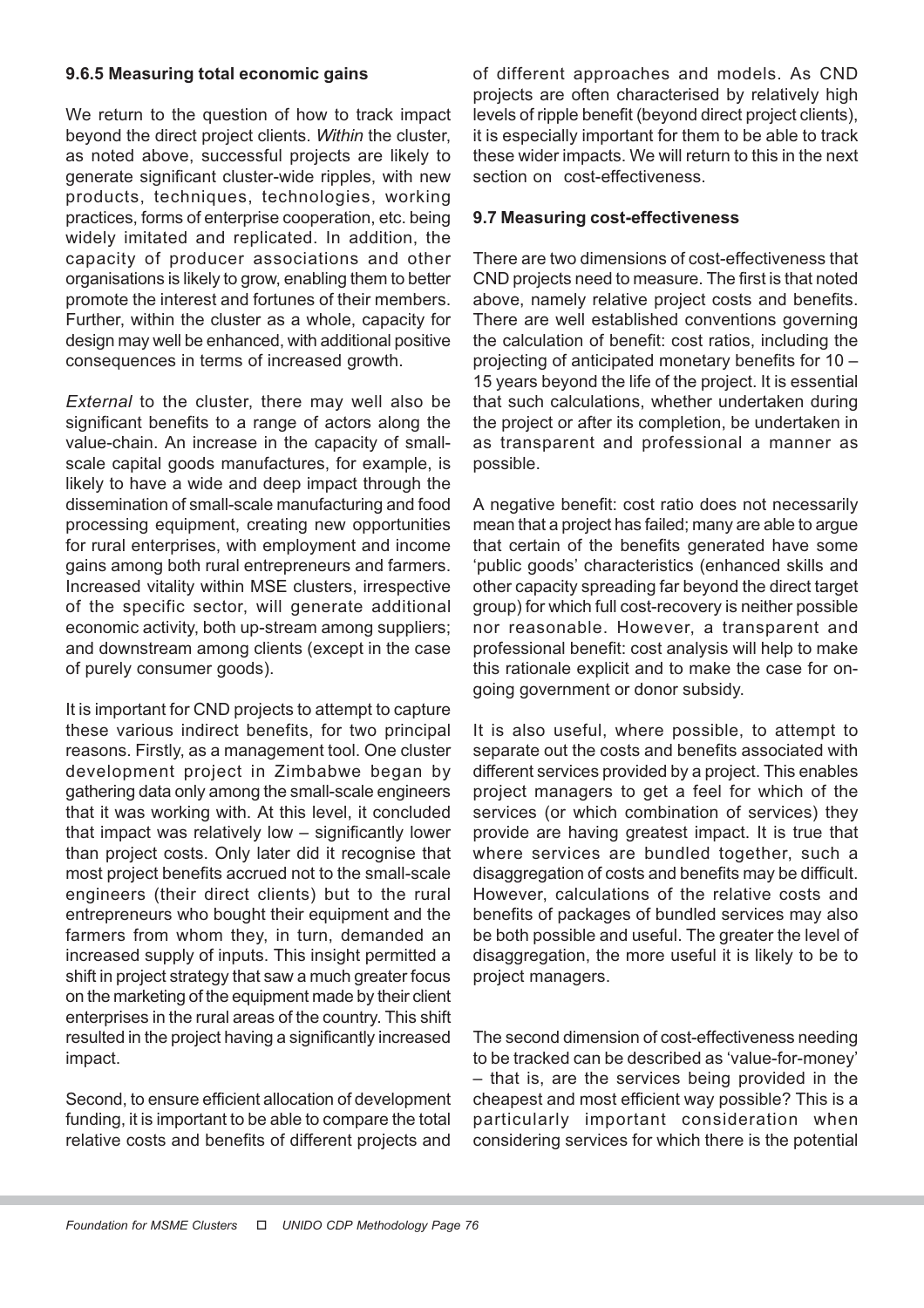for competition between the project and other BDS providers.

Every effort needs to be made to ensure that donor funding is not providing hidden subsidies in service areas where private service providers could emerge. If project managers are to make informed decisions on the allocation of resources; and if they are to encourage rather than inhibit the development of private sector BDS markets, M&E systems need to be designed to permit the tracking of service-specific costs and benefits.

#### 9.8 Measuring sustainability

Is there a need for the services provided by the project to continue beyond the life of the project? If so, how are they to be provided? There are five possible sustainability strategies (that are, in fact, complementary – most of the case studies include at least several of the following elements).

• Transfer services to private sector BDS providers.

• Strengthen the capacity of business associations to provide services beyond the life of the project.

• Client enterprises within the cluster take over from the project payment for the services of the cluster or network broker.

• Look to donors or government for longterm subsidy. This will be possible only where projects succeed in persuading donors or governments of strong 'public good'-type benefits accruing from projects that will incline them to provide on-going support. However there is an obvious risk in this type of strategy especially in countries where public budgets are scanty and development priorities may change. Only rarely will this prove to be a viable sustainability strategy.

• Support 'soft networks', for short-term, specific goals, that will not need to continue beyond the life of the project.

The first task is to be clear about which of these elements, and in what combination, are to make up the project's sustainability strategy. Then, targets and timetables need to be set for each. For example:

Which BDS are to be transferred to private sector providers? What should be the timetable for this transfer? How is it to be achieved?

According to what timetable should business associations take over project activities? Which ones? How?

What is the strategy for engaging donors and/or government into playing the role of long-term funder?

What are to be the indicators and targets for this?

Each of the key stakeholders concerned should be involved in negotiating and setting the targets and timetables for the sustainability strategy. This will create consensus around the strategy that evolves, thus contributing to its chances of success.

A few words are needed specifically about tracking the development of a BDS market, since this is likely to be a particularly important element of most CND sustainability strategies. In many (some would say most, or even all) cases, private sector organizations are likely to be able to deliver BDS more efficiently, cheaply and sustainably than donor-funded projects. In this context, the appropriate role of projects should be to stimulate private sector BDS provision rather than attempting to play this role (in the longterm) themselves. Thus, it is legitimate for projects to act as BDS providers only as a means of stimulating demand for and/or private sector supply of the services in question.

However, it will be difficult for project managers to gauge when and at what speed to withdraw from service provision without good information on the levels of existing demand and supply potential within the marketplace. On the demand side, the M&E system needs to be able to track both what services are required by small enterprises within the cluster and their willingness to pay for these. On the supply side, indicators need to be developed and tracked that describe the capacity of private sector providers to deliver services of an acceptable quality.

It is important that private sector BDS providers have the capacity to undertake market research of this kind into the future, if they are to be able to adapt their services to changing patterns of demand. Consequently, it should be an important part of the capacity-building work of CND projects to undertake this M&E work in close cooperation with these private sector service providers.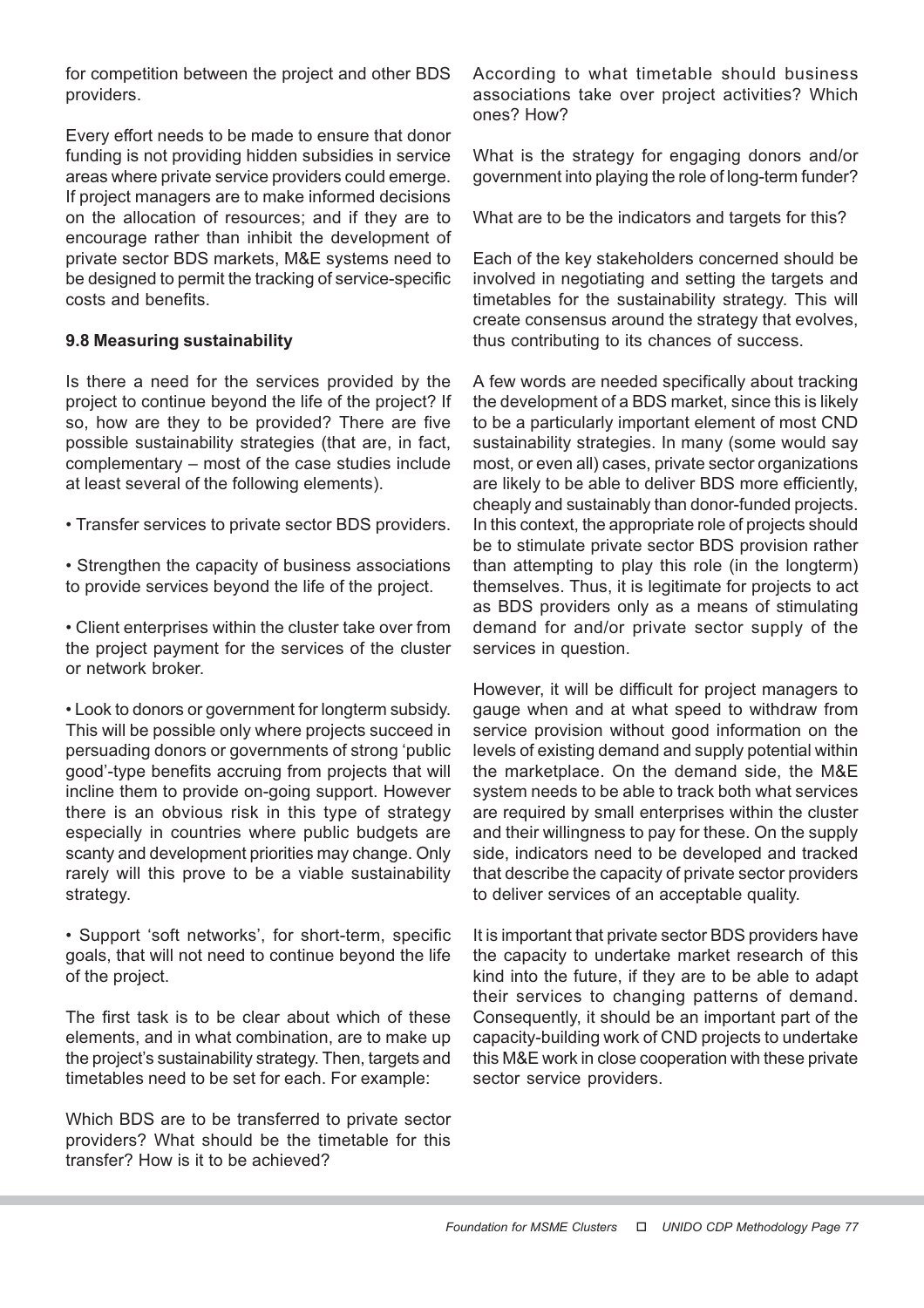## 9.9 Conclusions: key principles of a CND M&E system

The following are some of the key principles of an appropriate M&E system for CND projects arising out of the foregoing:

M&E for managers of CND projects should be seen primarily as a management tool, whose function is to feed information into the process of maximising the impact, cost effectiveness and sustainability of this and other similar projects. Project M&E systems that are geared towards proving impact to donors and governments are too often selective in their search for positive evidence and thus, miss out on the many positive lessons to be learned from failed experiments.

M&E should be seen as a learning experience, an opportunity to engage all stakeholders in the process of setting indicators and targets and measuring performance and impact against them. This is likely both to build the capacity of the various stakeholders and to lead to an improved flow of information at the disposal of the project team.

It is important to deliver high-quality information not just on project activities and outputs; but also on immediate and development objectives.

Indicators need to be adapted to sector- and culturespecific contexts rather than drawn in a mechanical way from a pre-prepared list.

Effective M&E systems tend to work with a relatively small number of highly-focused indicators. The process of designing and implementing an appropriate M&E system should arise out of the questions: 'what are we trying to achieve?' and 'how would we know if we were succeeding in this?' If done this way, the process of M&E data collection and analysis should feel meaningful and exciting as all involved track progress against commonly-agreed indicators and targets.

Neither project managers nor donors expect scientifically rigorous findings from an M&E system. What is required are results based on reasonable assumptions, that demonstrate awareness of the factors that are most likely to distort the true picture.

Devote resources at the outset to the establishment of a base-line data set and of a control group. This is

likely to save many M&E problems in the longerterm.

It is desirable to provide some form of benefit: cost analysis. If this is to be relevant to CND projects, which have the potential to create substantial ripple benefits, ways must be identified to track and quantify impact beyond direct project clients, throughout the value-chain.

For the M&E system to be a useful management tool in tracking progress towards sustainability, a sustainability strategy must be clearly articulated and appropriate indicators and targets set.

Measurement of trends in the supply and demand of BDS should be done in close cooperation with private sector service providers as a way of transferring capacity to them.\

#### (Footnotes)

1 This Chapter is an extract from a UNIDO publication entitled "Expert Group Meeting on Cluster and Network Development with Special Emphasis on Monitoring and Evaluation Issues"; Jonathan Dawson and Pierre Paris, UNIDO consultants and UNIDO Project Teams in India, Nicaragua, Senegal and Zimbabwe, Edited by: Giovanna Ceglie Small and Medium Enterprise Branch" Vienna, October 2003. This Chapter is a reprint of Section IV of this Publication.

<sup>2</sup> It should be noted here that the log-frame created at the beginning of the project is not cast in stone: stakeholders can return and make changes to it as necessary in response to unanticipated factors or project results. Nonetheless, in most cases, the initial creation of the log-frame is most important step in the process of creating a shared vision, indicators and targets among the various stakeholders.

3 'Key informants' are people identified by the M&E team as particularly important sources of information by virtue of the position they occupy in the SME world or in the value-chain of which they form part. Semi-structured interviews can involve the use of both questionairesquestionnaires and more informal discussions. They provide greater flexibility and permit the gathering of more qualitative information than conventional, questionairequestionnaire-based interviews.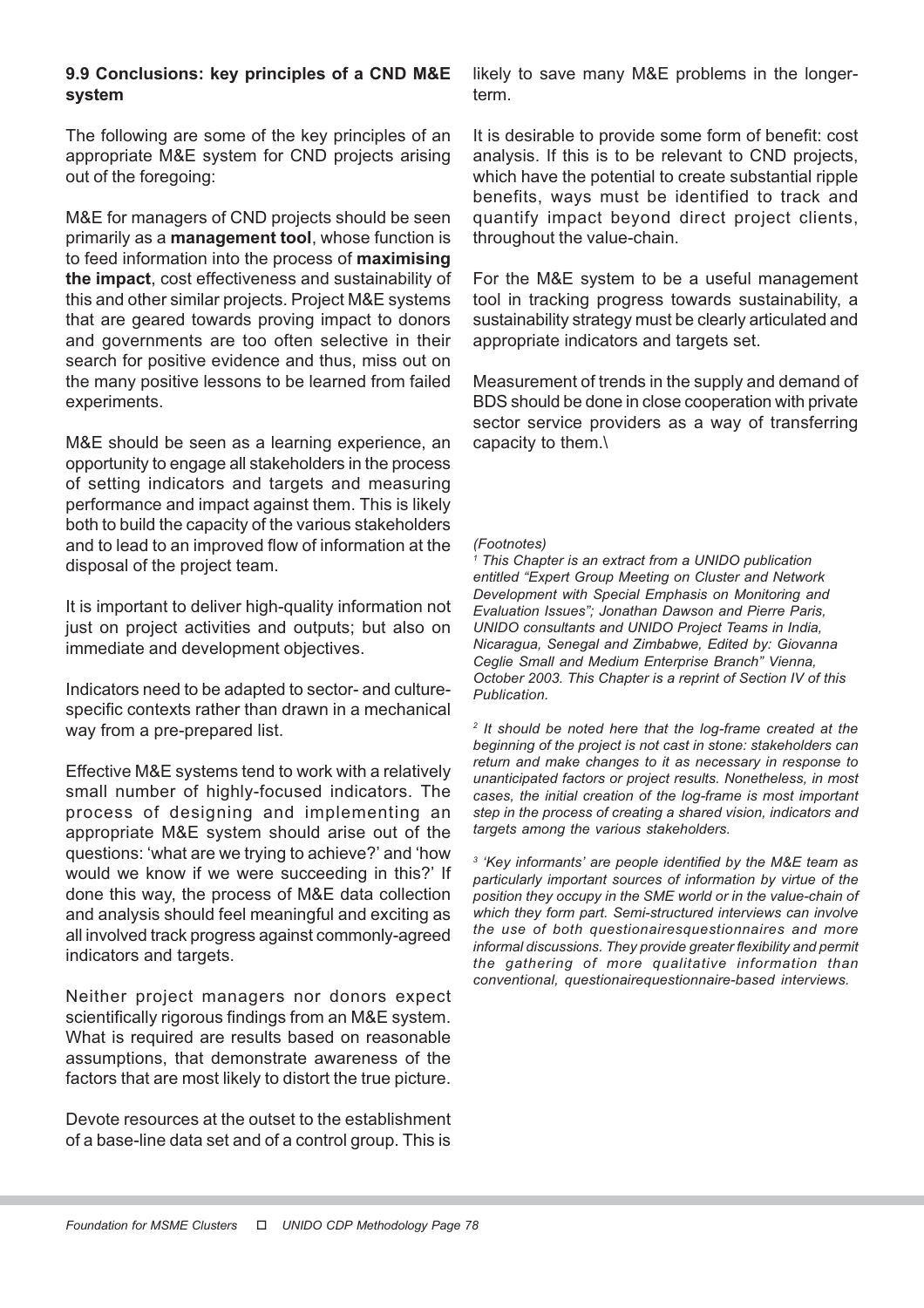# Chapter 10 Need For A Cluster Development Agent

# 10.1 Why an external agency is needed, and which type

In an underachieving cluster, mutual trust and social capital are likely to be so low that an external agency may be needed to activate the development potential of the cluster. To be successful, this external agency must be neutral (not a stakeholder) and preferably be a public-sector agency. Neutrality of the agency gives confidence to the stakeholders for entering into cooperation, in areas of hitherto unexplored business issues, as brokered by the agency. The prerequisite for the same is creation of social capital through a continuous trust building process.

Again, social capital formation and trust building are, so to speak, 'public' goods within the context of the cluster. It is difficult for individual stakeholders to determine exactly how and when they will benefit from them, and therefore their willingness to pay for an increase in social capital and trust is likely to be limited. Which again means that creating trust and social capital are unlikely to be profitable activities for a private-sector business service providing firm. A public-sector agency (local government, a local development bank, a public-sector SME support agency, the Chamber of Commerce, NGO etc.) is

therefore probably best suited to initiate such activities.

## 10.2 What a CDA is and does

The cluster development agent (CDA) is the representative2 of the neutral programme implementing agency in the cluster. His or her job entails formulating and implementing a development strategy in a well-defined time period; with the stakeholders and support institutions both within and outside the cluster.

A crucial task of a CDA is to understand the linkages among the cluster stakeholders. This requires building bilateral trust with the cluster stakeholders, in itself which is a time-consuming process. On this basis, the CDA forges trust-based relationships among the stakeholders. Such trust building is initiated through discussions, followed by pilot and short-term activities for various combinations of stakeholders as defined by the nature of activity. The CDA must be able to get stakeholders with divergent views to agree on targets and implementation priorities. The CDA must be able to identify all areas where there is significant interdependence among the stakeholders and convince the stake holders that a win-win scenario exists and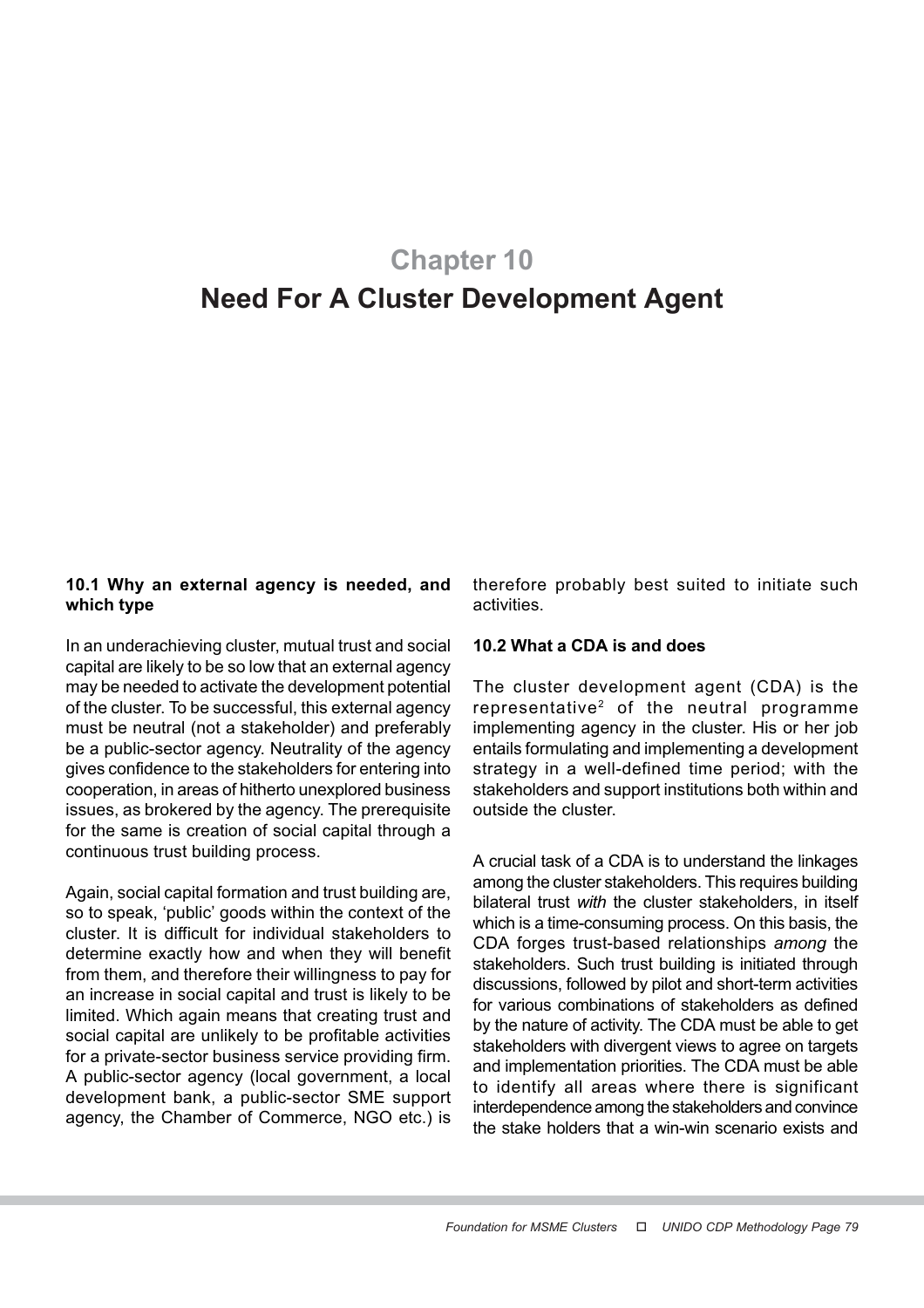that all involved will benefit from such cluster development activities. The cluster <sup>34</sup>stakeholder needs to be familiarized with this paradigm by the CDA through discussion and demonstration. It generally takes three to five years for a non-performing cluster to start performing.

# 10.3 Attributes and skills of a CDA

Choice of the right CDA is critical for the success of the programme. It has already been pointed out that the CDA should not be a stakeholder in the clusters. The CDA's only "business" interest is the overall development of the cluster. Experience shows that the CDA should preferably be in the late-20s to late-40s, physically capable of travelling a lot and have strong leadership qualities. The CDA should preferably be able to communicate in the local language. Finally, a CDA needs to be stationed in the cluster for the project duration, and may need assistants or advisers.

In addition, the CDA should have the following attributes and skills:

'Willing soul': The CDA should be hard-working to achieve the objective of developing the cluster, always exploring new ideas and methods to realize them and is, eager to take responsibility. This also sets a good example to the stakeholders. A CDA who just does a routine job will not generate enthusiasm among the stakeholders and will spread a negative message in the cluster.

Communicator: The CDA should be good at interaction and communication with a wide range of personalities. (S)he should be able to pick up and connect various clues fast and create the best possible combinations of stakeholders to whom (s)he can assign the execution of activities. He/She should be good at leading meetings. Non-verbal communication and an understanding of the local (business) culture may be as important as knowing the local language.

SME expert: It is useful for the CDA to understand the production process undertaken in the cluster, but familiarity with SMEs is essential.

Conflict resolver: For a successful win-win scenario, the CDA should be able to identify the symptoms of conflict among stakeholders, understand its roots, assess its negative effects and solve conflicts. The

CDA should of course not suppress the 'creative conflict' which is part of competition.

Delegator: Over time, the CDA needs to multiply the number of successful activities. Increasingly, the stakeholders must be drawn into the execution of these, taking on responsibilities. The final objective is of course that all responsibilities are taken on by the stakeholders themselves. The CDA should therefore be capable of identifying good leaders and implementers, and of delegating responsibilities to them.

Negotiator: To maximize adherence to the principles of cluster development - demand focus, pro-active attitudes of stakeholders, participation, etc. - the CDA will have to negotiate with the stakeholders to arrive at a group consensus during every step of the programme. This requires strong negotiation skills.

# 10.4 Working conditions

The CDA should enjoy a reasonably high degree of administrative and financial autonomy to respond quickly and effectively to the needs of the cluster. Administrative freedom includes freedom to meet and communicate with any cluster stakeholder – private and public, visit places outside cluster, organize formal or informal meetings, choose local and at times cluster-preferred consultants and service providers, etc. Financial autonomy includes freedom to support pilot activities up to an agreed limit, incur a minimum cost of communication and travel, etc.

The CDA should have a mandate to liaison with multiple organisations, even if they are competitors of the implementing agency. Otherwise, the neutrality of the CDA will be questioned and the CDA will be equated to a BDS provider who merely sells services.

#### 10.5 The CDA and different cluster stakeholders

The type of interventions that a CDA may have to undertake will vary across clusters. In what follows we suggest the types of activities that CDA might initiate with different cluster stakeholders.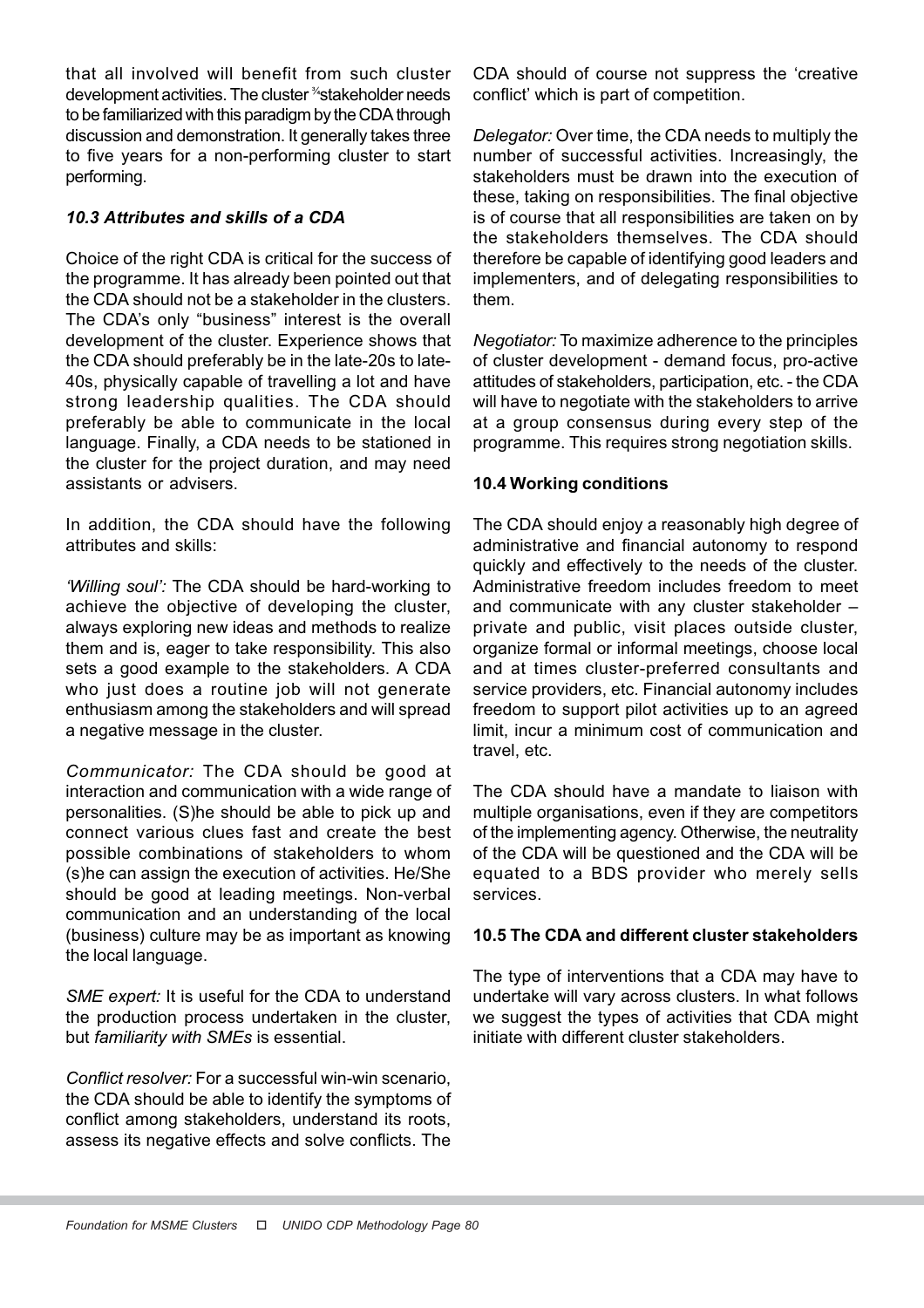## 10.5.1 Public institutions

These may include regional departments of industry ministries, regional industrial promotion organisations, industry-specific export promotion agencies, etc. These organisations usually coordinate a range of support programmes for industrial development, may provide business development services and may be involved in initiating policy reforms. Their effective role in the cluster may be constrained by incomplete understanding of a cluster by field staff, ineffective communication and passivity in the face of changes which affect competitiveness.

The CDA should help these institutions to become more pro-active and effective by organizing regular interactions between local staff (of these institutions) and selected representatives of the cluster, visits of local staff to enterprises to understand their actual working, dissemination of relevant information on services available to potential firms, reorientation of services available in accordance with the needs of the cluster, etc.

# 10.5.2 Technical institutions

These include R&D institutions, laboratories, training institutes, university departments, vocational institutions, etc. They have expertise with regard to enhancing productivity, improving work environment,

creation of new products, marketing, training, etc. But often these institutions have little contact with the business world and their approach may be heavily top-down. Also, the size of the institutions can inhibit linkages with SMEs. After initial dialogue and sensitization visits, the CDA should strive to develop the following services by the technical institutions:

- Technical skill upgrading of workers and owners at suitable location and time
- Advisory services for SMEs;
- Training of consultants;
- Regular dissemination of new techniques:
- Research facilities adapted to industry needs;
- Creation of a special industry-institute interface to promote the above.

#### 10.5.3 Industry associations

A pro-active industry association can very effectively spread the principles of cluster development: it can negotiate financial support for the creation of infrastructure or other development initiatives, introduce BDS providers, organize technical training programmes for its members and the broader community, promote networks for doing group business, etc.

#### 10.1: Active industry associations

The Industrial Chamber of Uruguay has participated in the creation of 11 export consortiums of different characteristics in the sectors of fine wines, leather, wood, processed foods, graphics and pharmaceuticals, incorporating some 180 firms. The National Confederation of Agriculture and Small and Medium Industries in Italy has contributed to the creation of approximately 40 commercial and productive consortiums. It has created an extensive professional structure of technical and administrative support and stimulated the creation of service centres. The Tirupur Exporters Association has created infrastructure and institutions suiting their own requirements like an inland container depot (ICD), export processing zone, language school, TEA-NIFT, etc.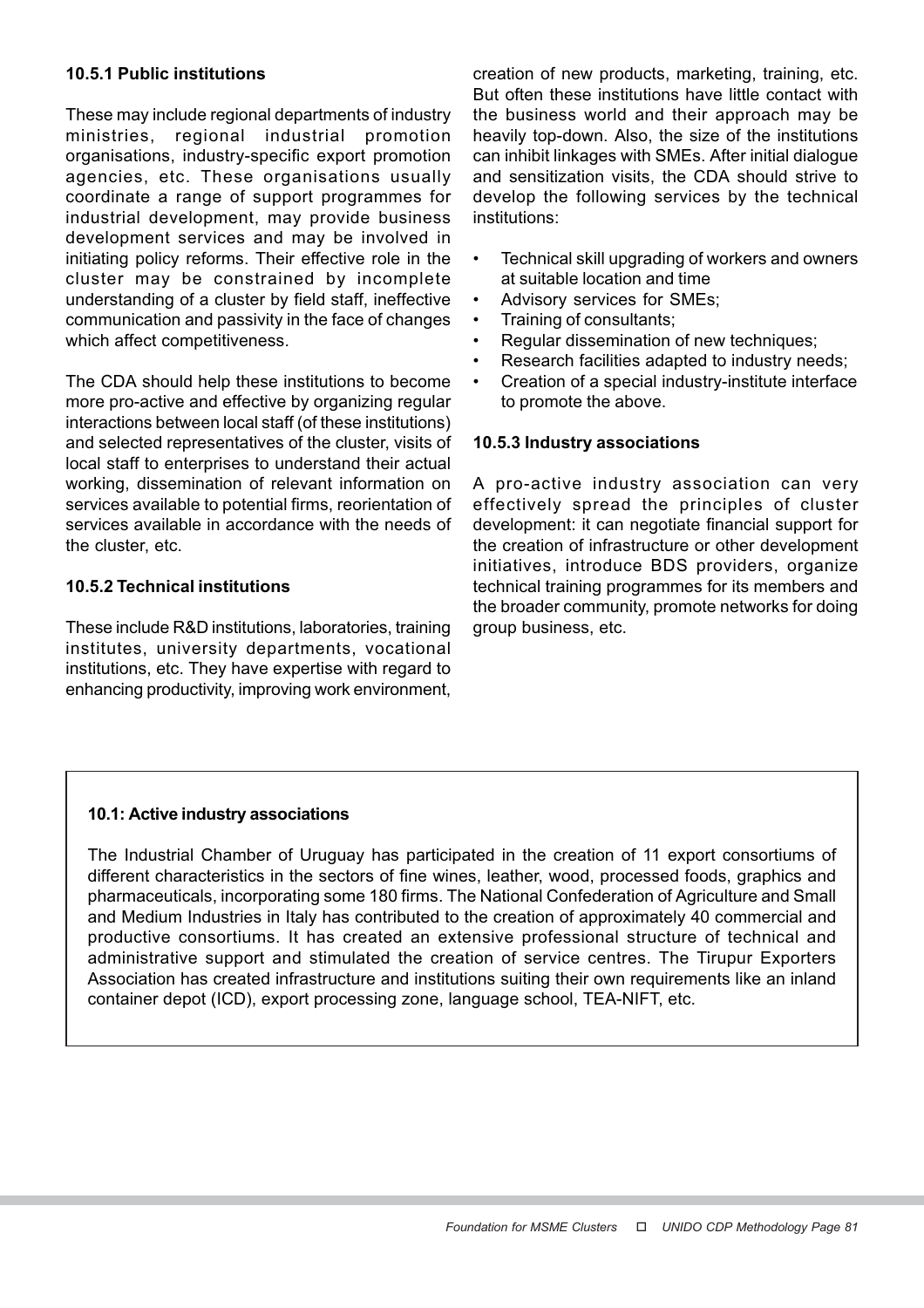In many cases, such tasks are not undertaken and the association may be dormant and non-functional. The CDA can enhance the role of the industry associations in cluster development by assisting them to:

- Identify mega projects that they can implement or promote through a suitable body and/or agency for the development of the cluster;
- Develop business plans for the promotion of horizontal and vertical networks;
- Identify and present common policy issues to government;
- Become a business information centre.

Apart from revitalizing old associations, the CDA can help to create new ones, if this is desirable in the context of promotion of that cluster. The latter task starts with discussions with local functionaries, small group meetings, meetings with conflicting personalities, visits to performing clusters of similar products (especially a proactive local association, if there is one), lectures by experts, facilitating appointment of capable managers, suggesting an association agenda, introducing a financial monitoring system, etc.

#### 10.5.4 Financial institutions

Financial institutions include development finance institutions and banks. These can have various financial schemes for SMEs, SME networks and associations. In underperforming clusters, they often lack sufficient information (at times due to inadequate manpower) about (the needs of) the SMEs. Bad experiences with defaulting SMEs may also be a problem.

If the SMEs themselves are not capable to change this situation, the CDA can initiate a dialogue, organize pilot activities, which satisfy, help to improve capacity for handling small loans in the institutions and support the identification of new schemes for the benefit of the cluster.

#### Joint activity for developmental finance in a cluster

The UNIDO Cluster Development Programme in Jaipur (India) developed a Mutual Credit Guarantee Fund Scheme with the support of the Small Industries Development Bank of India (SIDBI) for financing micro enterprises in the artisanal hand-block printed textile cluster of Jaipur. This new financial scheme does away with the need for collateral, which micro enterprises cannot offer. The UNIDO CDA helped to convince SIDBI, the State Bank of India (SBI) and other national banks to implement this innovative scheme. After Jaipur, the scheme was extended to the artisans of leather cluster of Ambur in the state of Tamil Nadu.

#### 10.5.5 Non-governmental organizations

In the absence of an association, an NGO can sometimes serve the purposes highlighted above, but preferably only for a short period. NGOs can also serve as effective forums for SME networks, especially micro-units. The capabilities of NGOs vary. CDAs may encourage NGOs to:

- Assist in the formation of networks;
- Establish self-sustaining financial schemes to support projects based on common initiatives;
- Provide training and coordination support to cluster development;
- Act as intermediary for some government financing schemes;
- Provide technical and management advisory services, etc.

#### 10.5.6 Networks of firms

If needed, a CDA can develop various networks of firms (with a purpose) that can contribute to cluster building. Table 10.3 briefly shows how they can be part of a CDA's work.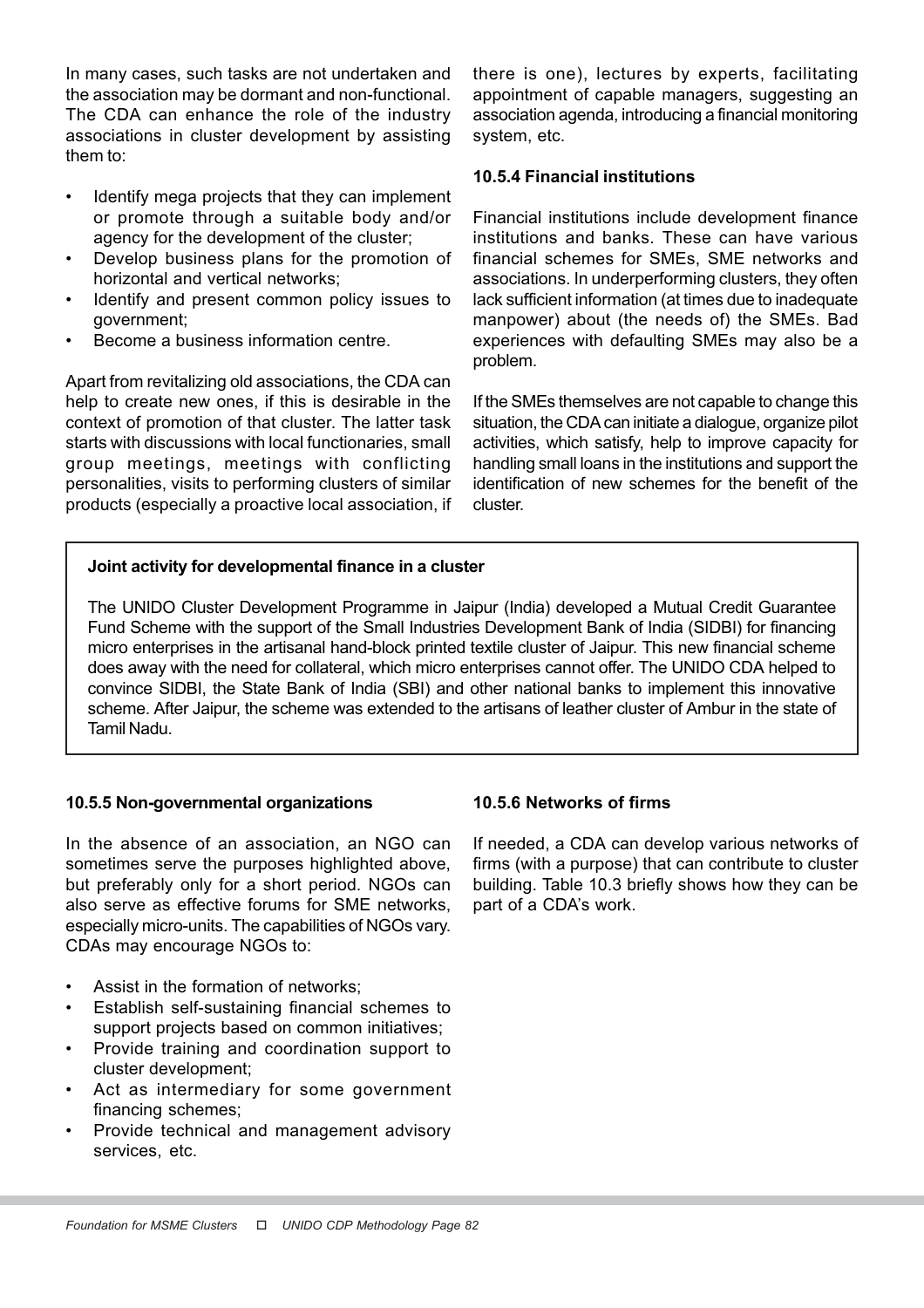| <b>Description</b>                                                                                                             | <b>Benefits</b>                                                                                        | <b>Obstacles</b>                                                                                                                                                      |
|--------------------------------------------------------------------------------------------------------------------------------|--------------------------------------------------------------------------------------------------------|-----------------------------------------------------------------------------------------------------------------------------------------------------------------------|
| Acquisition of raw materials<br>and services through joint<br>negotiation with suppliers                                       | Discounts on bulk buying                                                                               | Members who do not fulfill<br>business commitments,<br>coordination costs                                                                                             |
| Joint contracting of<br>specialized<br>consultants                                                                             | Access to knowledge<br>which is not accessible to<br>individual firms                                  | Members who do not fulfill<br>business commitments.<br>avilability of suitable consultants                                                                            |
| Creation of a new market<br>through jointly developed<br>market studies, catalogues<br>and promotional activities              | Costs are shared and the<br>externalities of reputation<br>building in new markets are<br>internalised | Coordination costs, fear of<br>opportunistic behaviour                                                                                                                |
| Contracting commercial<br>managers for each of the<br>firms in a specific market                                               | Costs are shared,<br>increased knowledge of<br>the market                                              | Fear of opportunistic behaviour<br>by members                                                                                                                         |
| Joint production, each firm<br>manufactures sub-parts or<br>components that later will be<br>assembled and commercial-<br>ized | Economies of specialization                                                                            | Substantive resource commitment<br>by firms that has value only if the<br>network survives, members who<br>do not fulfill business obligations,<br>coordination costs |
| Joint R&D projects                                                                                                             | Costs are shared and the<br>externalities of new knowledge<br>generation are internalised              | Fear of opportunistic behaviour by<br>members                                                                                                                         |
| Joint provision of techno-<br>logical services (quality<br>certification, laboratories,<br>$etc.$ ).                           | Scale economies and<br>specialization economies<br>are overcome                                        | Coordination costs, fear of oppor-<br>tunistic behaviour, investments in<br>specific activities hard to recoup                                                        |

# 10.5.7 BDS providers and network development agents

BDS providers provide various specialized services. Network development agents (NDAs) are professional network managers. They are extensions of the CDA for the implementation of specific activities when programme activities are expanded, and the CDA should give high priority in identifying them.

# 10.6 Changing role of the CDA

Role of CDA changes over time. There is no hard and fast rule for change. It is typically cluster dependent. In a perfect situation, a successful CDA should make him/herself redundant by the end of the programme. Ideally, therefore, a CDA should try to move out of activities as soon as the stakeholders begin to identify the CDA as a "business need" and